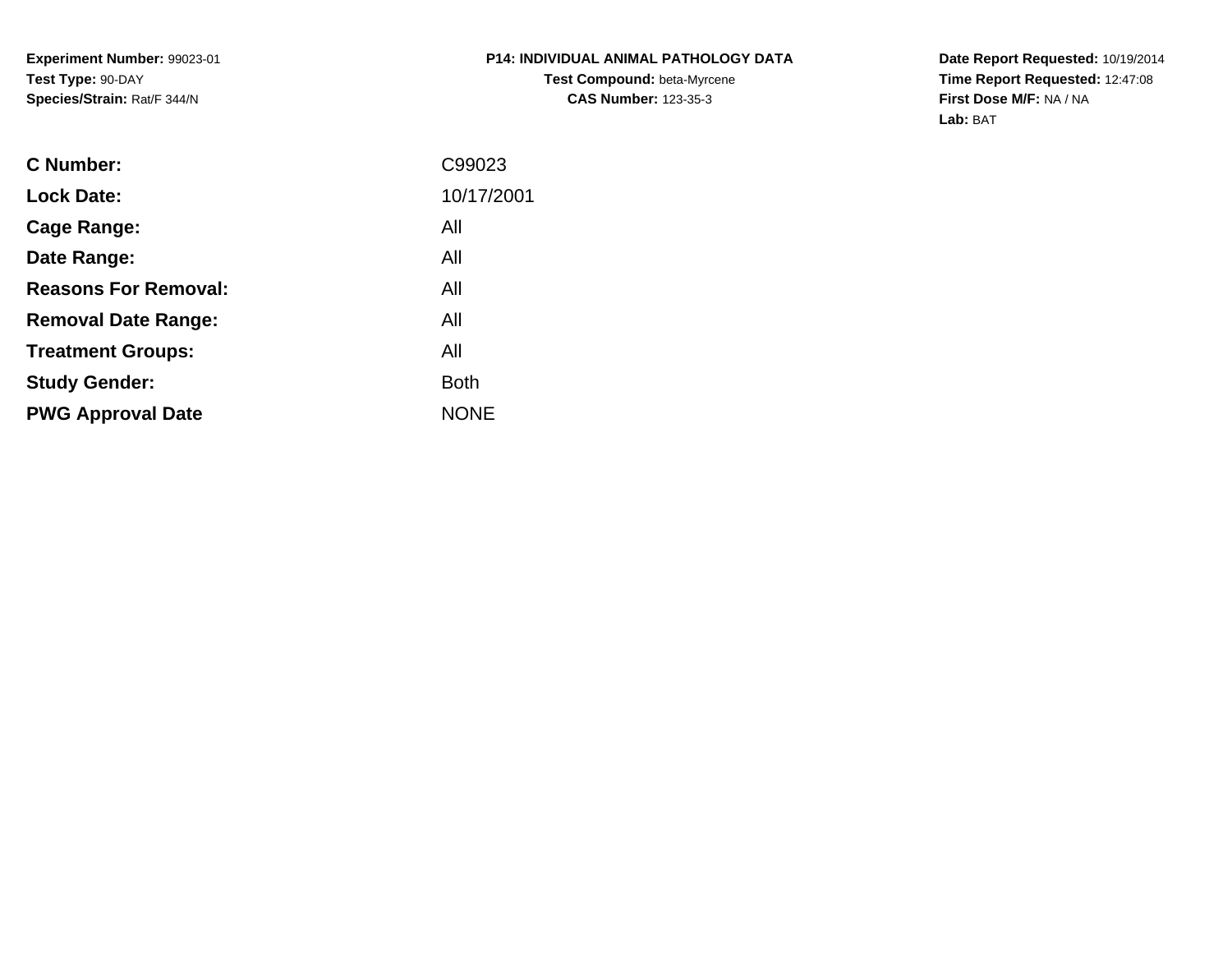| Experiment Number: 99023-01<br>Test Type: 90-DAY<br>Species/Strain: Rat/F 344/N |                             | <b>P14: INDIVIDUAL ANIMAL PATHOLOGY DATA</b><br>Test Compound: beta-Myrcene<br><b>CAS Number: 123-35-3</b> | Date Report Requested: 10/19/2014<br>Time Report Requested: 12:47:08<br>First Dose M/F: NA / NA<br>Lab: BAT |
|---------------------------------------------------------------------------------|-----------------------------|------------------------------------------------------------------------------------------------------------|-------------------------------------------------------------------------------------------------------------|
| <b>ANIMAL ID: 101</b>                                                           | <b>TRT#: 1</b>              | <b>SEX: Male</b>                                                                                           | DAY ON TEST: 93                                                                                             |
|                                                                                 | DOSE: 0 G/KG                | <b>DISP: Terminal Sacrifice</b>                                                                            | <b>HISTO: 0104481</b>                                                                                       |
|                                                                                 |                             | ORGAN AND ACCOUNTABLE SITE STATUS                                                                          |                                                                                                             |
| <b>NORMAL</b>                                                                   |                             |                                                                                                            |                                                                                                             |
| * Adrenal Cortex                                                                | * Adrenal Medulla           | * Blood Vessel                                                                                             | * Bone                                                                                                      |
| * Bone Marrow                                                                   | * Brain                     | * Epididymis                                                                                               | * Esophagus                                                                                                 |
| * Eye                                                                           | * Harderian Gland           | * Intestine Large, Cecum                                                                                   | * Intestine Large, Colon                                                                                    |
| * Intestine Large, Rectum                                                       | * Intestine Small, Duodenum | * Intestine Small, Ileum                                                                                   | * Intestine Small, Jejunum                                                                                  |
| * Islets, Pancreatic                                                            | * Liver                     | * Lymph Node, Mesenteric                                                                                   | * Mammary Gland                                                                                             |
| * Nose                                                                          | * Pancreas                  | * Parathyroid Gland                                                                                        | * Pituitary Gland                                                                                           |
| * Preputial Gland                                                               | * Prostate                  | * Salivary Glands                                                                                          | * Seminal Vesicle                                                                                           |
| * Skin                                                                          | * Spleen                    | * Stomach, Forestomach                                                                                     | * Stomach, Glandular                                                                                        |
| * Testes                                                                        | * Thymus                    | * Thyroid Gland                                                                                            | * Trachea                                                                                                   |
| * Urinary Bladder                                                               |                             |                                                                                                            |                                                                                                             |
| <b>MISSING</b>                                                                  |                             |                                                                                                            |                                                                                                             |
| * Lymph Node, Mandibular                                                        |                             |                                                                                                            |                                                                                                             |
| <b>OBSERVATIONS</b>                                                             |                             |                                                                                                            |                                                                                                             |
| * Heart                                                                         |                             | Inflammation                                                                                               | Chronic Active, Minimal                                                                                     |
| * Kidney                                                                        |                             | Nephropathy                                                                                                | Minimal                                                                                                     |
| * Lung                                                                          |                             | Inflammation                                                                                               | Chronic, Minimal                                                                                            |
| PRIMARY CAUSE OF DEATH                                                          |                             |                                                                                                            |                                                                                                             |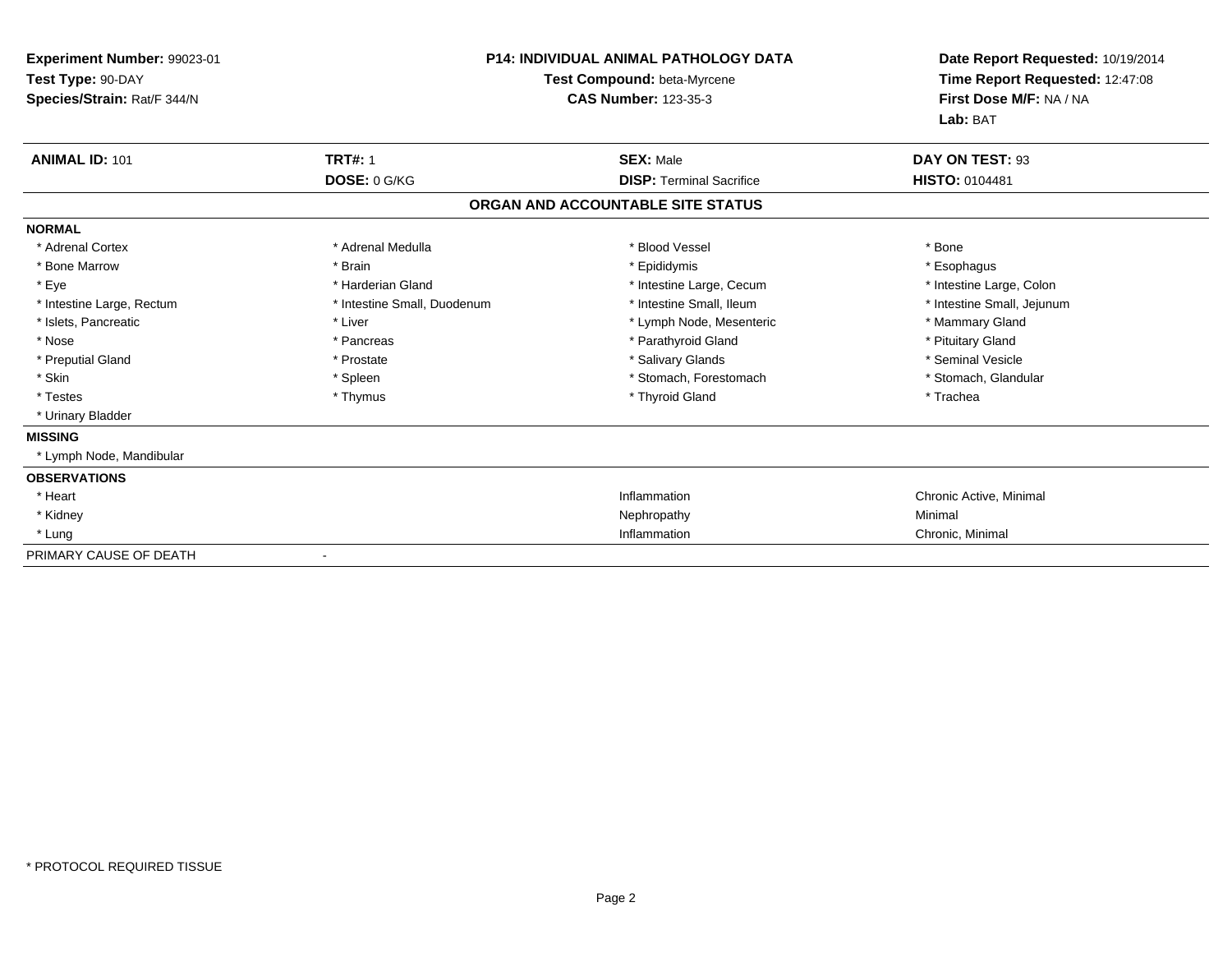| Experiment Number: 99023-01<br>Test Type: 90-DAY<br>Species/Strain: Rat/F 344/N<br><b>ANIMAL ID: 102</b> | <b>TRT#: 1</b><br>DOSE: 0 G/KG                    | <b>P14: INDIVIDUAL ANIMAL PATHOLOGY DATA</b><br>Test Compound: beta-Myrcene<br><b>CAS Number: 123-35-3</b><br><b>SEX: Male</b><br><b>DISP: Terminal Sacrifice</b> | Date Report Requested: 10/19/2014<br>Time Report Requested: 12:47:08<br>First Dose M/F: NA / NA<br>Lab: BAT<br>DAY ON TEST: 93<br><b>HISTO: 0104482</b> |
|----------------------------------------------------------------------------------------------------------|---------------------------------------------------|-------------------------------------------------------------------------------------------------------------------------------------------------------------------|---------------------------------------------------------------------------------------------------------------------------------------------------------|
|                                                                                                          |                                                   | ORGAN AND ACCOUNTABLE SITE STATUS                                                                                                                                 |                                                                                                                                                         |
| <b>NORMAL</b>                                                                                            |                                                   |                                                                                                                                                                   |                                                                                                                                                         |
| * Adrenal Cortex                                                                                         | * Adrenal Medulla                                 | * Blood Vessel                                                                                                                                                    | * Bone                                                                                                                                                  |
| * Bone Marrow                                                                                            | * Brain                                           | * Epididymis                                                                                                                                                      | * Esophagus                                                                                                                                             |
| * Eye                                                                                                    | * Harderian Gland                                 | * Heart                                                                                                                                                           | * Intestine Large, Cecum                                                                                                                                |
| * Intestine Large, Colon                                                                                 | * Intestine Large, Rectum<br>* Islets, Pancreatic | * Intestine Small, Duodenum<br>* Liver                                                                                                                            | * Intestine Small, Ileum                                                                                                                                |
| * Intestine Small, Jejunum<br>* Mammary Gland                                                            | * Nose                                            | * Pancreas                                                                                                                                                        | * Lymph Node, Mesenteric<br>* Parathyroid Gland                                                                                                         |
|                                                                                                          |                                                   |                                                                                                                                                                   |                                                                                                                                                         |
| * Pituitary Gland<br>* Seminal Vesicle                                                                   | * Preputial Gland<br>* Skin                       | * Prostate                                                                                                                                                        | * Salivary Glands<br>* Stomach, Forestomach                                                                                                             |
|                                                                                                          | * Testes                                          | * Spleen                                                                                                                                                          |                                                                                                                                                         |
| * Stomach, Glandular                                                                                     |                                                   | * Thymus                                                                                                                                                          | * Thyroid Gland                                                                                                                                         |
| * Trachea                                                                                                | * Urinary Bladder                                 |                                                                                                                                                                   |                                                                                                                                                         |
| <b>MISSING</b>                                                                                           |                                                   |                                                                                                                                                                   |                                                                                                                                                         |
| * Lymph Node, Mandibular                                                                                 |                                                   |                                                                                                                                                                   |                                                                                                                                                         |
| <b>OBSERVATIONS</b>                                                                                      |                                                   |                                                                                                                                                                   |                                                                                                                                                         |
| * Kidney                                                                                                 |                                                   | Nephropathy                                                                                                                                                       | Minimal                                                                                                                                                 |
| * Lung                                                                                                   |                                                   | Inflammation                                                                                                                                                      | Chronic, Minimal                                                                                                                                        |
| Lymph Node                                                                                               | Deep Cervical                                     | Ectasia                                                                                                                                                           | Mild                                                                                                                                                    |
|                                                                                                          | Deep Cervical                                     | Hyperplasia                                                                                                                                                       | Lymphoid, Moderate                                                                                                                                      |
| [Hyperplasia TGLS = 1-14]                                                                                |                                                   |                                                                                                                                                                   |                                                                                                                                                         |
| PRIMARY CAUSE OF DEATH                                                                                   |                                                   |                                                                                                                                                                   |                                                                                                                                                         |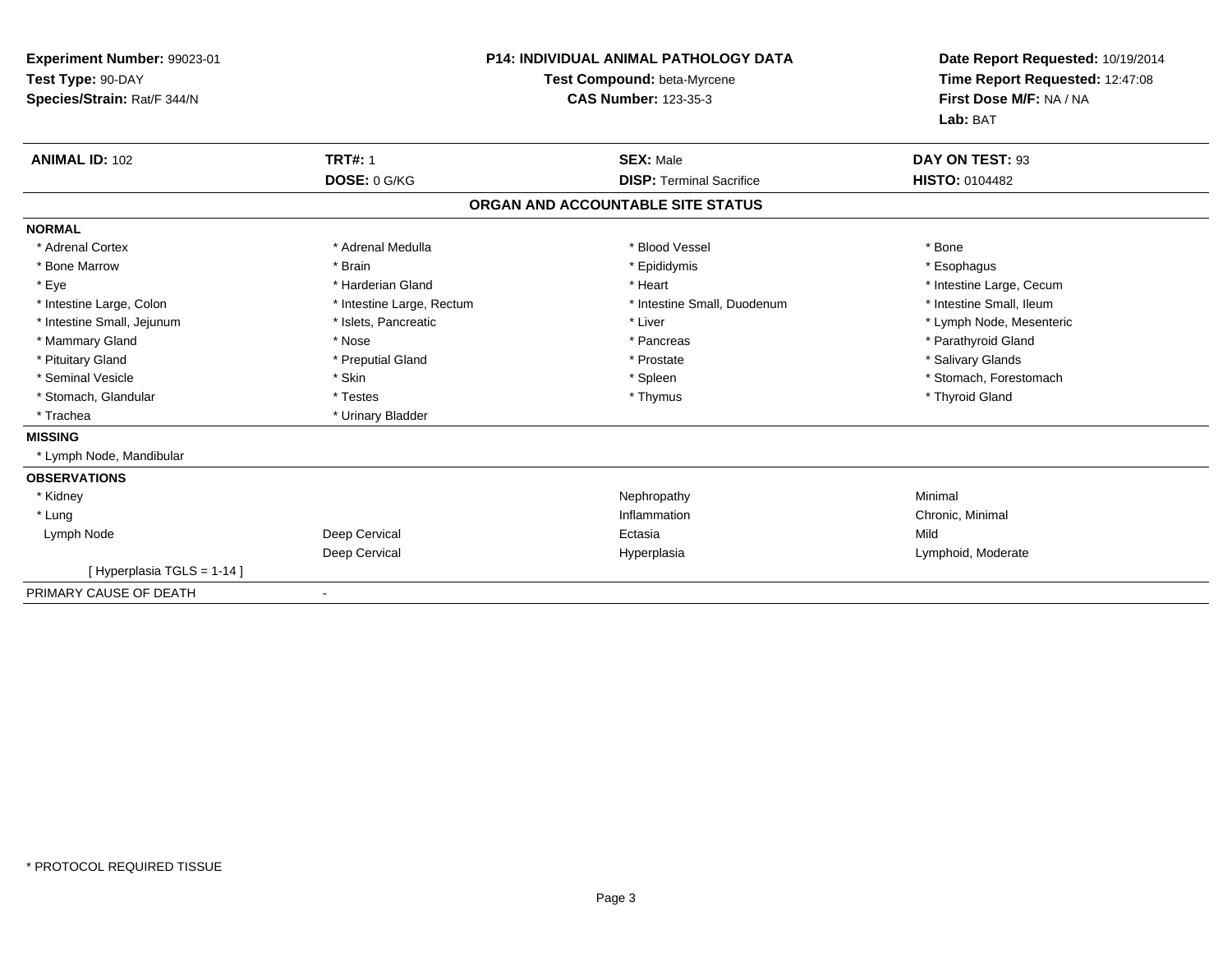| Experiment Number: 99023-01<br>Test Type: 90-DAY<br>Species/Strain: Rat/F 344/N |                             | <b>P14: INDIVIDUAL ANIMAL PATHOLOGY DATA</b><br>Test Compound: beta-Myrcene<br><b>CAS Number: 123-35-3</b> | Date Report Requested: 10/19/2014<br>Time Report Requested: 12:47:08<br>First Dose M/F: NA / NA<br>Lab: BAT |
|---------------------------------------------------------------------------------|-----------------------------|------------------------------------------------------------------------------------------------------------|-------------------------------------------------------------------------------------------------------------|
| <b>ANIMAL ID: 103</b>                                                           | <b>TRT#: 1</b>              | <b>SEX: Male</b>                                                                                           | DAY ON TEST: 93                                                                                             |
|                                                                                 | DOSE: 0 G/KG                | <b>DISP: Terminal Sacrifice</b>                                                                            | <b>HISTO: 0104483</b>                                                                                       |
|                                                                                 |                             | ORGAN AND ACCOUNTABLE SITE STATUS                                                                          |                                                                                                             |
| <b>NORMAL</b>                                                                   |                             |                                                                                                            |                                                                                                             |
| * Adrenal Cortex                                                                | * Adrenal Medulla           | * Blood Vessel                                                                                             | * Bone                                                                                                      |
| * Bone Marrow                                                                   | * Brain                     | * Epididymis                                                                                               | * Esophagus                                                                                                 |
| * Eye                                                                           | * Harderian Gland           | * Intestine Large, Cecum                                                                                   | * Intestine Large, Colon                                                                                    |
| * Intestine Large, Rectum                                                       | * Intestine Small, Duodenum | * Intestine Small, Ileum                                                                                   | * Intestine Small, Jejunum                                                                                  |
| * Islets, Pancreatic                                                            | * Liver                     | * Lymph Node, Mesenteric                                                                                   | * Mammary Gland                                                                                             |
| * Nose                                                                          | * Parathyroid Gland         | * Pituitary Gland                                                                                          | * Preputial Gland                                                                                           |
| * Prostate                                                                      | * Salivary Glands           | * Seminal Vesicle                                                                                          | * Skin                                                                                                      |
| * Spleen                                                                        | * Stomach, Forestomach      | * Stomach, Glandular                                                                                       | * Testes                                                                                                    |
| * Thymus                                                                        | * Thyroid Gland             | * Trachea                                                                                                  | * Urinary Bladder                                                                                           |
| <b>MISSING</b>                                                                  |                             |                                                                                                            |                                                                                                             |
| * Lymph Node, Mandibular                                                        |                             |                                                                                                            |                                                                                                             |
| <b>OBSERVATIONS</b>                                                             |                             |                                                                                                            |                                                                                                             |
| * Heart                                                                         |                             | Inflammation                                                                                               | Chronic Active, Minimal                                                                                     |
| * Kidney                                                                        |                             | Nephropathy                                                                                                | Minimal                                                                                                     |
| * Lung                                                                          |                             | Inflammation                                                                                               | Chronic, Minimal                                                                                            |
| * Pancreas                                                                      | Acinus                      | Atrophy                                                                                                    | Minimal                                                                                                     |
| PRIMARY CAUSE OF DEATH                                                          |                             |                                                                                                            |                                                                                                             |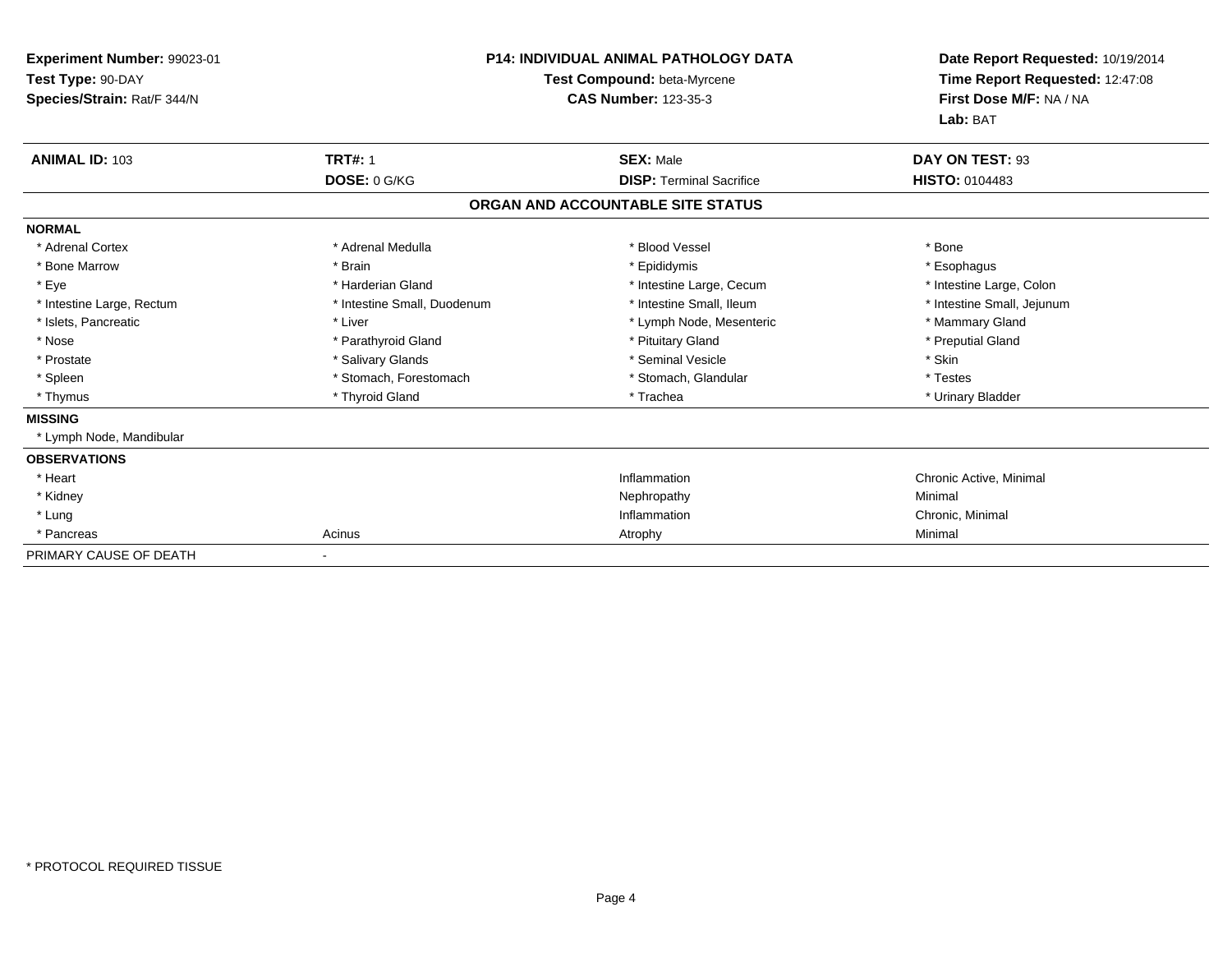| Experiment Number: 99023-01<br>Test Type: 90-DAY<br>Species/Strain: Rat/F 344/N |                             | <b>P14: INDIVIDUAL ANIMAL PATHOLOGY DATA</b><br>Test Compound: beta-Myrcene<br><b>CAS Number: 123-35-3</b> | Date Report Requested: 10/19/2014<br>Time Report Requested: 12:47:08<br>First Dose M/F: NA / NA<br>Lab: BAT |
|---------------------------------------------------------------------------------|-----------------------------|------------------------------------------------------------------------------------------------------------|-------------------------------------------------------------------------------------------------------------|
| <b>ANIMAL ID: 104</b>                                                           | <b>TRT#: 1</b>              | <b>SEX: Male</b>                                                                                           | DAY ON TEST: 93                                                                                             |
|                                                                                 | DOSE: 0 G/KG                | <b>DISP: Terminal Sacrifice</b>                                                                            | <b>HISTO: 0104484</b>                                                                                       |
|                                                                                 |                             | ORGAN AND ACCOUNTABLE SITE STATUS                                                                          |                                                                                                             |
| <b>NORMAL</b>                                                                   |                             |                                                                                                            |                                                                                                             |
| * Adrenal Cortex                                                                | * Adrenal Medulla           | * Blood Vessel                                                                                             | * Bone                                                                                                      |
| * Bone Marrow                                                                   | * Brain                     | * Epididymis                                                                                               | * Esophagus                                                                                                 |
| * Eye                                                                           | * Harderian Gland           | * Intestine Large, Cecum                                                                                   | * Intestine Large, Colon                                                                                    |
| * Intestine Large, Rectum                                                       | * Intestine Small, Duodenum | * Intestine Small, Ileum                                                                                   | * Intestine Small, Jejunum                                                                                  |
| * Islets. Pancreatic                                                            | * Liver                     | * Lung                                                                                                     | * Lymph Node, Mesenteric                                                                                    |
| * Mammary Gland                                                                 | * Nose                      | * Pancreas                                                                                                 | * Parathyroid Gland                                                                                         |
| * Pituitary Gland                                                               | * Preputial Gland           | * Prostate                                                                                                 | * Salivary Glands                                                                                           |
| * Seminal Vesicle                                                               | * Skin                      | * Spleen                                                                                                   | * Stomach, Forestomach                                                                                      |
| * Stomach, Glandular                                                            | * Testes                    | * Thymus                                                                                                   | * Thyroid Gland                                                                                             |
| * Trachea                                                                       | * Urinary Bladder           |                                                                                                            |                                                                                                             |
| <b>MISSING</b>                                                                  |                             |                                                                                                            |                                                                                                             |
| * Lymph Node, Mandibular                                                        |                             |                                                                                                            |                                                                                                             |
| <b>OBSERVATIONS</b>                                                             |                             |                                                                                                            |                                                                                                             |
| * Heart                                                                         |                             | Inflammation                                                                                               | Chronic Active, Minimal                                                                                     |
| * Kidney                                                                        |                             | Nephropathy                                                                                                | Minimal                                                                                                     |
| PRIMARY CAUSE OF DEATH                                                          |                             |                                                                                                            |                                                                                                             |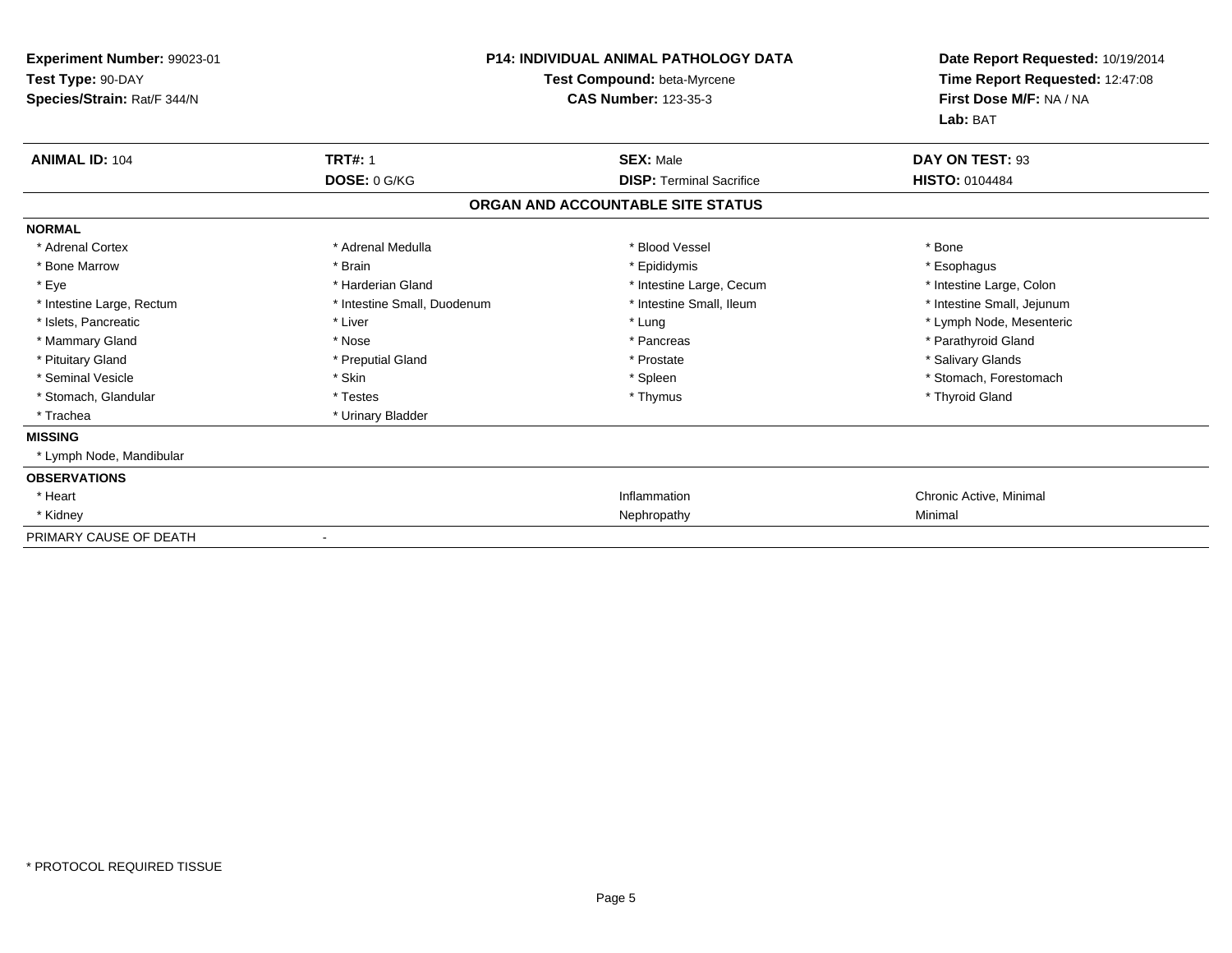| Experiment Number: 99023-01<br>Test Type: 90-DAY<br>Species/Strain: Rat/F 344/N |                             | <b>P14: INDIVIDUAL ANIMAL PATHOLOGY DATA</b><br>Test Compound: beta-Myrcene<br><b>CAS Number: 123-35-3</b> | Date Report Requested: 10/19/2014<br>Time Report Requested: 12:47:08<br>First Dose M/F: NA / NA<br>Lab: BAT |
|---------------------------------------------------------------------------------|-----------------------------|------------------------------------------------------------------------------------------------------------|-------------------------------------------------------------------------------------------------------------|
| <b>ANIMAL ID: 105</b>                                                           | <b>TRT#: 1</b>              | <b>SEX: Male</b>                                                                                           | DAY ON TEST: 93                                                                                             |
|                                                                                 | DOSE: 0 G/KG                | <b>DISP: Terminal Sacrifice</b>                                                                            | HISTO: 0104485                                                                                              |
|                                                                                 |                             | ORGAN AND ACCOUNTABLE SITE STATUS                                                                          |                                                                                                             |
| <b>NORMAL</b>                                                                   |                             |                                                                                                            |                                                                                                             |
| * Adrenal Medulla                                                               | * Blood Vessel              | * Bone                                                                                                     | * Bone Marrow                                                                                               |
| * Brain                                                                         | * Epididymis                | * Esophagus                                                                                                | * Eye                                                                                                       |
| * Harderian Gland                                                               | * Heart                     | * Intestine Large, Cecum                                                                                   | * Intestine Large, Colon                                                                                    |
| * Intestine Large, Rectum                                                       | * Intestine Small, Duodenum | * Intestine Small, Ileum                                                                                   | * Intestine Small, Jejunum                                                                                  |
| * Islets, Pancreatic                                                            | * Lung                      | * Lymph Node, Mesenteric                                                                                   | * Mammary Gland                                                                                             |
| * Nose                                                                          | * Pancreas                  | * Parathyroid Gland                                                                                        | * Pituitary Gland                                                                                           |
| * Preputial Gland                                                               | * Prostate                  | * Salivary Glands                                                                                          | * Seminal Vesicle                                                                                           |
| * Skin                                                                          | * Spleen                    | * Stomach, Forestomach                                                                                     | * Stomach, Glandular                                                                                        |
| * Testes                                                                        | * Thymus                    | * Thyroid Gland                                                                                            | * Trachea                                                                                                   |
| * Urinary Bladder                                                               |                             |                                                                                                            |                                                                                                             |
| <b>MISSING</b>                                                                  |                             |                                                                                                            |                                                                                                             |
| * Lymph Node, Mandibular                                                        |                             |                                                                                                            |                                                                                                             |
| <b>OBSERVATIONS</b>                                                             |                             |                                                                                                            |                                                                                                             |
| * Adrenal Cortex                                                                |                             | Hyperplasia                                                                                                | Focal, Minimal                                                                                              |
| * Liver                                                                         |                             | Hepatodiaphragmatic Nodule                                                                                 |                                                                                                             |
| [Hepatodiaphragmatic Nodule TGLS = 1-8]                                         |                             |                                                                                                            |                                                                                                             |
| PRIMARY CAUSE OF DEATH                                                          |                             |                                                                                                            |                                                                                                             |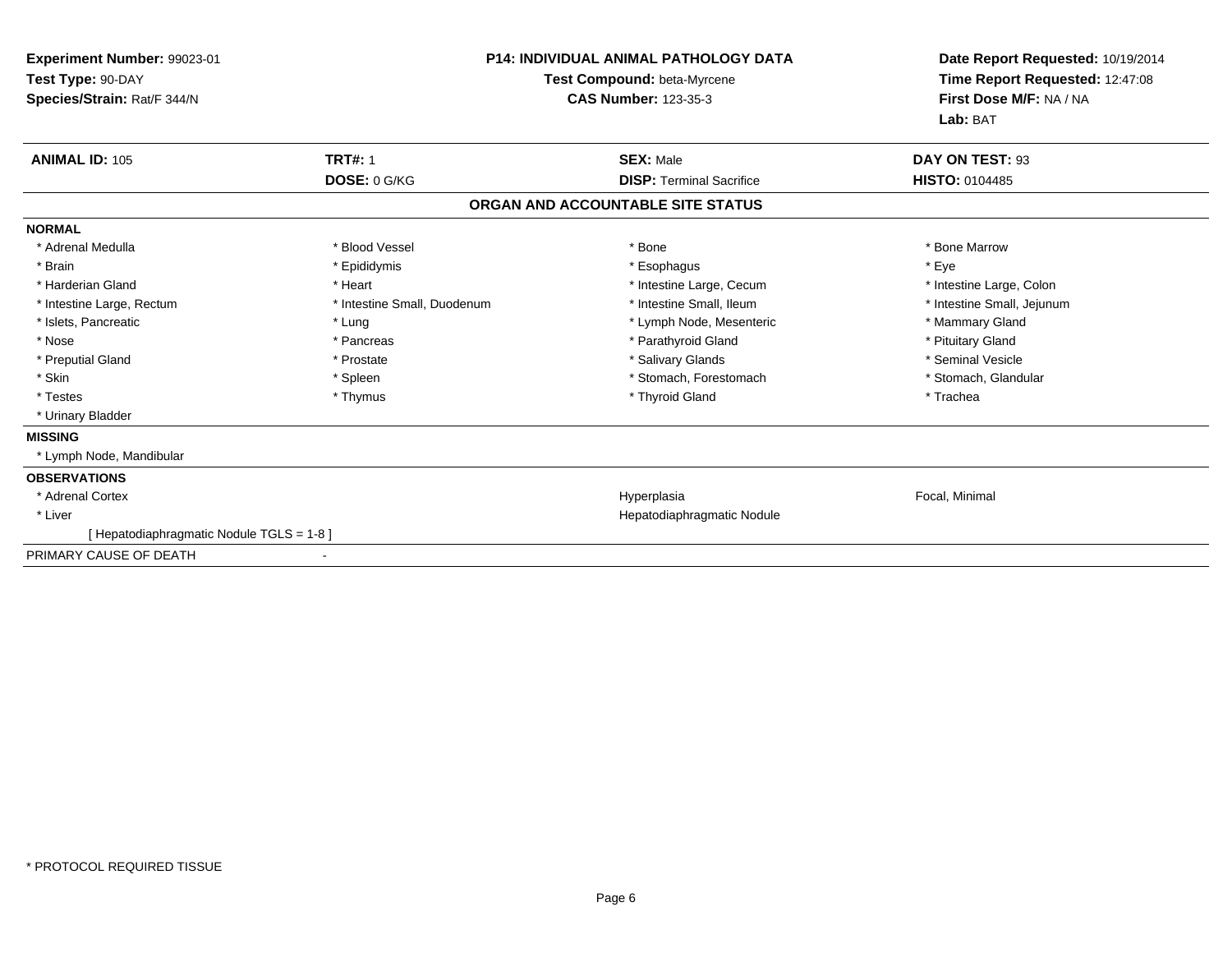| Experiment Number: 99023-01<br>Test Type: 90-DAY<br>Species/Strain: Rat/F 344/N |                           | <b>P14: INDIVIDUAL ANIMAL PATHOLOGY DATA</b><br>Test Compound: beta-Myrcene<br><b>CAS Number: 123-35-3</b> | Date Report Requested: 10/19/2014<br>Time Report Requested: 12:47:08<br>First Dose M/F: NA / NA<br>Lab: BAT |
|---------------------------------------------------------------------------------|---------------------------|------------------------------------------------------------------------------------------------------------|-------------------------------------------------------------------------------------------------------------|
|                                                                                 |                           |                                                                                                            |                                                                                                             |
| <b>ANIMAL ID: 106</b>                                                           | <b>TRT#: 1</b>            | <b>SEX: Male</b>                                                                                           | DAY ON TEST: 93                                                                                             |
|                                                                                 | DOSE: 0 G/KG              | <b>DISP: Terminal Sacrifice</b>                                                                            | <b>HISTO: 0104486</b>                                                                                       |
|                                                                                 |                           | ORGAN AND ACCOUNTABLE SITE STATUS                                                                          |                                                                                                             |
| <b>NORMAL</b>                                                                   |                           |                                                                                                            |                                                                                                             |
| * Adrenal Cortex                                                                | * Adrenal Medulla         | * Blood Vessel                                                                                             | * Bone                                                                                                      |
| * Bone Marrow                                                                   | * Brain                   | * Epididymis                                                                                               | * Esophagus                                                                                                 |
| * Eye                                                                           | * Harderian Gland         | * Heart                                                                                                    | * Intestine Large, Cecum                                                                                    |
| * Intestine Large, Colon                                                        | * Intestine Large, Rectum | * Intestine Small, Duodenum                                                                                | * Intestine Small, Ileum                                                                                    |
| * Intestine Small, Jejunum                                                      | * Islets, Pancreatic      | * Liver                                                                                                    | * Lymph Node, Mesenteric                                                                                    |
| * Mammary Gland                                                                 | * Nose                    | * Pancreas                                                                                                 | * Parathyroid Gland                                                                                         |
| * Pituitary Gland                                                               | * Preputial Gland         | * Prostate                                                                                                 | * Salivary Glands                                                                                           |
| * Seminal Vesicle                                                               | * Skin                    | * Spleen                                                                                                   | * Stomach, Forestomach                                                                                      |
| * Stomach, Glandular                                                            | * Testes                  | * Thymus                                                                                                   | * Thyroid Gland                                                                                             |
| * Trachea                                                                       | * Urinary Bladder         |                                                                                                            |                                                                                                             |
| <b>MISSING</b>                                                                  |                           |                                                                                                            |                                                                                                             |
| * Lymph Node, Mandibular                                                        |                           |                                                                                                            |                                                                                                             |
| <b>OBSERVATIONS</b>                                                             |                           |                                                                                                            |                                                                                                             |
| * Lung                                                                          |                           | Inflammation                                                                                               | Chronic, Minimal                                                                                            |
| PRIMARY CAUSE OF DEATH                                                          |                           |                                                                                                            |                                                                                                             |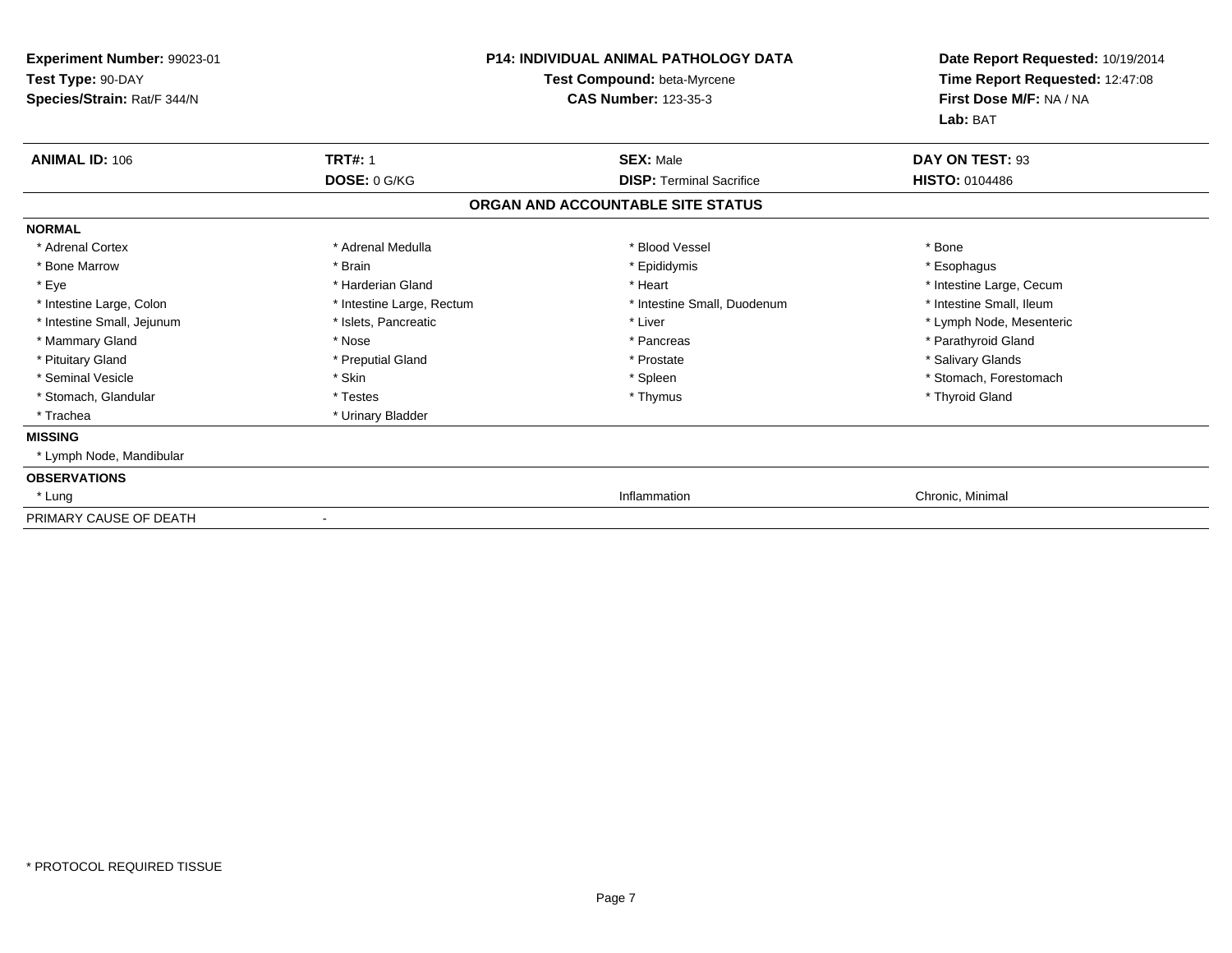| Experiment Number: 99023-01<br>Test Type: 90-DAY<br>Species/Strain: Rat/F 344/N |                          | <b>P14: INDIVIDUAL ANIMAL PATHOLOGY DATA</b><br>Test Compound: beta-Myrcene<br><b>CAS Number: 123-35-3</b> | Date Report Requested: 10/19/2014<br>Time Report Requested: 12:47:08<br>First Dose M/F: NA / NA<br>Lab: BAT |
|---------------------------------------------------------------------------------|--------------------------|------------------------------------------------------------------------------------------------------------|-------------------------------------------------------------------------------------------------------------|
| <b>ANIMAL ID: 107</b>                                                           | <b>TRT#: 1</b>           | <b>SEX: Male</b>                                                                                           | DAY ON TEST: 93                                                                                             |
|                                                                                 | DOSE: 0 G/KG             | <b>DISP: Terminal Sacrifice</b>                                                                            | <b>HISTO: 0104487</b>                                                                                       |
|                                                                                 |                          | ORGAN AND ACCOUNTABLE SITE STATUS                                                                          |                                                                                                             |
| <b>NORMAL</b>                                                                   |                          |                                                                                                            |                                                                                                             |
| * Adrenal Medulla                                                               | * Blood Vessel           | * Bone                                                                                                     | * Bone Marrow                                                                                               |
| * Brain                                                                         | * Epididymis             | * Esophagus                                                                                                | * Eye                                                                                                       |
| * Harderian Gland                                                               | * Intestine Large, Cecum | * Intestine Large, Colon                                                                                   | * Intestine Large, Rectum                                                                                   |
| * Intestine Small, Duodenum                                                     | * Intestine Small, Ileum | * Intestine Small, Jejunum                                                                                 | * Islets, Pancreatic                                                                                        |
| * Liver                                                                         | * Lung                   | * Lymph Node, Mesenteric                                                                                   | * Mammary Gland                                                                                             |
| * Nose                                                                          | * Pancreas               | * Parathyroid Gland                                                                                        | * Pituitary Gland                                                                                           |
| * Preputial Gland                                                               | * Prostate               | * Salivary Glands                                                                                          | * Seminal Vesicle                                                                                           |
| * Skin                                                                          | * Spleen                 | * Stomach, Forestomach                                                                                     | * Stomach, Glandular                                                                                        |
| * Testes                                                                        | * Thymus                 | * Thyroid Gland                                                                                            | * Trachea                                                                                                   |
| * Urinary Bladder                                                               |                          |                                                                                                            |                                                                                                             |
| <b>MISSING</b>                                                                  |                          |                                                                                                            |                                                                                                             |
| * Lymph Node, Mandibular                                                        |                          |                                                                                                            |                                                                                                             |
| <b>OBSERVATIONS</b>                                                             |                          |                                                                                                            |                                                                                                             |
| * Adrenal Cortex                                                                |                          | Hyperplasia                                                                                                | Focal, Minimal                                                                                              |
| * Heart                                                                         |                          | Inflammation                                                                                               | Chronic Active, Minimal                                                                                     |
| * Kidney                                                                        |                          | Nephropathy                                                                                                | Minimal                                                                                                     |
| PRIMARY CAUSE OF DEATH                                                          |                          |                                                                                                            |                                                                                                             |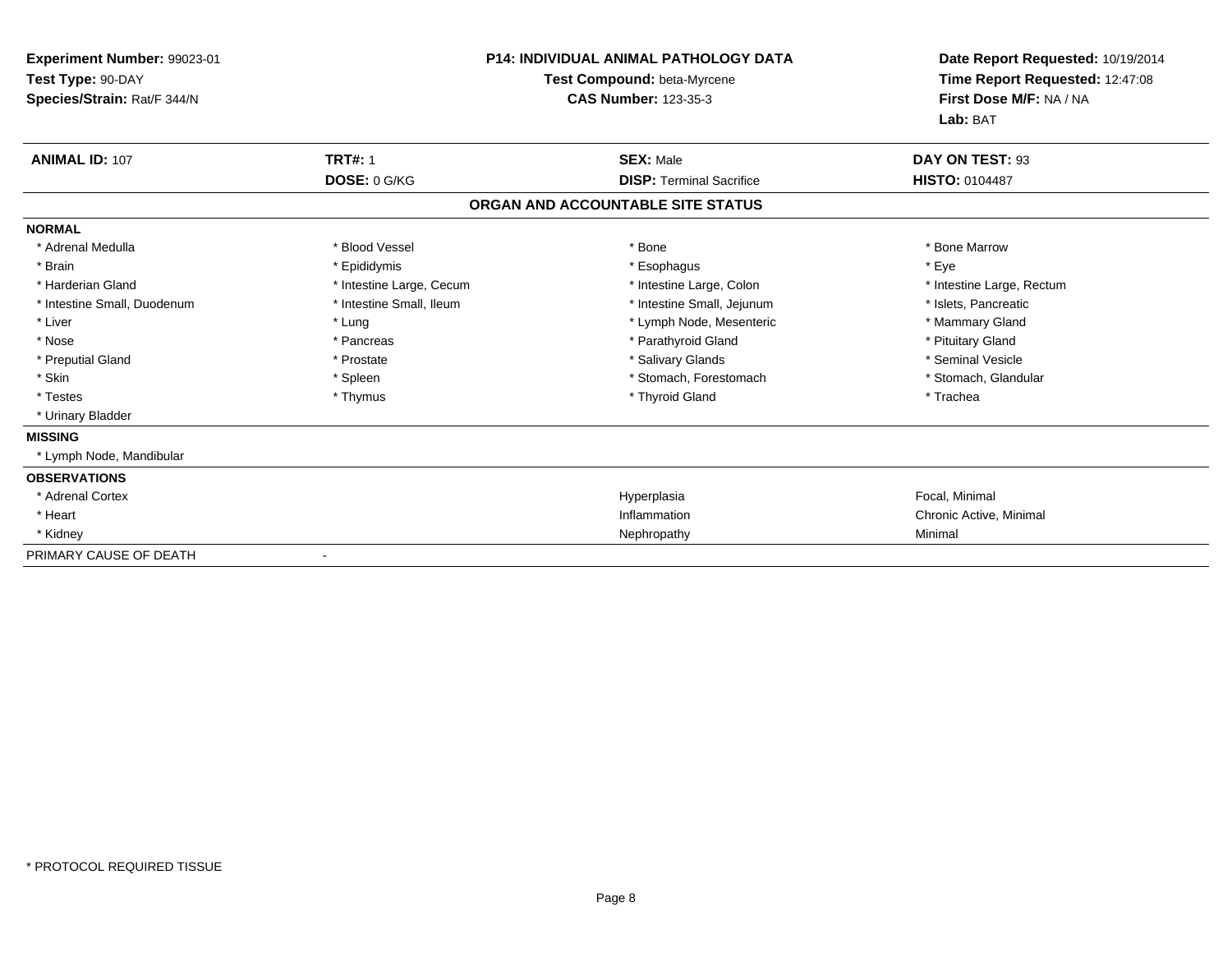| Experiment Number: 99023-01<br>Test Type: 90-DAY<br>Species/Strain: Rat/F 344/N |                             | <b>P14: INDIVIDUAL ANIMAL PATHOLOGY DATA</b><br>Test Compound: beta-Myrcene<br><b>CAS Number: 123-35-3</b> | Date Report Requested: 10/19/2014<br>Time Report Requested: 12:47:08<br>First Dose M/F: NA / NA<br>Lab: BAT |
|---------------------------------------------------------------------------------|-----------------------------|------------------------------------------------------------------------------------------------------------|-------------------------------------------------------------------------------------------------------------|
| <b>ANIMAL ID: 108</b>                                                           | <b>TRT#: 1</b>              | <b>SEX: Male</b>                                                                                           | DAY ON TEST: 93                                                                                             |
|                                                                                 | DOSE: 0 G/KG                | <b>DISP: Terminal Sacrifice</b>                                                                            | <b>HISTO: 0104488</b>                                                                                       |
|                                                                                 |                             | ORGAN AND ACCOUNTABLE SITE STATUS                                                                          |                                                                                                             |
| <b>NORMAL</b>                                                                   |                             |                                                                                                            |                                                                                                             |
| * Adrenal Cortex                                                                | * Adrenal Medulla           | * Blood Vessel                                                                                             | * Bone                                                                                                      |
| * Bone Marrow                                                                   | * Brain                     | * Epididymis                                                                                               | * Esophagus                                                                                                 |
| * Eye                                                                           | * Harderian Gland           | * Intestine Large, Cecum                                                                                   | * Intestine Large, Colon                                                                                    |
| * Intestine Large, Rectum                                                       | * Intestine Small, Duodenum | * Intestine Small, Ileum                                                                                   | * Intestine Small, Jejunum                                                                                  |
| * Islets, Pancreatic                                                            | * Liver                     | * Lung                                                                                                     | * Lymph Node, Mesenteric                                                                                    |
| * Mammary Gland                                                                 | * Nose                      | * Pancreas                                                                                                 | * Parathyroid Gland                                                                                         |
| * Pituitary Gland                                                               | * Preputial Gland           | * Prostate                                                                                                 | * Salivary Glands                                                                                           |
| * Seminal Vesicle                                                               | * Skin                      | * Spleen                                                                                                   | * Stomach, Forestomach                                                                                      |
| * Stomach, Glandular                                                            | * Testes                    | * Thymus                                                                                                   | * Thyroid Gland                                                                                             |
| * Trachea                                                                       | * Urinary Bladder           |                                                                                                            |                                                                                                             |
| <b>MISSING</b>                                                                  |                             |                                                                                                            |                                                                                                             |
| * Lymph Node, Mandibular                                                        |                             |                                                                                                            |                                                                                                             |
| <b>OBSERVATIONS</b>                                                             |                             |                                                                                                            |                                                                                                             |
| * Heart                                                                         |                             | Inflammation                                                                                               | Chronic Active, Minimal                                                                                     |
| * Kidney                                                                        |                             | Nephropathy                                                                                                | Minimal                                                                                                     |
| PRIMARY CAUSE OF DEATH                                                          |                             |                                                                                                            |                                                                                                             |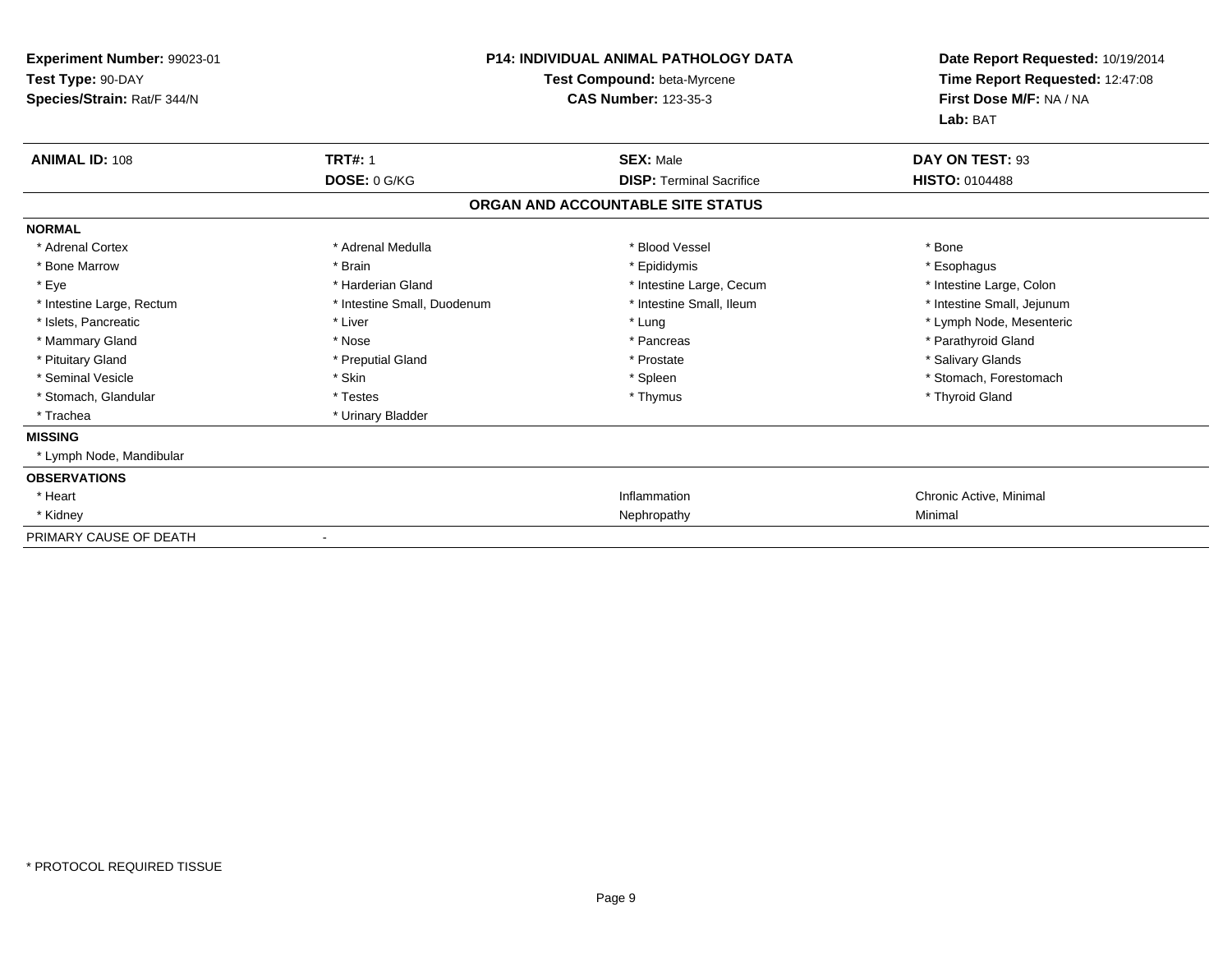| Experiment Number: 99023-01<br>Test Type: 90-DAY<br>Species/Strain: Rat/F 344/N |                           | <b>P14: INDIVIDUAL ANIMAL PATHOLOGY DATA</b><br>Test Compound: beta-Myrcene<br><b>CAS Number: 123-35-3</b> | Date Report Requested: 10/19/2014<br>Time Report Requested: 12:47:08<br>First Dose M/F: NA / NA<br>Lab: BAT |
|---------------------------------------------------------------------------------|---------------------------|------------------------------------------------------------------------------------------------------------|-------------------------------------------------------------------------------------------------------------|
| <b>ANIMAL ID: 109</b>                                                           | <b>TRT#: 1</b>            | <b>SEX: Male</b>                                                                                           | DAY ON TEST: 93                                                                                             |
|                                                                                 | DOSE: 0 G/KG              | <b>DISP: Terminal Sacrifice</b>                                                                            | <b>HISTO: 0104489</b>                                                                                       |
|                                                                                 |                           | ORGAN AND ACCOUNTABLE SITE STATUS                                                                          |                                                                                                             |
| <b>NORMAL</b>                                                                   |                           |                                                                                                            |                                                                                                             |
| * Adrenal Cortex                                                                | * Adrenal Medulla         | * Blood Vessel                                                                                             | * Bone                                                                                                      |
| * Bone Marrow                                                                   | * Brain                   | * Epididymis                                                                                               | * Esophagus                                                                                                 |
| * Eye                                                                           | * Harderian Gland         | * Heart                                                                                                    | * Intestine Large, Cecum                                                                                    |
| * Intestine Large, Colon                                                        | * Intestine Large, Rectum | * Intestine Small, Duodenum                                                                                | * Intestine Small, Ileum                                                                                    |
| * Intestine Small, Jejunum                                                      | * Islets, Pancreatic      | * Liver                                                                                                    | * Lymph Node, Mesenteric                                                                                    |
| * Mammary Gland                                                                 | * Nose                    | * Pancreas                                                                                                 | * Parathyroid Gland                                                                                         |
| * Pituitary Gland                                                               | * Preputial Gland         | * Prostate                                                                                                 | * Salivary Glands                                                                                           |
| * Seminal Vesicle                                                               | * Skin                    | * Spleen                                                                                                   | * Stomach. Forestomach                                                                                      |
| * Stomach, Glandular                                                            | * Testes                  | * Thymus                                                                                                   | * Thyroid Gland                                                                                             |
| * Trachea                                                                       | * Urinary Bladder         |                                                                                                            |                                                                                                             |
| <b>MISSING</b>                                                                  |                           |                                                                                                            |                                                                                                             |
| * Lymph Node, Mandibular                                                        |                           |                                                                                                            |                                                                                                             |
| <b>OBSERVATIONS</b>                                                             |                           |                                                                                                            |                                                                                                             |
| * Kidney                                                                        |                           | Nephropathy                                                                                                | Minimal                                                                                                     |
| * Lung                                                                          |                           | Inflammation                                                                                               | Chronic, Minimal                                                                                            |
|                                                                                 |                           | Metaplasia                                                                                                 | Osseous, Minimal                                                                                            |
| PRIMARY CAUSE OF DEATH                                                          |                           |                                                                                                            |                                                                                                             |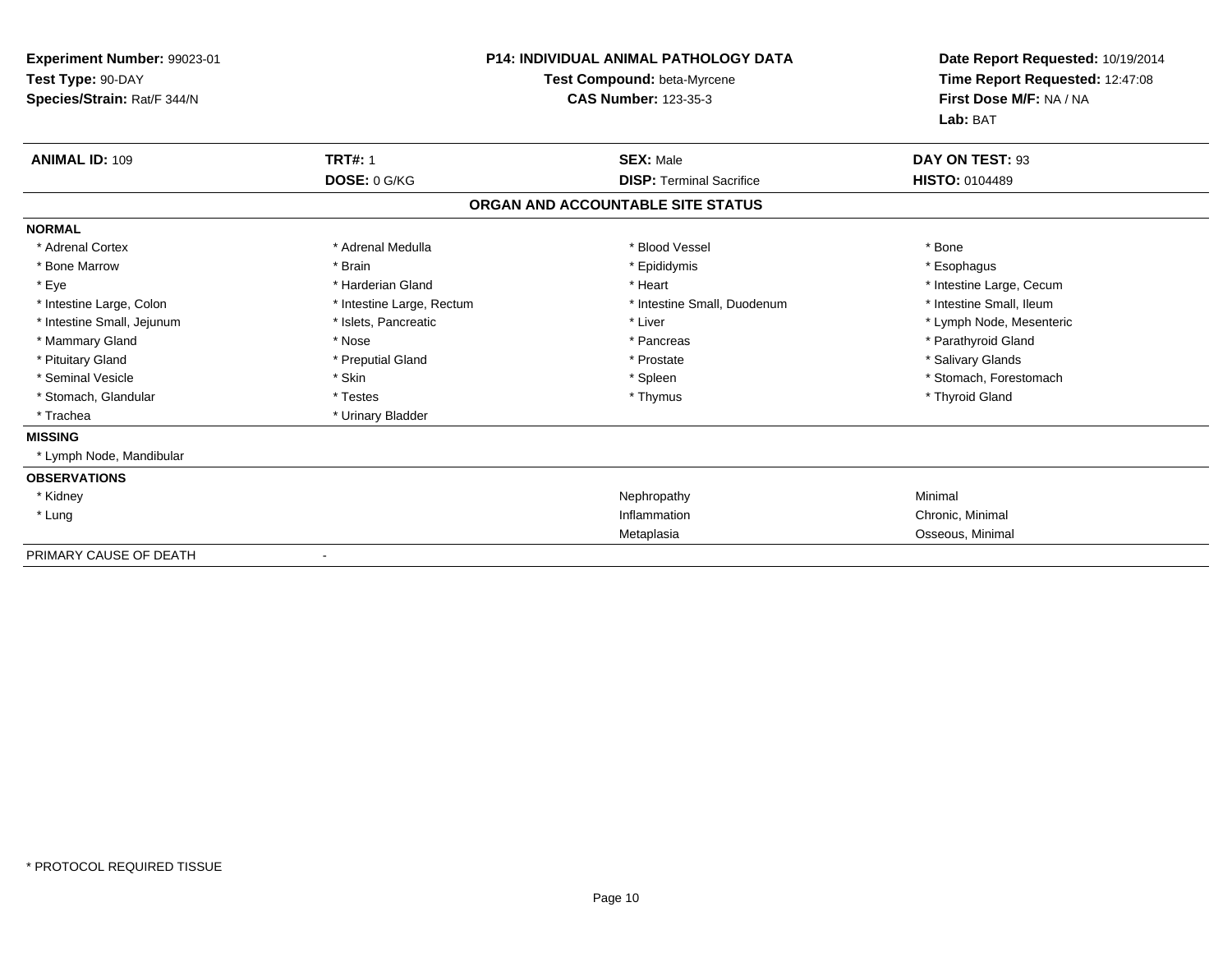| Experiment Number: 99023-01<br>Test Type: 90-DAY<br>Species/Strain: Rat/F 344/N |                             | <b>P14: INDIVIDUAL ANIMAL PATHOLOGY DATA</b><br>Test Compound: beta-Myrcene<br><b>CAS Number: 123-35-3</b> | Date Report Requested: 10/19/2014<br>Time Report Requested: 12:47:08<br>First Dose M/F: NA / NA<br>Lab: BAT |
|---------------------------------------------------------------------------------|-----------------------------|------------------------------------------------------------------------------------------------------------|-------------------------------------------------------------------------------------------------------------|
| <b>ANIMAL ID: 110</b>                                                           | <b>TRT#: 1</b>              | <b>SEX: Male</b>                                                                                           | DAY ON TEST: 93                                                                                             |
|                                                                                 | DOSE: 0 G/KG                | <b>DISP: Terminal Sacrifice</b>                                                                            | <b>HISTO: 0104490</b>                                                                                       |
|                                                                                 |                             | ORGAN AND ACCOUNTABLE SITE STATUS                                                                          |                                                                                                             |
| <b>NORMAL</b>                                                                   |                             |                                                                                                            |                                                                                                             |
| * Adrenal Cortex                                                                | * Adrenal Medulla           | * Blood Vessel                                                                                             | * Bone                                                                                                      |
| * Bone Marrow                                                                   | * Brain                     | * Epididymis                                                                                               | * Esophagus                                                                                                 |
| * Eye                                                                           | * Heart                     | * Intestine Large, Cecum                                                                                   | * Intestine Large, Colon                                                                                    |
| * Intestine Large, Rectum                                                       | * Intestine Small, Duodenum | * Intestine Small, Ileum                                                                                   | * Intestine Small, Jejunum                                                                                  |
| * Islets, Pancreatic                                                            | * Liver                     | * Lung                                                                                                     | * Lymph Node, Mesenteric                                                                                    |
| * Mammary Gland                                                                 | * Nose                      | * Pancreas                                                                                                 | * Parathyroid Gland                                                                                         |
| * Pituitary Gland                                                               | * Preputial Gland           | * Prostate                                                                                                 | * Salivary Glands                                                                                           |
| * Seminal Vesicle                                                               | * Skin                      | * Spleen                                                                                                   | * Stomach, Forestomach                                                                                      |
| * Stomach, Glandular                                                            | * Testes                    | * Thymus                                                                                                   | * Thyroid Gland                                                                                             |
| * Trachea                                                                       | * Urinary Bladder           |                                                                                                            |                                                                                                             |
| <b>MISSING</b>                                                                  |                             |                                                                                                            |                                                                                                             |
| * Lymph Node, Mandibular                                                        |                             |                                                                                                            |                                                                                                             |
| <b>OBSERVATIONS</b>                                                             |                             |                                                                                                            |                                                                                                             |
| * Harderian Gland                                                               |                             | Pigmentation                                                                                               | Porphyrin, Minimal                                                                                          |
| PRIMARY CAUSE OF DEATH                                                          |                             |                                                                                                            |                                                                                                             |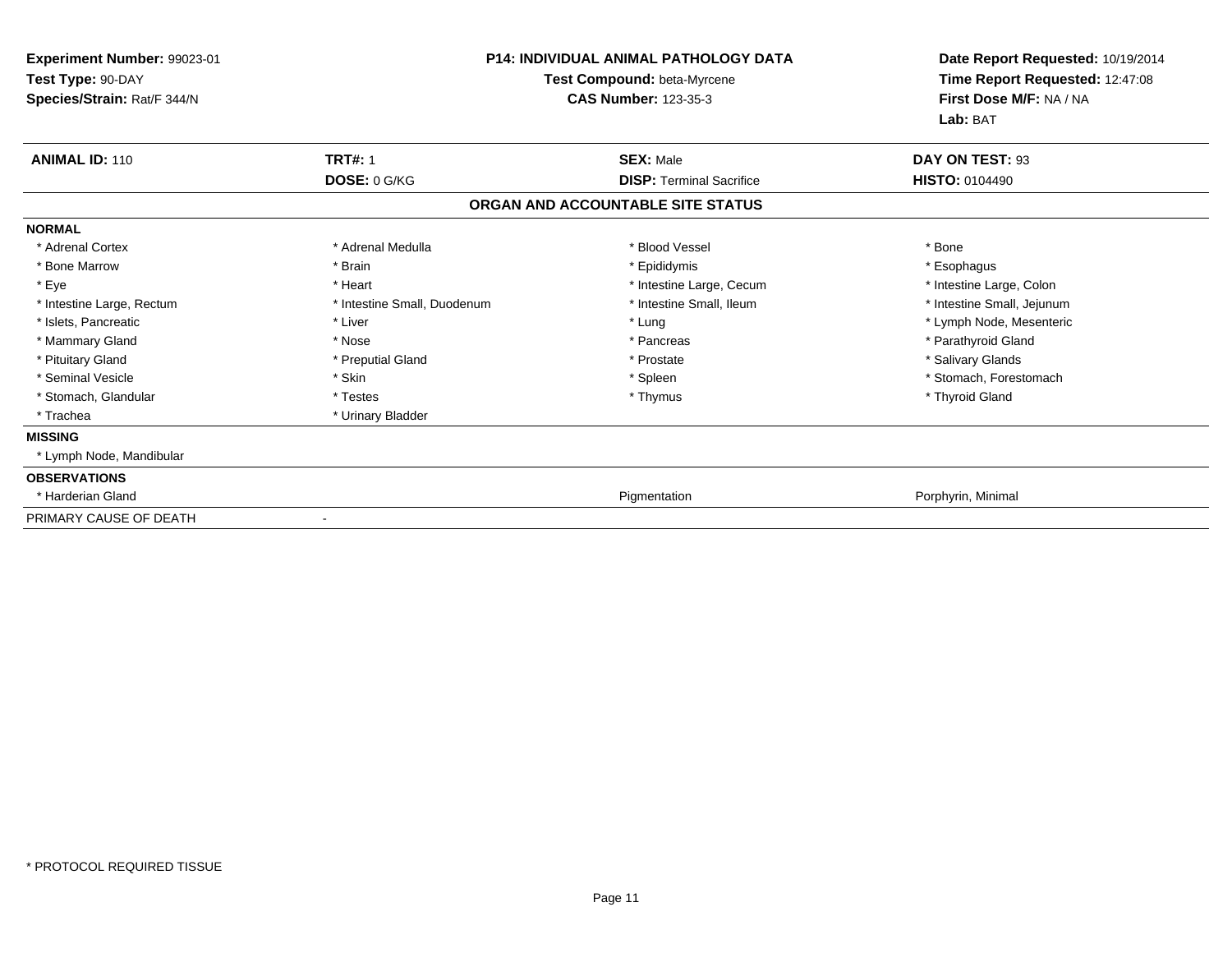| <b>Experiment Number: 99023-01</b><br>Test Type: 90-DAY<br>Species/Strain: Rat/F 344/N |                        | <b>P14: INDIVIDUAL ANIMAL PATHOLOGY DATA</b><br>Test Compound: beta-Myrcene<br><b>CAS Number: 123-35-3</b> | Date Report Requested: 10/19/2014<br>Time Report Requested: 12:47:08<br>First Dose M/F: NA / NA<br>Lab: BAT |
|----------------------------------------------------------------------------------------|------------------------|------------------------------------------------------------------------------------------------------------|-------------------------------------------------------------------------------------------------------------|
| <b>ANIMAL ID: 201</b>                                                                  | TRT#: 2                | <b>SEX: Male</b>                                                                                           | DAY ON TEST: 93                                                                                             |
|                                                                                        | <b>DOSE: 0.25 G/KG</b> | <b>DISP:</b> Terminal Sacrifice                                                                            | <b>HISTO: 0104491</b>                                                                                       |
|                                                                                        |                        | ORGAN AND ACCOUNTABLE SITE STATUS                                                                          |                                                                                                             |
| <b>NORMAL</b>                                                                          |                        |                                                                                                            |                                                                                                             |
| Nose                                                                                   | Spleen                 |                                                                                                            |                                                                                                             |
| <b>OBSERVATIONS</b>                                                                    |                        |                                                                                                            |                                                                                                             |
| Harderian Gland                                                                        |                        | Pigmentation                                                                                               | Porphyrin, Minimal                                                                                          |
| Kidney                                                                                 | <b>Renal Tubule</b>    | Accumulation, Hyaline Droplet                                                                              | Mild                                                                                                        |
|                                                                                        | <b>Renal Tubule</b>    | Degeneration                                                                                               | Minimal                                                                                                     |
|                                                                                        |                        | Nephropathy                                                                                                | Minimal                                                                                                     |
| PRIMARY CAUSE OF DEATH                                                                 |                        |                                                                                                            |                                                                                                             |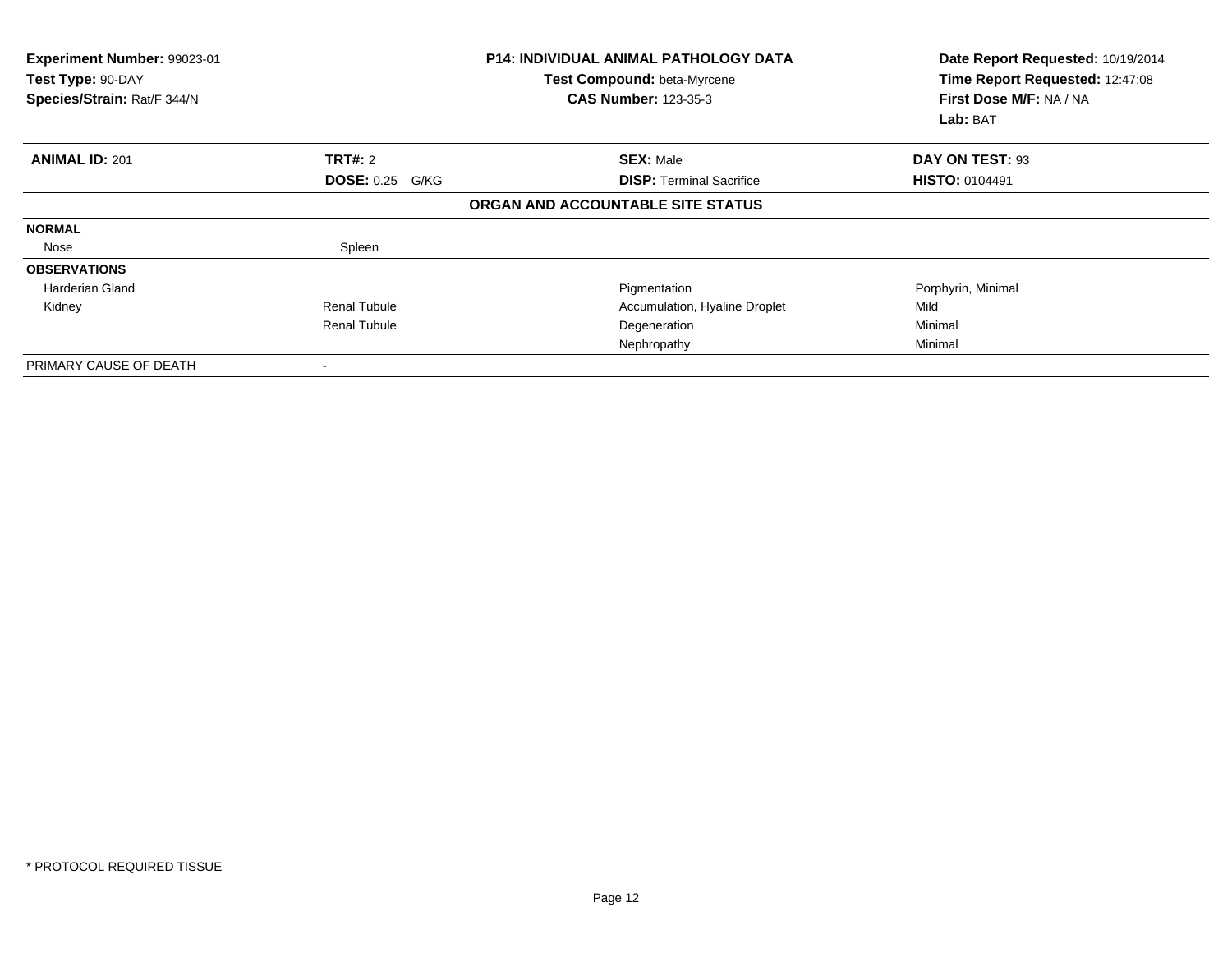| <b>Experiment Number: 99023-01</b><br>Test Type: 90-DAY<br>Species/Strain: Rat/F 344/N |                        | <b>P14: INDIVIDUAL ANIMAL PATHOLOGY DATA</b><br>Test Compound: beta-Myrcene<br><b>CAS Number: 123-35-3</b> | Date Report Requested: 10/19/2014<br>Time Report Requested: 12:47:08<br>First Dose M/F: NA / NA<br>Lab: BAT |
|----------------------------------------------------------------------------------------|------------------------|------------------------------------------------------------------------------------------------------------|-------------------------------------------------------------------------------------------------------------|
| <b>ANIMAL ID: 202</b>                                                                  | <b>TRT#: 2</b>         | <b>SEX: Male</b>                                                                                           | DAY ON TEST: 93                                                                                             |
|                                                                                        | <b>DOSE: 0.25 G/KG</b> | <b>DISP: Terminal Sacrifice</b>                                                                            | <b>HISTO: 0104492</b>                                                                                       |
|                                                                                        |                        | ORGAN AND ACCOUNTABLE SITE STATUS                                                                          |                                                                                                             |
| <b>NORMAL</b>                                                                          |                        |                                                                                                            |                                                                                                             |
| <b>Harderian Gland</b>                                                                 | Nose                   | Spleen                                                                                                     |                                                                                                             |
| <b>OBSERVATIONS</b>                                                                    |                        |                                                                                                            |                                                                                                             |
| Kidney                                                                                 | <b>Renal Tubule</b>    | Accumulation, Hyaline Droplet                                                                              | Mild                                                                                                        |
|                                                                                        | <b>Renal Tubule</b>    | Degeneration                                                                                               | Minimal                                                                                                     |
|                                                                                        |                        | Nephropathy                                                                                                | Minimal                                                                                                     |
| PRIMARY CAUSE OF DEATH                                                                 |                        |                                                                                                            |                                                                                                             |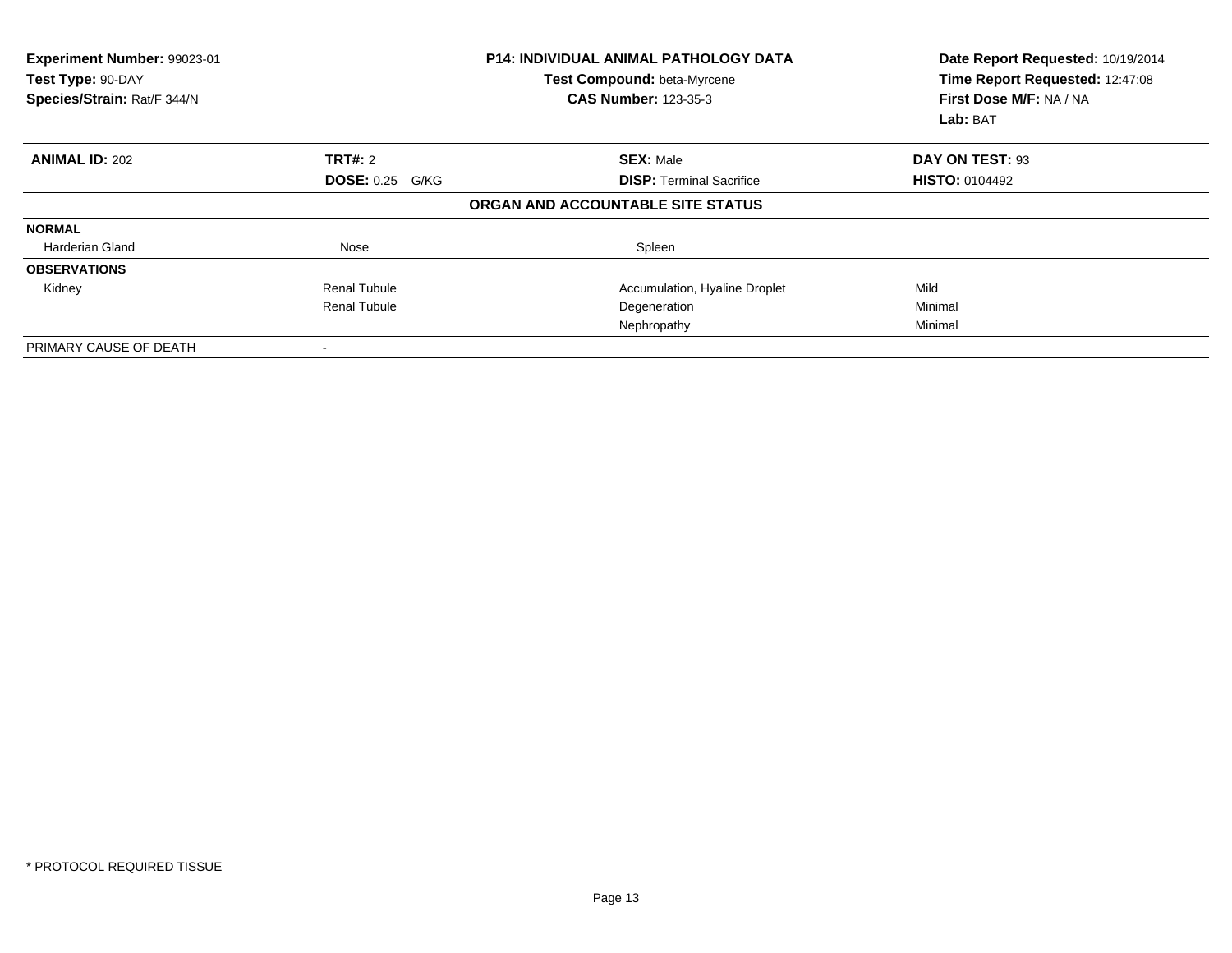| <b>Experiment Number: 99023-01</b><br>Test Type: 90-DAY<br>Species/Strain: Rat/F 344/N |                        | <b>P14: INDIVIDUAL ANIMAL PATHOLOGY DATA</b><br>Test Compound: beta-Myrcene<br><b>CAS Number: 123-35-3</b> | Date Report Requested: 10/19/2014<br>Time Report Requested: 12:47:08<br>First Dose M/F: NA / NA<br>Lab: BAT |
|----------------------------------------------------------------------------------------|------------------------|------------------------------------------------------------------------------------------------------------|-------------------------------------------------------------------------------------------------------------|
| <b>ANIMAL ID: 203</b>                                                                  | <b>TRT#: 2</b>         | <b>SEX: Male</b>                                                                                           | DAY ON TEST: 93                                                                                             |
|                                                                                        | <b>DOSE: 0.25 G/KG</b> | <b>DISP: Terminal Sacrifice</b>                                                                            | <b>HISTO: 0104493</b>                                                                                       |
|                                                                                        |                        | ORGAN AND ACCOUNTABLE SITE STATUS                                                                          |                                                                                                             |
| <b>NORMAL</b>                                                                          |                        |                                                                                                            |                                                                                                             |
| <b>Harderian Gland</b>                                                                 | Nose                   | Spleen                                                                                                     |                                                                                                             |
| <b>OBSERVATIONS</b>                                                                    |                        |                                                                                                            |                                                                                                             |
| Kidney                                                                                 | <b>Renal Tubule</b>    | Accumulation, Hyaline Droplet                                                                              | Mild                                                                                                        |
|                                                                                        | <b>Renal Tubule</b>    | Degeneration                                                                                               | Minimal                                                                                                     |
|                                                                                        |                        | Nephropathy                                                                                                | Minimal                                                                                                     |
| PRIMARY CAUSE OF DEATH                                                                 |                        |                                                                                                            |                                                                                                             |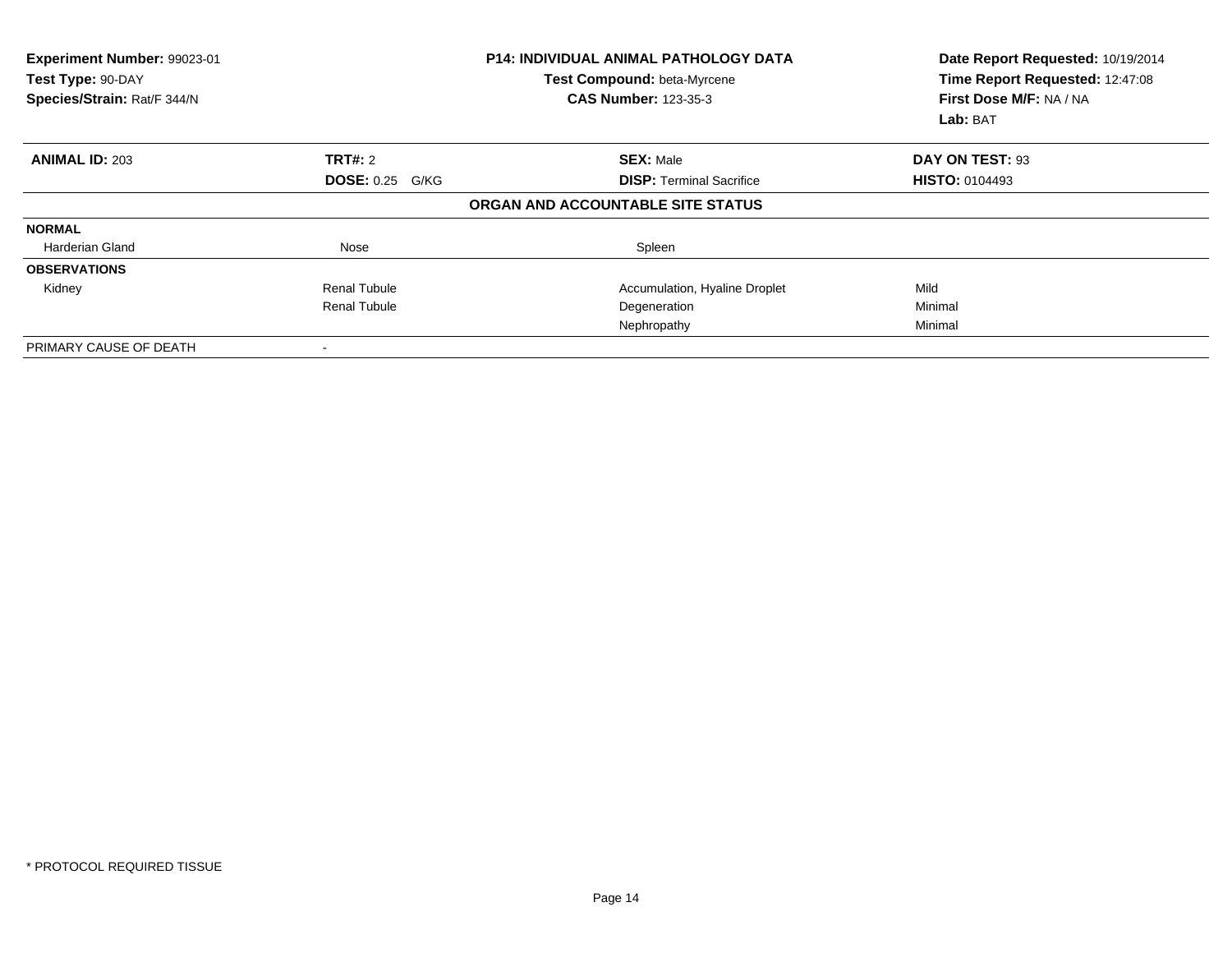| Experiment Number: 99023-01<br>Test Type: 90-DAY<br>Species/Strain: Rat/F 344/N |                        | <b>P14: INDIVIDUAL ANIMAL PATHOLOGY DATA</b><br>Test Compound: beta-Myrcene<br><b>CAS Number: 123-35-3</b> | Date Report Requested: 10/19/2014<br>Time Report Requested: 12:47:08<br>First Dose M/F: NA / NA<br>Lab: BAT |
|---------------------------------------------------------------------------------|------------------------|------------------------------------------------------------------------------------------------------------|-------------------------------------------------------------------------------------------------------------|
| <b>ANIMAL ID: 204</b>                                                           | <b>TRT#: 2</b>         | <b>SEX: Male</b>                                                                                           | DAY ON TEST: 93                                                                                             |
|                                                                                 | <b>DOSE: 0.25 G/KG</b> | <b>DISP:</b> Terminal Sacrifice                                                                            | <b>HISTO: 0104494</b>                                                                                       |
|                                                                                 |                        | ORGAN AND ACCOUNTABLE SITE STATUS                                                                          |                                                                                                             |
| <b>NORMAL</b>                                                                   |                        |                                                                                                            |                                                                                                             |
| Harderian Gland                                                                 | Nose                   | Spleen                                                                                                     |                                                                                                             |
| <b>OBSERVATIONS</b>                                                             |                        |                                                                                                            |                                                                                                             |
| Kidney                                                                          | <b>Renal Tubule</b>    | Accumulation, Hyaline Droplet                                                                              | Mild                                                                                                        |
|                                                                                 | <b>Renal Tubule</b>    | Degeneration                                                                                               | Minimal                                                                                                     |
|                                                                                 |                        | Nephropathy                                                                                                | Minimal                                                                                                     |
| PRIMARY CAUSE OF DEATH                                                          |                        |                                                                                                            |                                                                                                             |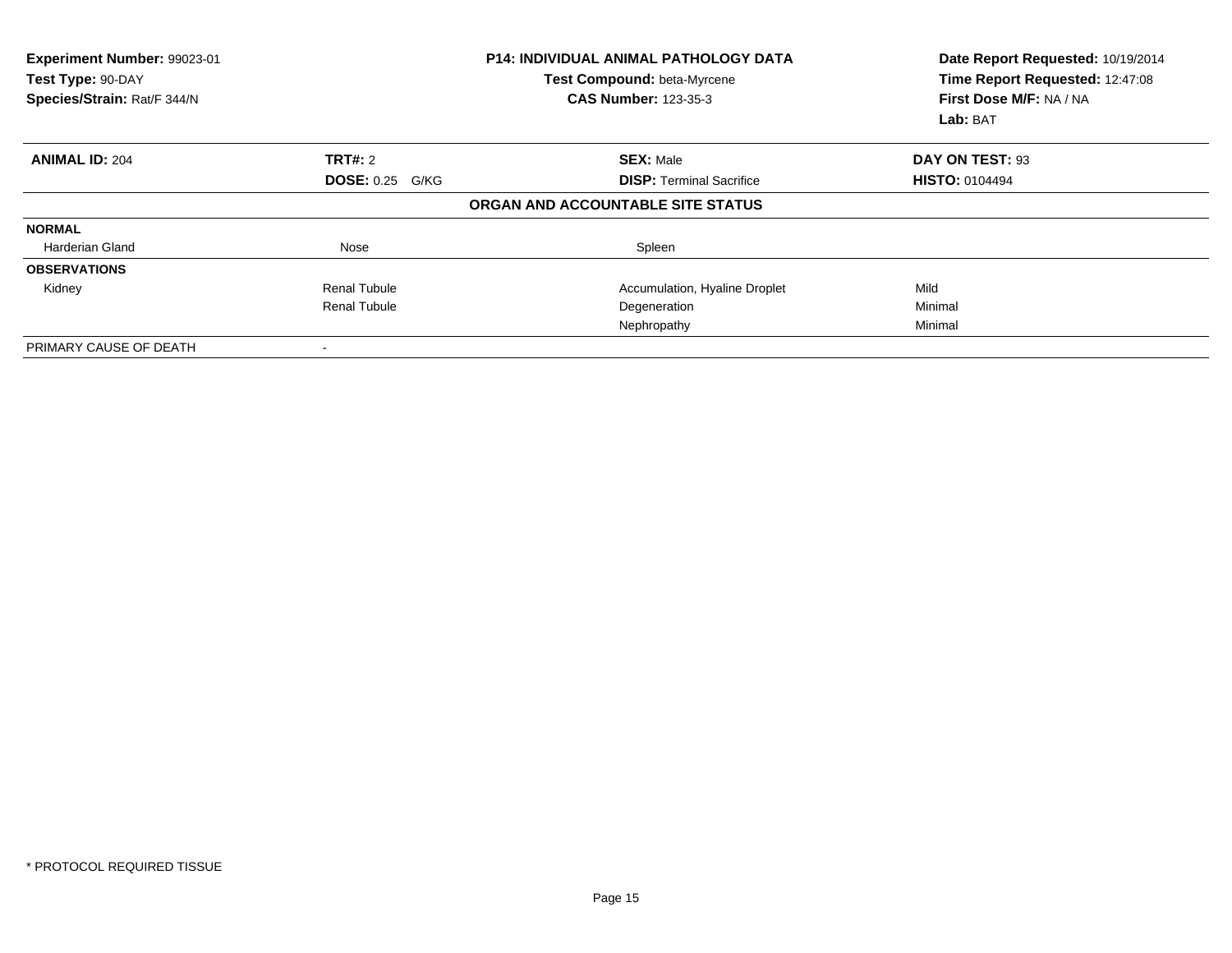| Experiment Number: 99023-01<br>Test Type: 90-DAY<br>Species/Strain: Rat/F 344/N |                        | <b>P14: INDIVIDUAL ANIMAL PATHOLOGY DATA</b><br>Test Compound: beta-Myrcene<br><b>CAS Number: 123-35-3</b> | Date Report Requested: 10/19/2014<br>Time Report Requested: 12:47:08<br>First Dose M/F: NA / NA<br>Lab: BAT |
|---------------------------------------------------------------------------------|------------------------|------------------------------------------------------------------------------------------------------------|-------------------------------------------------------------------------------------------------------------|
| <b>ANIMAL ID: 205</b>                                                           | <b>TRT#: 2</b>         | <b>SEX: Male</b>                                                                                           | DAY ON TEST: 93                                                                                             |
|                                                                                 | <b>DOSE: 0.25 G/KG</b> | <b>DISP:</b> Terminal Sacrifice                                                                            | <b>HISTO: 0104495</b>                                                                                       |
|                                                                                 |                        | ORGAN AND ACCOUNTABLE SITE STATUS                                                                          |                                                                                                             |
| <b>NORMAL</b>                                                                   |                        |                                                                                                            |                                                                                                             |
| Harderian Gland                                                                 | Nose                   | Spleen                                                                                                     |                                                                                                             |
| <b>OBSERVATIONS</b>                                                             |                        |                                                                                                            |                                                                                                             |
| Kidney                                                                          | <b>Renal Tubule</b>    | Accumulation, Hyaline Droplet                                                                              | Mild                                                                                                        |
|                                                                                 | <b>Renal Tubule</b>    | Degeneration                                                                                               | Minimal                                                                                                     |
|                                                                                 |                        | Nephropathy                                                                                                | Minimal                                                                                                     |
| PRIMARY CAUSE OF DEATH                                                          |                        |                                                                                                            |                                                                                                             |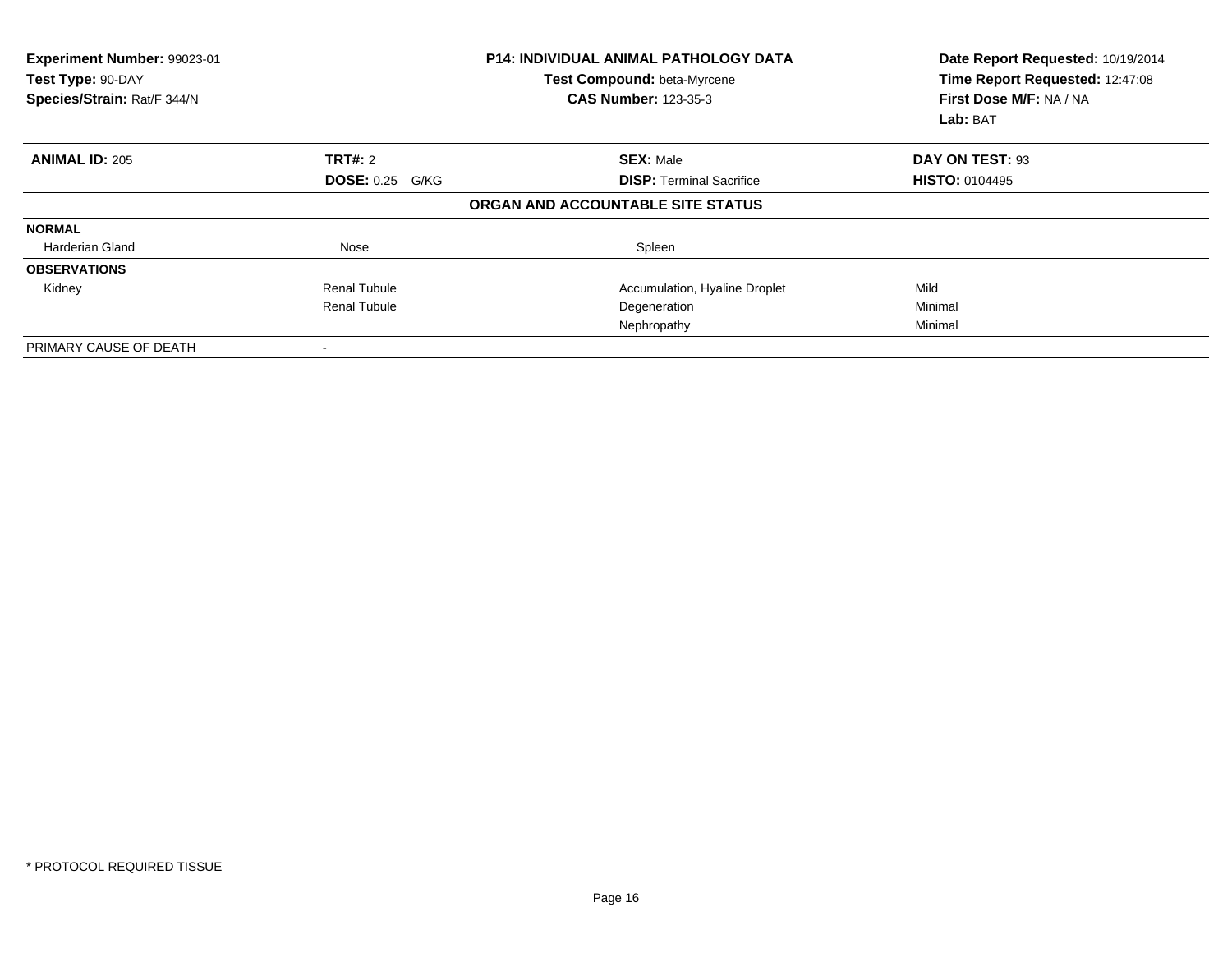| <b>Experiment Number: 99023-01</b><br>Test Type: 90-DAY<br>Species/Strain: Rat/F 344/N |                        | <b>P14: INDIVIDUAL ANIMAL PATHOLOGY DATA</b><br>Test Compound: beta-Myrcene<br><b>CAS Number: 123-35-3</b> | Date Report Requested: 10/19/2014<br>Time Report Requested: 12:47:08<br>First Dose M/F: NA / NA<br>Lab: BAT |
|----------------------------------------------------------------------------------------|------------------------|------------------------------------------------------------------------------------------------------------|-------------------------------------------------------------------------------------------------------------|
| <b>ANIMAL ID: 206</b>                                                                  | <b>TRT#: 2</b>         | <b>SEX: Male</b>                                                                                           | DAY ON TEST: 93                                                                                             |
|                                                                                        | <b>DOSE: 0.25 G/KG</b> | <b>DISP: Terminal Sacrifice</b>                                                                            | <b>HISTO: 0104496</b>                                                                                       |
|                                                                                        |                        | ORGAN AND ACCOUNTABLE SITE STATUS                                                                          |                                                                                                             |
| <b>NORMAL</b>                                                                          |                        |                                                                                                            |                                                                                                             |
| <b>Harderian Gland</b>                                                                 | Nose                   | Spleen                                                                                                     |                                                                                                             |
| <b>OBSERVATIONS</b>                                                                    |                        |                                                                                                            |                                                                                                             |
| Kidney                                                                                 | <b>Renal Tubule</b>    | Accumulation, Hyaline Droplet                                                                              | Mild                                                                                                        |
|                                                                                        | <b>Renal Tubule</b>    | Degeneration                                                                                               | Minimal                                                                                                     |
|                                                                                        |                        | Nephropathy                                                                                                | Minimal                                                                                                     |
| PRIMARY CAUSE OF DEATH                                                                 |                        |                                                                                                            |                                                                                                             |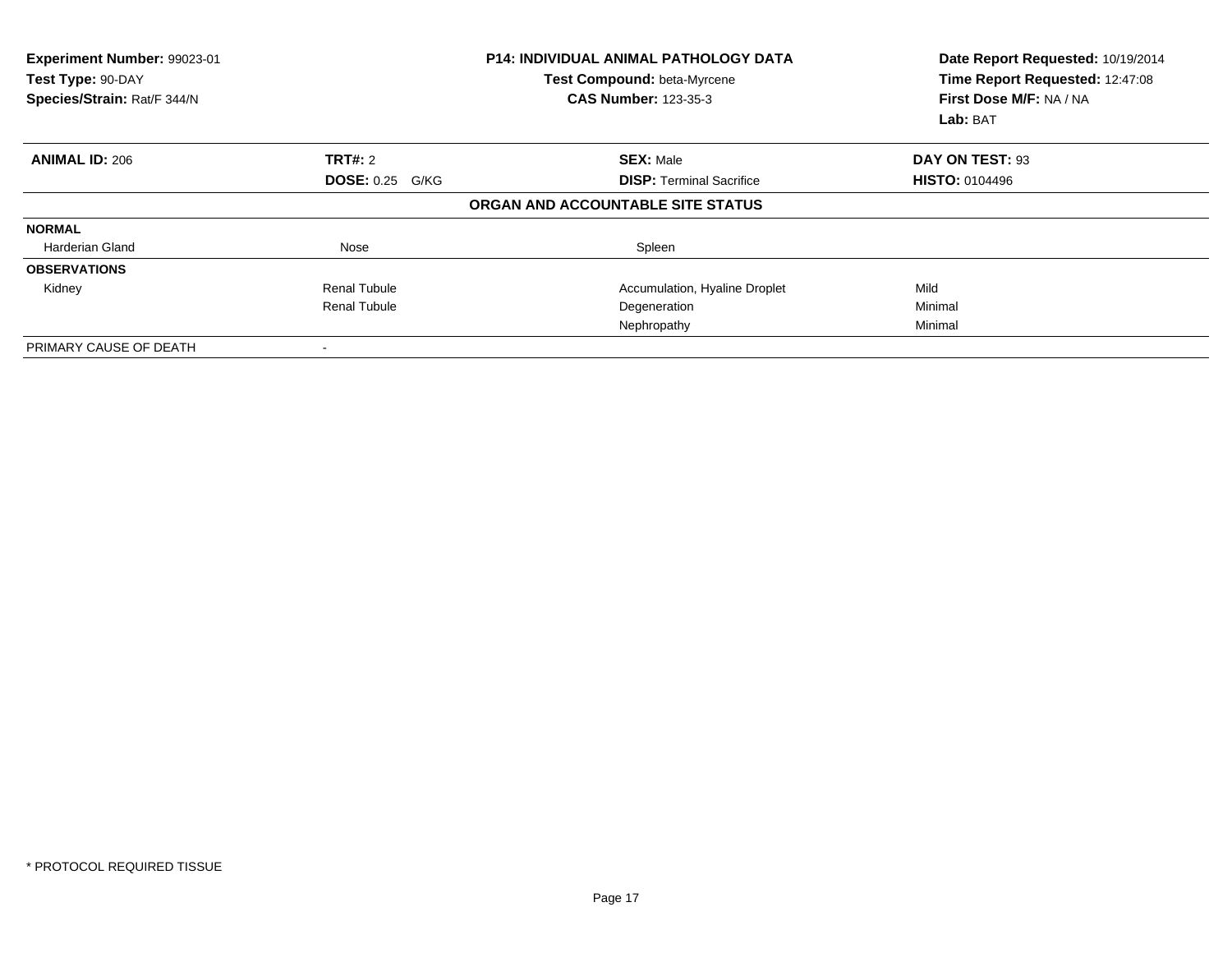| Experiment Number: 99023-01<br>Test Type: 90-DAY<br>Species/Strain: Rat/F 344/N |                        | <b>P14: INDIVIDUAL ANIMAL PATHOLOGY DATA</b><br><b>Test Compound: beta-Myrcene</b><br><b>CAS Number: 123-35-3</b> | Date Report Requested: 10/19/2014<br>Time Report Requested: 12:47:08<br>First Dose M/F: NA / NA<br>Lab: BAT |
|---------------------------------------------------------------------------------|------------------------|-------------------------------------------------------------------------------------------------------------------|-------------------------------------------------------------------------------------------------------------|
| <b>ANIMAL ID: 207</b>                                                           | <b>TRT#: 2</b>         | <b>SEX: Male</b>                                                                                                  | DAY ON TEST: 93                                                                                             |
|                                                                                 | <b>DOSE: 0.25 G/KG</b> | <b>DISP: Terminal Sacrifice</b>                                                                                   | <b>HISTO: 0104497</b>                                                                                       |
|                                                                                 |                        | ORGAN AND ACCOUNTABLE SITE STATUS                                                                                 |                                                                                                             |
| <b>NORMAL</b>                                                                   |                        |                                                                                                                   |                                                                                                             |
| Nose                                                                            | Spleen                 |                                                                                                                   |                                                                                                             |
| <b>OBSERVATIONS</b>                                                             |                        |                                                                                                                   |                                                                                                             |
| <b>Harderian Gland</b>                                                          |                        | Pigmentation                                                                                                      | Porphyrin, Minimal                                                                                          |
| Kidney                                                                          | Renal Tubule           | Accumulation, Hyaline Droplet                                                                                     | Mild                                                                                                        |
|                                                                                 | <b>Renal Tubule</b>    | Degeneration                                                                                                      | Minimal                                                                                                     |
|                                                                                 |                        | Nephropathy                                                                                                       | Minimal                                                                                                     |
| Lymph Node                                                                      | Deep Cervical          | Ectasia                                                                                                           | Moderate                                                                                                    |
|                                                                                 | Deep Cervical          | Hyperplasia                                                                                                       | Lymphoid, Mild                                                                                              |
| [Hyperplasia TGLS = 1-14 ]                                                      |                        |                                                                                                                   |                                                                                                             |
| PRIMARY CAUSE OF DEATH                                                          |                        |                                                                                                                   |                                                                                                             |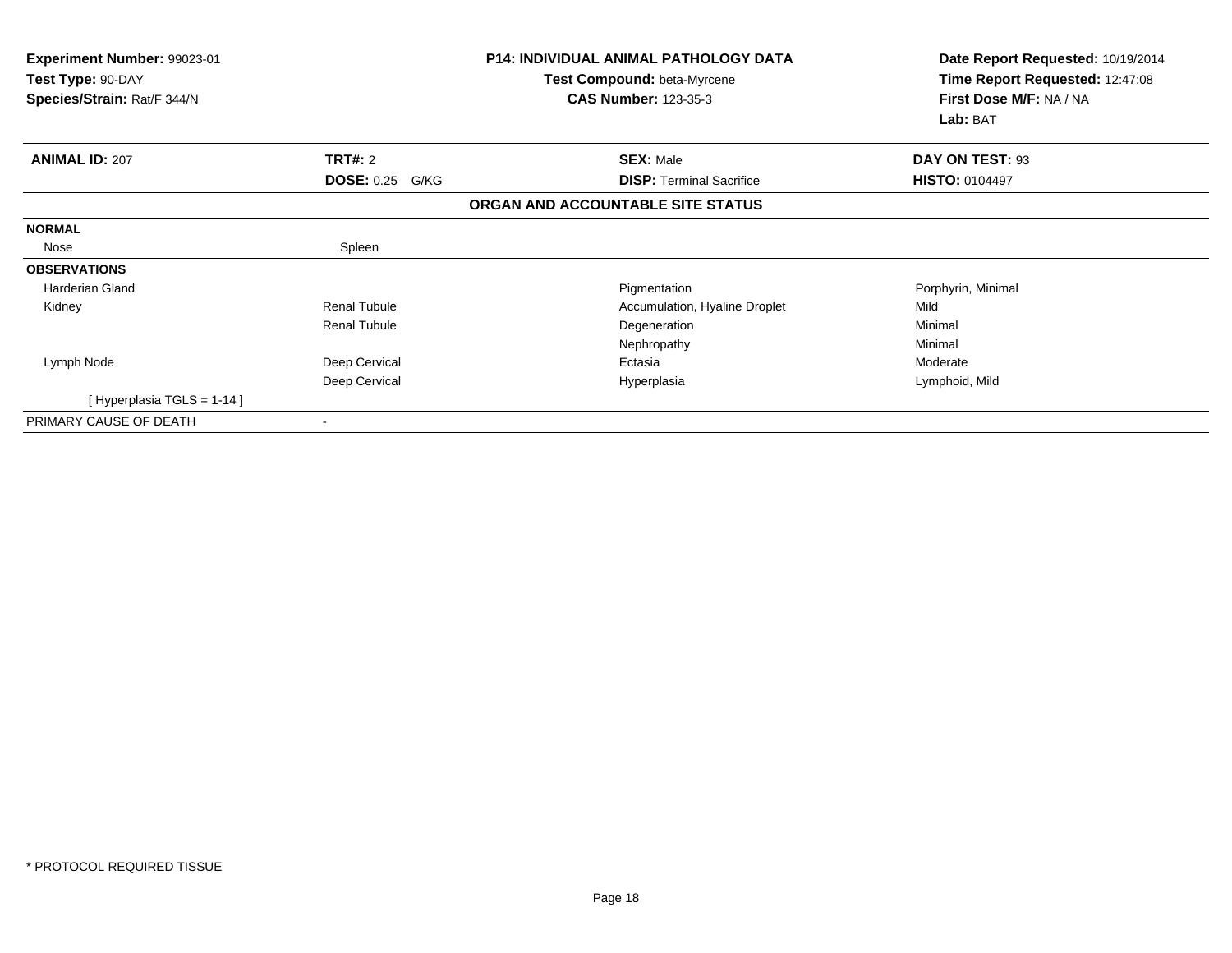| Experiment Number: 99023-01<br>Test Type: 90-DAY<br>Species/Strain: Rat/F 344/N |                        | <b>P14: INDIVIDUAL ANIMAL PATHOLOGY DATA</b><br>Test Compound: beta-Myrcene<br><b>CAS Number: 123-35-3</b> | Date Report Requested: 10/19/2014<br>Time Report Requested: 12:47:08<br>First Dose M/F: NA / NA<br>Lab: BAT |
|---------------------------------------------------------------------------------|------------------------|------------------------------------------------------------------------------------------------------------|-------------------------------------------------------------------------------------------------------------|
| <b>ANIMAL ID: 208</b>                                                           | <b>TRT#: 2</b>         | <b>SEX: Male</b>                                                                                           | DAY ON TEST: 93                                                                                             |
|                                                                                 | <b>DOSE: 0.25 G/KG</b> | <b>DISP:</b> Terminal Sacrifice                                                                            | <b>HISTO: 0104498</b>                                                                                       |
|                                                                                 |                        | ORGAN AND ACCOUNTABLE SITE STATUS                                                                          |                                                                                                             |
| <b>NORMAL</b>                                                                   |                        |                                                                                                            |                                                                                                             |
| Harderian Gland                                                                 | Nose                   | Spleen                                                                                                     |                                                                                                             |
| <b>OBSERVATIONS</b>                                                             |                        |                                                                                                            |                                                                                                             |
| Kidney                                                                          | <b>Renal Tubule</b>    | Accumulation, Hyaline Droplet                                                                              | Mild                                                                                                        |
|                                                                                 | <b>Renal Tubule</b>    | Degeneration                                                                                               | Minimal                                                                                                     |
|                                                                                 |                        | Nephropathy                                                                                                | Minimal                                                                                                     |
| PRIMARY CAUSE OF DEATH                                                          |                        |                                                                                                            |                                                                                                             |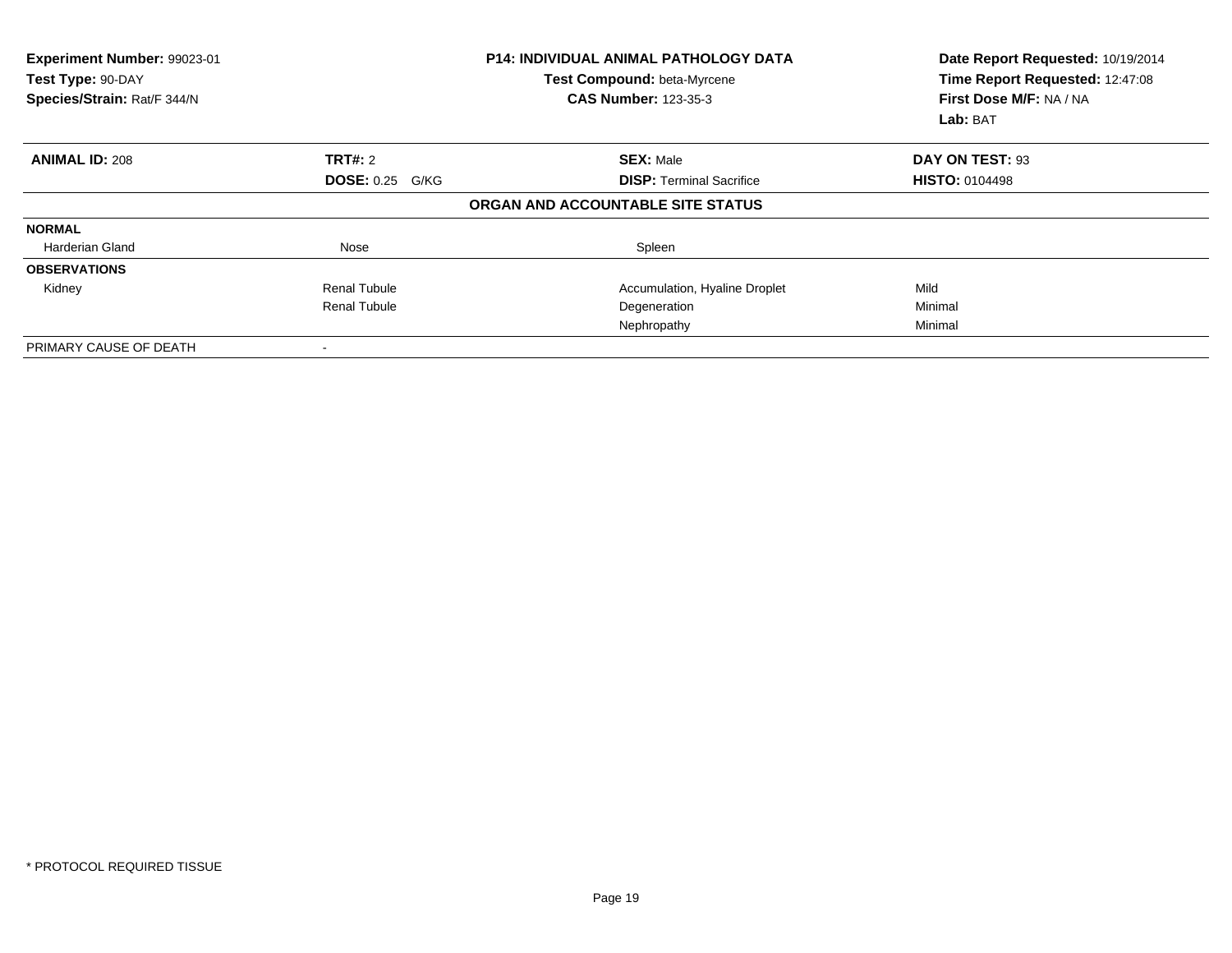| <b>Experiment Number: 99023-01</b><br>Test Type: 90-DAY<br>Species/Strain: Rat/F 344/N |                        | <b>P14: INDIVIDUAL ANIMAL PATHOLOGY DATA</b><br>Test Compound: beta-Myrcene<br><b>CAS Number: 123-35-3</b> | Date Report Requested: 10/19/2014<br>Time Report Requested: 12:47:08<br>First Dose M/F: NA / NA<br>Lab: BAT |
|----------------------------------------------------------------------------------------|------------------------|------------------------------------------------------------------------------------------------------------|-------------------------------------------------------------------------------------------------------------|
| <b>ANIMAL ID: 209</b>                                                                  | <b>TRT#: 2</b>         | <b>SEX: Male</b>                                                                                           | DAY ON TEST: 93                                                                                             |
|                                                                                        | <b>DOSE: 0.25 G/KG</b> | <b>DISP: Terminal Sacrifice</b>                                                                            | <b>HISTO: 0104499</b>                                                                                       |
|                                                                                        |                        | ORGAN AND ACCOUNTABLE SITE STATUS                                                                          |                                                                                                             |
| <b>NORMAL</b>                                                                          |                        |                                                                                                            |                                                                                                             |
| <b>Harderian Gland</b>                                                                 | Nose                   | Spleen                                                                                                     |                                                                                                             |
| <b>OBSERVATIONS</b>                                                                    |                        |                                                                                                            |                                                                                                             |
| Kidney                                                                                 | <b>Renal Tubule</b>    | Accumulation, Hyaline Droplet                                                                              | Mild                                                                                                        |
|                                                                                        | <b>Renal Tubule</b>    | Degeneration                                                                                               | Minimal                                                                                                     |
|                                                                                        |                        | Nephropathy                                                                                                | Minimal                                                                                                     |
| PRIMARY CAUSE OF DEATH                                                                 |                        |                                                                                                            |                                                                                                             |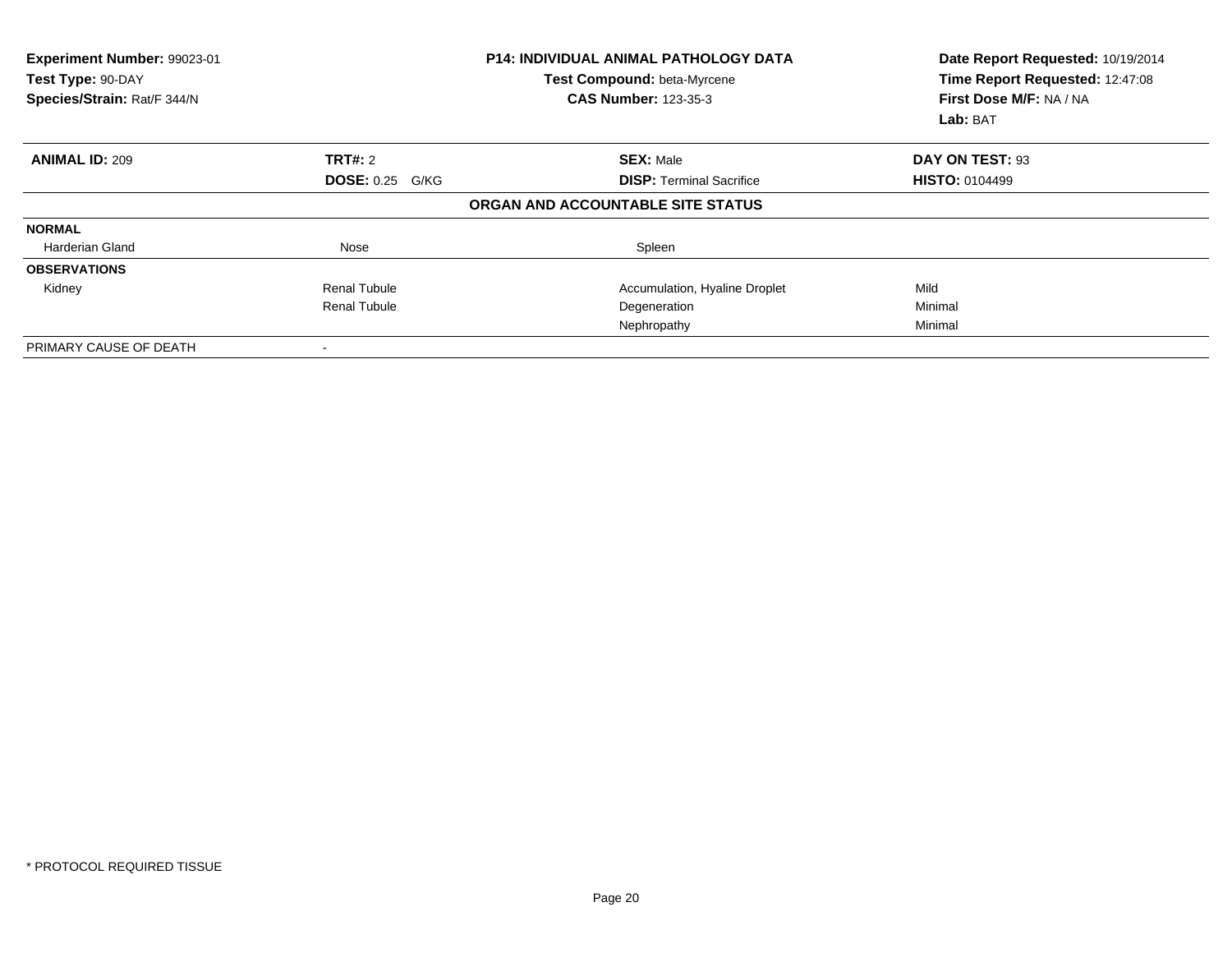| Experiment Number: 99023-01<br>Test Type: 90-DAY<br>Species/Strain: Rat/F 344/N |                        | <b>P14: INDIVIDUAL ANIMAL PATHOLOGY DATA</b><br><b>Test Compound: beta-Myrcene</b><br><b>CAS Number: 123-35-3</b> | Date Report Requested: 10/19/2014<br>Time Report Requested: 12:47:08<br>First Dose M/F: NA / NA<br>Lab: BAT |
|---------------------------------------------------------------------------------|------------------------|-------------------------------------------------------------------------------------------------------------------|-------------------------------------------------------------------------------------------------------------|
| <b>ANIMAL ID: 210</b>                                                           | <b>TRT#: 2</b>         | <b>SEX: Male</b>                                                                                                  | DAY ON TEST: 93                                                                                             |
|                                                                                 | <b>DOSE: 0.25 G/KG</b> | <b>DISP: Terminal Sacrifice</b>                                                                                   | <b>HISTO: 0104500</b>                                                                                       |
|                                                                                 |                        | ORGAN AND ACCOUNTABLE SITE STATUS                                                                                 |                                                                                                             |
| <b>NORMAL</b>                                                                   |                        |                                                                                                                   |                                                                                                             |
| Nose                                                                            | Spleen                 |                                                                                                                   |                                                                                                             |
| <b>OBSERVATIONS</b>                                                             |                        |                                                                                                                   |                                                                                                             |
| <b>Harderian Gland</b>                                                          |                        | Pigmentation                                                                                                      | Porphyrin, Minimal                                                                                          |
| Kidney                                                                          | Renal Tubule           | Accumulation, Hyaline Droplet                                                                                     | Mild                                                                                                        |
|                                                                                 | <b>Renal Tubule</b>    | Degeneration                                                                                                      | Minimal                                                                                                     |
|                                                                                 |                        | Nephropathy                                                                                                       | Minimal                                                                                                     |
| Lymph Node                                                                      | Deep Cervical          | Ectasia                                                                                                           | Moderate                                                                                                    |
|                                                                                 | Deep Cervical          | Hyperplasia                                                                                                       | Lymphoid, Mild                                                                                              |
| [Hyperplasia TGLS = 1-14 ]                                                      |                        |                                                                                                                   |                                                                                                             |
| PRIMARY CAUSE OF DEATH                                                          |                        |                                                                                                                   |                                                                                                             |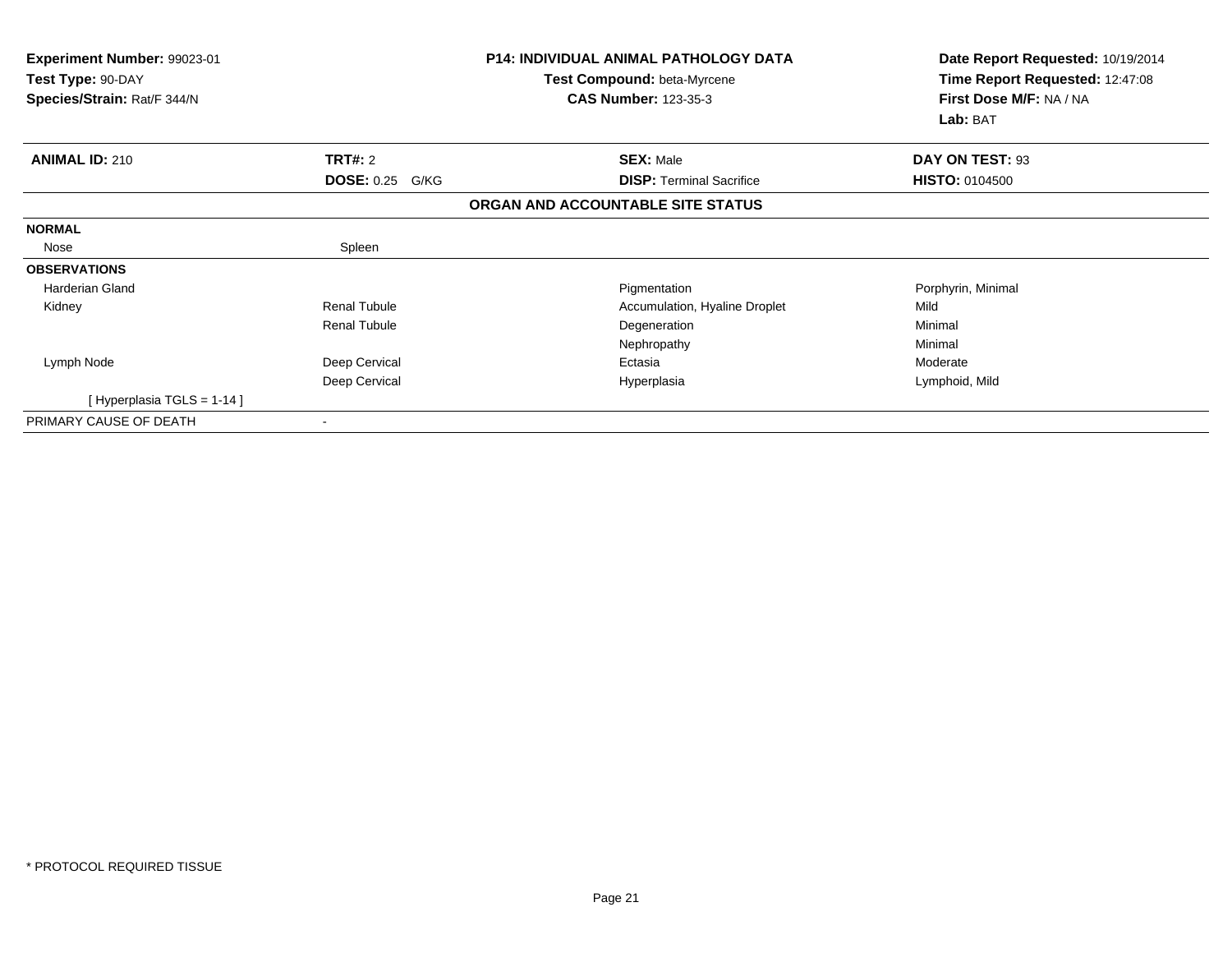| Experiment Number: 99023-01<br>Test Type: 90-DAY<br>Species/Strain: Rat/F 344/N                       |                          | <b>P14: INDIVIDUAL ANIMAL PATHOLOGY DATA</b><br>Test Compound: beta-Myrcene<br><b>CAS Number: 123-35-3</b> | Date Report Requested: 10/19/2014<br>Time Report Requested: 12:47:08<br>First Dose M/F: NA / NA<br><b>Lab: BAT</b> |
|-------------------------------------------------------------------------------------------------------|--------------------------|------------------------------------------------------------------------------------------------------------|--------------------------------------------------------------------------------------------------------------------|
| <b>ANIMAL ID: 301</b>                                                                                 | TRT#: 3                  | <b>SEX: Male</b>                                                                                           | DAY ON TEST: 93                                                                                                    |
|                                                                                                       | <b>DOSE: 0.5</b><br>G/KG | <b>DISP: Terminal Sacrifice</b>                                                                            | <b>HISTO: 0104501</b>                                                                                              |
|                                                                                                       |                          | ORGAN AND ACCOUNTABLE SITE STATUS                                                                          |                                                                                                                    |
| <b>NORMAL</b>                                                                                         |                          |                                                                                                            |                                                                                                                    |
| <b>Harderian Gland</b>                                                                                | Nose                     | Spleen                                                                                                     |                                                                                                                    |
| <b>OBSERVATIONS</b>                                                                                   |                          |                                                                                                            |                                                                                                                    |
| Kidney                                                                                                | <b>Renal Tubule</b>      | Accumulation, Hyaline Droplet                                                                              | Moderate                                                                                                           |
|                                                                                                       | <b>Renal Tubule</b>      | Degeneration                                                                                               | Minimal                                                                                                            |
|                                                                                                       |                          | Nephropathy                                                                                                | Minimal                                                                                                            |
| Note: There is a focus of adipose tissue in the renal cortex; interpreted as a developmental anomaly. |                          |                                                                                                            |                                                                                                                    |
| PRIMARY CAUSE OF DEATH                                                                                |                          |                                                                                                            |                                                                                                                    |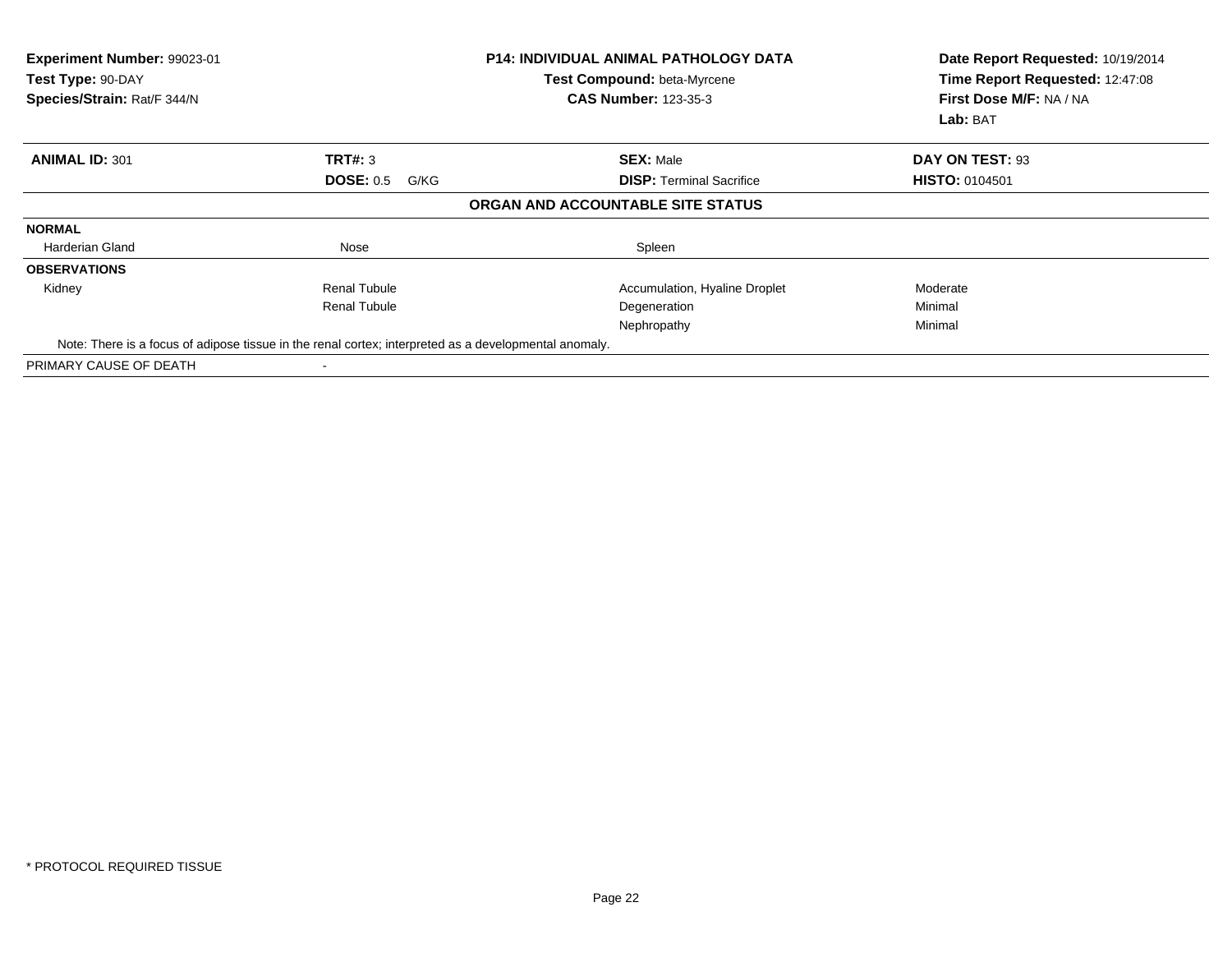| Experiment Number: 99023-01<br>Test Type: 90-DAY<br>Species/Strain: Rat/F 344/N |                          | <b>P14: INDIVIDUAL ANIMAL PATHOLOGY DATA</b><br><b>Test Compound: beta-Myrcene</b><br><b>CAS Number: 123-35-3</b> | Date Report Requested: 10/19/2014<br>Time Report Requested: 12:47:08<br>First Dose M/F: NA / NA<br>Lab: BAT |
|---------------------------------------------------------------------------------|--------------------------|-------------------------------------------------------------------------------------------------------------------|-------------------------------------------------------------------------------------------------------------|
| <b>ANIMAL ID: 302</b>                                                           | <b>TRT#: 3</b>           | <b>SEX: Male</b>                                                                                                  | DAY ON TEST: 93                                                                                             |
|                                                                                 | <b>DOSE: 0.5</b><br>G/KG | <b>DISP: Terminal Sacrifice</b>                                                                                   | <b>HISTO: 0104502</b>                                                                                       |
|                                                                                 |                          | ORGAN AND ACCOUNTABLE SITE STATUS                                                                                 |                                                                                                             |
| <b>NORMAL</b>                                                                   |                          |                                                                                                                   |                                                                                                             |
| Harderian Gland                                                                 | Spleen                   |                                                                                                                   |                                                                                                             |
| <b>OBSERVATIONS</b>                                                             |                          |                                                                                                                   |                                                                                                             |
| Kidney                                                                          | <b>Renal Tubule</b>      | Accumulation, Hyaline Droplet                                                                                     | Mild                                                                                                        |
|                                                                                 | <b>Renal Tubule</b>      | Degeneration                                                                                                      | Minimal                                                                                                     |
|                                                                                 |                          | Nephropathy                                                                                                       | Minimal                                                                                                     |
| Lymph Node                                                                      | Deep Cervical            | Ectasia                                                                                                           | Mild                                                                                                        |
|                                                                                 | Deep Cervical            | Hyperplasia                                                                                                       | Lymphoid, Marked                                                                                            |
| [Hyperplasia TGLS = $1-14$ ]                                                    |                          |                                                                                                                   |                                                                                                             |
| Nose                                                                            |                          | Inflammation                                                                                                      | Chronic, Minimal                                                                                            |
| PRIMARY CAUSE OF DEATH                                                          |                          |                                                                                                                   |                                                                                                             |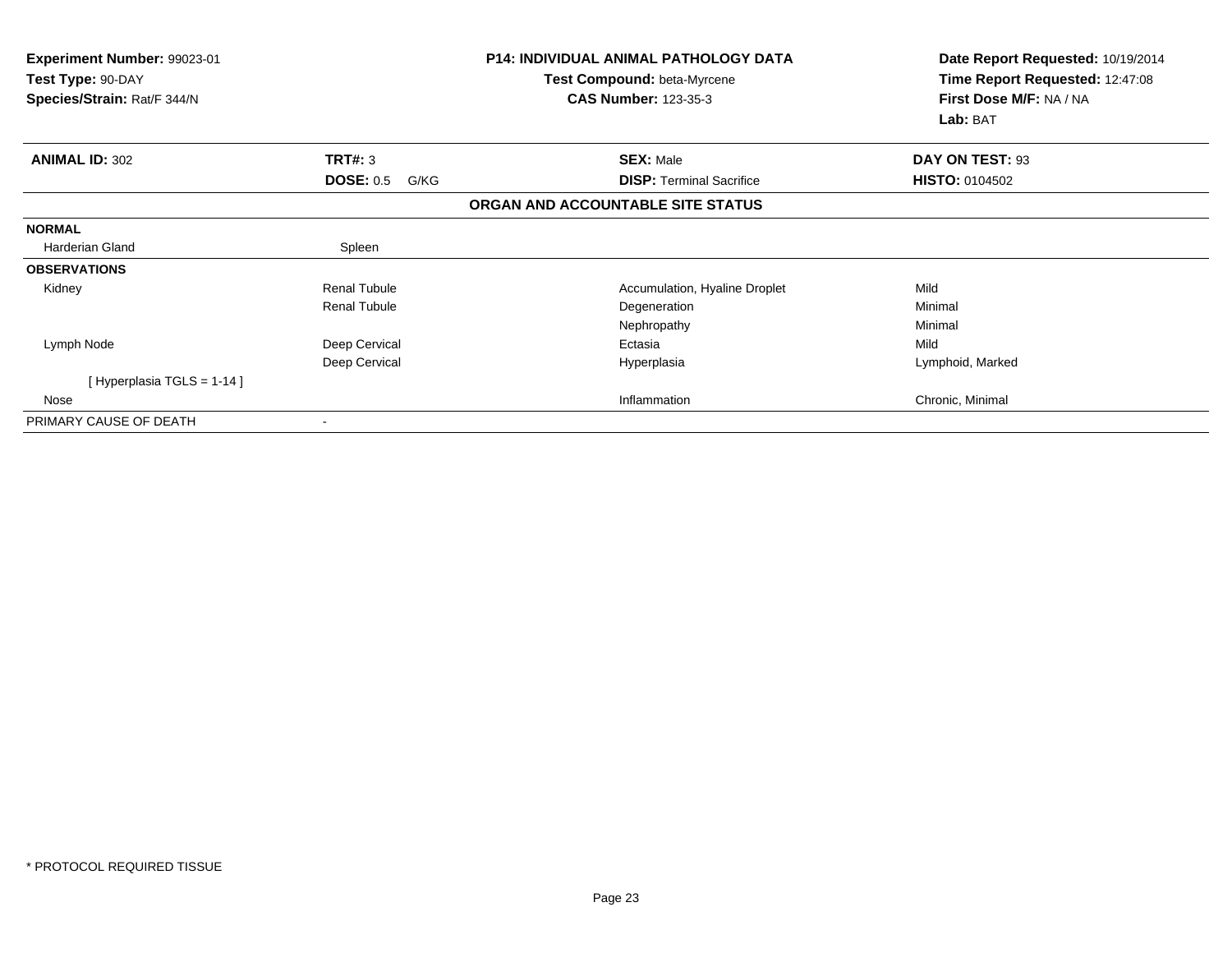| Experiment Number: 99023-01<br>Test Type: 90-DAY<br>Species/Strain: Rat/F 344/N |                          | <b>P14: INDIVIDUAL ANIMAL PATHOLOGY DATA</b><br>Test Compound: beta-Myrcene<br><b>CAS Number: 123-35-3</b> | Date Report Requested: 10/19/2014<br>Time Report Requested: 12:47:08<br>First Dose M/F: NA / NA<br>Lab: BAT |
|---------------------------------------------------------------------------------|--------------------------|------------------------------------------------------------------------------------------------------------|-------------------------------------------------------------------------------------------------------------|
| <b>ANIMAL ID: 303</b>                                                           | <b>TRT#: 3</b>           | <b>SEX: Male</b>                                                                                           | <b>DAY ON TEST: 32</b>                                                                                      |
|                                                                                 | <b>DOSE: 0.5</b><br>G/KG | <b>DISP:</b> Dosing Accident                                                                               | <b>HISTO: 0104503</b>                                                                                       |
|                                                                                 |                          | ORGAN AND ACCOUNTABLE SITE STATUS                                                                          |                                                                                                             |
| <b>NORMAL</b>                                                                   |                          |                                                                                                            |                                                                                                             |
| <b>Adrenal Cortex</b>                                                           | <b>Adrenal Medulla</b>   | <b>Blood Vessel</b>                                                                                        | <b>Bone</b>                                                                                                 |
| <b>Bone Marrow</b>                                                              | <b>Brain</b>             | Epididymis                                                                                                 | Eye                                                                                                         |
| Heart                                                                           | Intestine Large, Cecum   | Intestine Large, Colon                                                                                     | Intestine Large, Rectum                                                                                     |
| Intestine Small, Duodenum                                                       | Intestine Small, Ileum   | Intestine Small, Jejunum                                                                                   | Islets, Pancreatic                                                                                          |
| Liver                                                                           | Lung                     | Lymph Node, Mesenteric                                                                                     | Mammary Gland                                                                                               |
| Nose                                                                            | Pancreas                 | Parathyroid Gland                                                                                          | <b>Pituitary Gland</b>                                                                                      |
| <b>Preputial Gland</b>                                                          | Prostate                 | Salivary Glands                                                                                            | <b>Seminal Vesicle</b>                                                                                      |
| <b>Skeletal Muscle</b>                                                          | Skin                     | Stomach, Forestomach                                                                                       | Stomach, Glandular                                                                                          |
| <b>Testes</b>                                                                   | Thymus                   | <b>Thyroid Gland</b>                                                                                       | Trachea                                                                                                     |
| <b>Urinary Bladder</b>                                                          |                          |                                                                                                            |                                                                                                             |
| <b>MISSING</b>                                                                  |                          |                                                                                                            |                                                                                                             |
| Lymph Node, Mandibular                                                          |                          |                                                                                                            |                                                                                                             |
| <b>AUTO PRECLUDES DIAG.</b>                                                     |                          |                                                                                                            |                                                                                                             |
| Kidney                                                                          |                          |                                                                                                            |                                                                                                             |
| <b>OBSERVATIONS</b>                                                             |                          |                                                                                                            |                                                                                                             |
| Esophagus                                                                       |                          | Perforation                                                                                                | Marked                                                                                                      |
| [ Perforation TGLS = 2-14 ]                                                     |                          |                                                                                                            |                                                                                                             |
| <b>Harderian Gland</b>                                                          |                          | Pigmentation                                                                                               | Porphyrin, Minimal                                                                                          |
| Spleen                                                                          |                          | Atrophy                                                                                                    | Mild                                                                                                        |
| PRIMARY CAUSE OF DEATH                                                          | - Esophagus Perforation  |                                                                                                            |                                                                                                             |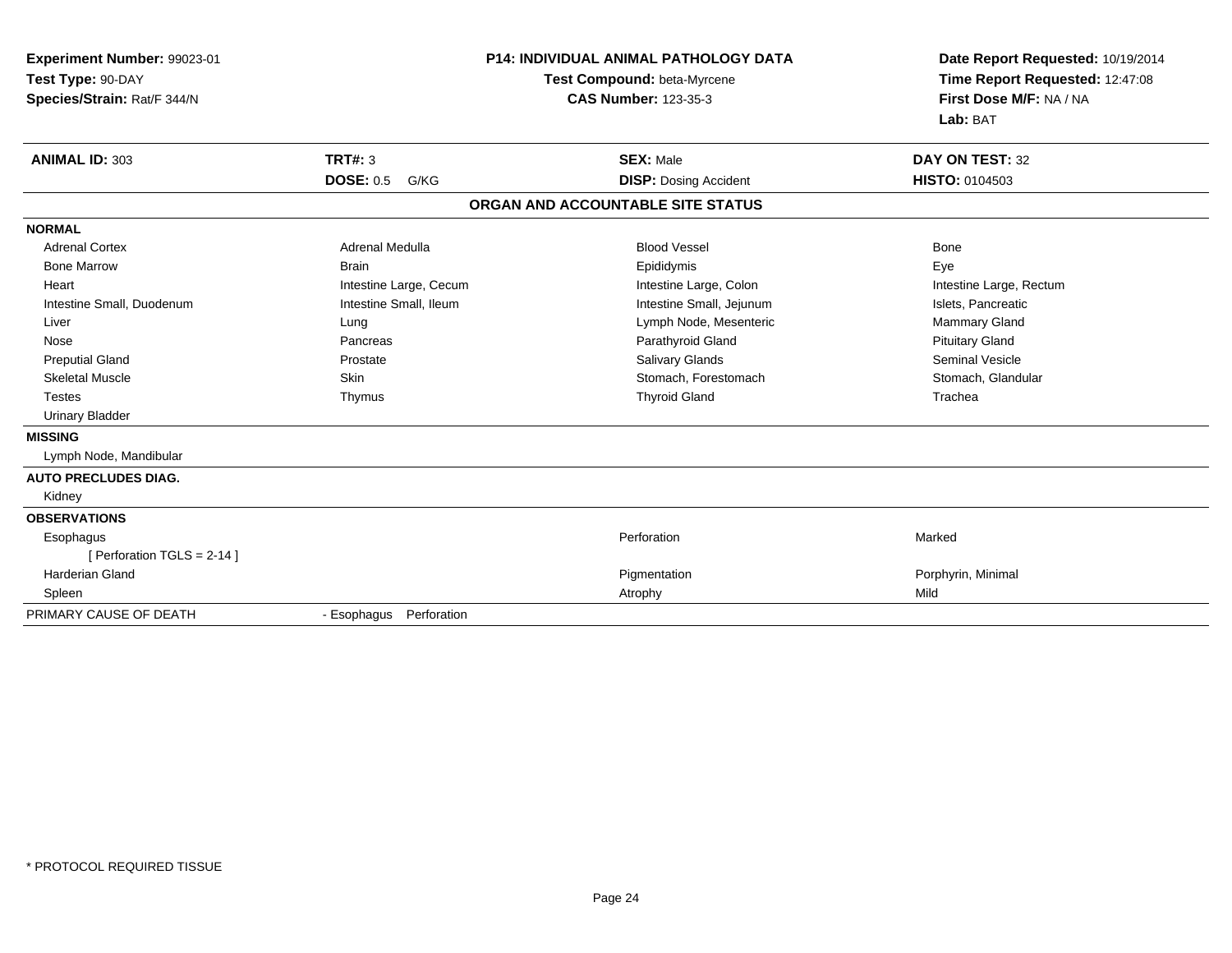| Experiment Number: 99023-01<br>Test Type: 90-DAY<br>Species/Strain: Rat/F 344/N |                          | <b>P14: INDIVIDUAL ANIMAL PATHOLOGY DATA</b><br><b>Test Compound: beta-Myrcene</b><br><b>CAS Number: 123-35-3</b> | Date Report Requested: 10/19/2014<br>Time Report Requested: 12:47:08<br>First Dose M/F: NA / NA<br>Lab: BAT |
|---------------------------------------------------------------------------------|--------------------------|-------------------------------------------------------------------------------------------------------------------|-------------------------------------------------------------------------------------------------------------|
| <b>ANIMAL ID: 304</b>                                                           | TRT#: 3                  | <b>SEX: Male</b>                                                                                                  | DAY ON TEST: 93                                                                                             |
|                                                                                 | <b>DOSE: 0.5</b><br>G/KG | <b>DISP: Terminal Sacrifice</b>                                                                                   | <b>HISTO: 0104504</b>                                                                                       |
|                                                                                 |                          | ORGAN AND ACCOUNTABLE SITE STATUS                                                                                 |                                                                                                             |
| <b>NORMAL</b>                                                                   |                          |                                                                                                                   |                                                                                                             |
| Harderian Gland                                                                 | Nose                     | Spleen                                                                                                            |                                                                                                             |
| <b>OBSERVATIONS</b>                                                             |                          |                                                                                                                   |                                                                                                             |
| Kidney                                                                          | <b>Renal Tubule</b>      | Accumulation, Hyaline Droplet                                                                                     | Moderate                                                                                                    |
|                                                                                 | <b>Renal Tubule</b>      | Degeneration                                                                                                      | Mild                                                                                                        |
|                                                                                 |                          | Nephropathy                                                                                                       | Minimal                                                                                                     |
| Lymph Node                                                                      | Deep Cervical            | Ectasia                                                                                                           | Minimal                                                                                                     |
|                                                                                 | Deep Cervical            | Hyperplasia                                                                                                       | Lymphoid, Moderate                                                                                          |
| [Hyperplasia TGLS = 1-14]                                                       |                          |                                                                                                                   |                                                                                                             |
| PRIMARY CAUSE OF DEATH                                                          |                          |                                                                                                                   |                                                                                                             |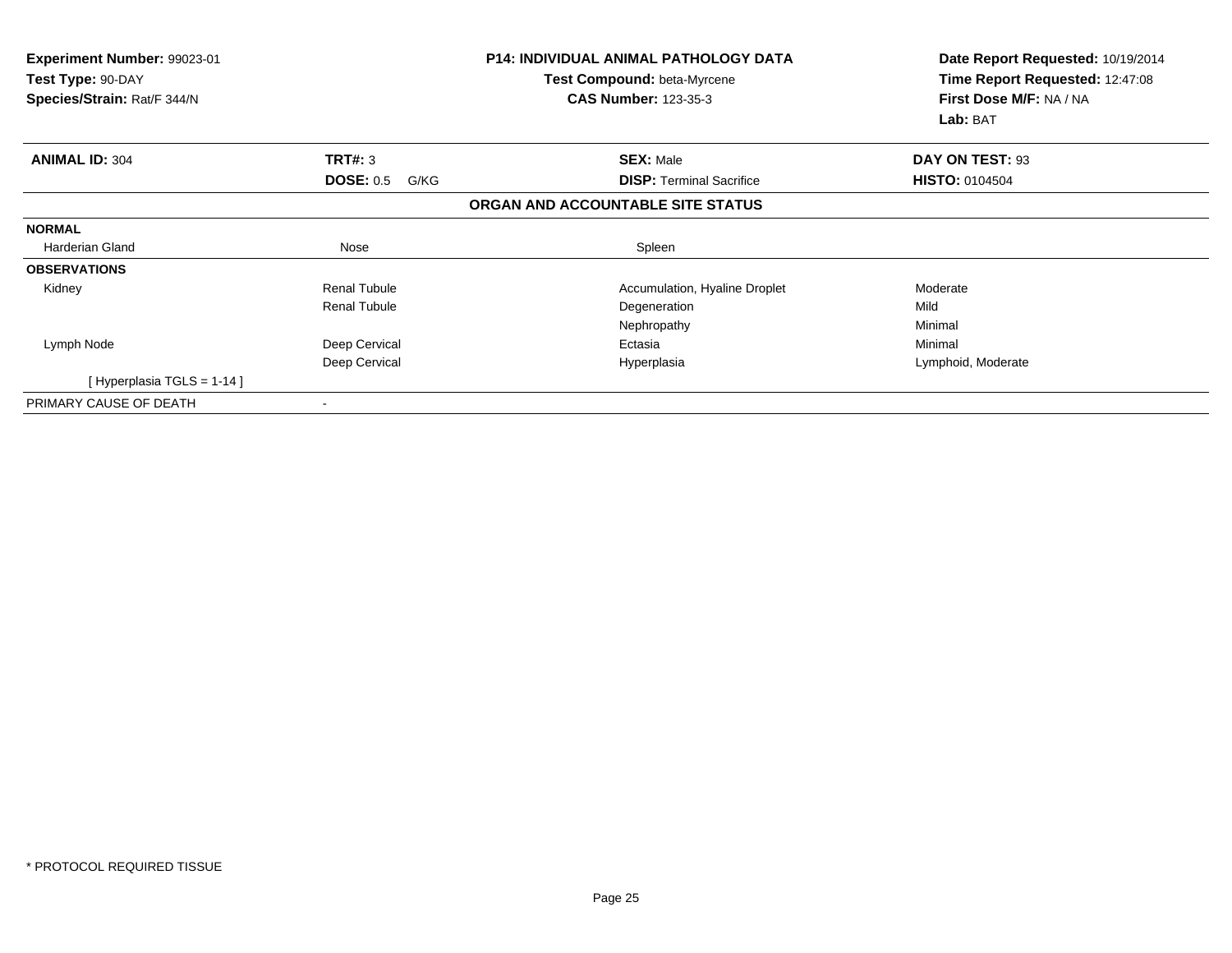| <b>Experiment Number: 99023-01</b><br>Test Type: 90-DAY<br>Species/Strain: Rat/F 344/N |                          | <b>P14: INDIVIDUAL ANIMAL PATHOLOGY DATA</b><br>Test Compound: beta-Myrcene<br><b>CAS Number: 123-35-3</b> | Date Report Requested: 10/19/2014<br>Time Report Requested: 12:47:08<br>First Dose M/F: NA / NA<br>Lab: BAT |
|----------------------------------------------------------------------------------------|--------------------------|------------------------------------------------------------------------------------------------------------|-------------------------------------------------------------------------------------------------------------|
| <b>ANIMAL ID: 305</b>                                                                  | TRT#: 3                  | <b>SEX: Male</b>                                                                                           | DAY ON TEST: 93                                                                                             |
|                                                                                        | <b>DOSE: 0.5</b><br>G/KG | <b>DISP:</b> Terminal Sacrifice                                                                            | <b>HISTO: 0104505</b>                                                                                       |
|                                                                                        |                          | ORGAN AND ACCOUNTABLE SITE STATUS                                                                          |                                                                                                             |
| <b>NORMAL</b>                                                                          |                          |                                                                                                            |                                                                                                             |
| Nose                                                                                   | Spleen                   |                                                                                                            |                                                                                                             |
| <b>OBSERVATIONS</b>                                                                    |                          |                                                                                                            |                                                                                                             |
| Harderian Gland                                                                        |                          | Pigmentation                                                                                               | Porphyrin, Minimal                                                                                          |
| Kidney                                                                                 | <b>Renal Tubule</b>      | Accumulation, Hyaline Droplet                                                                              | Mild                                                                                                        |
|                                                                                        | <b>Renal Tubule</b>      | Degeneration                                                                                               | Minimal                                                                                                     |
|                                                                                        |                          | Nephropathy                                                                                                | Minimal                                                                                                     |
|                                                                                        |                          | Nephrosis                                                                                                  | Minimal                                                                                                     |
| PRIMARY CAUSE OF DEATH                                                                 |                          |                                                                                                            |                                                                                                             |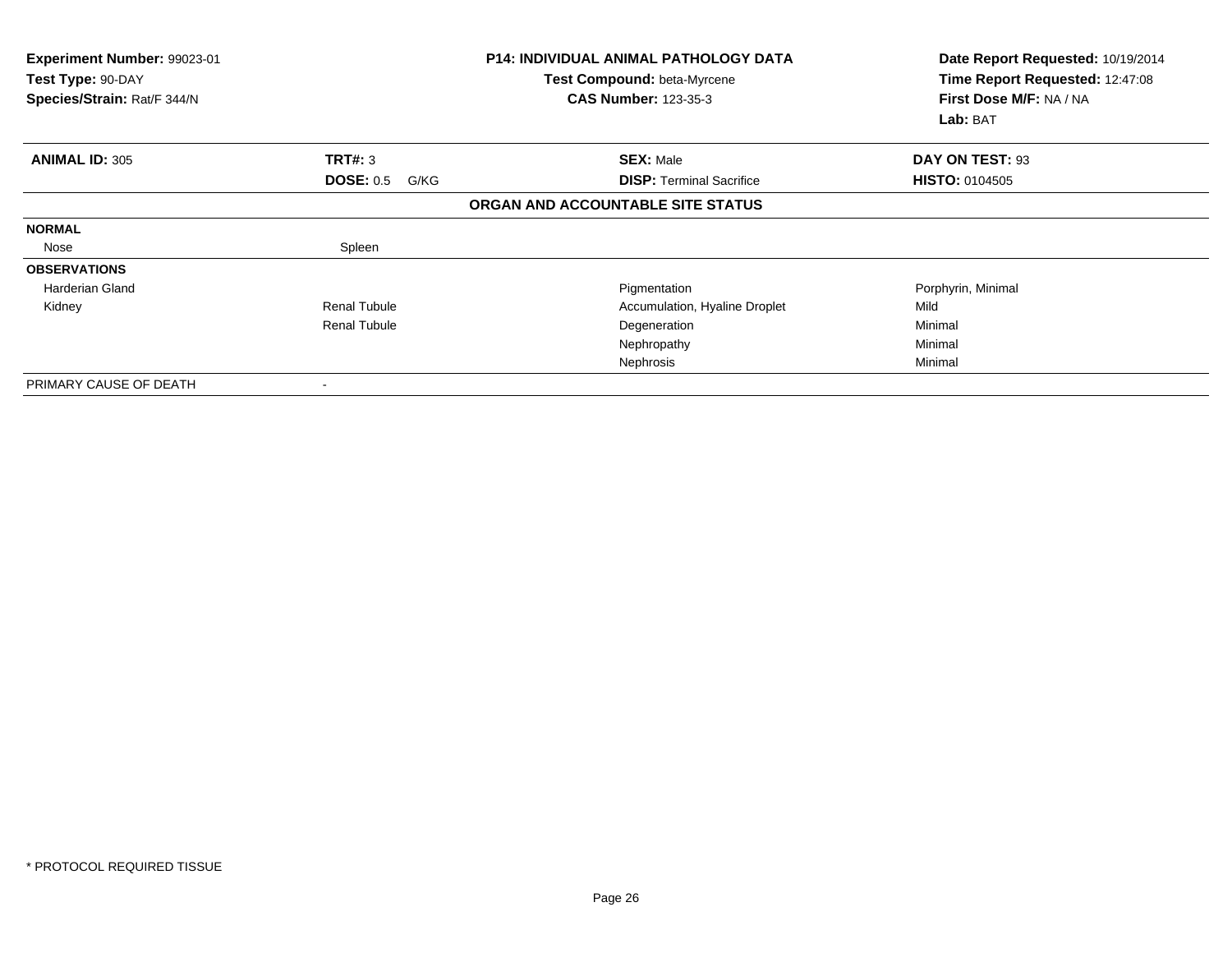| <b>Experiment Number: 99023-01</b><br>Test Type: 90-DAY<br>Species/Strain: Rat/F 344/N |                          | <b>P14: INDIVIDUAL ANIMAL PATHOLOGY DATA</b><br>Test Compound: beta-Myrcene<br><b>CAS Number: 123-35-3</b> | Date Report Requested: 10/19/2014<br>Time Report Requested: 12:47:08<br>First Dose M/F: NA / NA<br>Lab: BAT |
|----------------------------------------------------------------------------------------|--------------------------|------------------------------------------------------------------------------------------------------------|-------------------------------------------------------------------------------------------------------------|
| <b>ANIMAL ID: 306</b>                                                                  | TRT#: 3                  | <b>SEX: Male</b>                                                                                           | DAY ON TEST: 93                                                                                             |
|                                                                                        | <b>DOSE: 0.5</b><br>G/KG | <b>DISP:</b> Terminal Sacrifice                                                                            | <b>HISTO: 0104506</b>                                                                                       |
|                                                                                        |                          | ORGAN AND ACCOUNTABLE SITE STATUS                                                                          |                                                                                                             |
| <b>NORMAL</b>                                                                          |                          |                                                                                                            |                                                                                                             |
| Nose                                                                                   | Spleen                   |                                                                                                            |                                                                                                             |
| <b>OBSERVATIONS</b>                                                                    |                          |                                                                                                            |                                                                                                             |
| <b>Harderian Gland</b>                                                                 |                          | Pigmentation                                                                                               | Porphyrin, Minimal                                                                                          |
| Kidney                                                                                 | <b>Renal Tubule</b>      | Accumulation, Hyaline Droplet                                                                              | Mild                                                                                                        |
|                                                                                        | <b>Renal Tubule</b>      | Degeneration                                                                                               | Minimal                                                                                                     |
|                                                                                        |                          | Nephropathy                                                                                                | Mild                                                                                                        |
| PRIMARY CAUSE OF DEATH                                                                 |                          |                                                                                                            |                                                                                                             |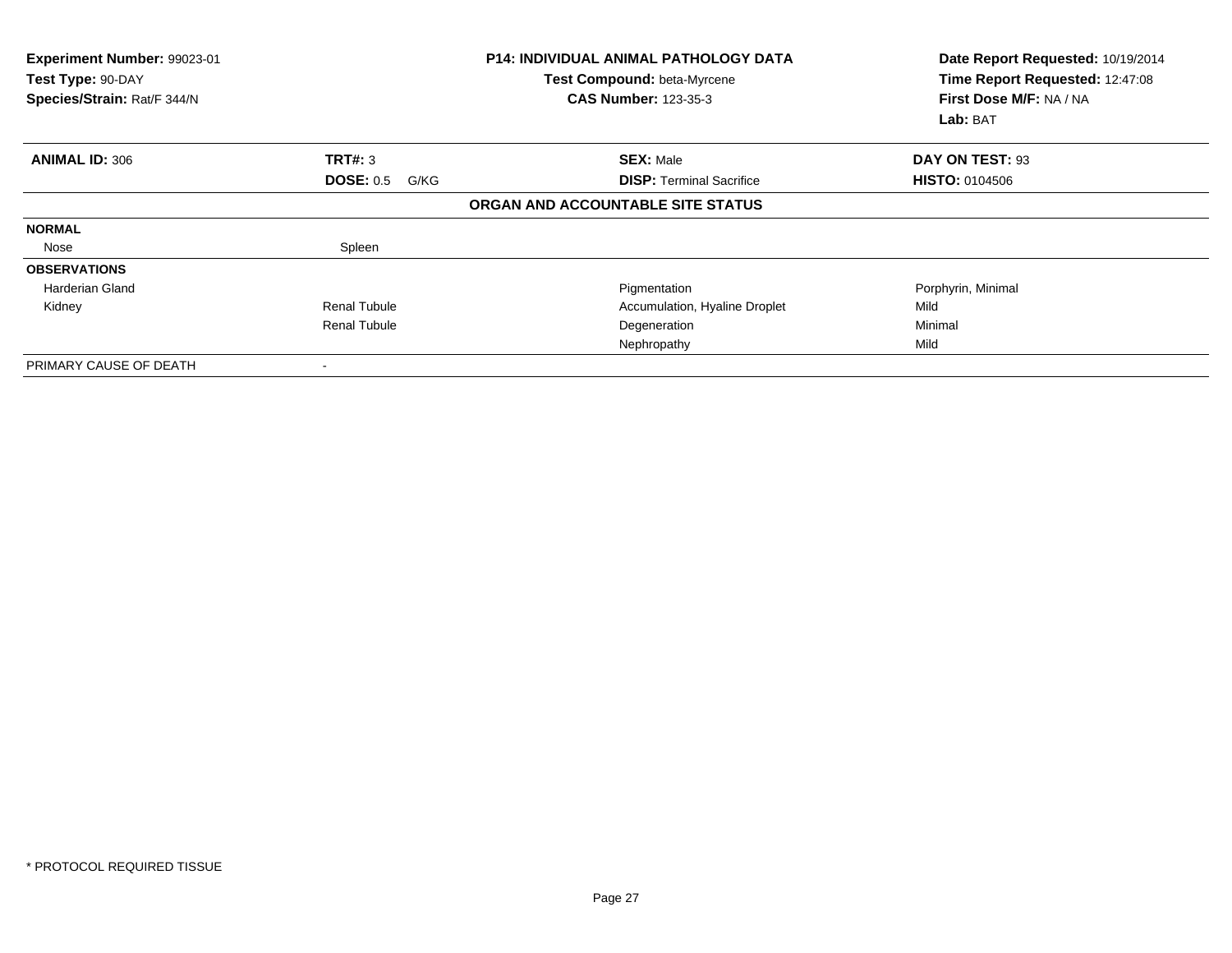| <b>Experiment Number: 99023-01</b><br>Test Type: 90-DAY<br>Species/Strain: Rat/F 344/N |                          | <b>P14: INDIVIDUAL ANIMAL PATHOLOGY DATA</b><br>Test Compound: beta-Myrcene<br><b>CAS Number: 123-35-3</b> | Date Report Requested: 10/19/2014<br>Time Report Requested: 12:47:08<br>First Dose M/F: NA / NA<br>Lab: BAT |
|----------------------------------------------------------------------------------------|--------------------------|------------------------------------------------------------------------------------------------------------|-------------------------------------------------------------------------------------------------------------|
| <b>ANIMAL ID: 307</b>                                                                  | TRT#: 3                  | <b>SEX: Male</b>                                                                                           | DAY ON TEST: 93                                                                                             |
|                                                                                        | <b>DOSE: 0.5</b><br>G/KG | <b>DISP:</b> Terminal Sacrifice                                                                            | <b>HISTO: 0104507</b>                                                                                       |
|                                                                                        |                          | ORGAN AND ACCOUNTABLE SITE STATUS                                                                          |                                                                                                             |
| <b>NORMAL</b>                                                                          |                          |                                                                                                            |                                                                                                             |
| Nose                                                                                   | Spleen                   |                                                                                                            |                                                                                                             |
| <b>OBSERVATIONS</b>                                                                    |                          |                                                                                                            |                                                                                                             |
| Harderian Gland                                                                        |                          | Pigmentation                                                                                               | Porphyrin, Minimal                                                                                          |
| Kidney                                                                                 | <b>Renal Tubule</b>      | Accumulation, Hyaline Droplet                                                                              | Moderate                                                                                                    |
|                                                                                        | <b>Renal Tubule</b>      | Degeneration                                                                                               | Minimal                                                                                                     |
|                                                                                        |                          | Nephropathy                                                                                                | Minimal                                                                                                     |
| PRIMARY CAUSE OF DEATH                                                                 |                          |                                                                                                            |                                                                                                             |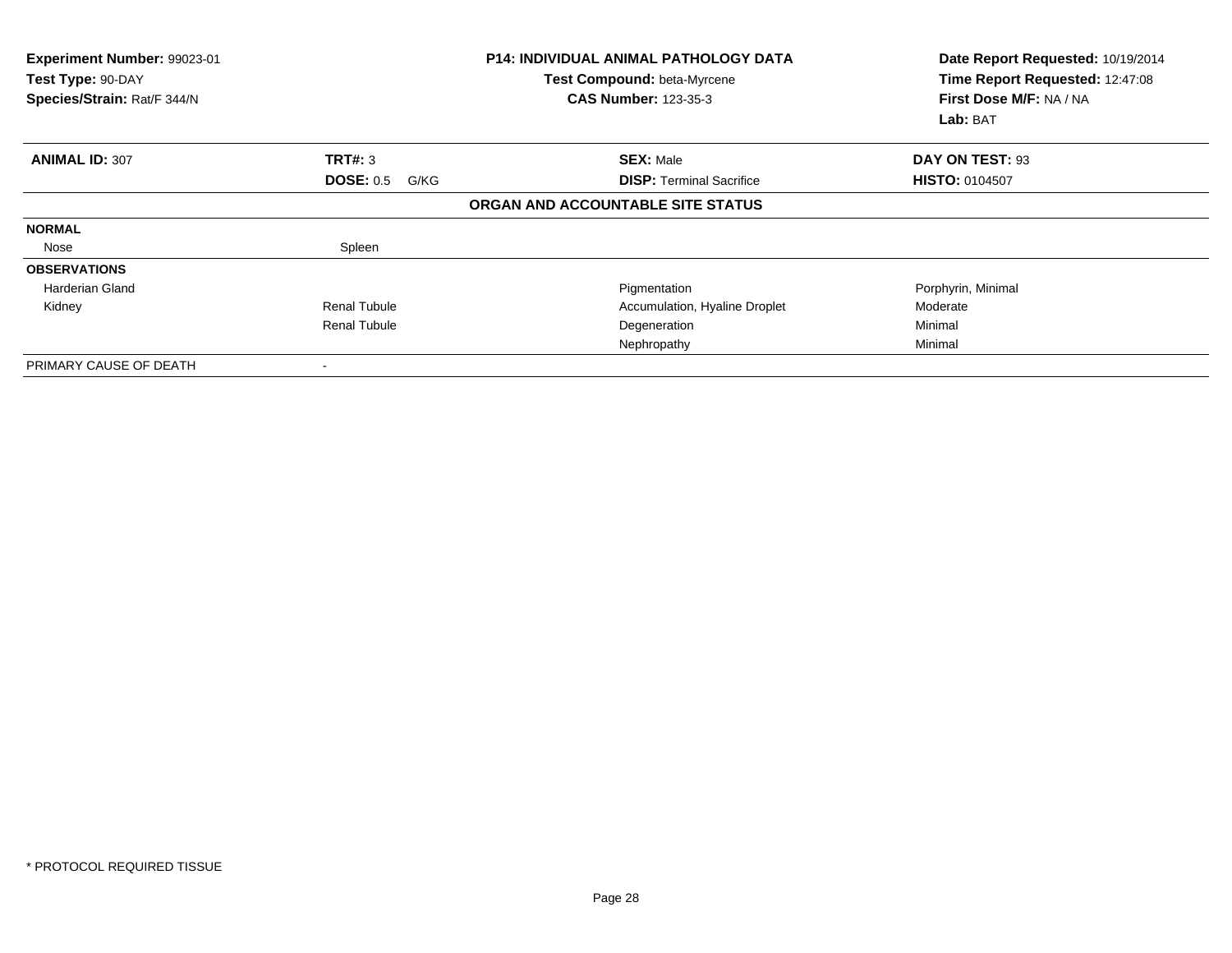| <b>Experiment Number: 99023-01</b><br>Test Type: 90-DAY<br>Species/Strain: Rat/F 344/N |                          | <b>P14: INDIVIDUAL ANIMAL PATHOLOGY DATA</b><br>Test Compound: beta-Myrcene<br><b>CAS Number: 123-35-3</b> | Date Report Requested: 10/19/2014<br>Time Report Requested: 12:47:08<br>First Dose M/F: NA / NA<br>Lab: BAT |
|----------------------------------------------------------------------------------------|--------------------------|------------------------------------------------------------------------------------------------------------|-------------------------------------------------------------------------------------------------------------|
| <b>ANIMAL ID: 308</b>                                                                  | TRT#: 3                  | <b>SEX: Male</b>                                                                                           | DAY ON TEST: 93                                                                                             |
|                                                                                        | <b>DOSE: 0.5</b><br>G/KG | <b>DISP: Terminal Sacrifice</b>                                                                            | <b>HISTO: 0104508</b>                                                                                       |
|                                                                                        |                          | ORGAN AND ACCOUNTABLE SITE STATUS                                                                          |                                                                                                             |
| <b>NORMAL</b>                                                                          |                          |                                                                                                            |                                                                                                             |
| Nose                                                                                   | Spleen                   |                                                                                                            |                                                                                                             |
| <b>OBSERVATIONS</b>                                                                    |                          |                                                                                                            |                                                                                                             |
| <b>Harderian Gland</b>                                                                 |                          | Pigmentation                                                                                               | Porphyrin, Minimal                                                                                          |
| Kidney                                                                                 | <b>Renal Tubule</b>      | Accumulation, Hyaline Droplet                                                                              | Mild                                                                                                        |
|                                                                                        | <b>Renal Tubule</b>      | Degeneration                                                                                               | Minimal                                                                                                     |
|                                                                                        |                          | Nephropathy                                                                                                | Mild                                                                                                        |
| Liver                                                                                  |                          | Hepatodiaphragmatic Nodule                                                                                 |                                                                                                             |
| [Hepatodiaphragmatic Nodule TGLS = 1-15]                                               |                          |                                                                                                            |                                                                                                             |
| Lymph Node                                                                             | Deep Cervical            | Ectasia                                                                                                    | Minimal                                                                                                     |
|                                                                                        | Deep Cervical            | Hyperplasia                                                                                                | Lymphoid, Mild                                                                                              |
| [ Hyperplasia TGLS = 2-14 ]                                                            |                          |                                                                                                            |                                                                                                             |
| PRIMARY CAUSE OF DEATH                                                                 |                          |                                                                                                            |                                                                                                             |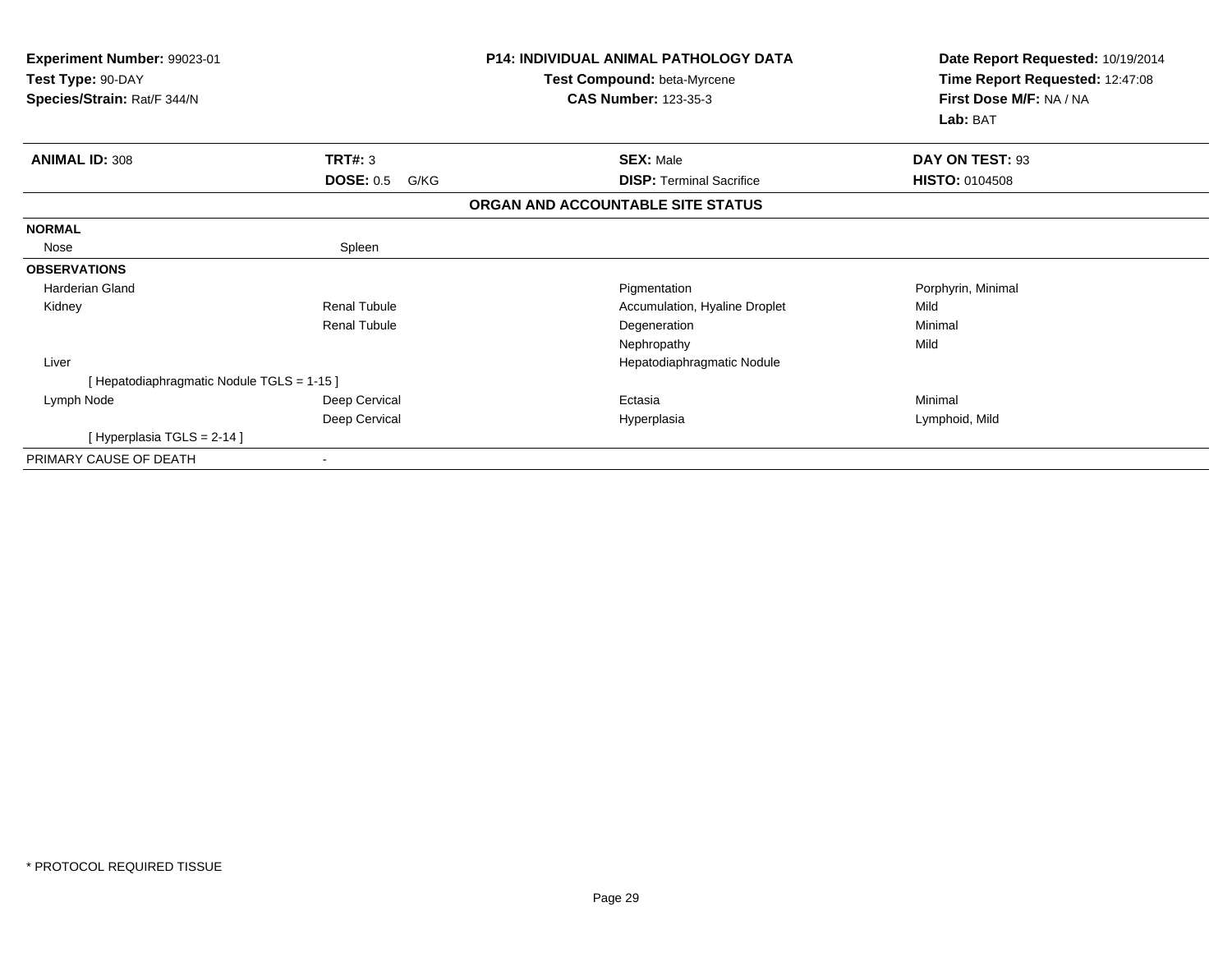| Experiment Number: 99023-01<br>Test Type: 90-DAY<br>Species/Strain: Rat/F 344/N |                          | <b>P14: INDIVIDUAL ANIMAL PATHOLOGY DATA</b><br>Test Compound: beta-Myrcene<br><b>CAS Number: 123-35-3</b> | Date Report Requested: 10/19/2014<br>Time Report Requested: 12:47:08<br>First Dose M/F: NA / NA<br>Lab: BAT |
|---------------------------------------------------------------------------------|--------------------------|------------------------------------------------------------------------------------------------------------|-------------------------------------------------------------------------------------------------------------|
| <b>ANIMAL ID: 309</b>                                                           | TRT#: 3                  | <b>SEX: Male</b>                                                                                           | DAY ON TEST: 93                                                                                             |
|                                                                                 | <b>DOSE: 0.5</b><br>G/KG | <b>DISP: Terminal Sacrifice</b>                                                                            | <b>HISTO: 0104509</b>                                                                                       |
|                                                                                 |                          | ORGAN AND ACCOUNTABLE SITE STATUS                                                                          |                                                                                                             |
| <b>NORMAL</b>                                                                   |                          |                                                                                                            |                                                                                                             |
| Nose                                                                            | Spleen                   |                                                                                                            |                                                                                                             |
| <b>OBSERVATIONS</b>                                                             |                          |                                                                                                            |                                                                                                             |
| <b>Harderian Gland</b>                                                          |                          | Pigmentation                                                                                               | Porphyrin, Minimal                                                                                          |
| Kidney                                                                          | <b>Renal Tubule</b>      | Accumulation, Hyaline Droplet                                                                              | Mild                                                                                                        |
|                                                                                 | <b>Renal Tubule</b>      | Degeneration                                                                                               | Minimal                                                                                                     |
|                                                                                 |                          | Nephropathy                                                                                                | Mild                                                                                                        |
| Lymph Node                                                                      | Deep Cervical            | Ectasia                                                                                                    | Mild                                                                                                        |
|                                                                                 | Deep Cervical            | Hyperplasia                                                                                                | Lymphoid, Mild                                                                                              |
| [Hyperplasia TGLS = $1-14$ ]                                                    |                          |                                                                                                            |                                                                                                             |
| PRIMARY CAUSE OF DEATH                                                          |                          |                                                                                                            |                                                                                                             |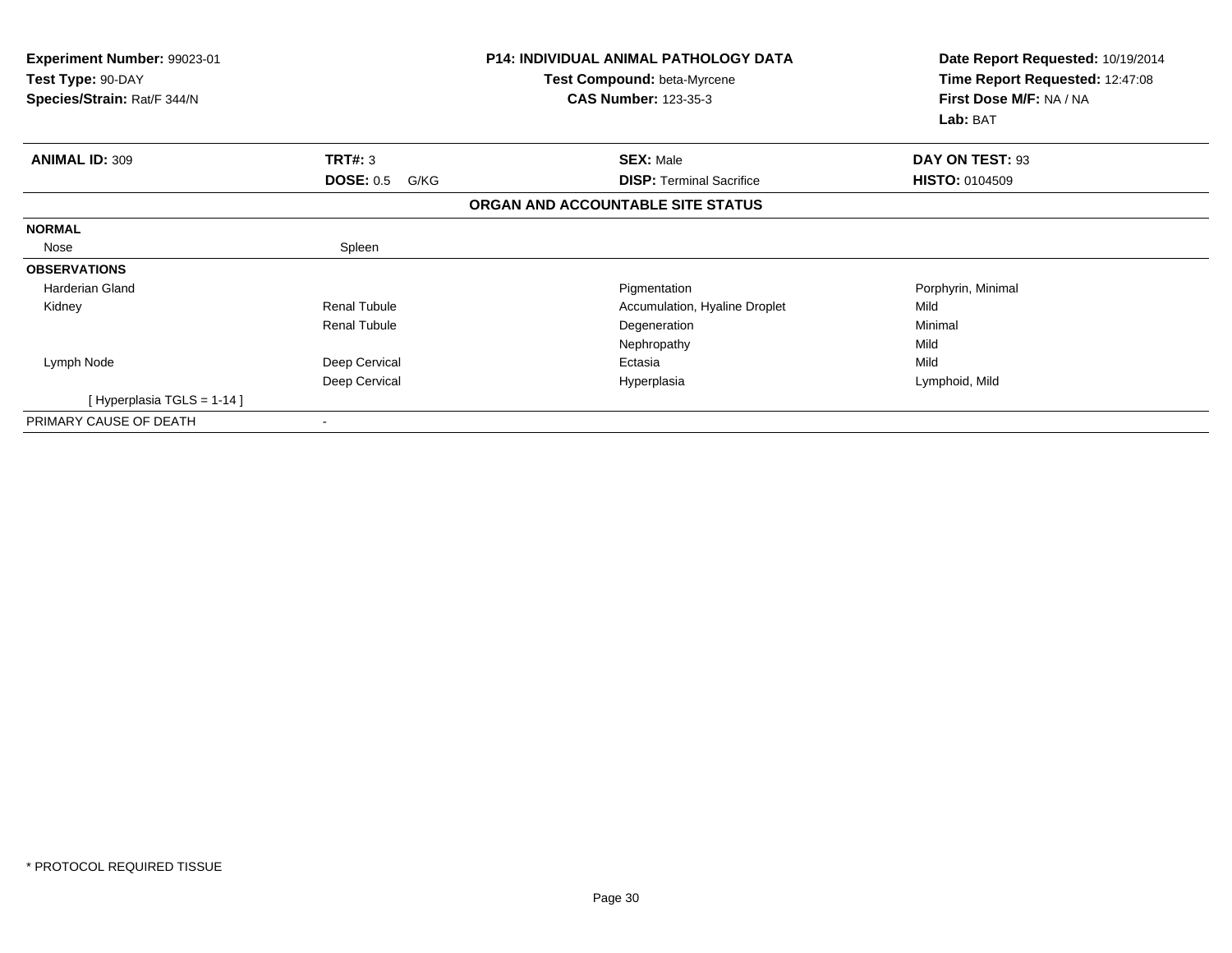| <b>Experiment Number: 99023-01</b><br>Test Type: 90-DAY<br>Species/Strain: Rat/F 344/N |                          | <b>P14: INDIVIDUAL ANIMAL PATHOLOGY DATA</b><br>Test Compound: beta-Myrcene<br><b>CAS Number: 123-35-3</b> | Date Report Requested: 10/19/2014<br>Time Report Requested: 12:47:08<br>First Dose M/F: NA / NA<br>Lab: BAT |
|----------------------------------------------------------------------------------------|--------------------------|------------------------------------------------------------------------------------------------------------|-------------------------------------------------------------------------------------------------------------|
| <b>ANIMAL ID: 310</b>                                                                  | TRT#: 3                  | <b>SEX: Male</b>                                                                                           | DAY ON TEST: 93                                                                                             |
|                                                                                        | <b>DOSE: 0.5</b><br>G/KG | <b>DISP:</b> Terminal Sacrifice                                                                            | <b>HISTO: 0104510</b>                                                                                       |
|                                                                                        |                          | ORGAN AND ACCOUNTABLE SITE STATUS                                                                          |                                                                                                             |
| <b>NORMAL</b>                                                                          |                          |                                                                                                            |                                                                                                             |
| Nose                                                                                   | Spleen                   |                                                                                                            |                                                                                                             |
| <b>OBSERVATIONS</b>                                                                    |                          |                                                                                                            |                                                                                                             |
| Harderian Gland                                                                        |                          | Pigmentation                                                                                               | Porphyrin, Minimal                                                                                          |
| Kidney                                                                                 | <b>Renal Tubule</b>      | Accumulation, Hyaline Droplet                                                                              | Moderate                                                                                                    |
|                                                                                        | <b>Renal Tubule</b>      | Degeneration                                                                                               | Minimal                                                                                                     |
|                                                                                        |                          | Nephropathy                                                                                                | Minimal                                                                                                     |
| PRIMARY CAUSE OF DEATH                                                                 |                          |                                                                                                            |                                                                                                             |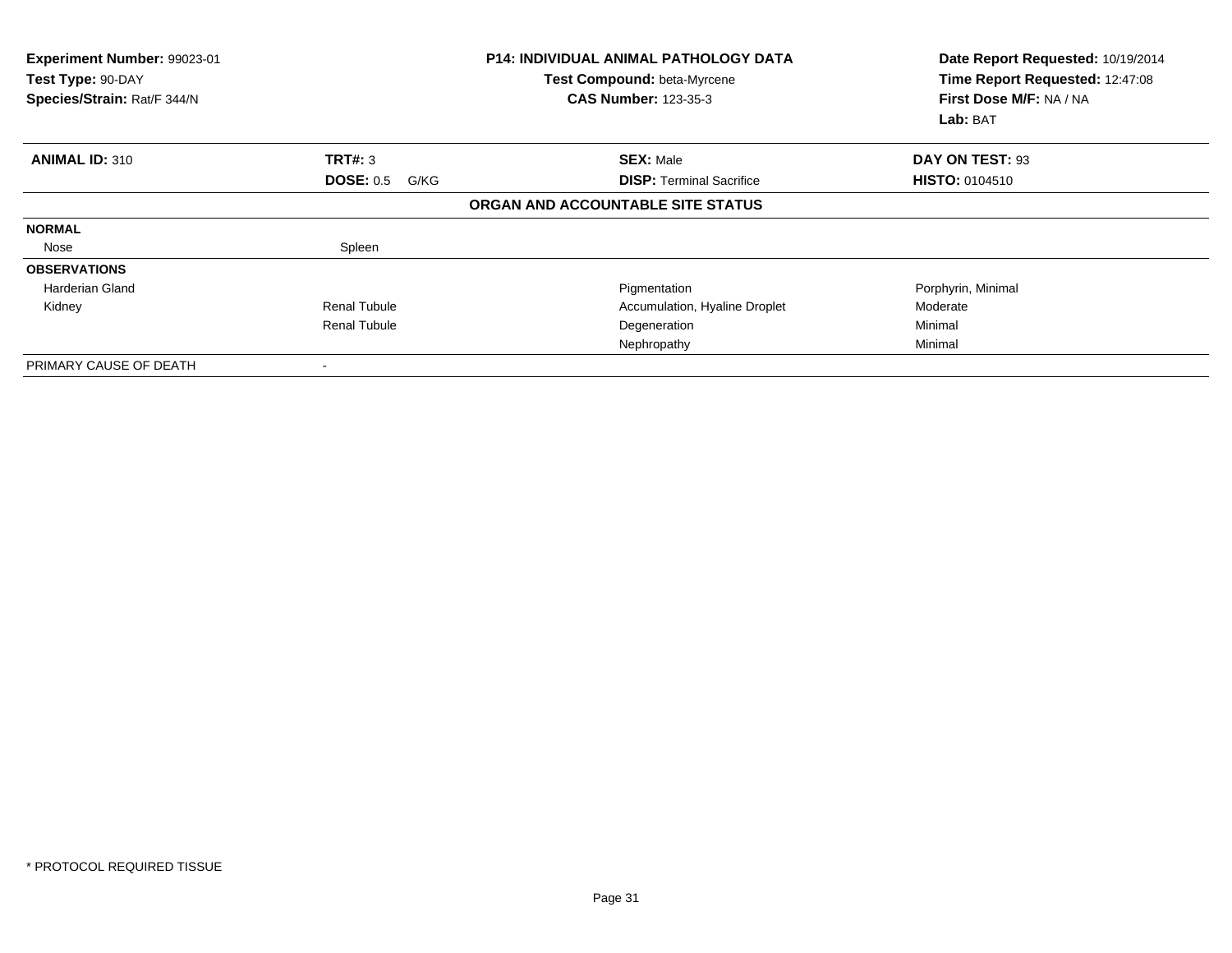| Experiment Number: 99023-01<br>Test Type: 90-DAY<br>Species/Strain: Rat/F 344/N |                          | <b>P14: INDIVIDUAL ANIMAL PATHOLOGY DATA</b><br>Test Compound: beta-Myrcene<br><b>CAS Number: 123-35-3</b> | Date Report Requested: 10/19/2014<br>Time Report Requested: 12:47:08<br>First Dose M/F: NA / NA<br>Lab: BAT |
|---------------------------------------------------------------------------------|--------------------------|------------------------------------------------------------------------------------------------------------|-------------------------------------------------------------------------------------------------------------|
| <b>ANIMAL ID: 401</b>                                                           | <b>TRT#: 4</b>           | <b>SEX: Male</b>                                                                                           | DAY ON TEST: 93                                                                                             |
|                                                                                 | <b>DOSE: 1.0</b><br>G/KG | <b>DISP:</b> Terminal Sacrifice                                                                            | <b>HISTO: 0104511</b>                                                                                       |
|                                                                                 |                          | ORGAN AND ACCOUNTABLE SITE STATUS                                                                          |                                                                                                             |
| <b>NORMAL</b>                                                                   |                          |                                                                                                            |                                                                                                             |
| Harderian Gland                                                                 | Nose                     | Spleen                                                                                                     | Stomach, Forestomach                                                                                        |
| Thymus                                                                          |                          |                                                                                                            |                                                                                                             |
| <b>OBSERVATIONS</b>                                                             |                          |                                                                                                            |                                                                                                             |
| Kidney                                                                          | <b>Renal Tubule</b>      | Accumulation, Hyaline Droplet                                                                              | Mild                                                                                                        |
|                                                                                 |                          | Nephropathy                                                                                                | Minimal                                                                                                     |
|                                                                                 |                          | Nephrosis                                                                                                  | Minimal                                                                                                     |
| PRIMARY CAUSE OF DEATH                                                          |                          |                                                                                                            |                                                                                                             |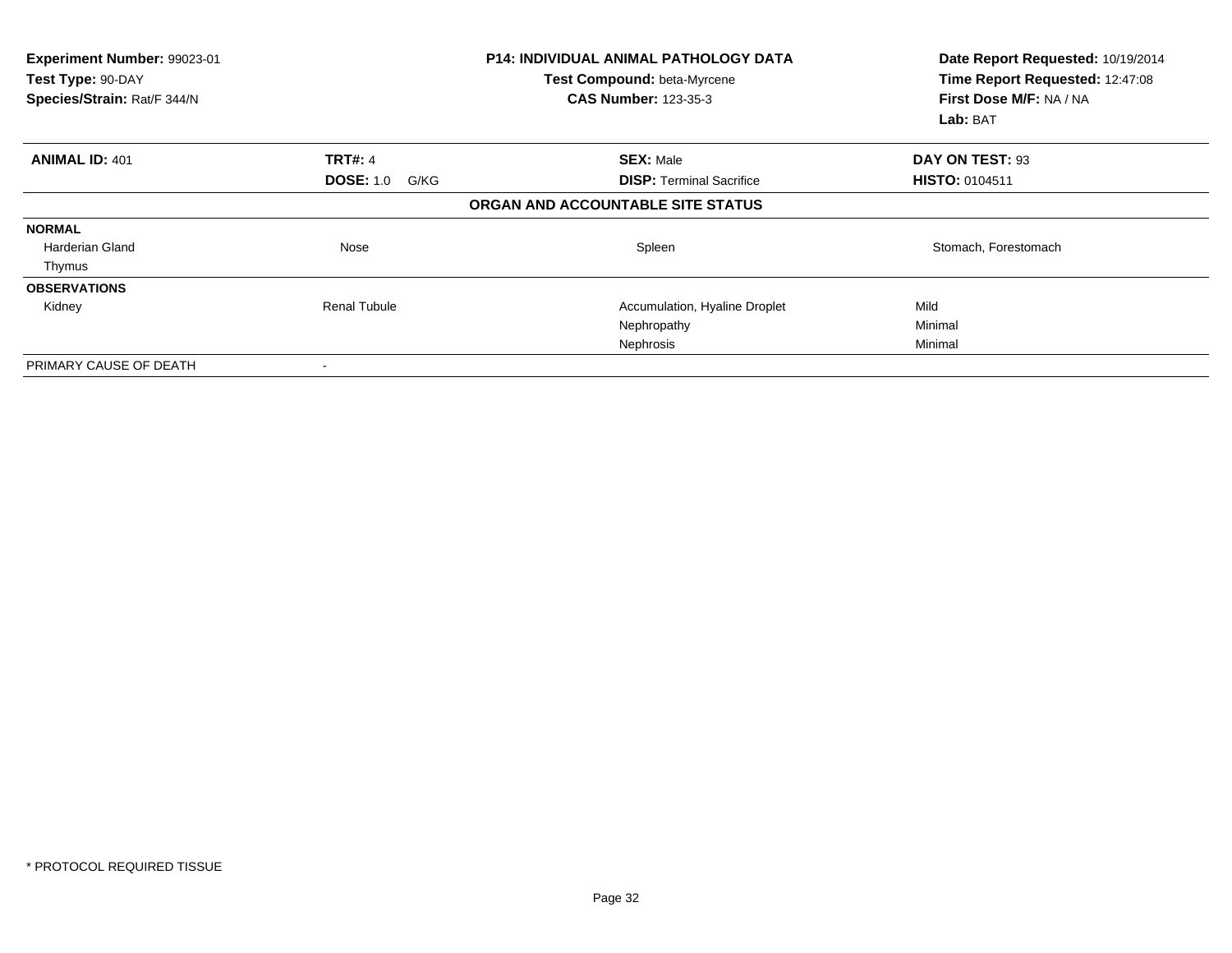| Experiment Number: 99023-01<br>Test Type: 90-DAY<br>Species/Strain: Rat/F 344/N |                          | <b>P14: INDIVIDUAL ANIMAL PATHOLOGY DATA</b><br>Test Compound: beta-Myrcene<br><b>CAS Number: 123-35-3</b> | Date Report Requested: 10/19/2014<br>Time Report Requested: 12:47:08<br>First Dose M/F: NA / NA<br>Lab: BAT |
|---------------------------------------------------------------------------------|--------------------------|------------------------------------------------------------------------------------------------------------|-------------------------------------------------------------------------------------------------------------|
| <b>ANIMAL ID: 402</b>                                                           | <b>TRT#: 4</b>           | <b>SEX: Male</b>                                                                                           | DAY ON TEST: 93                                                                                             |
|                                                                                 | <b>DOSE: 1.0</b><br>G/KG | <b>DISP:</b> Terminal Sacrifice                                                                            | <b>HISTO: 0104512</b>                                                                                       |
|                                                                                 |                          | ORGAN AND ACCOUNTABLE SITE STATUS                                                                          |                                                                                                             |
| <b>NORMAL</b>                                                                   |                          |                                                                                                            |                                                                                                             |
| Harderian Gland                                                                 | Nose                     | Spleen                                                                                                     | Stomach, Forestomach                                                                                        |
| Thymus                                                                          |                          |                                                                                                            |                                                                                                             |
| <b>OBSERVATIONS</b>                                                             |                          |                                                                                                            |                                                                                                             |
| Kidney                                                                          | Renal Tubule             | Accumulation, Hyaline Droplet                                                                              | Mild                                                                                                        |
|                                                                                 |                          | Nephrosis                                                                                                  | Minimal                                                                                                     |
| PRIMARY CAUSE OF DEATH                                                          |                          |                                                                                                            |                                                                                                             |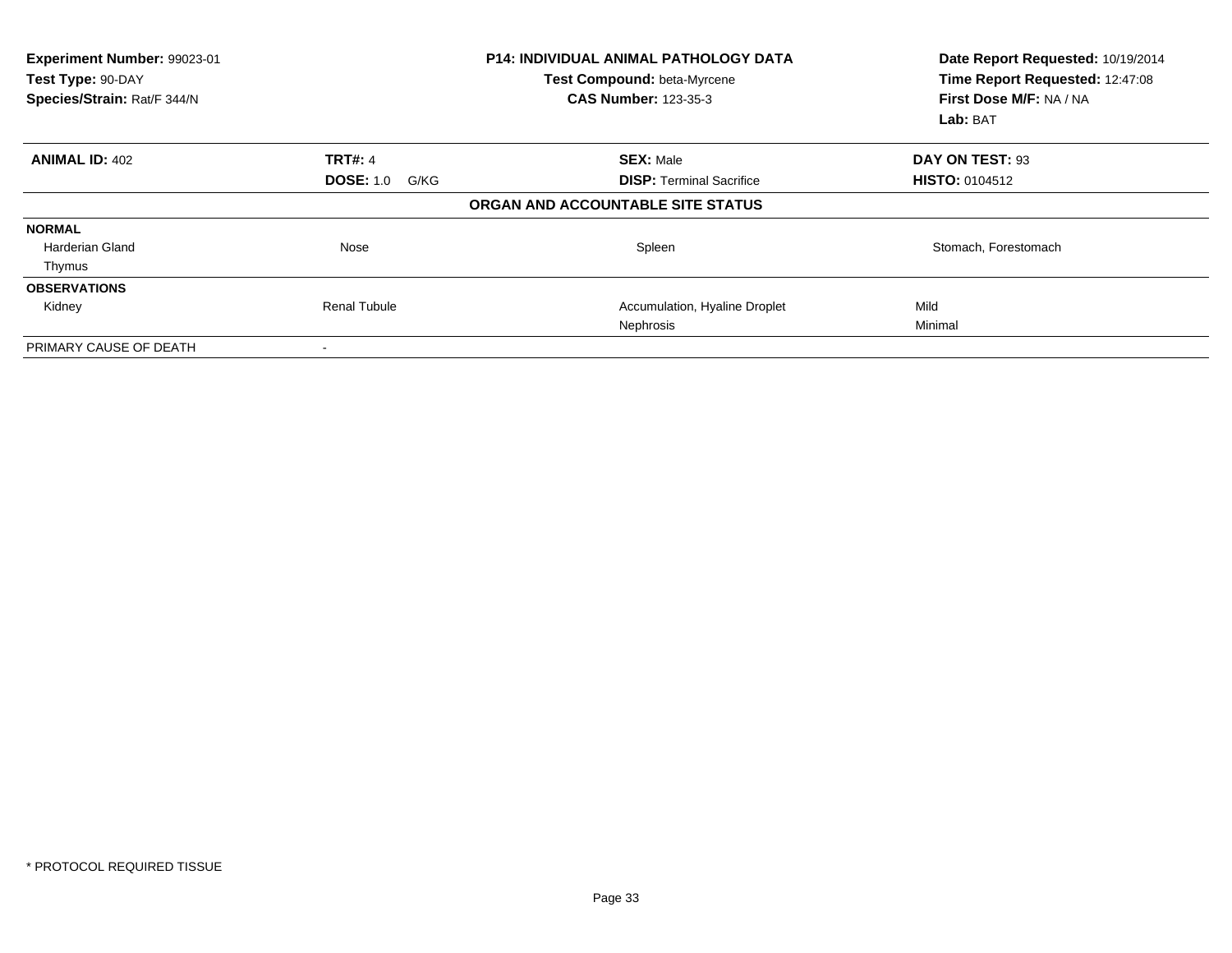| Experiment Number: 99023-01  |                           | <b>P14: INDIVIDUAL ANIMAL PATHOLOGY DATA</b> | Date Report Requested: 10/19/2014                          |  |
|------------------------------|---------------------------|----------------------------------------------|------------------------------------------------------------|--|
| Test Type: 90-DAY            |                           | Test Compound: beta-Myrcene                  | Time Report Requested: 12:47:08<br>First Dose M/F: NA / NA |  |
| Species/Strain: Rat/F 344/N  |                           | <b>CAS Number: 123-35-3</b>                  |                                                            |  |
|                              |                           |                                              | Lab: BAT                                                   |  |
| <b>ANIMAL ID: 403</b>        | <b>TRT#: 4</b>            | <b>SEX: Male</b>                             | DAY ON TEST: 26                                            |  |
|                              | <b>DOSE: 1.0</b><br>G/KG  | <b>DISP: Dosing Accident</b>                 | <b>HISTO: 0104513</b>                                      |  |
|                              |                           | ORGAN AND ACCOUNTABLE SITE STATUS            |                                                            |  |
| <b>NORMAL</b>                |                           |                                              |                                                            |  |
| <b>Adrenal Cortex</b>        | Adrenal Medulla           | <b>Blood Vessel</b>                          | Bone                                                       |  |
| <b>Bone Marrow</b>           | <b>Brain</b>              | Epididymis                                   | Esophagus                                                  |  |
| Eye                          | Heart                     | Intestine Large, Cecum                       | Intestine Large, Colon                                     |  |
| Intestine Large, Rectum      | Intestine Small, Duodenum | Intestine Small, Ileum                       | Intestine Small, Jejunum                                   |  |
| Islets, Pancreatic           | Liver                     | Lymph Node, Mandibular                       | Mammary Gland                                              |  |
| Pancreas                     | Parathyroid Gland         | <b>Pituitary Gland</b>                       | <b>Preputial Gland</b>                                     |  |
| Prostate                     | Salivary Glands           | Seminal Vesicle                              | Skin                                                       |  |
| Spleen                       | Stomach, Forestomach      | Stomach, Glandular                           | <b>Testes</b>                                              |  |
| Thymus                       | <b>Thyroid Gland</b>      | Trachea                                      | <b>Urinary Bladder</b>                                     |  |
| <b>OBSERVATIONS</b>          |                           |                                              |                                                            |  |
| <b>Harderian Gland</b>       |                           | Pigmentation                                 | Porphyrin, Mild                                            |  |
| Kidney                       | <b>Renal Tubule</b>       | Accumulation, Hyaline Droplet                | Minimal                                                    |  |
|                              |                           | Nephrosis                                    | Minimal                                                    |  |
| Lung                         |                           | Congestion                                   | Mild                                                       |  |
| [Congestion TGLS = $1-4+5$ ] |                           |                                              |                                                            |  |
| Lymph Node, Mesenteric       |                           | Atrophy                                      | Minimal                                                    |  |
| Nose                         |                           | Inflammation                                 | Chronic, Minimal                                           |  |
| PRIMARY CAUSE OF DEATH       |                           |                                              |                                                            |  |

-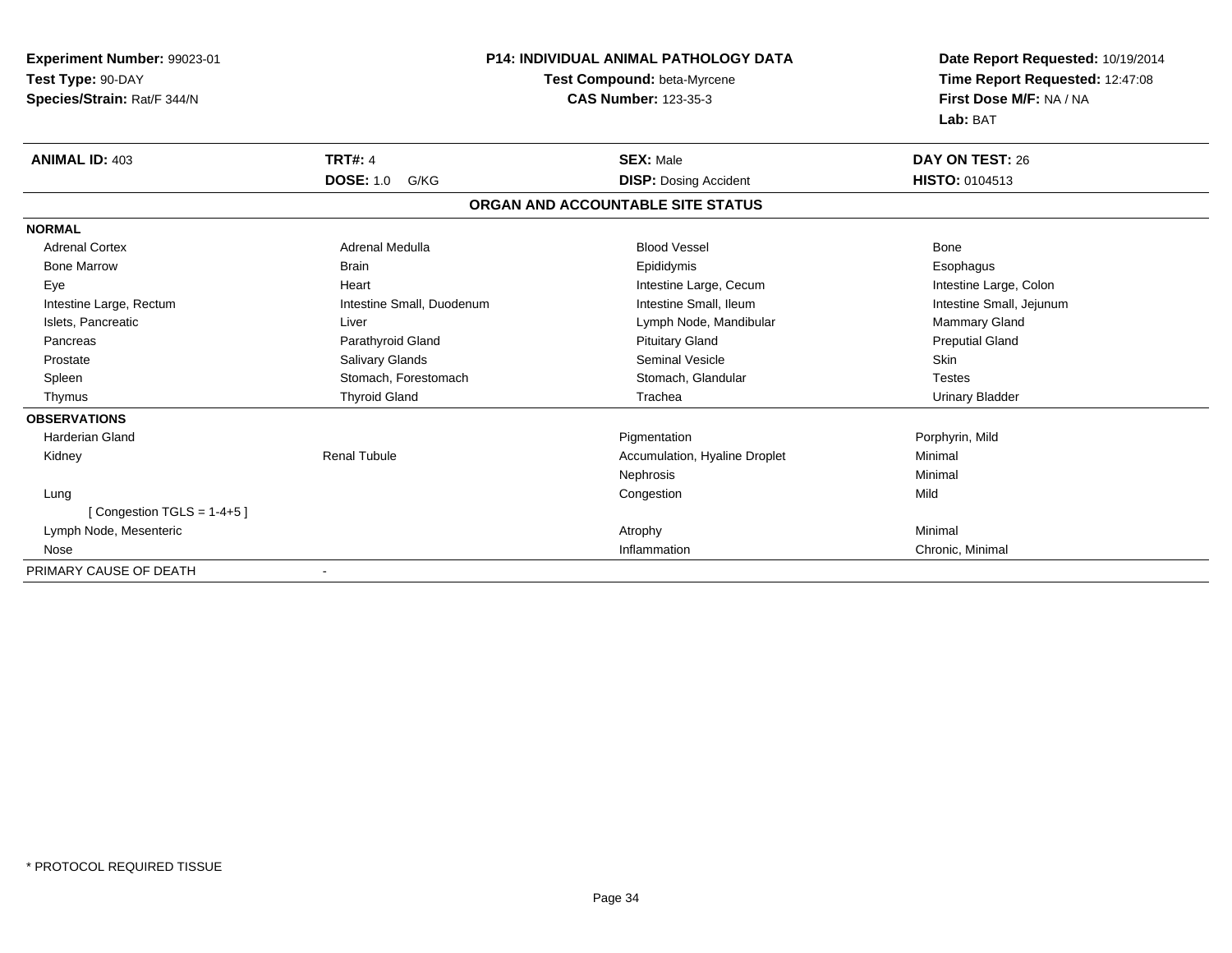| Experiment Number: 99023-01<br>Test Type: 90-DAY<br>Species/Strain: Rat/F 344/N |                          | <b>P14: INDIVIDUAL ANIMAL PATHOLOGY DATA</b><br>Test Compound: beta-Myrcene<br><b>CAS Number: 123-35-3</b> | Date Report Requested: 10/19/2014<br>Time Report Requested: 12:47:08<br>First Dose M/F: NA / NA<br>Lab: BAT |
|---------------------------------------------------------------------------------|--------------------------|------------------------------------------------------------------------------------------------------------|-------------------------------------------------------------------------------------------------------------|
| <b>ANIMAL ID: 404</b>                                                           | <b>TRT#: 4</b>           | <b>SEX: Male</b>                                                                                           | DAY ON TEST: 93                                                                                             |
|                                                                                 | <b>DOSE: 1.0</b><br>G/KG | <b>DISP: Terminal Sacrifice</b>                                                                            | <b>HISTO: 0104514</b>                                                                                       |
|                                                                                 |                          | ORGAN AND ACCOUNTABLE SITE STATUS                                                                          |                                                                                                             |
| <b>NORMAL</b>                                                                   |                          |                                                                                                            |                                                                                                             |
| Spleen                                                                          | Stomach, Forestomach     | Thymus                                                                                                     |                                                                                                             |
| <b>OBSERVATIONS</b>                                                             |                          |                                                                                                            |                                                                                                             |
| <b>Harderian Gland</b>                                                          |                          | Pigmentation                                                                                               | Porphyrin, Minimal                                                                                          |
| Kidney                                                                          | <b>Renal Tubule</b>      | Accumulation, Hyaline Droplet                                                                              | Mild                                                                                                        |
|                                                                                 |                          | Nephropathy                                                                                                | Minimal                                                                                                     |
|                                                                                 |                          | Nephrosis                                                                                                  | Minimal                                                                                                     |
| Nose                                                                            | Olfactory Epi            | Degeneration                                                                                               | Minimal                                                                                                     |
|                                                                                 |                          | Inflammation                                                                                               | Chronic, Minimal                                                                                            |
| PRIMARY CAUSE OF DEATH                                                          |                          |                                                                                                            |                                                                                                             |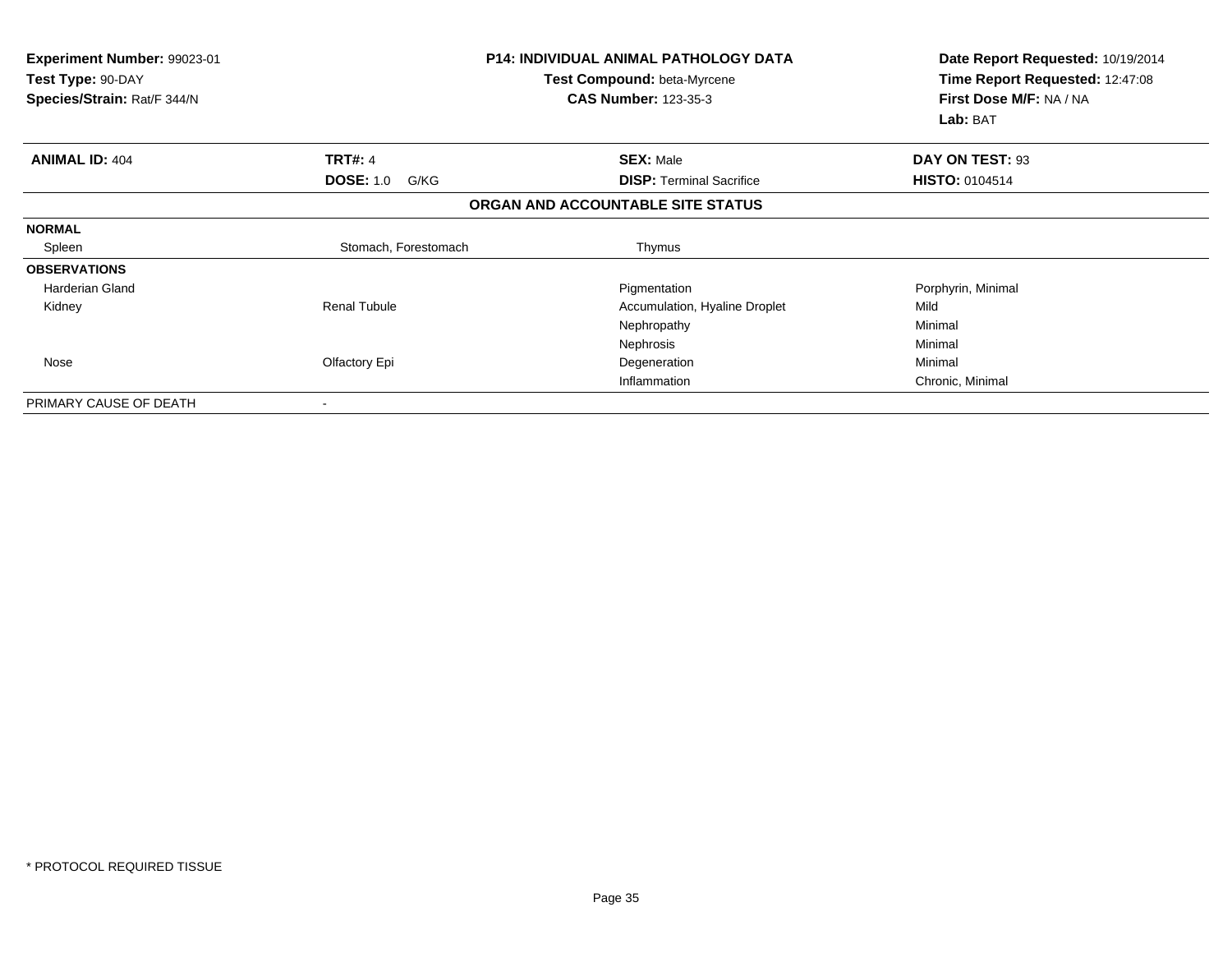| Experiment Number: 99023-01<br>Test Type: 90-DAY<br>Species/Strain: Rat/F 344/N |                          | <b>P14: INDIVIDUAL ANIMAL PATHOLOGY DATA</b><br>Test Compound: beta-Myrcene<br><b>CAS Number: 123-35-3</b> | Date Report Requested: 10/19/2014<br>Time Report Requested: 12:47:08<br>First Dose M/F: NA / NA<br>Lab: BAT |
|---------------------------------------------------------------------------------|--------------------------|------------------------------------------------------------------------------------------------------------|-------------------------------------------------------------------------------------------------------------|
| <b>ANIMAL ID: 405</b>                                                           | <b>TRT#: 4</b>           | <b>SEX: Male</b>                                                                                           | DAY ON TEST: 93                                                                                             |
|                                                                                 | <b>DOSE: 1.0</b><br>G/KG | <b>DISP:</b> Terminal Sacrifice                                                                            | <b>HISTO: 0104515</b>                                                                                       |
|                                                                                 |                          | ORGAN AND ACCOUNTABLE SITE STATUS                                                                          |                                                                                                             |
| <b>NORMAL</b>                                                                   |                          |                                                                                                            |                                                                                                             |
| Nose                                                                            | Spleen                   | Stomach, Forestomach                                                                                       | Thymus                                                                                                      |
| <b>OBSERVATIONS</b>                                                             |                          |                                                                                                            |                                                                                                             |
| Harderian Gland                                                                 |                          | Pigmentation                                                                                               | Porphyrin, Minimal                                                                                          |
| Kidney                                                                          | <b>Renal Tubule</b>      | Accumulation, Hyaline Droplet                                                                              | Mild                                                                                                        |
|                                                                                 |                          | Nephropathy                                                                                                | Minimal                                                                                                     |
|                                                                                 |                          | Nephrosis                                                                                                  | Minimal                                                                                                     |
| PRIMARY CAUSE OF DEATH                                                          |                          |                                                                                                            |                                                                                                             |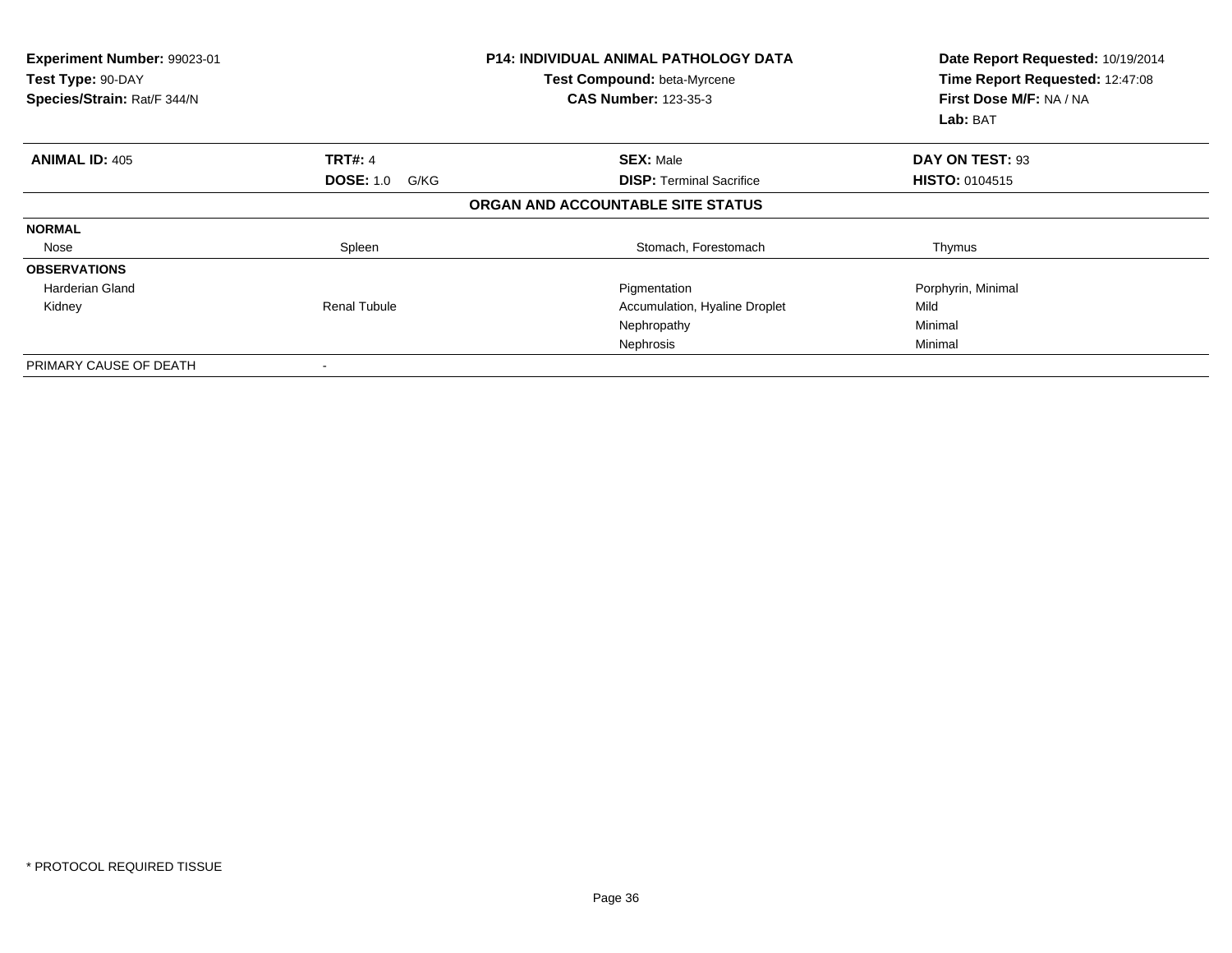| Experiment Number: 99023-01<br>Test Type: 90-DAY<br>Species/Strain: Rat/F 344/N |                          | <b>P14: INDIVIDUAL ANIMAL PATHOLOGY DATA</b><br>Test Compound: beta-Myrcene<br><b>CAS Number: 123-35-3</b> | Date Report Requested: 10/19/2014<br>Time Report Requested: 12:47:08<br>First Dose M/F: NA / NA<br>Lab: BAT |
|---------------------------------------------------------------------------------|--------------------------|------------------------------------------------------------------------------------------------------------|-------------------------------------------------------------------------------------------------------------|
| <b>ANIMAL ID: 406</b>                                                           | <b>TRT#: 4</b>           | <b>SEX: Male</b>                                                                                           | DAY ON TEST: 93                                                                                             |
|                                                                                 | <b>DOSE: 1.0</b><br>G/KG | <b>DISP: Terminal Sacrifice</b>                                                                            | <b>HISTO: 0104516</b>                                                                                       |
|                                                                                 |                          | ORGAN AND ACCOUNTABLE SITE STATUS                                                                          |                                                                                                             |
| <b>NORMAL</b>                                                                   |                          |                                                                                                            |                                                                                                             |
| Nose                                                                            | Spleen                   | Stomach, Forestomach                                                                                       | Thymus                                                                                                      |
| <b>OBSERVATIONS</b>                                                             |                          |                                                                                                            |                                                                                                             |
| Harderian Gland                                                                 |                          | Pigmentation                                                                                               | Porphyrin, Minimal                                                                                          |
| Kidney                                                                          | <b>Renal Tubule</b>      | Accumulation, Hyaline Droplet                                                                              | Moderate                                                                                                    |
|                                                                                 |                          | Nephropathy                                                                                                | Minimal                                                                                                     |
|                                                                                 |                          | Nephrosis                                                                                                  | Minimal                                                                                                     |
| PRIMARY CAUSE OF DEATH                                                          |                          |                                                                                                            |                                                                                                             |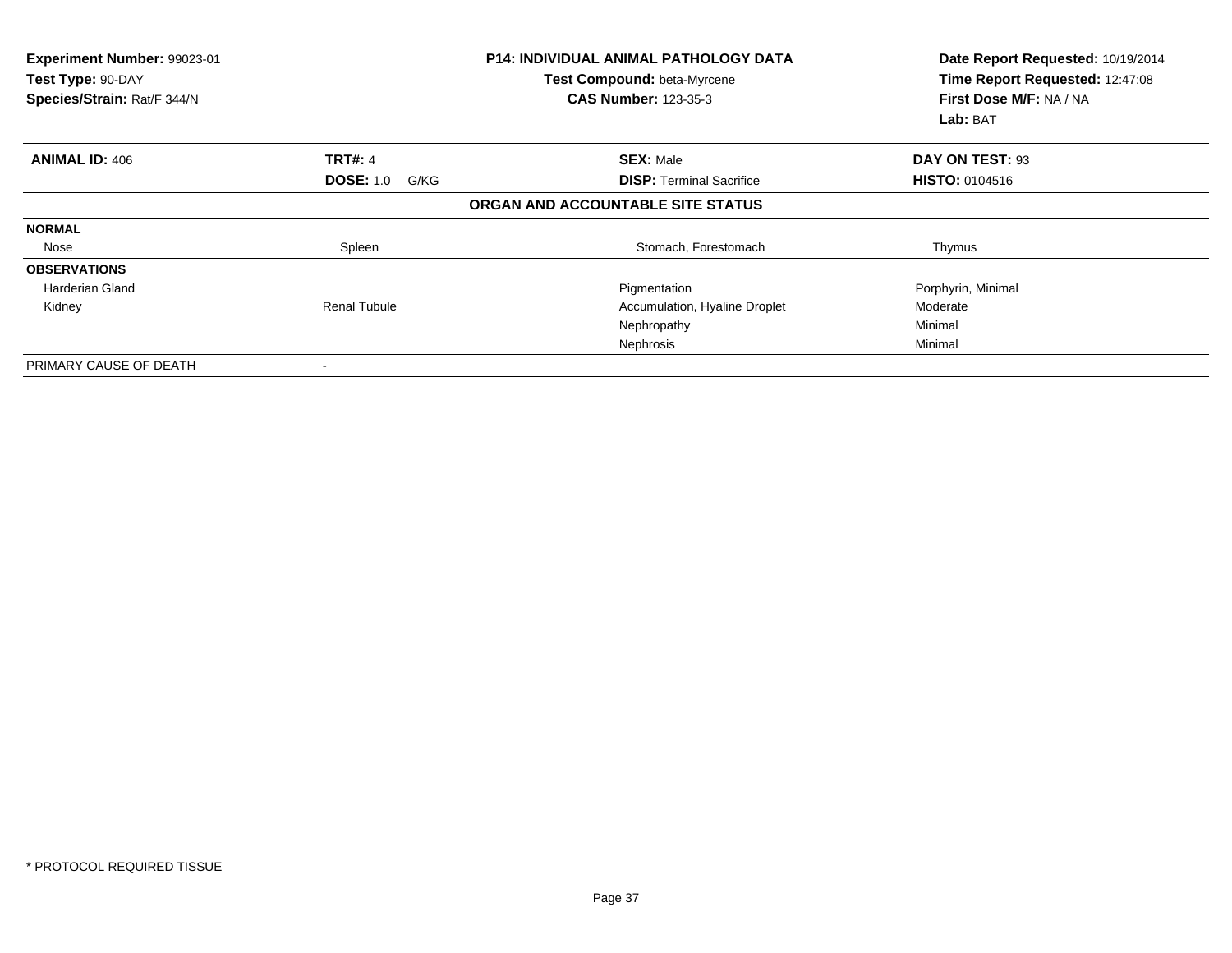| <b>Experiment Number: 99023-01</b><br>Test Type: 90-DAY<br>Species/Strain: Rat/F 344/N |                          | <b>P14: INDIVIDUAL ANIMAL PATHOLOGY DATA</b><br>Test Compound: beta-Myrcene<br><b>CAS Number: 123-35-3</b> | Date Report Requested: 10/19/2014<br>Time Report Requested: 12:47:08<br>First Dose M/F: NA / NA<br>Lab: BAT |
|----------------------------------------------------------------------------------------|--------------------------|------------------------------------------------------------------------------------------------------------|-------------------------------------------------------------------------------------------------------------|
| <b>ANIMAL ID: 407</b>                                                                  | <b>TRT#: 4</b>           | <b>SEX: Male</b>                                                                                           | DAY ON TEST: 93                                                                                             |
|                                                                                        | <b>DOSE: 1.0</b><br>G/KG | <b>DISP:</b> Terminal Sacrifice                                                                            | <b>HISTO: 0104517</b>                                                                                       |
|                                                                                        |                          | ORGAN AND ACCOUNTABLE SITE STATUS                                                                          |                                                                                                             |
| <b>NORMAL</b>                                                                          |                          |                                                                                                            |                                                                                                             |
| Spleen                                                                                 | Stomach, Forestomach     | Thymus                                                                                                     |                                                                                                             |
| <b>OBSERVATIONS</b>                                                                    |                          |                                                                                                            |                                                                                                             |
| Harderian Gland                                                                        |                          | Pigmentation                                                                                               | Porphyrin, Minimal                                                                                          |
| Kidney                                                                                 | Renal Tubule             | Accumulation, Hyaline Droplet                                                                              | Mild                                                                                                        |
|                                                                                        |                          | Nephropathy                                                                                                | Minimal                                                                                                     |
|                                                                                        |                          | Nephrosis                                                                                                  | Minimal                                                                                                     |
| Nose                                                                                   |                          | Inflammation                                                                                               | Chronic, Minimal                                                                                            |
| PRIMARY CAUSE OF DEATH                                                                 | $\,$                     |                                                                                                            |                                                                                                             |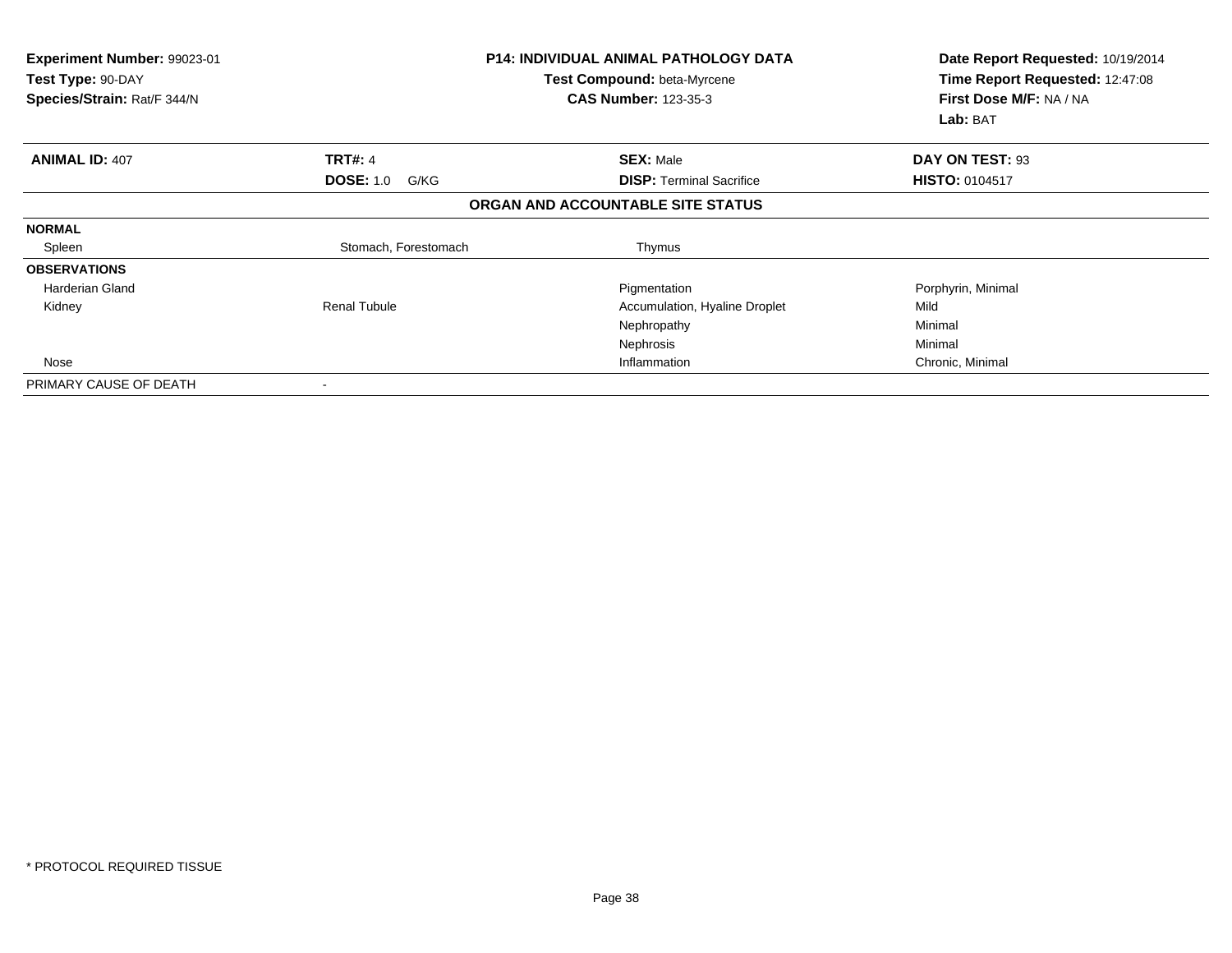| Experiment Number: 99023-01<br>Test Type: 90-DAY<br>Species/Strain: Rat/F 344/N |                          | <b>P14: INDIVIDUAL ANIMAL PATHOLOGY DATA</b><br>Test Compound: beta-Myrcene<br><b>CAS Number: 123-35-3</b> | Date Report Requested: 10/19/2014<br>Time Report Requested: 12:47:08<br>First Dose M/F: NA / NA |  |
|---------------------------------------------------------------------------------|--------------------------|------------------------------------------------------------------------------------------------------------|-------------------------------------------------------------------------------------------------|--|
|                                                                                 |                          |                                                                                                            | Lab: BAT                                                                                        |  |
| <b>ANIMAL ID: 408</b>                                                           | <b>TRT#: 4</b>           | <b>SEX: Male</b>                                                                                           | DAY ON TEST: 93                                                                                 |  |
|                                                                                 | <b>DOSE: 1.0</b><br>G/KG | <b>DISP: Terminal Sacrifice</b>                                                                            | <b>HISTO: 0104518</b>                                                                           |  |
|                                                                                 |                          | ORGAN AND ACCOUNTABLE SITE STATUS                                                                          |                                                                                                 |  |
| <b>NORMAL</b>                                                                   |                          |                                                                                                            |                                                                                                 |  |
| Spleen                                                                          | Stomach, Forestomach     | Thymus                                                                                                     |                                                                                                 |  |
| <b>OBSERVATIONS</b>                                                             |                          |                                                                                                            |                                                                                                 |  |
| Harderian Gland                                                                 |                          | Pigmentation                                                                                               | Porphyrin, Minimal                                                                              |  |
| Kidney                                                                          | <b>Renal Tubule</b>      | Accumulation, Hyaline Droplet                                                                              | Mild                                                                                            |  |
|                                                                                 |                          | Nephropathy                                                                                                | Minimal                                                                                         |  |
|                                                                                 |                          | Nephrosis                                                                                                  | Minimal                                                                                         |  |
| Lymph Node                                                                      | Deep Cervical            | Ectasia                                                                                                    | Mild                                                                                            |  |
|                                                                                 | Deep Cervical            | Hyperplasia                                                                                                | Lymphoid, Moderate                                                                              |  |
| [ Hyperplasia TGLS = 1-14 ]                                                     |                          |                                                                                                            |                                                                                                 |  |
| Nose                                                                            |                          | Inflammation                                                                                               | Chronic, Minimal                                                                                |  |
| PRIMARY CAUSE OF DEATH                                                          |                          |                                                                                                            |                                                                                                 |  |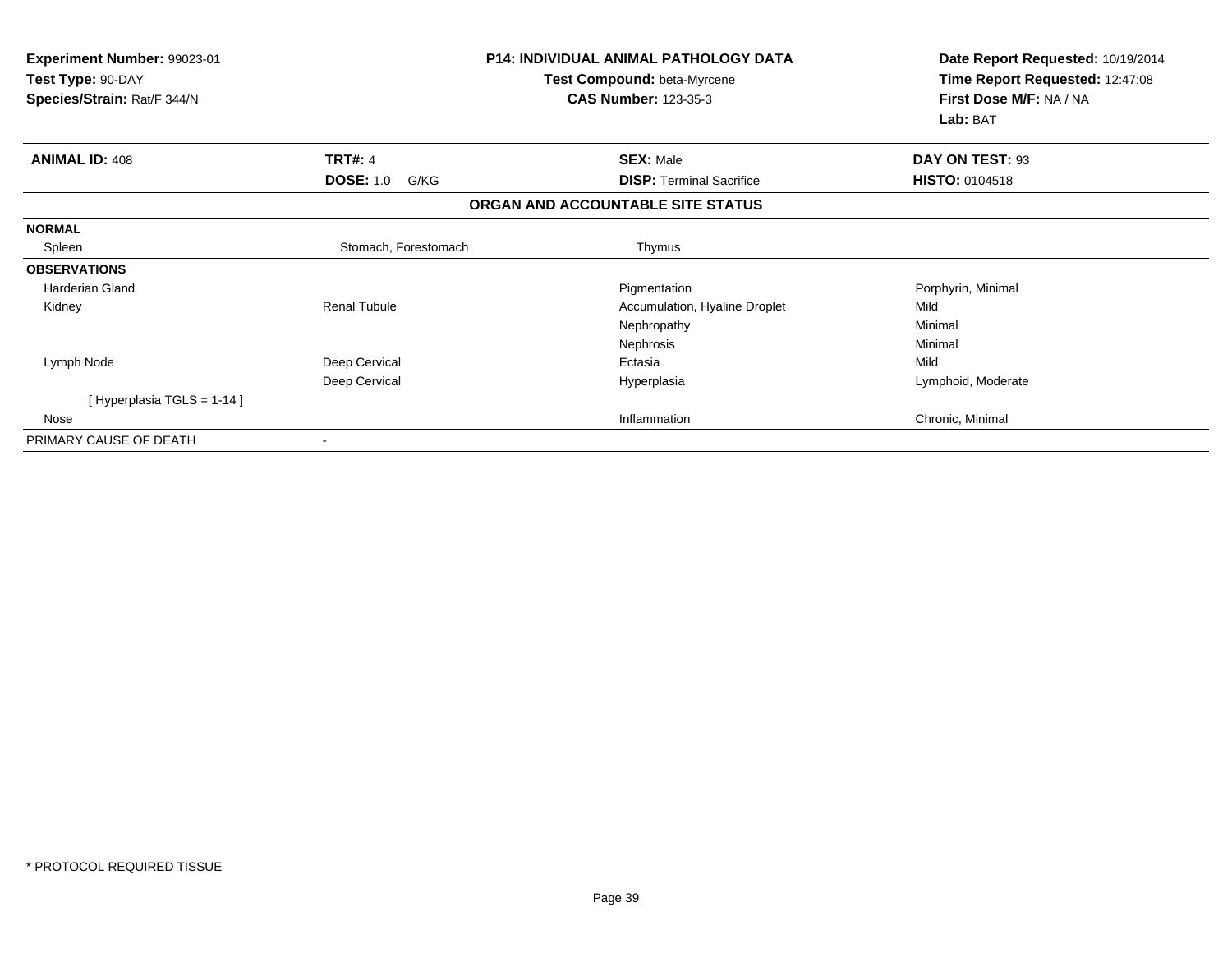| <b>Experiment Number: 99023-01</b><br>Test Type: 90-DAY<br>Species/Strain: Rat/F 344/N |                          | <b>P14: INDIVIDUAL ANIMAL PATHOLOGY DATA</b><br>Test Compound: beta-Myrcene<br><b>CAS Number: 123-35-3</b> | Date Report Requested: 10/19/2014<br>Time Report Requested: 12:47:08<br>First Dose M/F: NA / NA<br>Lab: BAT |
|----------------------------------------------------------------------------------------|--------------------------|------------------------------------------------------------------------------------------------------------|-------------------------------------------------------------------------------------------------------------|
| <b>ANIMAL ID: 409</b>                                                                  | <b>TRT#: 4</b>           | <b>SEX: Male</b>                                                                                           | DAY ON TEST: 93                                                                                             |
|                                                                                        | <b>DOSE: 1.0</b><br>G/KG | <b>DISP:</b> Terminal Sacrifice                                                                            | <b>HISTO: 0104519</b>                                                                                       |
|                                                                                        |                          | ORGAN AND ACCOUNTABLE SITE STATUS                                                                          |                                                                                                             |
| <b>NORMAL</b>                                                                          |                          |                                                                                                            |                                                                                                             |
| Spleen                                                                                 | Stomach, Forestomach     | Thymus                                                                                                     |                                                                                                             |
| <b>OBSERVATIONS</b>                                                                    |                          |                                                                                                            |                                                                                                             |
| <b>Harderian Gland</b>                                                                 |                          | Pigmentation                                                                                               | Porphyrin, Minimal                                                                                          |
| Kidney                                                                                 | <b>Renal Tubule</b>      | Accumulation, Hyaline Droplet                                                                              | Moderate                                                                                                    |
|                                                                                        |                          | Nephropathy                                                                                                | Minimal                                                                                                     |
|                                                                                        |                          | Nephrosis                                                                                                  | Minimal                                                                                                     |
| Nose                                                                                   |                          | Inflammation                                                                                               | Chronic, Minimal                                                                                            |
| PRIMARY CAUSE OF DEATH                                                                 |                          |                                                                                                            |                                                                                                             |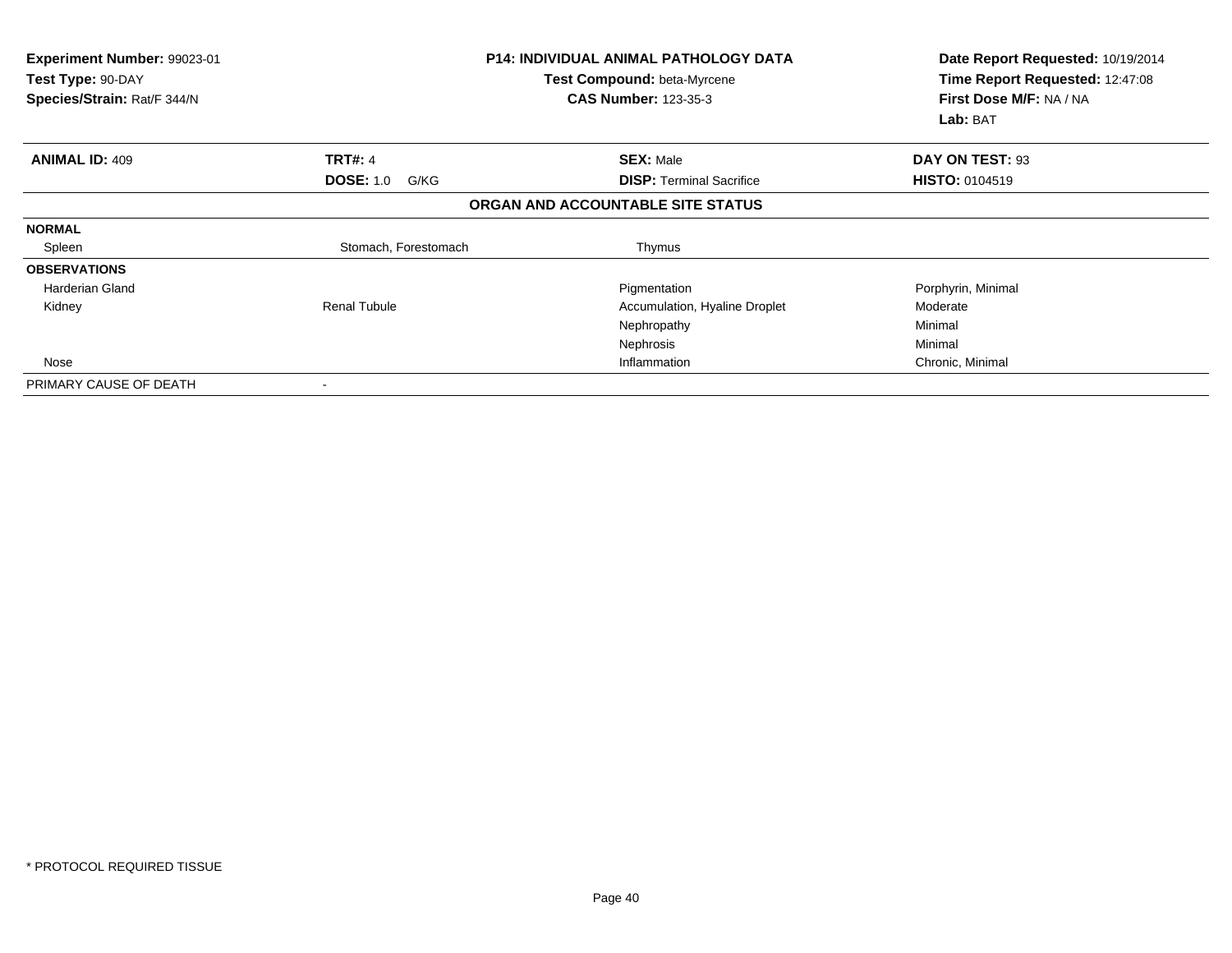| Experiment Number: 99023-01<br>Test Type: 90-DAY<br>Species/Strain: Rat/F 344/N |                          | <b>P14: INDIVIDUAL ANIMAL PATHOLOGY DATA</b><br><b>Test Compound: beta-Myrcene</b><br><b>CAS Number: 123-35-3</b> | Date Report Requested: 10/19/2014<br>Time Report Requested: 12:47:08<br>First Dose M/F: NA / NA<br>Lab: BAT |
|---------------------------------------------------------------------------------|--------------------------|-------------------------------------------------------------------------------------------------------------------|-------------------------------------------------------------------------------------------------------------|
| <b>ANIMAL ID: 410</b>                                                           | <b>TRT#: 4</b>           | <b>SEX: Male</b>                                                                                                  | DAY ON TEST: 93                                                                                             |
|                                                                                 | <b>DOSE: 1.0</b><br>G/KG | <b>DISP: Terminal Sacrifice</b>                                                                                   | <b>HISTO: 0104520</b>                                                                                       |
|                                                                                 |                          | ORGAN AND ACCOUNTABLE SITE STATUS                                                                                 |                                                                                                             |
| <b>NORMAL</b>                                                                   |                          |                                                                                                                   |                                                                                                             |
| Spleen                                                                          | Stomach, Forestomach     | Thymus                                                                                                            |                                                                                                             |
| <b>OBSERVATIONS</b>                                                             |                          |                                                                                                                   |                                                                                                             |
| <b>Harderian Gland</b>                                                          |                          | Pigmentation                                                                                                      | Porphyrin, Minimal                                                                                          |
| Kidney                                                                          | <b>Renal Tubule</b>      | Accumulation, Hyaline Droplet                                                                                     | Mild                                                                                                        |
|                                                                                 |                          | Nephropathy                                                                                                       | Minimal                                                                                                     |
|                                                                                 |                          | Nephrosis                                                                                                         | Minimal                                                                                                     |
| Nose                                                                            | Olfactory Epi            | Degeneration                                                                                                      | Minimal                                                                                                     |
|                                                                                 |                          | Inflammation                                                                                                      | Chronic, Minimal                                                                                            |
|                                                                                 |                          | Inflammation                                                                                                      | Suppurative, Minimal                                                                                        |
| PRIMARY CAUSE OF DEATH                                                          |                          |                                                                                                                   |                                                                                                             |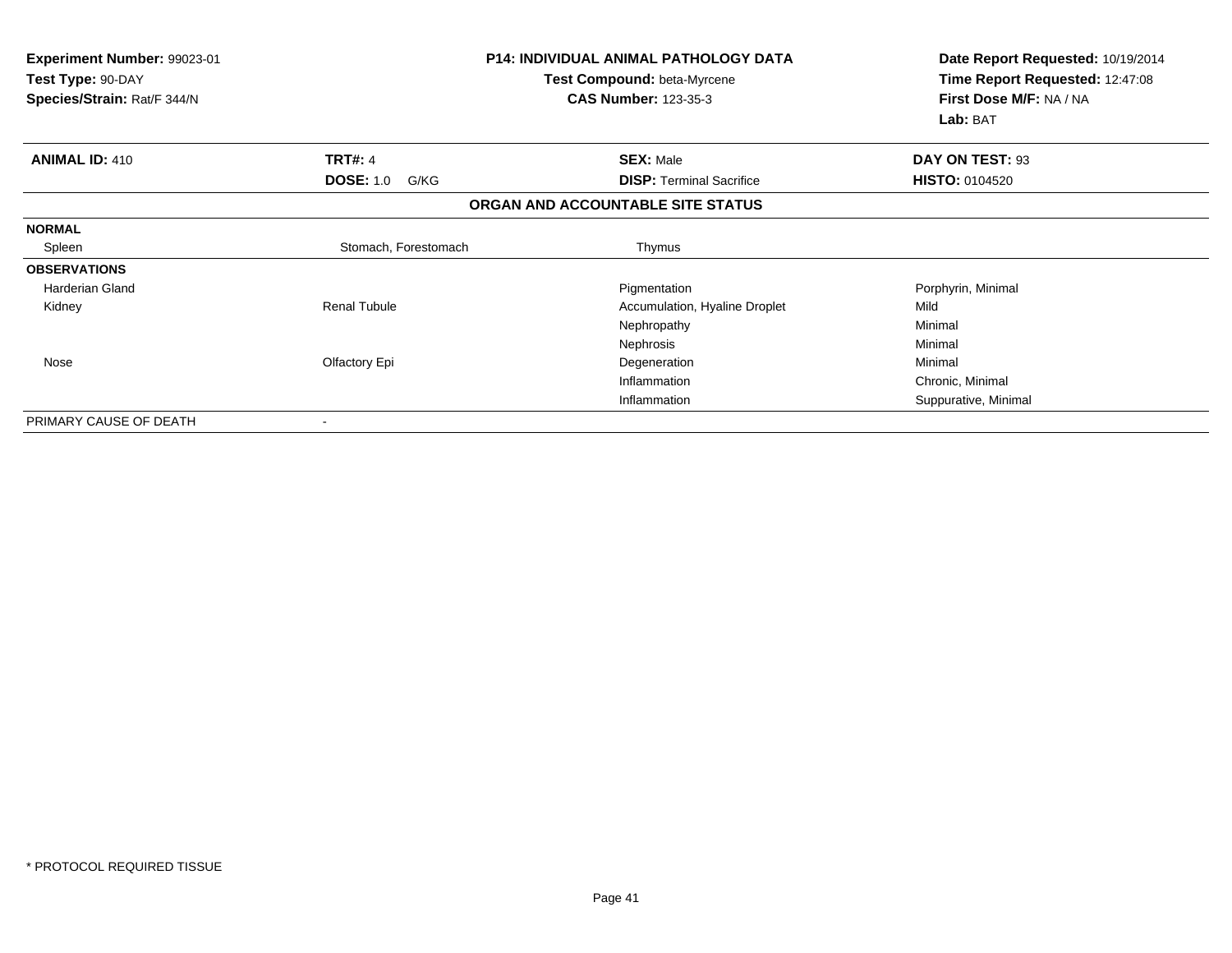| Experiment Number: 99023-01<br>Test Type: 90-DAY<br>Species/Strain: Rat/F 344/N | P14: INDIVIDUAL ANIMAL PATHOLOGY DATA<br>Test Compound: beta-Myrcene<br><b>CAS Number: 123-35-3</b> |                                   | Date Report Requested: 10/19/2014<br>Time Report Requested: 12:47:08<br>First Dose M/F: NA / NA<br>Lab: BAT |
|---------------------------------------------------------------------------------|-----------------------------------------------------------------------------------------------------|-----------------------------------|-------------------------------------------------------------------------------------------------------------|
| <b>ANIMAL ID: 501</b>                                                           | <b>TRT#: 5</b>                                                                                      | <b>SEX: Male</b>                  | DAY ON TEST: 93                                                                                             |
|                                                                                 | <b>DOSE: 2.0</b><br>G/KG                                                                            | <b>DISP: Terminal Sacrifice</b>   | <b>HISTO: 0104521</b>                                                                                       |
|                                                                                 |                                                                                                     | ORGAN AND ACCOUNTABLE SITE STATUS |                                                                                                             |
| <b>NORMAL</b>                                                                   |                                                                                                     |                                   |                                                                                                             |
| * Adrenal Cortex                                                                | * Adrenal Medulla                                                                                   | * Blood Vessel                    | * Bone                                                                                                      |
| * Bone Marrow                                                                   | * Brain                                                                                             | * Epididymis                      | * Esophagus                                                                                                 |
| * Eye                                                                           | * Heart                                                                                             | * Intestine Large, Cecum          | * Intestine Large, Colon                                                                                    |
| * Intestine Large, Rectum                                                       | * Intestine Small, Duodenum                                                                         | * Intestine Small, Ileum          | * Intestine Small, Jejunum                                                                                  |
| * Islets, Pancreatic                                                            | * Liver                                                                                             | * Mammary Gland                   | * Pancreas                                                                                                  |
| * Parathyroid Gland                                                             | * Pituitary Gland                                                                                   | * Preputial Gland                 | * Prostate                                                                                                  |
| * Salivary Glands                                                               | * Seminal Vesicle                                                                                   | * Skin                            | * Stomach, Forestomach                                                                                      |
| * Stomach, Glandular                                                            | * Testes                                                                                            | * Thymus                          | * Thyroid Gland                                                                                             |
| * Trachea                                                                       | * Urinary Bladder                                                                                   |                                   |                                                                                                             |
| <b>MISSING</b>                                                                  |                                                                                                     |                                   |                                                                                                             |
| * Lymph Node, Mandibular                                                        |                                                                                                     |                                   |                                                                                                             |
| <b>OBSERVATIONS</b>                                                             |                                                                                                     |                                   |                                                                                                             |
| * Harderian Gland                                                               |                                                                                                     | Pigmentation                      | Porphyrin, Minimal                                                                                          |
| * Kidney                                                                        |                                                                                                     | Nephropathy                       | Mild                                                                                                        |
|                                                                                 |                                                                                                     | Nephrosis                         | Moderate                                                                                                    |
| * Lung                                                                          |                                                                                                     | Inflammation                      | Chronic, Mild                                                                                               |
| * Lymph Node, Mesenteric                                                        |                                                                                                     | Atrophy                           | Minimal                                                                                                     |
| * Nose                                                                          | Olfactory Epi                                                                                       | Degeneration                      | Moderate                                                                                                    |
|                                                                                 |                                                                                                     | Inflammation                      | Chronic, Minimal                                                                                            |
| * Spleen                                                                        |                                                                                                     | Atrophy                           | Minimal                                                                                                     |
| PRIMARY CAUSE OF DEATH                                                          | ۰                                                                                                   |                                   |                                                                                                             |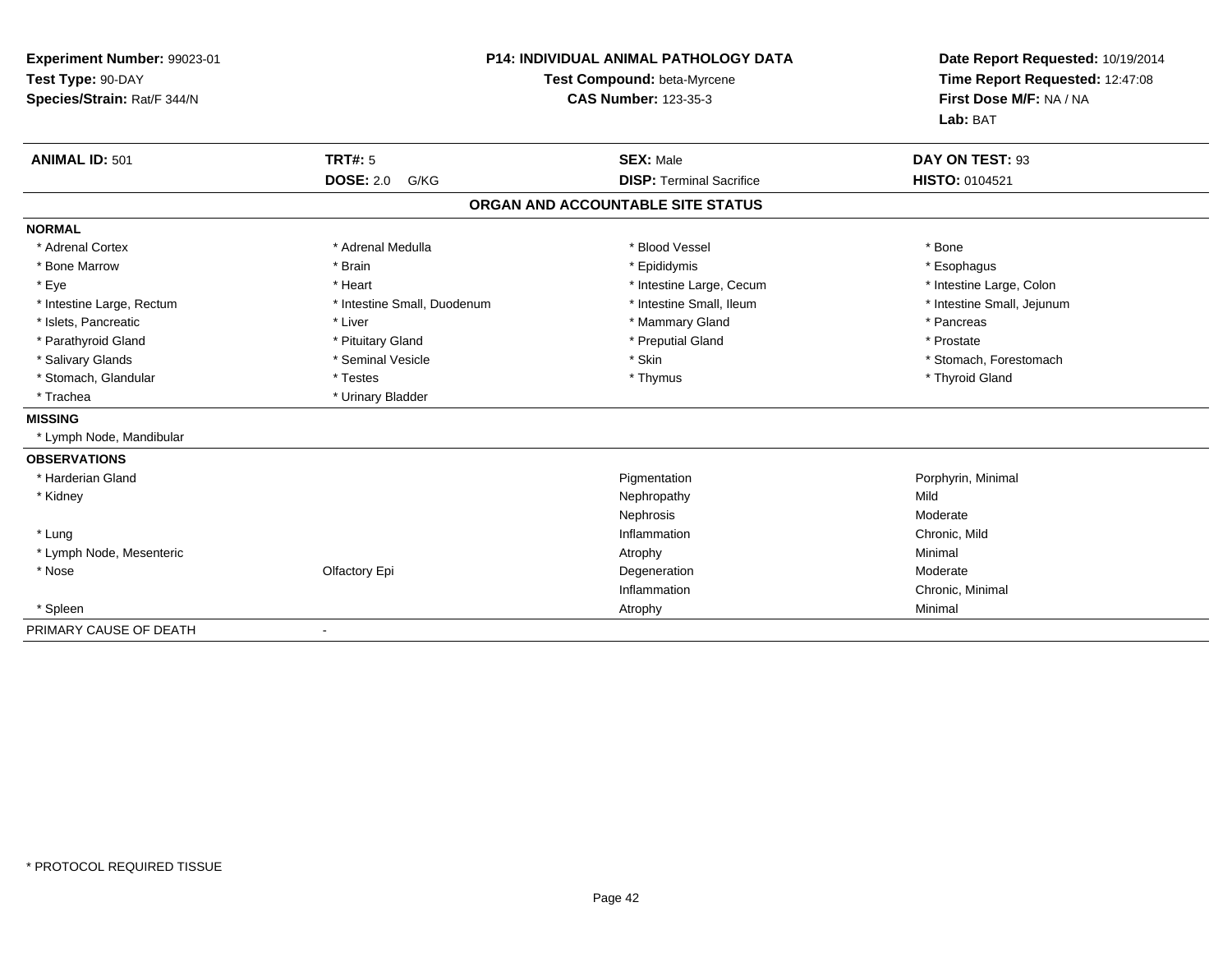| Experiment Number: 99023-01<br>Test Type: 90-DAY<br>Species/Strain: Rat/F 344/N |                              | <b>P14: INDIVIDUAL ANIMAL PATHOLOGY DATA</b><br>Test Compound: beta-Myrcene<br><b>CAS Number: 123-35-3</b> | Date Report Requested: 10/19/2014<br>Time Report Requested: 12:47:08<br>First Dose M/F: NA / NA<br>Lab: BAT |
|---------------------------------------------------------------------------------|------------------------------|------------------------------------------------------------------------------------------------------------|-------------------------------------------------------------------------------------------------------------|
| <b>ANIMAL ID: 502</b>                                                           | <b>TRT#: 5</b>               | <b>SEX: Male</b>                                                                                           | DAY ON TEST: 93                                                                                             |
|                                                                                 | <b>DOSE: 2.0</b><br>G/KG     | <b>DISP: Terminal Sacrifice</b>                                                                            | <b>HISTO: 0104522</b>                                                                                       |
|                                                                                 |                              | ORGAN AND ACCOUNTABLE SITE STATUS                                                                          |                                                                                                             |
| <b>NORMAL</b>                                                                   |                              |                                                                                                            |                                                                                                             |
| * Adrenal Cortex                                                                | * Adrenal Medulla            | * Blood Vessel                                                                                             | * Bone                                                                                                      |
| * Bone Marrow                                                                   | * Brain                      | * Epididymis                                                                                               | * Esophagus                                                                                                 |
| * Eye                                                                           | * Heart                      | * Intestine Large, Cecum                                                                                   | * Intestine Large, Colon                                                                                    |
| * Intestine Large, Rectum                                                       | * Intestine Small, Duodenum  | * Intestine Small, Ileum                                                                                   | * Intestine Small, Jejunum                                                                                  |
| * Islets, Pancreatic                                                            | * Liver                      | * Lymph Node, Mesenteric                                                                                   | * Mammary Gland                                                                                             |
| * Pancreas                                                                      | * Parathyroid Gland          | * Pituitary Gland                                                                                          | * Preputial Gland                                                                                           |
| * Prostate                                                                      | * Salivary Glands            | * Seminal Vesicle                                                                                          | * Skin                                                                                                      |
| * Stomach, Forestomach                                                          | * Stomach, Glandular         | * Testes                                                                                                   | * Thymus                                                                                                    |
| * Thyroid Gland                                                                 | * Trachea                    | * Urinary Bladder                                                                                          |                                                                                                             |
| <b>MISSING</b>                                                                  |                              |                                                                                                            |                                                                                                             |
| * Lymph Node, Mandibular                                                        |                              |                                                                                                            |                                                                                                             |
| <b>OBSERVATIONS</b>                                                             |                              |                                                                                                            |                                                                                                             |
| * Harderian Gland                                                               |                              | Pigmentation                                                                                               | Porphyrin, Minimal                                                                                          |
| * Kidney                                                                        |                              | Nephropathy                                                                                                | Mild                                                                                                        |
|                                                                                 |                              | Nephrosis                                                                                                  | Moderate                                                                                                    |
| * Lung                                                                          | <b>Bronchus</b>              | <b>Infiltration Cellular</b>                                                                               | Polymorphnuclr, Mild                                                                                        |
| * Nose                                                                          | Olfactory Epi                | Degeneration                                                                                               | Moderate                                                                                                    |
|                                                                                 |                              | Inflammation                                                                                               | Chronic, Minimal                                                                                            |
|                                                                                 |                              | Inflammation                                                                                               | Suppurative, Minimal                                                                                        |
| * Spleen                                                                        |                              | Atrophy                                                                                                    | Mild                                                                                                        |
| PRIMARY CAUSE OF DEATH                                                          | $\qquad \qquad \blacksquare$ |                                                                                                            |                                                                                                             |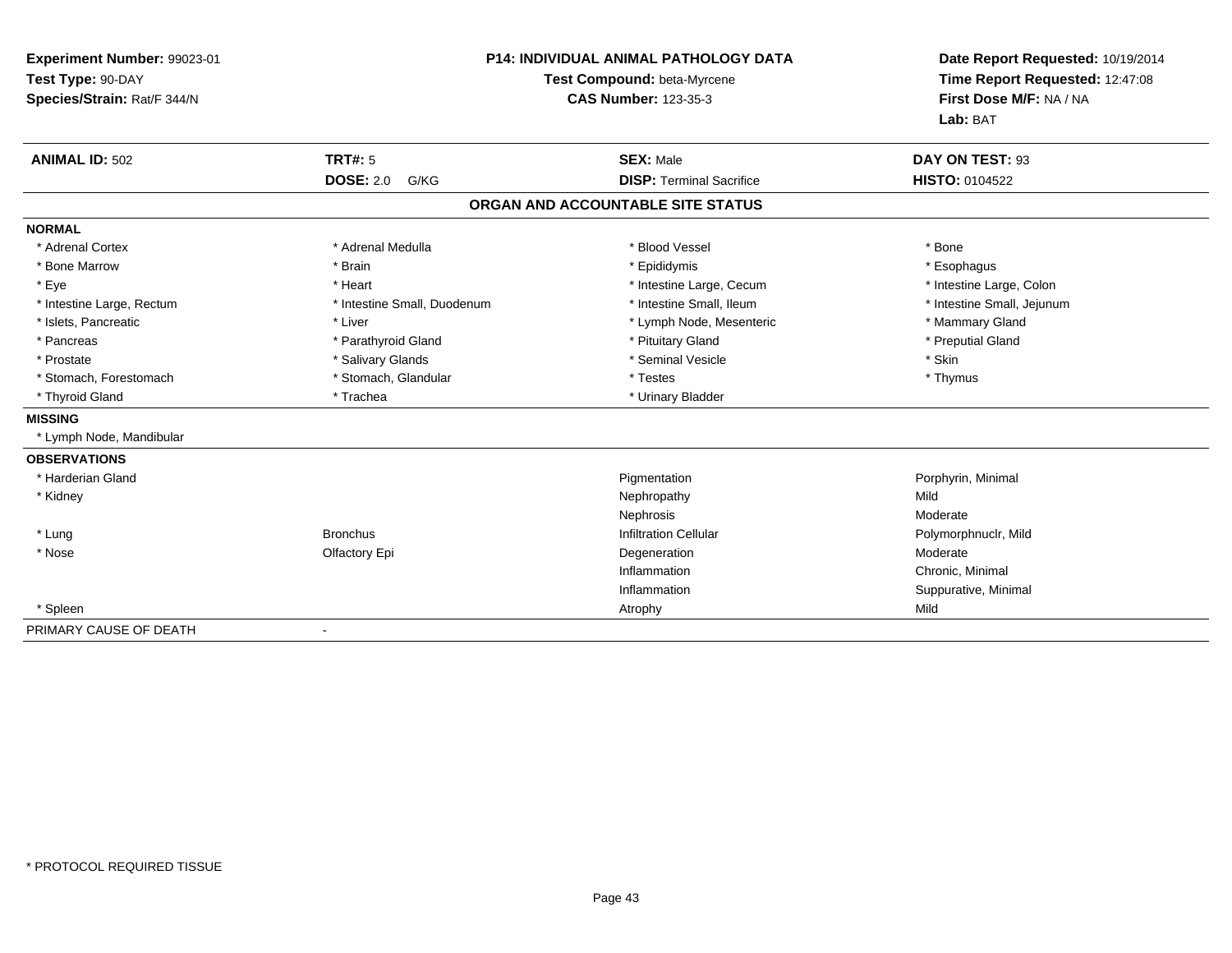| Experiment Number: 99023-01<br>Test Type: 90-DAY<br>Species/Strain: Rat/F 344/N |                              | <b>P14: INDIVIDUAL ANIMAL PATHOLOGY DATA</b><br>Test Compound: beta-Myrcene<br><b>CAS Number: 123-35-3</b> | Date Report Requested: 10/19/2014<br>Time Report Requested: 12:47:08<br>First Dose M/F: NA / NA<br>Lab: BAT |
|---------------------------------------------------------------------------------|------------------------------|------------------------------------------------------------------------------------------------------------|-------------------------------------------------------------------------------------------------------------|
| <b>ANIMAL ID: 503</b>                                                           | <b>TRT#: 5</b>               | <b>SEX: Male</b>                                                                                           | DAY ON TEST: 93                                                                                             |
|                                                                                 | <b>DOSE: 2.0</b><br>G/KG     | <b>DISP: Terminal Sacrifice</b>                                                                            | <b>HISTO: 0104523</b>                                                                                       |
|                                                                                 |                              | ORGAN AND ACCOUNTABLE SITE STATUS                                                                          |                                                                                                             |
| <b>NORMAL</b>                                                                   |                              |                                                                                                            |                                                                                                             |
| * Adrenal Cortex                                                                | * Adrenal Medulla            | * Blood Vessel                                                                                             | * Bone                                                                                                      |
| * Bone Marrow                                                                   | * Brain                      | * Epididymis                                                                                               | * Esophagus                                                                                                 |
| * Eve                                                                           | * Heart                      | * Intestine Large, Cecum                                                                                   | * Intestine Large, Colon                                                                                    |
| * Intestine Large, Rectum                                                       | * Intestine Small, Duodenum  | * Intestine Small, Ileum                                                                                   | * Intestine Small, Jejunum                                                                                  |
| * Islets, Pancreatic                                                            | * Liver                      | * Lung                                                                                                     | * Lymph Node, Mesenteric                                                                                    |
| * Mammary Gland                                                                 | * Pancreas                   | * Parathyroid Gland                                                                                        | * Pituitary Gland                                                                                           |
| * Preputial Gland                                                               | * Prostate                   | * Salivary Glands                                                                                          | * Seminal Vesicle                                                                                           |
| * Skin                                                                          | * Stomach, Forestomach       | * Stomach, Glandular                                                                                       | * Testes                                                                                                    |
| * Thymus                                                                        | * Thyroid Gland              | * Trachea                                                                                                  | * Urinary Bladder                                                                                           |
| <b>MISSING</b>                                                                  |                              |                                                                                                            |                                                                                                             |
| * Lymph Node, Mandibular                                                        |                              |                                                                                                            |                                                                                                             |
| <b>OBSERVATIONS</b>                                                             |                              |                                                                                                            |                                                                                                             |
| * Harderian Gland                                                               |                              | Pigmentation                                                                                               | Porphyrin, Minimal                                                                                          |
| * Kidney                                                                        |                              | Nephropathy                                                                                                | Mild                                                                                                        |
|                                                                                 |                              | Nephrosis                                                                                                  | Moderate                                                                                                    |
| * Nose                                                                          | Olfactory Epi                | Degeneration                                                                                               | Moderate                                                                                                    |
|                                                                                 |                              | Inflammation                                                                                               | Chronic, Minimal                                                                                            |
|                                                                                 |                              | Inflammation                                                                                               | Suppurative, Minimal                                                                                        |
| * Spleen                                                                        |                              | Atrophy                                                                                                    | Mild                                                                                                        |
| PRIMARY CAUSE OF DEATH                                                          | $\qquad \qquad \blacksquare$ |                                                                                                            |                                                                                                             |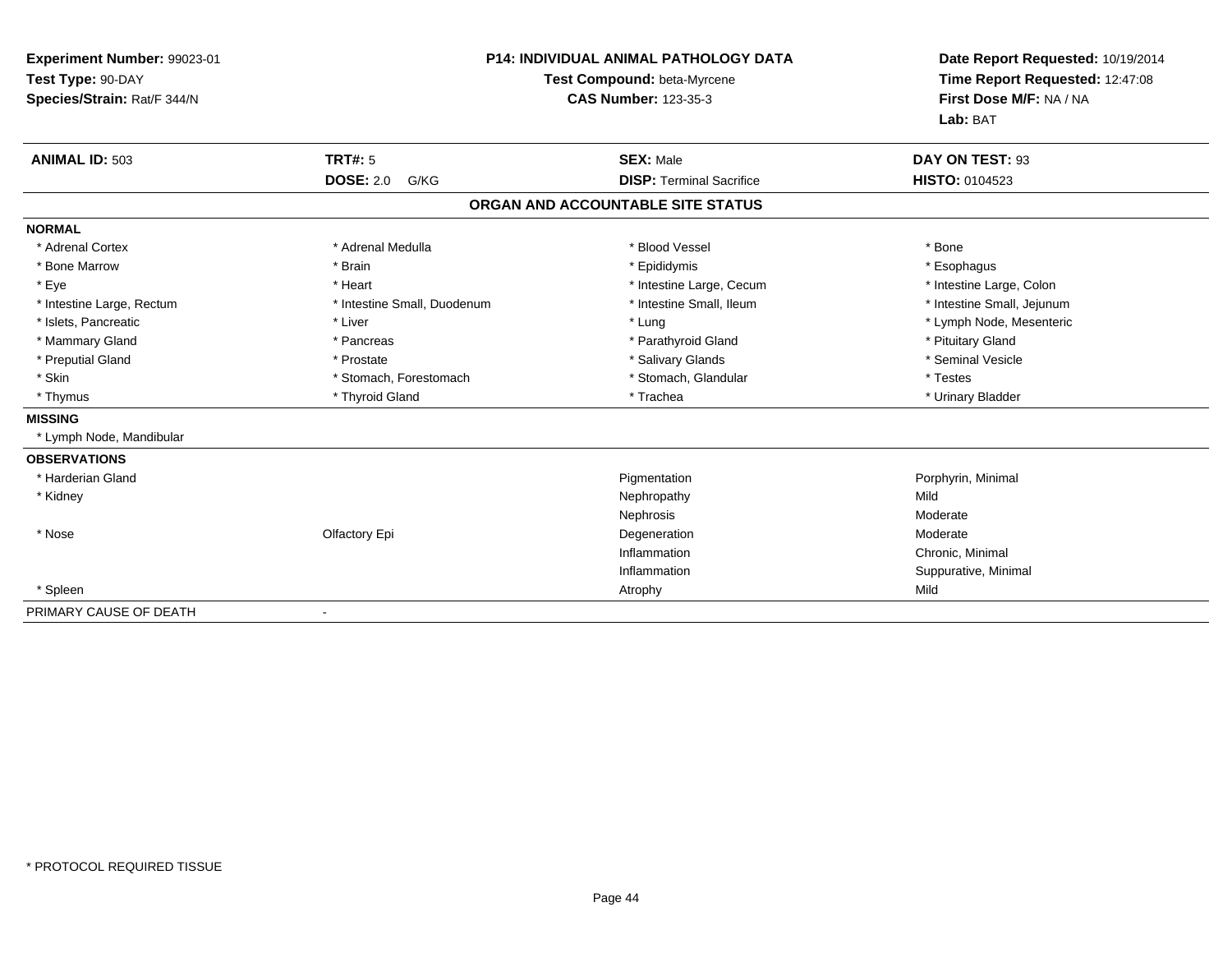| Experiment Number: 99023-01<br>Test Type: 90-DAY<br>Species/Strain: Rat/F 344/N | <b>P14: INDIVIDUAL ANIMAL PATHOLOGY DATA</b><br>Test Compound: beta-Myrcene<br><b>CAS Number: 123-35-3</b> |                                   | Date Report Requested: 10/19/2014<br>Time Report Requested: 12:47:08<br>First Dose M/F: NA / NA<br>Lab: BAT |
|---------------------------------------------------------------------------------|------------------------------------------------------------------------------------------------------------|-----------------------------------|-------------------------------------------------------------------------------------------------------------|
| <b>ANIMAL ID: 504</b>                                                           | <b>TRT#: 5</b>                                                                                             | <b>SEX: Male</b>                  | DAY ON TEST: 93                                                                                             |
|                                                                                 | <b>DOSE: 2.0</b><br>G/KG                                                                                   | <b>DISP: Terminal Sacrifice</b>   | HISTO: 0104524                                                                                              |
|                                                                                 |                                                                                                            | ORGAN AND ACCOUNTABLE SITE STATUS |                                                                                                             |
| <b>NORMAL</b>                                                                   |                                                                                                            |                                   |                                                                                                             |
| * Adrenal Cortex                                                                | * Adrenal Medulla                                                                                          | * Blood Vessel                    | * Bone                                                                                                      |
| * Bone Marrow                                                                   | * Brain                                                                                                    | * Epididymis                      | * Esophagus                                                                                                 |
| * Eye                                                                           | * Heart                                                                                                    | * Intestine Large, Cecum          | * Intestine Large, Colon                                                                                    |
| * Intestine Large, Rectum                                                       | * Intestine Small, Duodenum                                                                                | * Intestine Small, Ileum          | * Intestine Small, Jejunum                                                                                  |
| * Islets, Pancreatic                                                            | * Mammary Gland                                                                                            | * Pancreas                        | * Pituitary Gland                                                                                           |
| * Preputial Gland                                                               | * Prostate                                                                                                 | * Salivary Glands                 | * Seminal Vesicle                                                                                           |
| * Skin                                                                          | * Stomach, Forestomach                                                                                     | * Stomach, Glandular              | * Testes                                                                                                    |
| * Thyroid Gland                                                                 | * Trachea                                                                                                  | * Urinary Bladder                 |                                                                                                             |
| <b>MISSING</b>                                                                  |                                                                                                            |                                   |                                                                                                             |
| * Lymph Node, Mandibular                                                        | * Parathyroid Gland                                                                                        | * Thymus                          |                                                                                                             |
| <b>OBSERVATIONS</b>                                                             |                                                                                                            |                                   |                                                                                                             |
| * Harderian Gland                                                               |                                                                                                            | Pigmentation                      | Porphyrin, Minimal                                                                                          |
| * Kidney                                                                        |                                                                                                            | Nephropathy                       | Mild                                                                                                        |
|                                                                                 |                                                                                                            | Nephrosis                         | Mild                                                                                                        |
| * Liver                                                                         |                                                                                                            | Fibrosis                          | Focal, Minimal                                                                                              |
|                                                                                 |                                                                                                            | Inflammation                      | Chronic, Minimal                                                                                            |
| * Lung<br>[Inflammation TGLS = $1-4$ ]                                          |                                                                                                            | Inflammation                      | Suppurative, Moderate                                                                                       |
| * Lymph Node, Mesenteric                                                        |                                                                                                            | Atrophy                           | Moderate                                                                                                    |
| * Nose                                                                          | Olfactory Epi                                                                                              | Degeneration                      | Moderate                                                                                                    |
|                                                                                 |                                                                                                            | Inflammation                      | Chronic, Mild                                                                                               |
|                                                                                 |                                                                                                            | Inflammation                      | Suppurative, Minimal                                                                                        |
| Oral Mucosa                                                                     |                                                                                                            | Inflammation                      | Chronic, Mild                                                                                               |
| * Spleen                                                                        |                                                                                                            | Atrophy                           | Minimal                                                                                                     |
| PRIMARY CAUSE OF DEATH                                                          | $\blacksquare$                                                                                             |                                   |                                                                                                             |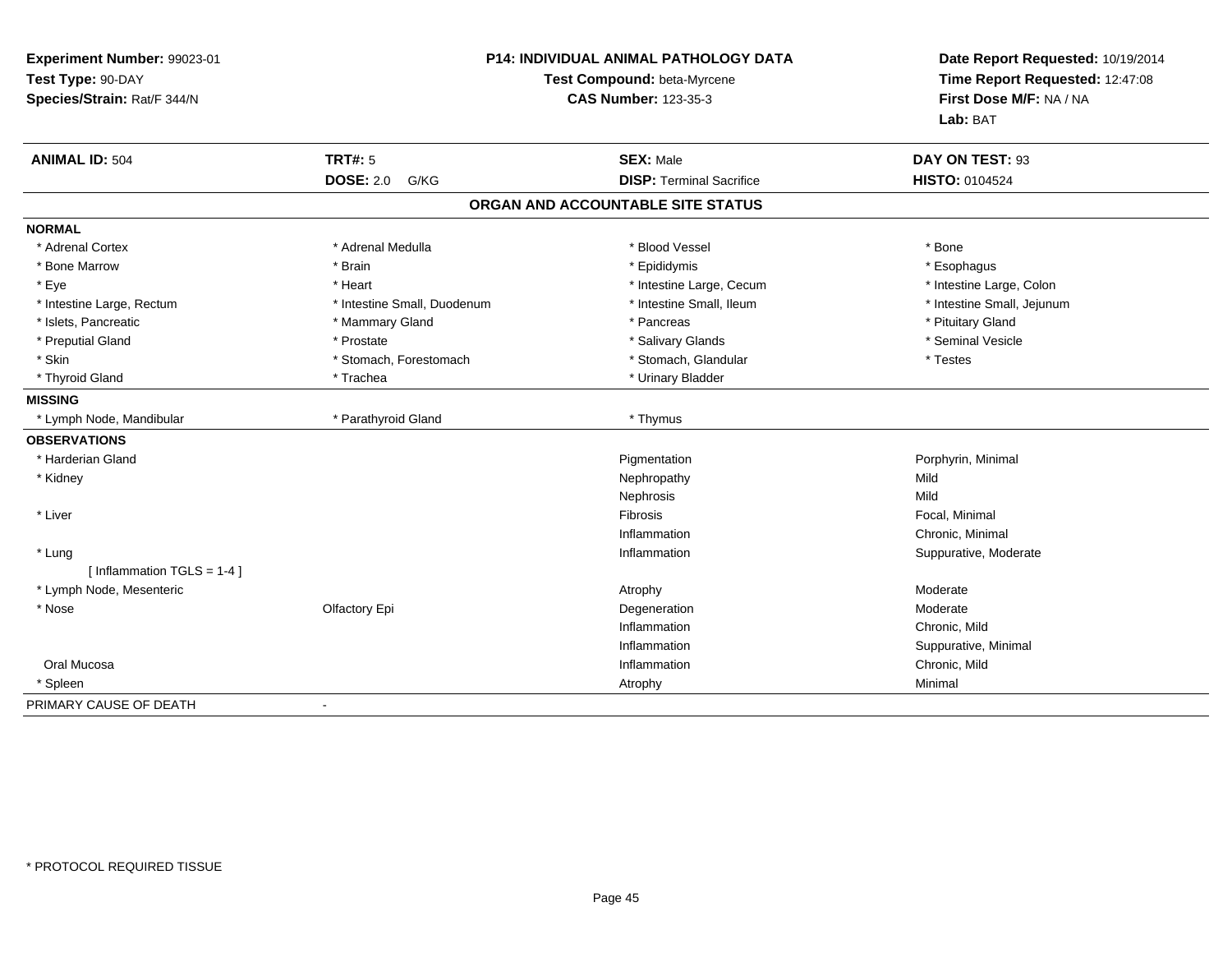| Experiment Number: 99023-01<br>Test Type: 90-DAY<br>Species/Strain: Rat/F 344/N |                             | <b>P14: INDIVIDUAL ANIMAL PATHOLOGY DATA</b><br>Test Compound: beta-Myrcene<br><b>CAS Number: 123-35-3</b> | Date Report Requested: 10/19/2014<br>Time Report Requested: 12:47:08<br>First Dose M/F: NA / NA<br>Lab: BAT |
|---------------------------------------------------------------------------------|-----------------------------|------------------------------------------------------------------------------------------------------------|-------------------------------------------------------------------------------------------------------------|
| <b>ANIMAL ID: 505</b>                                                           | <b>TRT#: 5</b>              | <b>SEX: Male</b>                                                                                           | DAY ON TEST: 93                                                                                             |
|                                                                                 | <b>DOSE: 2.0</b><br>G/KG    | <b>DISP: Terminal Sacrifice</b>                                                                            | <b>HISTO: 0104525</b>                                                                                       |
|                                                                                 |                             | ORGAN AND ACCOUNTABLE SITE STATUS                                                                          |                                                                                                             |
| <b>NORMAL</b>                                                                   |                             |                                                                                                            |                                                                                                             |
| * Adrenal Cortex                                                                | * Adrenal Medulla           | * Blood Vessel                                                                                             | * Bone                                                                                                      |
| * Bone Marrow                                                                   | * Brain                     | * Epididymis                                                                                               | * Esophagus                                                                                                 |
| * Eye                                                                           | * Heart                     | * Intestine Large, Cecum                                                                                   | * Intestine Large, Colon                                                                                    |
| * Intestine Large, Rectum                                                       | * Intestine Small, Duodenum | * Intestine Small, Ileum                                                                                   | * Intestine Small, Jejunum                                                                                  |
| * Islets, Pancreatic                                                            | * Liver                     | * Lung                                                                                                     | * Mammary Gland                                                                                             |
| Oral Mucosa                                                                     | * Pancreas                  | * Parathyroid Gland                                                                                        | * Pituitary Gland                                                                                           |
| * Preputial Gland                                                               | * Prostate                  | * Salivary Glands                                                                                          | * Seminal Vesicle                                                                                           |
| * Skin                                                                          | * Stomach, Forestomach      | * Stomach, Glandular                                                                                       | * Testes                                                                                                    |
| * Thymus                                                                        | * Thyroid Gland             | * Trachea                                                                                                  | * Urinary Bladder                                                                                           |
| Zymbal's Gland                                                                  |                             |                                                                                                            |                                                                                                             |
| <b>MISSING</b>                                                                  |                             |                                                                                                            |                                                                                                             |
| * Lymph Node, Mandibular                                                        |                             |                                                                                                            |                                                                                                             |
| <b>OBSERVATIONS</b>                                                             |                             |                                                                                                            |                                                                                                             |
| * Harderian Gland                                                               |                             | Pigmentation                                                                                               | Porphyrin, Minimal                                                                                          |
| * Kidney                                                                        |                             | Nephropathy                                                                                                | Mild                                                                                                        |
|                                                                                 |                             | Nephrosis                                                                                                  | Moderate                                                                                                    |
| * Lymph Node, Mesenteric                                                        |                             | Atrophy                                                                                                    | Mild                                                                                                        |
| * Nose                                                                          | Olfactory Epi               | Degeneration                                                                                               | Minimal                                                                                                     |
|                                                                                 |                             | Inflammation                                                                                               | Chronic, Minimal                                                                                            |
| * Spleen                                                                        |                             | Atrophy                                                                                                    | Mild                                                                                                        |
| PRIMARY CAUSE OF DEATH                                                          | $\blacksquare$              |                                                                                                            |                                                                                                             |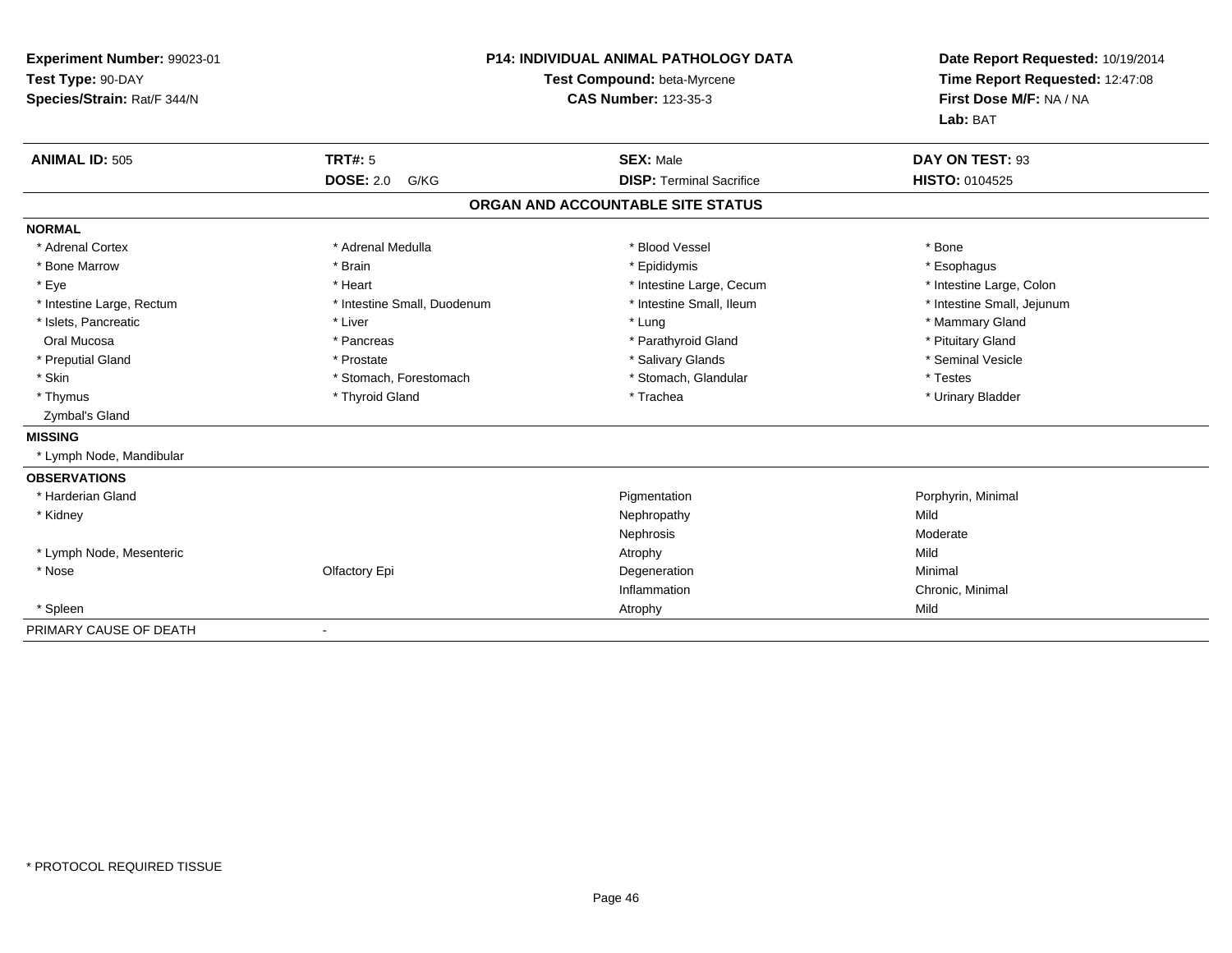| Experiment Number: 99023-01<br>Test Type: 90-DAY<br>Species/Strain: Rat/F 344/N |                             | <b>P14: INDIVIDUAL ANIMAL PATHOLOGY DATA</b><br>Test Compound: beta-Myrcene<br><b>CAS Number: 123-35-3</b> | Date Report Requested: 10/19/2014<br>Time Report Requested: 12:47:08<br>First Dose M/F: NA / NA<br>Lab: BAT |
|---------------------------------------------------------------------------------|-----------------------------|------------------------------------------------------------------------------------------------------------|-------------------------------------------------------------------------------------------------------------|
| <b>ANIMAL ID: 506</b>                                                           | <b>TRT#: 5</b>              | <b>SEX: Male</b>                                                                                           | DAY ON TEST: 93                                                                                             |
|                                                                                 | <b>DOSE: 2.0</b><br>G/KG    | <b>DISP: Terminal Sacrifice</b>                                                                            | <b>HISTO: 0104526</b>                                                                                       |
|                                                                                 |                             | ORGAN AND ACCOUNTABLE SITE STATUS                                                                          |                                                                                                             |
| <b>NORMAL</b>                                                                   |                             |                                                                                                            |                                                                                                             |
| * Adrenal Cortex                                                                | * Adrenal Medulla           | * Blood Vessel                                                                                             | * Bone                                                                                                      |
| * Bone Marrow                                                                   | * Brain                     | * Epididymis                                                                                               | * Esophagus                                                                                                 |
| * Eye                                                                           | * Heart                     | * Intestine Large, Cecum                                                                                   | * Intestine Large, Colon                                                                                    |
| * Intestine Large, Rectum                                                       | * Intestine Small, Duodenum | * Intestine Small, Ileum                                                                                   | * Islets, Pancreatic                                                                                        |
| * Liver                                                                         | * Lymph Node, Mesenteric    | * Mammary Gland                                                                                            | * Pancreas                                                                                                  |
| * Parathyroid Gland                                                             | * Pituitary Gland           | * Preputial Gland                                                                                          | * Prostate                                                                                                  |
| * Salivary Glands                                                               | * Seminal Vesicle           | * Skin                                                                                                     | * Stomach, Forestomach                                                                                      |
| * Stomach, Glandular                                                            | * Testes                    | * Thymus                                                                                                   | * Thyroid Gland                                                                                             |
| * Trachea                                                                       | * Urinary Bladder           |                                                                                                            |                                                                                                             |
| <b>MISSING</b>                                                                  |                             |                                                                                                            |                                                                                                             |
| * Harderian Gland                                                               | * Lymph Node, Mandibular    |                                                                                                            |                                                                                                             |
| <b>OBSERVATIONS</b>                                                             |                             |                                                                                                            |                                                                                                             |
| * Intestine Small, Jejunum                                                      |                             | Atrophy                                                                                                    | Mild                                                                                                        |
| * Kidney                                                                        |                             | Nephropathy                                                                                                | Mild                                                                                                        |
|                                                                                 |                             | Nephrosis                                                                                                  | Moderate                                                                                                    |
| * Lung                                                                          |                             | Inflammation                                                                                               | Chronic, Minimal                                                                                            |
| * Nose                                                                          | Olfactory Epi               | Degeneration                                                                                               | Moderate                                                                                                    |
|                                                                                 |                             | Inflammation                                                                                               | Chronic, Minimal                                                                                            |
| * Spleen                                                                        |                             | Atrophy                                                                                                    | Mild                                                                                                        |
| PRIMARY CAUSE OF DEATH                                                          | $\overline{\phantom{a}}$    |                                                                                                            |                                                                                                             |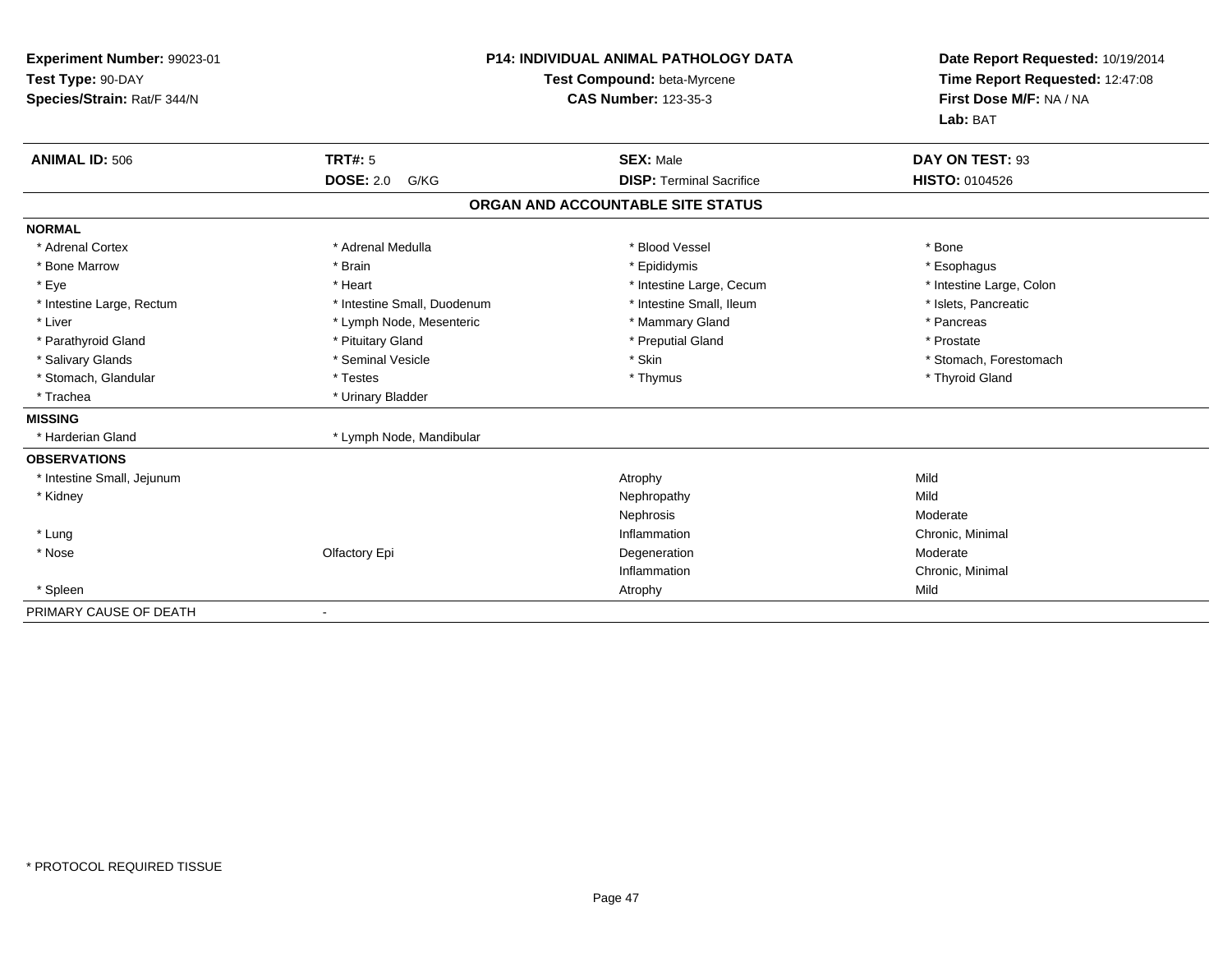| Experiment Number: 99023-01<br>Test Type: 90-DAY<br>Species/Strain: Rat/F 344/N |                             | <b>P14: INDIVIDUAL ANIMAL PATHOLOGY DATA</b><br>Test Compound: beta-Myrcene<br><b>CAS Number: 123-35-3</b> | Date Report Requested: 10/19/2014<br>Time Report Requested: 12:47:08<br>First Dose M/F: NA / NA<br>Lab: BAT |  |
|---------------------------------------------------------------------------------|-----------------------------|------------------------------------------------------------------------------------------------------------|-------------------------------------------------------------------------------------------------------------|--|
| <b>ANIMAL ID: 507</b>                                                           | <b>TRT#: 5</b>              | <b>SEX: Male</b>                                                                                           | DAY ON TEST: 93                                                                                             |  |
|                                                                                 | <b>DOSE: 2.0</b><br>G/KG    | <b>DISP: Terminal Sacrifice</b>                                                                            | <b>HISTO: 0104527</b>                                                                                       |  |
|                                                                                 |                             | ORGAN AND ACCOUNTABLE SITE STATUS                                                                          |                                                                                                             |  |
| <b>NORMAL</b>                                                                   |                             |                                                                                                            |                                                                                                             |  |
| * Adrenal Cortex                                                                | * Adrenal Medulla           | * Blood Vessel                                                                                             | * Bone                                                                                                      |  |
| * Bone Marrow                                                                   | * Brain                     | * Epididymis                                                                                               | * Esophagus                                                                                                 |  |
| * Eye                                                                           | * Heart                     | * Intestine Large, Cecum                                                                                   | * Intestine Large, Colon                                                                                    |  |
| * Intestine Large, Rectum                                                       | * Intestine Small, Duodenum | * Intestine Small, Ileum                                                                                   | * Islets, Pancreatic                                                                                        |  |
| * Liver                                                                         | * Lung                      | * Mammary Gland                                                                                            | * Parathyroid Gland                                                                                         |  |
| * Pituitary Gland                                                               | * Preputial Gland           | * Prostate                                                                                                 | * Salivary Glands                                                                                           |  |
| * Seminal Vesicle                                                               | * Skin                      | * Stomach, Forestomach                                                                                     | * Stomach, Glandular                                                                                        |  |
| * Testes                                                                        | * Thymus                    | * Thyroid Gland                                                                                            | * Trachea                                                                                                   |  |
| * Urinary Bladder                                                               |                             |                                                                                                            |                                                                                                             |  |
| <b>MISSING</b>                                                                  |                             |                                                                                                            |                                                                                                             |  |
| * Lymph Node, Mandibular                                                        |                             |                                                                                                            |                                                                                                             |  |
| <b>OBSERVATIONS</b>                                                             |                             |                                                                                                            |                                                                                                             |  |
| * Harderian Gland                                                               |                             | Pigmentation                                                                                               | Porphyrin, Minimal                                                                                          |  |
| * Intestine Small, Jejunum                                                      |                             | Atrophy                                                                                                    | Mild                                                                                                        |  |
| * Kidney                                                                        |                             | Nephropathy                                                                                                | Mild                                                                                                        |  |
|                                                                                 |                             | Nephrosis                                                                                                  | Moderate                                                                                                    |  |
| * Lymph Node, Mesenteric                                                        |                             | Atrophy                                                                                                    | Minimal                                                                                                     |  |
| * Nose                                                                          | Olfactory Epi               | Degeneration                                                                                               | Moderate                                                                                                    |  |
|                                                                                 |                             | Inflammation                                                                                               | Chronic, Minimal                                                                                            |  |
| * Pancreas                                                                      | Acinus                      | Atrophy                                                                                                    | Minimal                                                                                                     |  |
| * Spleen                                                                        |                             | Atrophy                                                                                                    | Mild                                                                                                        |  |
| PRIMARY CAUSE OF DEATH                                                          | $\blacksquare$              |                                                                                                            |                                                                                                             |  |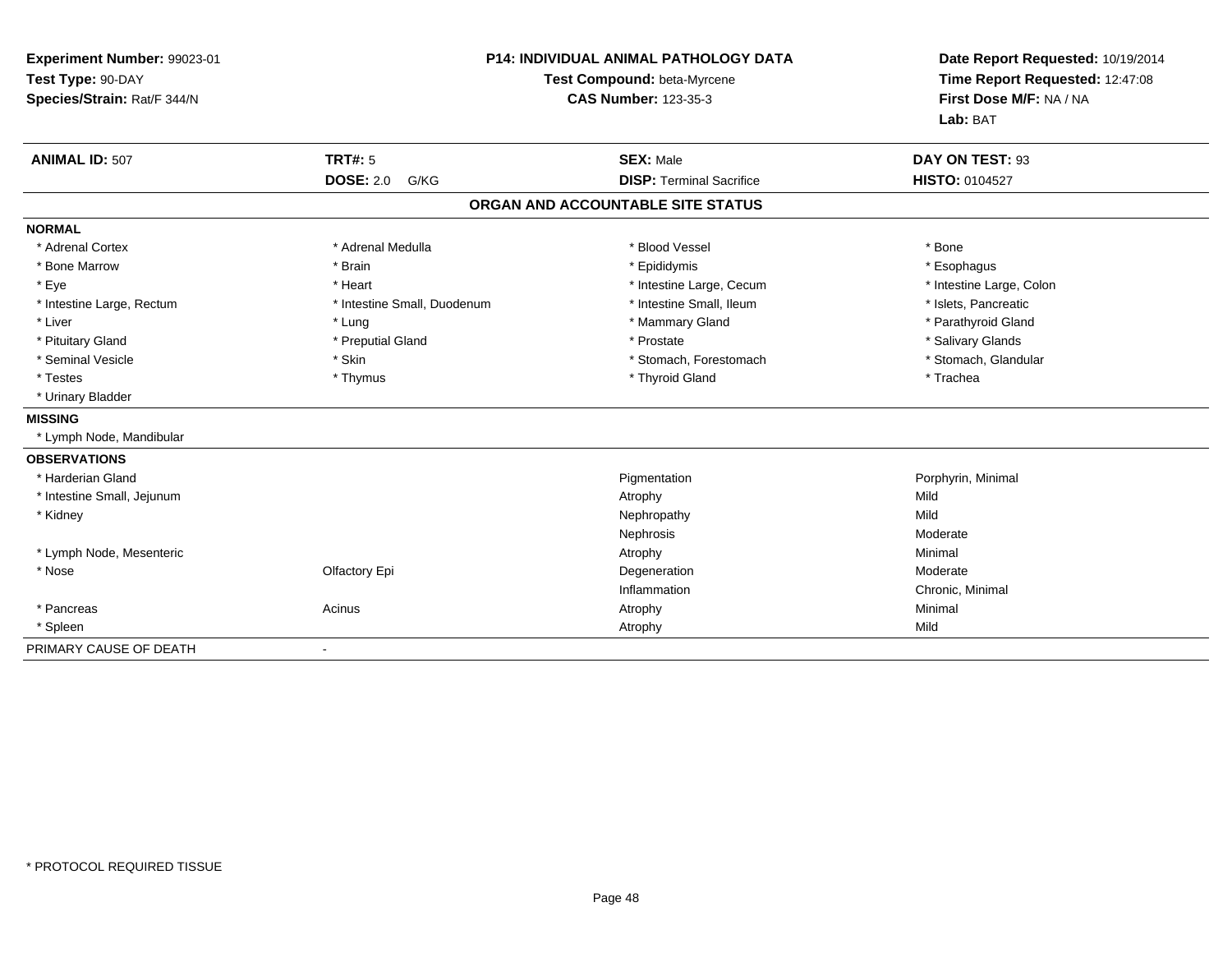| Experiment Number: 99023-01<br>Test Type: 90-DAY<br>Species/Strain: Rat/F 344/N<br><b>ANIMAL ID: 508</b> | <b>TRT#: 5</b>           | <b>P14: INDIVIDUAL ANIMAL PATHOLOGY DATA</b><br>Test Compound: beta-Myrcene<br><b>CAS Number: 123-35-3</b><br><b>SEX: Male</b> | Date Report Requested: 10/19/2014<br>Time Report Requested: 12:47:08<br>First Dose M/F: NA / NA<br>Lab: BAT<br>DAY ON TEST: 18 |
|----------------------------------------------------------------------------------------------------------|--------------------------|--------------------------------------------------------------------------------------------------------------------------------|--------------------------------------------------------------------------------------------------------------------------------|
|                                                                                                          | <b>DOSE: 2.0</b><br>G/KG | <b>DISP: Natural Death</b>                                                                                                     | <b>HISTO: 0104528</b>                                                                                                          |
|                                                                                                          |                          | ORGAN AND ACCOUNTABLE SITE STATUS                                                                                              |                                                                                                                                |
| <b>NORMAL</b>                                                                                            |                          |                                                                                                                                |                                                                                                                                |
| * Adrenal Medulla                                                                                        | * Blood Vessel           | * Bone                                                                                                                         | * Bone Marrow                                                                                                                  |
| * Brain                                                                                                  | * Epididymis             | * Esophagus                                                                                                                    | * Eye                                                                                                                          |
| * Heart                                                                                                  | * Intestine Large, Cecum | * Intestine Large, Colon                                                                                                       | * Intestine Large, Rectum                                                                                                      |
| * Intestine Small. Duodenum                                                                              | * Intestine Small, Ileum | * Intestine Small, Jejunum                                                                                                     | * Islets, Pancreatic                                                                                                           |
| <b>Lacrimal Gland</b>                                                                                    | * Liver                  | * Lung                                                                                                                         | * Mammary Gland                                                                                                                |
| * Nose                                                                                                   | * Pancreas               | * Parathyroid Gland                                                                                                            | * Pituitary Gland                                                                                                              |
| * Preputial Gland                                                                                        | * Prostate               | * Salivary Glands                                                                                                              | * Seminal Vesicle                                                                                                              |
| * Skin                                                                                                   | * Stomach, Forestomach   | * Stomach, Glandular                                                                                                           | * Testes                                                                                                                       |
| * Thymus                                                                                                 | * Thyroid Gland          | * Trachea                                                                                                                      | * Urinary Bladder                                                                                                              |
| <b>MISSING</b>                                                                                           |                          |                                                                                                                                |                                                                                                                                |
| * Lymph Node, Mandibular                                                                                 |                          |                                                                                                                                |                                                                                                                                |
| <b>OBSERVATIONS</b>                                                                                      |                          |                                                                                                                                |                                                                                                                                |
| * Adrenal Cortex                                                                                         |                          | Hemorrhage                                                                                                                     | Mild                                                                                                                           |
| * Harderian Gland                                                                                        |                          | Pigmentation                                                                                                                   | Porphyrin, Minimal                                                                                                             |
| * Kidney                                                                                                 |                          | Nephropathy                                                                                                                    | Minimal                                                                                                                        |
|                                                                                                          |                          | Nephrosis                                                                                                                      | Minimal                                                                                                                        |
| * Lymph Node, Mesenteric                                                                                 |                          | Atrophy                                                                                                                        | Minimal                                                                                                                        |
| * Spleen                                                                                                 |                          | Atrophy                                                                                                                        | Minimal                                                                                                                        |
| PRIMARY CAUSE OF DEATH                                                                                   | - UNCERTAIN              |                                                                                                                                |                                                                                                                                |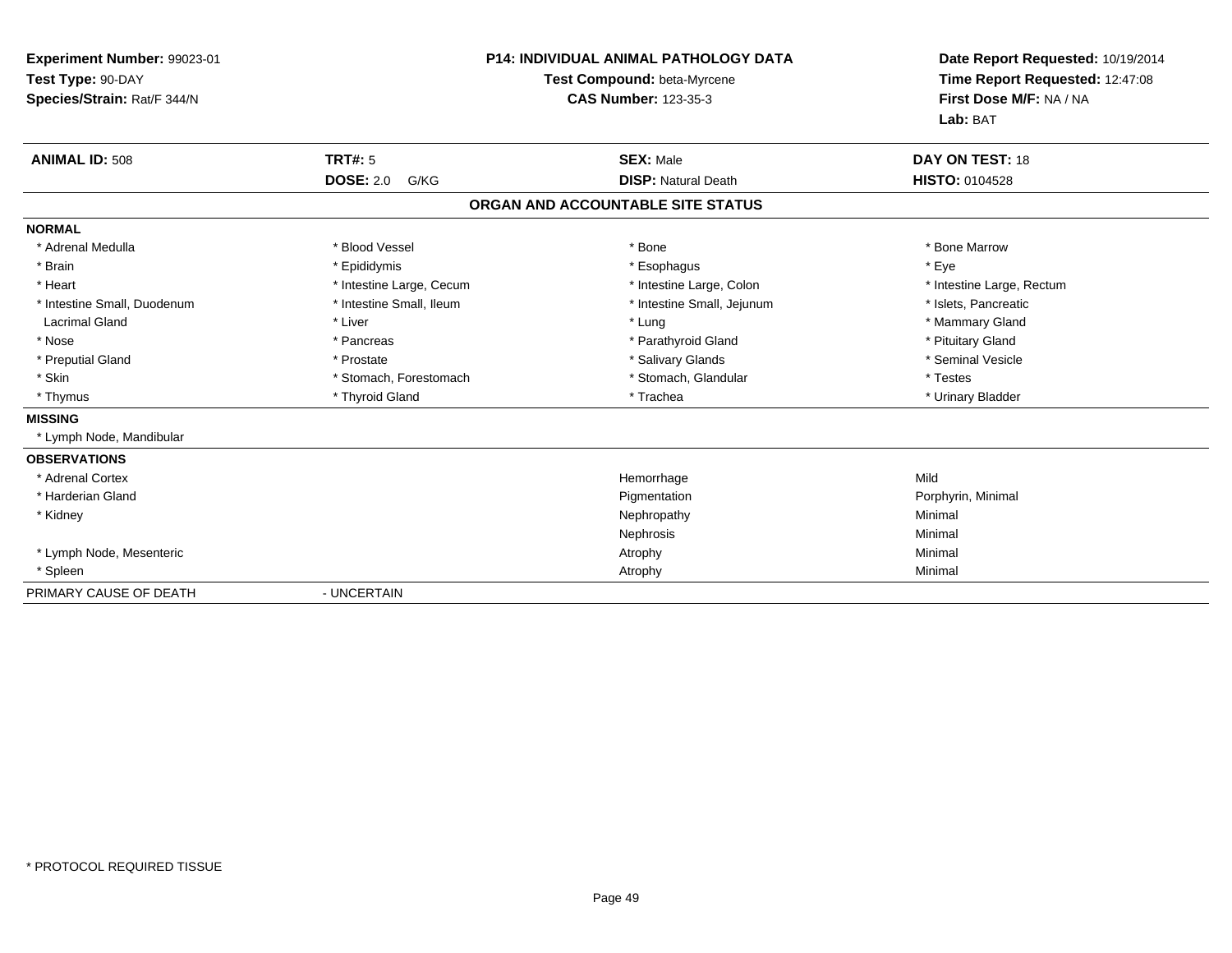| Experiment Number: 99023-01<br>Test Type: 90-DAY<br>Species/Strain: Rat/F 344/N |                             | <b>P14: INDIVIDUAL ANIMAL PATHOLOGY DATA</b><br>Test Compound: beta-Myrcene<br><b>CAS Number: 123-35-3</b> | Date Report Requested: 10/19/2014<br>Time Report Requested: 12:47:08<br>First Dose M/F: NA / NA<br>Lab: BAT |
|---------------------------------------------------------------------------------|-----------------------------|------------------------------------------------------------------------------------------------------------|-------------------------------------------------------------------------------------------------------------|
| <b>ANIMAL ID: 509</b>                                                           | <b>TRT#: 5</b>              | <b>SEX: Male</b>                                                                                           | DAY ON TEST: 93                                                                                             |
|                                                                                 | <b>DOSE: 2.0</b><br>G/KG    | <b>DISP: Terminal Sacrifice</b>                                                                            | <b>HISTO: 0104529</b>                                                                                       |
|                                                                                 |                             | ORGAN AND ACCOUNTABLE SITE STATUS                                                                          |                                                                                                             |
| <b>NORMAL</b>                                                                   |                             |                                                                                                            |                                                                                                             |
| * Adrenal Cortex                                                                | * Adrenal Medulla           | * Blood Vessel                                                                                             | * Bone                                                                                                      |
| * Bone Marrow                                                                   | * Brain                     | * Epididymis                                                                                               | * Esophagus                                                                                                 |
| * Eye                                                                           | * Heart                     | * Intestine Large, Cecum                                                                                   | * Intestine Large, Colon                                                                                    |
| * Intestine Large, Rectum                                                       | * Intestine Small, Duodenum | * Intestine Small, Ileum                                                                                   | * Intestine Small, Jejunum                                                                                  |
| * Islets, Pancreatic                                                            | * Liver                     | * Lymph Node, Mesenteric                                                                                   | * Mammary Gland                                                                                             |
| * Pancreas                                                                      | * Parathyroid Gland         | * Pituitary Gland                                                                                          | * Preputial Gland                                                                                           |
| * Prostate                                                                      | * Salivary Glands           | * Seminal Vesicle                                                                                          | * Skin                                                                                                      |
| * Stomach, Forestomach                                                          | * Stomach, Glandular        | * Testes                                                                                                   | * Thymus                                                                                                    |
| * Thyroid Gland                                                                 | * Trachea                   | * Urinary Bladder                                                                                          |                                                                                                             |
| <b>MISSING</b>                                                                  |                             |                                                                                                            |                                                                                                             |
| * Lymph Node, Mandibular                                                        |                             |                                                                                                            |                                                                                                             |
| <b>OBSERVATIONS</b>                                                             |                             |                                                                                                            |                                                                                                             |
| * Harderian Gland                                                               |                             | Pigmentation                                                                                               | Porphyrin, Minimal                                                                                          |
| * Kidney                                                                        |                             | Nephropathy                                                                                                | Mild                                                                                                        |
|                                                                                 |                             | Nephrosis                                                                                                  | Moderate                                                                                                    |
| * Lung                                                                          |                             | Inflammation                                                                                               | Chronic, Minimal                                                                                            |
| * Nose                                                                          | Olfactory Epi               | Degeneration                                                                                               | Mild                                                                                                        |
|                                                                                 |                             | Inflammation                                                                                               | Chronic, Minimal                                                                                            |
| * Spleen                                                                        |                             | Atrophy                                                                                                    | Minimal                                                                                                     |
| PRIMARY CAUSE OF DEATH                                                          |                             |                                                                                                            |                                                                                                             |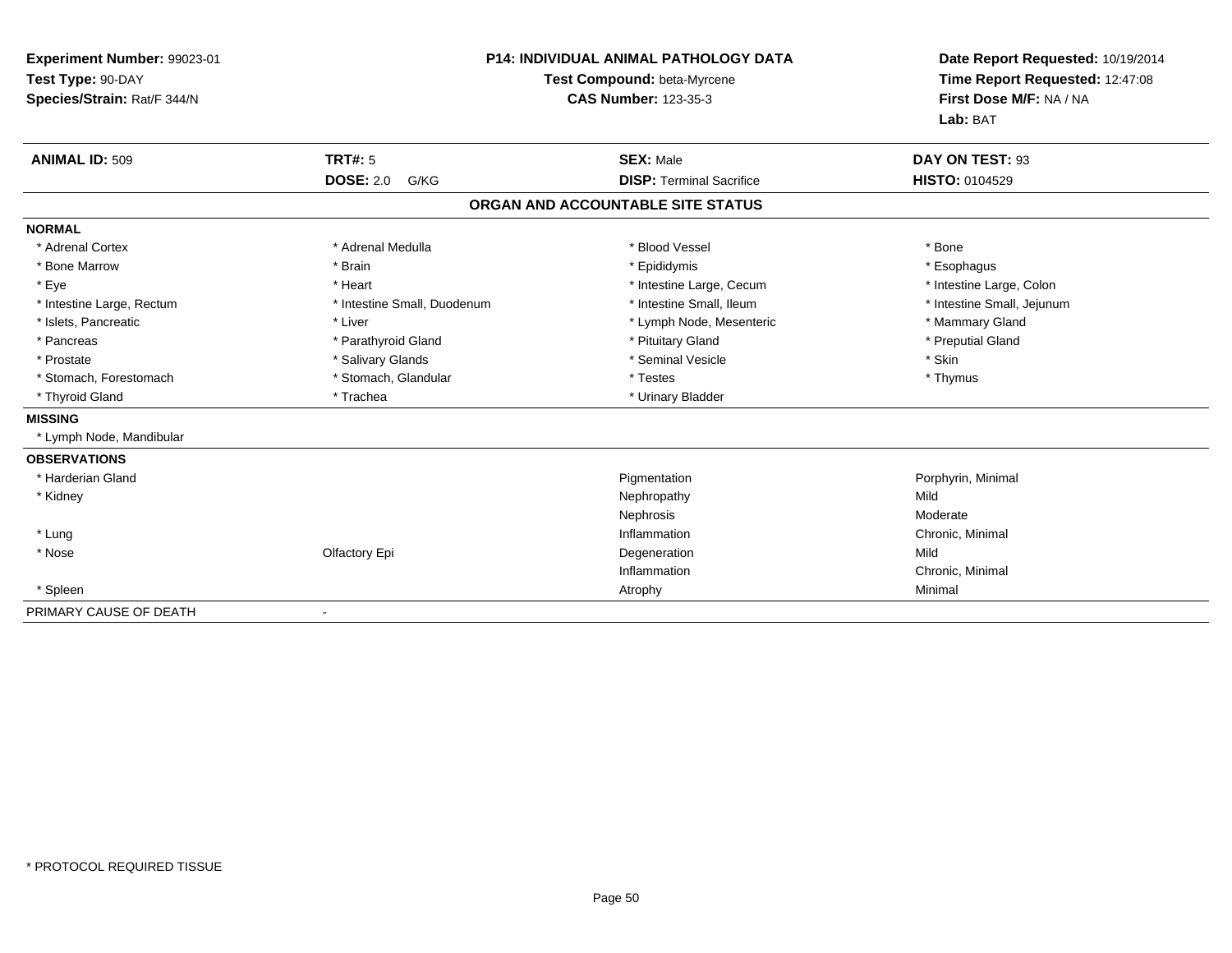| Experiment Number: 99023-01<br>Test Type: 90-DAY<br>Species/Strain: Rat/F 344/N | <b>P14: INDIVIDUAL ANIMAL PATHOLOGY DATA</b><br>Test Compound: beta-Myrcene<br><b>CAS Number: 123-35-3</b> |                                   | Date Report Requested: 10/19/2014<br>Time Report Requested: 12:47:08<br>First Dose M/F: NA / NA<br>Lab: BAT |
|---------------------------------------------------------------------------------|------------------------------------------------------------------------------------------------------------|-----------------------------------|-------------------------------------------------------------------------------------------------------------|
| <b>ANIMAL ID: 510</b>                                                           | <b>TRT#: 5</b>                                                                                             | <b>SEX: Male</b>                  | DAY ON TEST: 4                                                                                              |
|                                                                                 | <b>DOSE: 2.0</b><br>G/KG                                                                                   | <b>DISP: Natural Death</b>        | HISTO: 0104530                                                                                              |
|                                                                                 |                                                                                                            | ORGAN AND ACCOUNTABLE SITE STATUS |                                                                                                             |
| <b>NORMAL</b>                                                                   |                                                                                                            |                                   |                                                                                                             |
| * Adrenal Cortex                                                                | * Adrenal Medulla                                                                                          | * Blood Vessel                    | * Bone                                                                                                      |
| * Bone Marrow                                                                   | * Brain                                                                                                    | * Esophagus                       | * Heart                                                                                                     |
| * Intestine Large, Cecum                                                        | * Intestine Large, Colon                                                                                   | * Intestine Large, Rectum         | * Intestine Small, Duodenum                                                                                 |
| * Intestine Small, Ileum                                                        | * Intestine Small, Jejunum                                                                                 | * Islets, Pancreatic              | * Liver                                                                                                     |
| * Lung                                                                          | * Mammary Gland                                                                                            | * Nose                            | * Pancreas                                                                                                  |
| * Parathyroid Gland                                                             | * Pituitary Gland                                                                                          | * Preputial Gland                 | * Prostate                                                                                                  |
| * Salivary Glands                                                               | * Skin                                                                                                     | * Stomach, Glandular              | * Thyroid Gland                                                                                             |
| * Trachea                                                                       | * Urinary Bladder                                                                                          |                                   |                                                                                                             |
| <b>MISSING</b>                                                                  |                                                                                                            |                                   |                                                                                                             |
| * Lymph Node, Mandibular                                                        |                                                                                                            |                                   |                                                                                                             |
| <b>OBSERVATIONS</b>                                                             |                                                                                                            |                                   |                                                                                                             |
| * Epididymis                                                                    |                                                                                                            | Degeneration                      | Marked                                                                                                      |
| Note: Epididymal degeneration = aspermia                                        |                                                                                                            |                                   |                                                                                                             |
| * Eye                                                                           | Antr Chamber, Cornea                                                                                       | Inflammation                      | Suppurative, Moderate                                                                                       |
| [Inflammation $TGLS = 1-11$ ]                                                   |                                                                                                            |                                   |                                                                                                             |
| * Harderian Gland                                                               |                                                                                                            | Pigmentation                      | Porphyrin, Marked                                                                                           |
| * Kidney                                                                        | <b>Renal Tubule</b>                                                                                        | Necrosis                          | Marked                                                                                                      |
| * Lymph Node, Mesenteric                                                        |                                                                                                            | Atrophy                           | Mild                                                                                                        |
| * Seminal Vesicle                                                               |                                                                                                            | Atrophy                           | Marked                                                                                                      |
| * Spleen                                                                        |                                                                                                            | Atrophy                           | Marked                                                                                                      |
| * Stomach, Forestomach                                                          |                                                                                                            | Inflammation                      | Acute, Minimal                                                                                              |
| * Testes                                                                        | <b>Germinal Epith</b>                                                                                      | Degeneration                      | Mild                                                                                                        |
| * Thymus                                                                        |                                                                                                            | Necrosis                          | Moderate                                                                                                    |
| PRIMARY CAUSE OF DEATH                                                          | - Kidney Renal Tubule Necrosis                                                                             |                                   |                                                                                                             |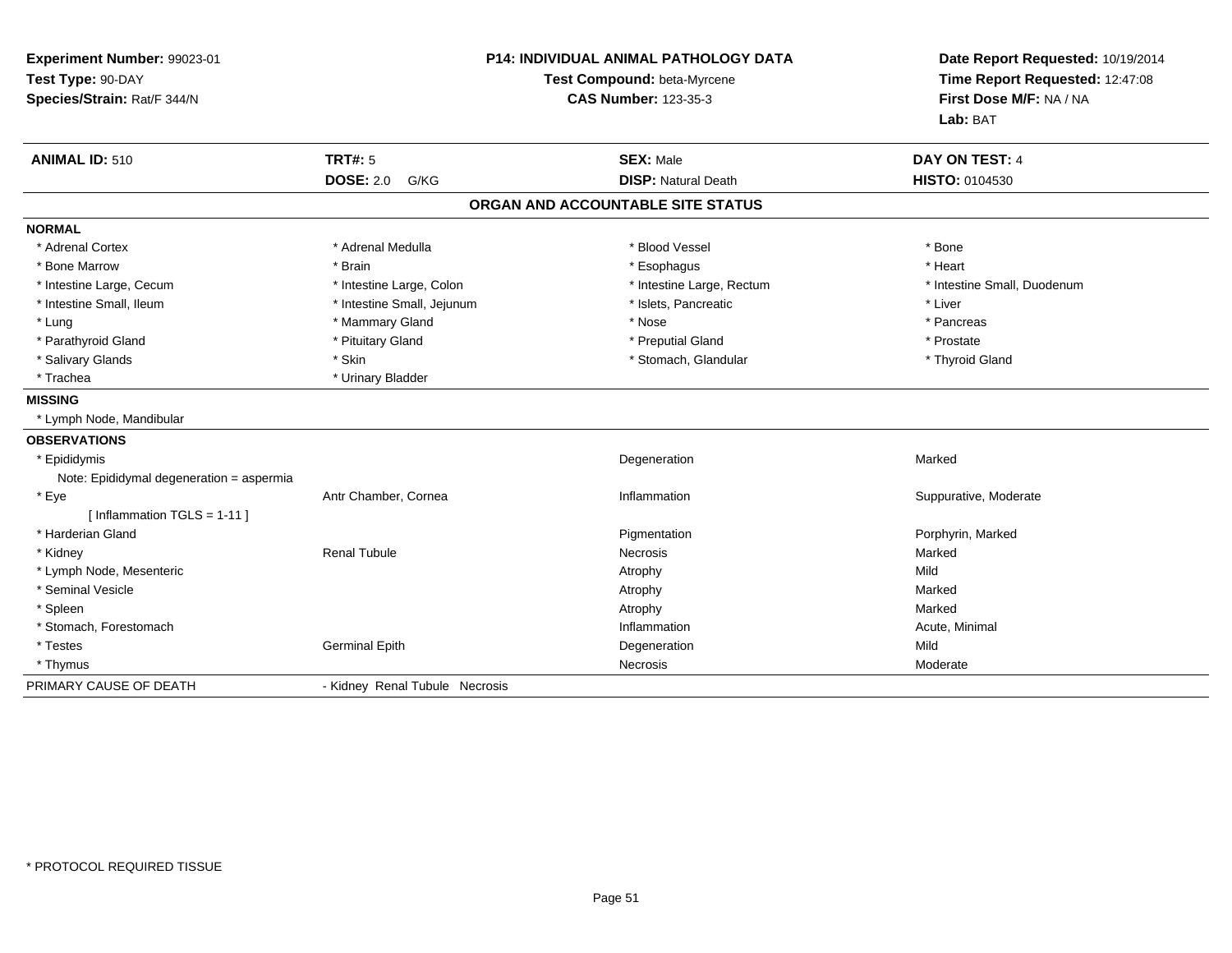| Experiment Number: 99023-01<br>Test Type: 90-DAY<br>Species/Strain: Rat/F 344/N |                             | <b>P14: INDIVIDUAL ANIMAL PATHOLOGY DATA</b><br>Test Compound: beta-Myrcene<br><b>CAS Number: 123-35-3</b> | Date Report Requested: 10/19/2014<br>Time Report Requested: 12:47:08<br>First Dose M/F: NA / NA<br>Lab: BAT |
|---------------------------------------------------------------------------------|-----------------------------|------------------------------------------------------------------------------------------------------------|-------------------------------------------------------------------------------------------------------------|
| ANIMAL ID: 601                                                                  | <b>TRT#: 6</b>              | <b>SEX: Male</b>                                                                                           | <b>DAY ON TEST: 3</b>                                                                                       |
|                                                                                 | <b>DOSE: 4.0</b><br>G/KG    | <b>DISP: Natural Death</b>                                                                                 | HISTO: 0104531                                                                                              |
|                                                                                 |                             | ORGAN AND ACCOUNTABLE SITE STATUS                                                                          |                                                                                                             |
| <b>NORMAL</b>                                                                   |                             |                                                                                                            |                                                                                                             |
| * Adrenal Cortex                                                                | * Adrenal Medulla           | * Blood Vessel                                                                                             | * Bone                                                                                                      |
| * Bone Marrow                                                                   | * Brain                     | * Epididymis                                                                                               | * Esophagus                                                                                                 |
| * Eye                                                                           | * Heart                     | * Intestine Large, Cecum                                                                                   | * Intestine Large, Colon                                                                                    |
| * Intestine Large, Rectum                                                       | * Intestine Small, Duodenum | * Intestine Small, Ileum                                                                                   | * Intestine Small, Jejunum                                                                                  |
| * Islets, Pancreatic                                                            | * Liver                     | * Lung                                                                                                     | * Lymph Node, Mesenteric                                                                                    |
| * Mammary Gland                                                                 | * Pancreas                  | * Parathyroid Gland                                                                                        | * Pituitary Gland                                                                                           |
| * Preputial Gland                                                               | * Prostate                  | * Salivary Glands                                                                                          | * Seminal Vesicle                                                                                           |
| * Skin                                                                          | * Stomach, Glandular        | * Testes                                                                                                   | * Thyroid Gland                                                                                             |
| * Trachea                                                                       | * Urinary Bladder           |                                                                                                            |                                                                                                             |
| <b>MISSING</b>                                                                  |                             |                                                                                                            |                                                                                                             |
| * Lymph Node, Mandibular                                                        |                             |                                                                                                            |                                                                                                             |
| <b>OBSERVATIONS</b>                                                             |                             |                                                                                                            |                                                                                                             |
| * Harderian Gland                                                               |                             | Pigmentation                                                                                               | Porphyrin, Marked                                                                                           |
| * Kidney                                                                        |                             | Nephropathy                                                                                                | Minimal                                                                                                     |
| * Nose                                                                          | Olfactory Epi               | Degeneration                                                                                               | Marked                                                                                                      |
|                                                                                 |                             | Inflammation                                                                                               | Suppurative, Mild                                                                                           |
|                                                                                 | <b>Respirat Epith</b>       | Necrosis                                                                                                   | Marked                                                                                                      |
| * Spleen                                                                        |                             | Atrophy                                                                                                    | Marked                                                                                                      |
| * Stomach, Forestomach                                                          |                             | Inflammation                                                                                               | Acute, Mild                                                                                                 |
| * Thymus                                                                        |                             | Necrosis                                                                                                   | Marked                                                                                                      |
| PRIMARY CAUSE OF DEATH                                                          | - UNCERTAIN                 |                                                                                                            |                                                                                                             |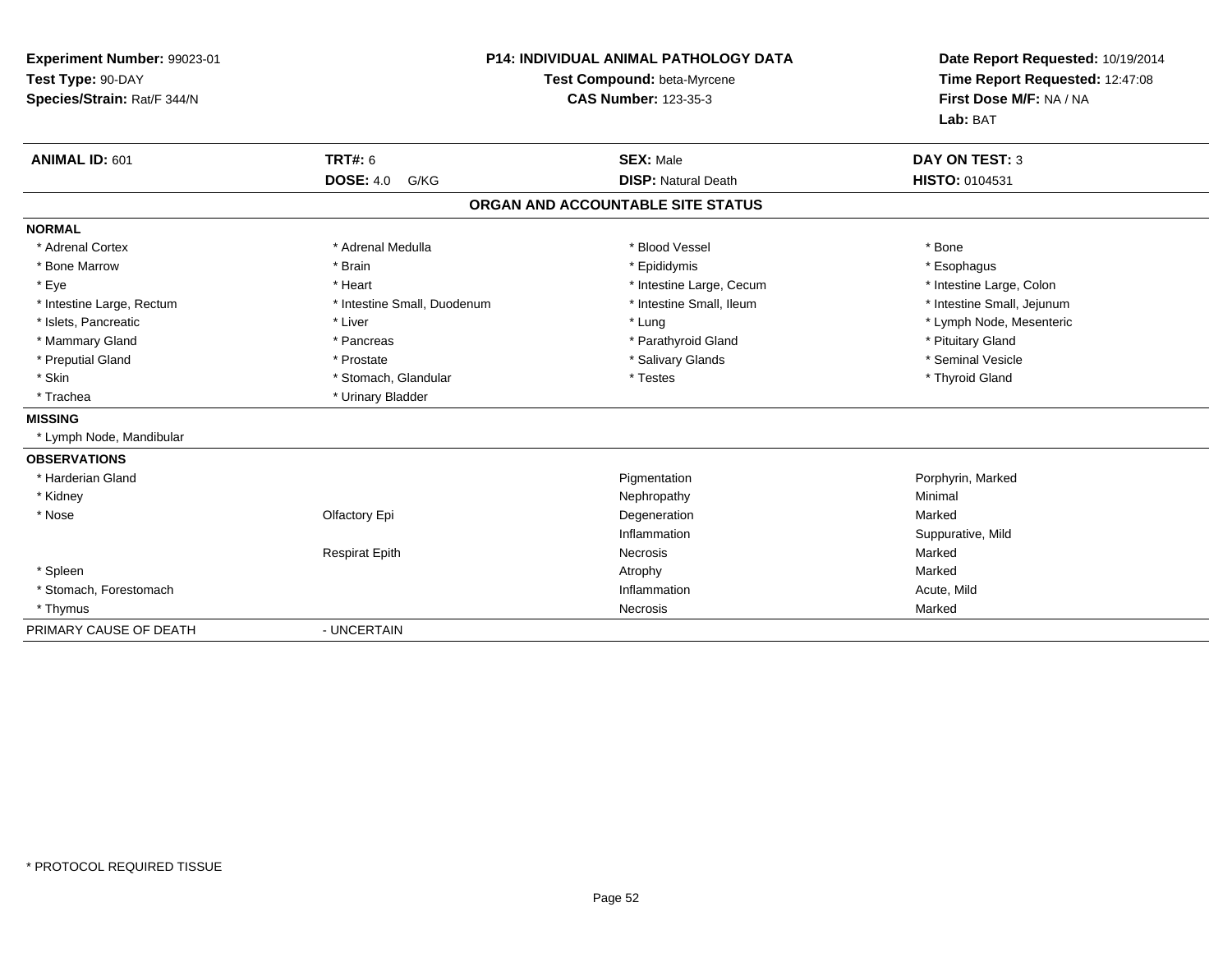| Experiment Number: 99023-01<br>Test Type: 90-DAY<br>Species/Strain: Rat/F 344/N |                             | <b>P14: INDIVIDUAL ANIMAL PATHOLOGY DATA</b><br>Test Compound: beta-Myrcene<br><b>CAS Number: 123-35-3</b> | Date Report Requested: 10/19/2014<br>Time Report Requested: 12:47:08<br>First Dose M/F: NA / NA<br>Lab: BAT |
|---------------------------------------------------------------------------------|-----------------------------|------------------------------------------------------------------------------------------------------------|-------------------------------------------------------------------------------------------------------------|
| <b>ANIMAL ID: 602</b>                                                           | <b>TRT#: 6</b>              | <b>SEX: Male</b>                                                                                           | <b>DAY ON TEST: 3</b>                                                                                       |
|                                                                                 | <b>DOSE: 4.0</b><br>G/KG    | <b>DISP: Natural Death</b>                                                                                 | HISTO: 0104532                                                                                              |
|                                                                                 |                             | ORGAN AND ACCOUNTABLE SITE STATUS                                                                          |                                                                                                             |
| <b>NORMAL</b>                                                                   |                             |                                                                                                            |                                                                                                             |
| * Adrenal Cortex                                                                | * Adrenal Medulla           | * Blood Vessel                                                                                             | * Bone                                                                                                      |
| * Bone Marrow                                                                   | * Brain                     | * Epididymis                                                                                               | * Esophagus                                                                                                 |
| * Eye                                                                           | * Heart                     | * Intestine Large, Cecum                                                                                   | * Intestine Large, Colon                                                                                    |
| * Intestine Large, Rectum                                                       | * Intestine Small, Duodenum | * Intestine Small, Ileum                                                                                   | * Intestine Small, Jejunum                                                                                  |
| * Islets, Pancreatic                                                            | * Kidney                    | * Liver                                                                                                    | * Lung                                                                                                      |
| * Lymph Node, Mesenteric                                                        | * Mammary Gland             | * Pancreas                                                                                                 | * Parathyroid Gland                                                                                         |
| * Pituitary Gland                                                               | * Preputial Gland           | * Prostate                                                                                                 | * Salivary Glands                                                                                           |
| * Seminal Vesicle                                                               | * Skin                      | * Stomach, Glandular                                                                                       | * Testes                                                                                                    |
| * Thyroid Gland                                                                 | * Trachea                   | * Urinary Bladder                                                                                          |                                                                                                             |
| <b>MISSING</b>                                                                  |                             |                                                                                                            |                                                                                                             |
| * Lymph Node, Mandibular                                                        |                             |                                                                                                            |                                                                                                             |
| <b>OBSERVATIONS</b>                                                             |                             |                                                                                                            |                                                                                                             |
| * Harderian Gland                                                               |                             | Pigmentation                                                                                               | Porphyrin, Marked                                                                                           |
| * Nose                                                                          | Olfactory Epi               | Degeneration                                                                                               | Marked                                                                                                      |
|                                                                                 |                             | Inflammation                                                                                               | Suppurative, Mild                                                                                           |
|                                                                                 | <b>Respirat Epith</b>       | Necrosis                                                                                                   | Marked                                                                                                      |
| * Spleen                                                                        |                             | Atrophy                                                                                                    | Marked                                                                                                      |
| * Stomach, Forestomach                                                          |                             | Inflammation                                                                                               | Acute, Minimal                                                                                              |
| * Thymus                                                                        |                             | Necrosis                                                                                                   | Marked                                                                                                      |
| PRIMARY CAUSE OF DEATH                                                          | - UNCERTAIN                 |                                                                                                            |                                                                                                             |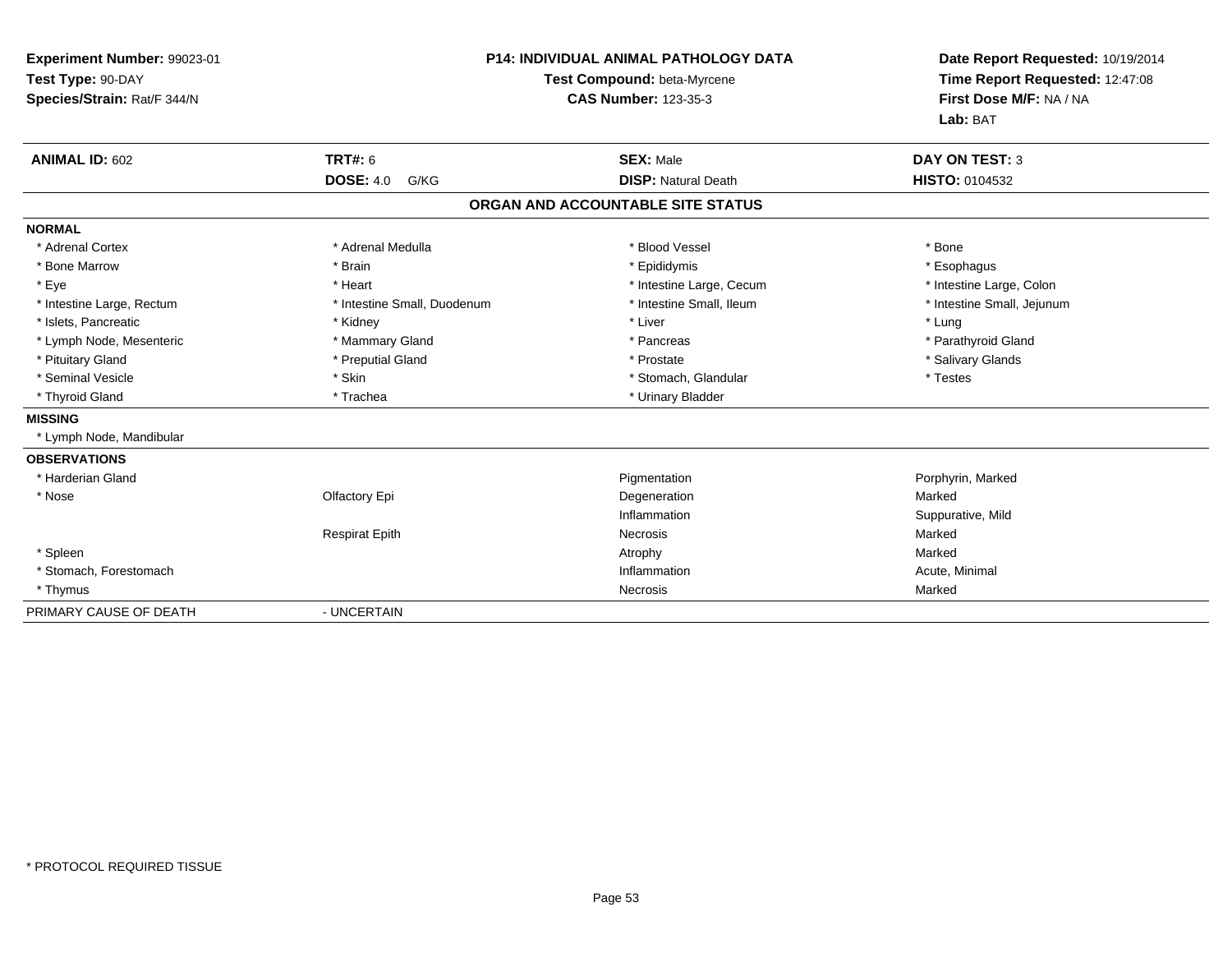| Experiment Number: 99023-01<br>Test Type: 90-DAY<br>Species/Strain: Rat/F 344/N |                             | <b>P14: INDIVIDUAL ANIMAL PATHOLOGY DATA</b><br>Test Compound: beta-Myrcene<br><b>CAS Number: 123-35-3</b> | Date Report Requested: 10/19/2014<br>Time Report Requested: 12:47:08<br>First Dose M/F: NA / NA<br>Lab: BAT |
|---------------------------------------------------------------------------------|-----------------------------|------------------------------------------------------------------------------------------------------------|-------------------------------------------------------------------------------------------------------------|
| ANIMAL ID: 603                                                                  | <b>TRT#: 6</b>              | <b>SEX: Male</b>                                                                                           | <b>DAY ON TEST: 3</b>                                                                                       |
|                                                                                 | <b>DOSE: 4.0</b><br>G/KG    | <b>DISP: Natural Death</b>                                                                                 | HISTO: 0104533                                                                                              |
|                                                                                 |                             | ORGAN AND ACCOUNTABLE SITE STATUS                                                                          |                                                                                                             |
| <b>NORMAL</b>                                                                   |                             |                                                                                                            |                                                                                                             |
| * Adrenal Cortex                                                                | * Adrenal Medulla           | * Blood Vessel                                                                                             | * Bone                                                                                                      |
| * Bone Marrow                                                                   | * Brain                     | * Epididymis                                                                                               | * Esophagus                                                                                                 |
| * Eye                                                                           | * Heart                     | * Intestine Large, Cecum                                                                                   | * Intestine Large, Colon                                                                                    |
| * Intestine Large, Rectum                                                       | * Intestine Small, Duodenum | * Intestine Small, Ileum                                                                                   | * Intestine Small, Jejunum                                                                                  |
| * Islets, Pancreatic                                                            | * Kidney                    | * Liver                                                                                                    | * Lung                                                                                                      |
| * Lymph Node, Mesenteric                                                        | * Mammary Gland             | * Pancreas                                                                                                 | * Parathyroid Gland                                                                                         |
| * Pituitary Gland                                                               | * Preputial Gland           | * Prostate                                                                                                 | * Salivary Glands                                                                                           |
| * Skin                                                                          | * Stomach, Glandular        | * Testes                                                                                                   | * Thyroid Gland                                                                                             |
| * Trachea                                                                       | * Urinary Bladder           |                                                                                                            |                                                                                                             |
| <b>MISSING</b>                                                                  |                             |                                                                                                            |                                                                                                             |
| * Lymph Node, Mandibular                                                        | * Seminal Vesicle           |                                                                                                            |                                                                                                             |
| <b>OBSERVATIONS</b>                                                             |                             |                                                                                                            |                                                                                                             |
| * Harderian Gland                                                               |                             | Pigmentation                                                                                               | Porphyrin, Marked                                                                                           |
| * Nose                                                                          | Olfactory Epi               | Degeneration                                                                                               | Marked                                                                                                      |
|                                                                                 |                             | Inflammation                                                                                               | Suppurative, Mild                                                                                           |
|                                                                                 | <b>Respirat Epith</b>       | Necrosis                                                                                                   | Marked                                                                                                      |
| * Spleen                                                                        |                             | Atrophy                                                                                                    | Marked                                                                                                      |
| * Stomach, Forestomach                                                          |                             | Inflammation                                                                                               | Acute, Mild                                                                                                 |
| * Thymus                                                                        |                             | Necrosis                                                                                                   | Marked                                                                                                      |
| PRIMARY CAUSE OF DEATH                                                          | - UNCERTAIN                 |                                                                                                            |                                                                                                             |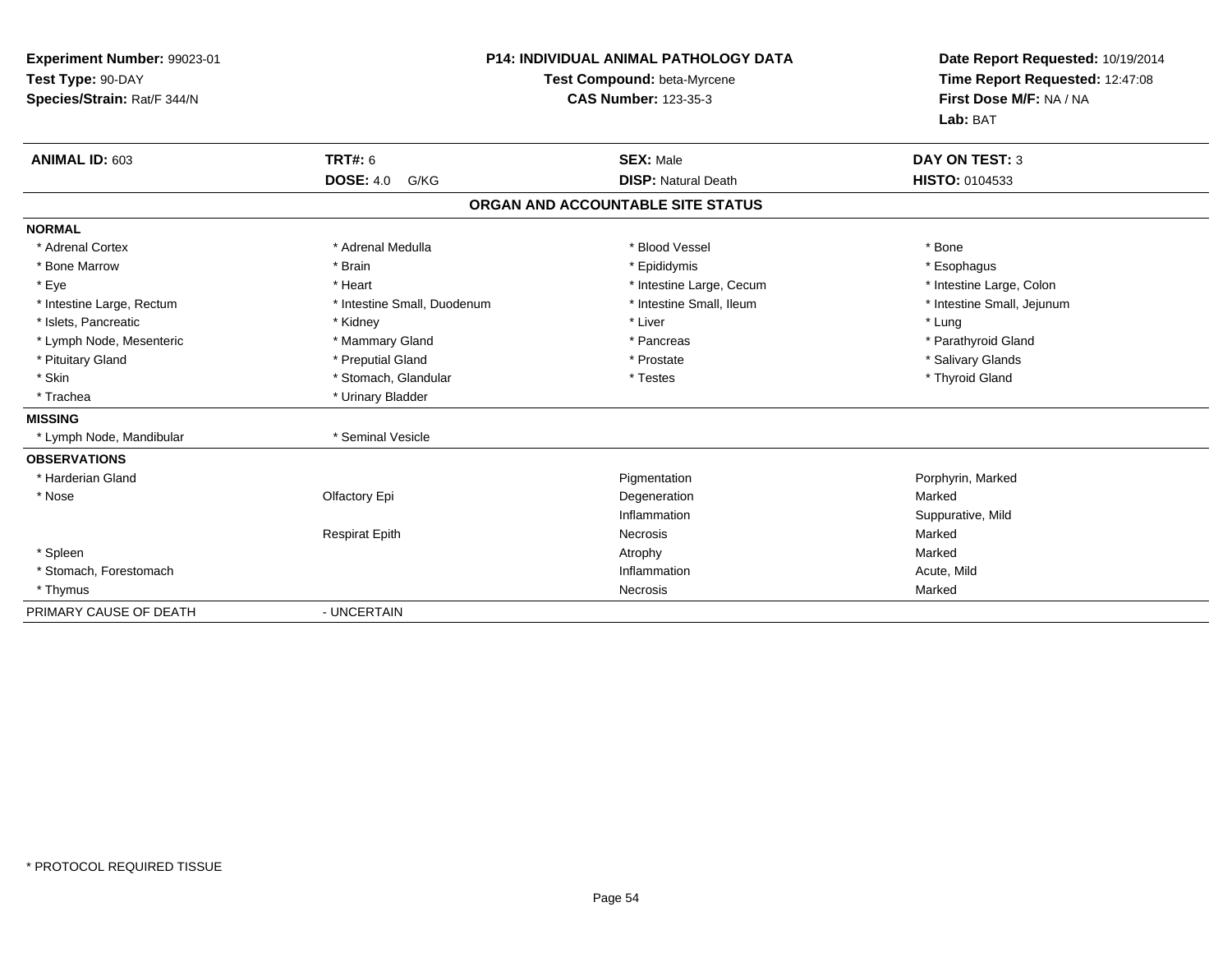| Experiment Number: 99023-01<br>Test Type: 90-DAY<br>Species/Strain: Rat/F 344/N |                             | P14: INDIVIDUAL ANIMAL PATHOLOGY DATA<br>Test Compound: beta-Myrcene<br><b>CAS Number: 123-35-3</b> | Date Report Requested: 10/19/2014<br>Time Report Requested: 12:47:08<br>First Dose M/F: NA / NA<br>Lab: BAT |
|---------------------------------------------------------------------------------|-----------------------------|-----------------------------------------------------------------------------------------------------|-------------------------------------------------------------------------------------------------------------|
| <b>ANIMAL ID: 604</b>                                                           | <b>TRT#: 6</b>              | <b>SEX: Male</b>                                                                                    | <b>DAY ON TEST: 3</b>                                                                                       |
|                                                                                 | <b>DOSE: 4.0</b><br>G/KG    | <b>DISP: Natural Death</b>                                                                          | HISTO: 0104534                                                                                              |
|                                                                                 |                             | ORGAN AND ACCOUNTABLE SITE STATUS                                                                   |                                                                                                             |
| <b>NORMAL</b>                                                                   |                             |                                                                                                     |                                                                                                             |
| * Adrenal Cortex                                                                | * Adrenal Medulla           | * Blood Vessel                                                                                      | * Bone                                                                                                      |
| * Bone Marrow                                                                   | * Brain                     | * Epididymis                                                                                        | * Esophagus                                                                                                 |
| * Eye                                                                           | * Heart                     | * Intestine Large, Cecum                                                                            | * Intestine Large, Colon                                                                                    |
| * Intestine Large, Rectum                                                       | * Intestine Small, Duodenum | * Intestine Small, Ileum                                                                            | * Intestine Small, Jejunum                                                                                  |
| * Islets, Pancreatic                                                            | * Kidney                    | * Liver                                                                                             | * Lung                                                                                                      |
| * Lymph Node, Mesenteric                                                        | * Mammary Gland             | * Pancreas                                                                                          | * Parathyroid Gland                                                                                         |
| * Pituitary Gland                                                               | * Preputial Gland           | * Prostate                                                                                          | * Salivary Glands                                                                                           |
| * Seminal Vesicle                                                               | * Skin                      | * Stomach, Glandular                                                                                | * Testes                                                                                                    |
| * Thyroid Gland                                                                 | * Trachea                   | * Urinary Bladder                                                                                   |                                                                                                             |
| <b>MISSING</b>                                                                  |                             |                                                                                                     |                                                                                                             |
| * Lymph Node, Mandibular                                                        |                             |                                                                                                     |                                                                                                             |
| <b>OBSERVATIONS</b>                                                             |                             |                                                                                                     |                                                                                                             |
| * Harderian Gland                                                               |                             | Pigmentation                                                                                        | Porphyrin, Marked                                                                                           |
| * Nose                                                                          | Olfactory Epi               | Degeneration                                                                                        | Mild                                                                                                        |
|                                                                                 |                             | Metaplasia                                                                                          | Squamous, Minimal                                                                                           |
|                                                                                 | <b>Respirat Epith</b>       | Necrosis                                                                                            | Mild                                                                                                        |
| * Spleen                                                                        |                             | Atrophy                                                                                             | Marked                                                                                                      |
| * Stomach, Forestomach                                                          |                             | Inflammation                                                                                        | Acute, Moderate                                                                                             |
|                                                                                 |                             | Ulcer                                                                                               | Mild                                                                                                        |
| * Thymus                                                                        |                             | Necrosis                                                                                            | Moderate                                                                                                    |
| PRIMARY CAUSE OF DEATH                                                          | - UNCERTAIN                 |                                                                                                     |                                                                                                             |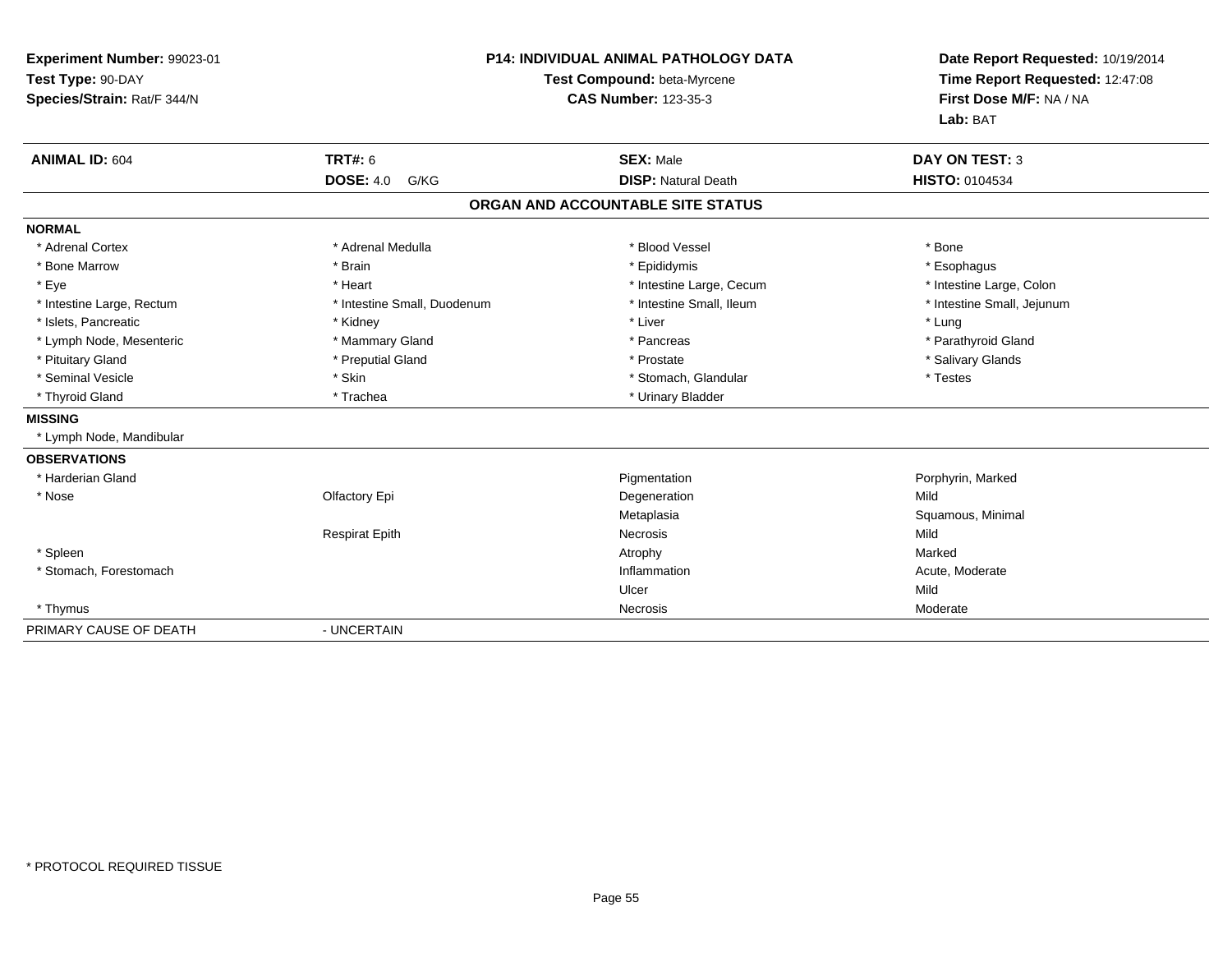| Experiment Number: 99023-01<br>Test Type: 90-DAY<br>Species/Strain: Rat/F 344/N |                             | P14: INDIVIDUAL ANIMAL PATHOLOGY DATA<br>Test Compound: beta-Myrcene<br><b>CAS Number: 123-35-3</b> | Date Report Requested: 10/19/2014<br>Time Report Requested: 12:47:08<br>First Dose M/F: NA / NA<br>Lab: BAT |
|---------------------------------------------------------------------------------|-----------------------------|-----------------------------------------------------------------------------------------------------|-------------------------------------------------------------------------------------------------------------|
| <b>ANIMAL ID: 605</b>                                                           | <b>TRT#: 6</b>              | <b>SEX: Male</b>                                                                                    | <b>DAY ON TEST: 3</b>                                                                                       |
|                                                                                 | <b>DOSE: 4.0</b><br>G/KG    | <b>DISP: Natural Death</b>                                                                          | HISTO: 0104535                                                                                              |
|                                                                                 |                             | ORGAN AND ACCOUNTABLE SITE STATUS                                                                   |                                                                                                             |
| <b>NORMAL</b>                                                                   |                             |                                                                                                     |                                                                                                             |
| * Adrenal Cortex                                                                | * Adrenal Medulla           | * Blood Vessel                                                                                      | * Bone                                                                                                      |
| * Bone Marrow                                                                   | * Brain                     | * Epididymis                                                                                        | * Esophagus                                                                                                 |
| * Eye                                                                           | * Heart                     | * Intestine Large, Cecum                                                                            | * Intestine Large, Colon                                                                                    |
| * Intestine Large, Rectum                                                       | * Intestine Small, Duodenum | * Intestine Small, Ileum                                                                            | * Intestine Small, Jejunum                                                                                  |
| * Islets, Pancreatic                                                            | * Kidney                    | * Liver                                                                                             | * Lung                                                                                                      |
| * Lymph Node, Mesenteric                                                        | * Mammary Gland             | * Pancreas                                                                                          | * Parathyroid Gland                                                                                         |
| * Pituitary Gland                                                               | * Preputial Gland           | * Prostate                                                                                          | * Salivary Glands                                                                                           |
| * Seminal Vesicle                                                               | * Skin                      | * Stomach, Glandular                                                                                | * Testes                                                                                                    |
| * Thyroid Gland                                                                 | * Trachea                   | * Urinary Bladder                                                                                   |                                                                                                             |
| <b>MISSING</b>                                                                  |                             |                                                                                                     |                                                                                                             |
| * Lymph Node, Mandibular                                                        |                             |                                                                                                     |                                                                                                             |
| <b>OBSERVATIONS</b>                                                             |                             |                                                                                                     |                                                                                                             |
| * Harderian Gland                                                               |                             | Pigmentation                                                                                        | Porphyrin, Marked                                                                                           |
| * Nose                                                                          | Olfactory Epi               | Degeneration                                                                                        | Moderate                                                                                                    |
|                                                                                 |                             | Inflammation                                                                                        | Suppurative, Mild                                                                                           |
|                                                                                 | <b>Respirat Epith</b>       | Necrosis                                                                                            | Moderate                                                                                                    |
| * Spleen                                                                        |                             | Atrophy                                                                                             | Marked                                                                                                      |
| * Stomach, Forestomach                                                          |                             | Inflammation                                                                                        | Acute, Mild                                                                                                 |
| * Thymus                                                                        |                             | Necrosis                                                                                            | Moderate                                                                                                    |
| PRIMARY CAUSE OF DEATH                                                          | - UNCERTAIN                 |                                                                                                     |                                                                                                             |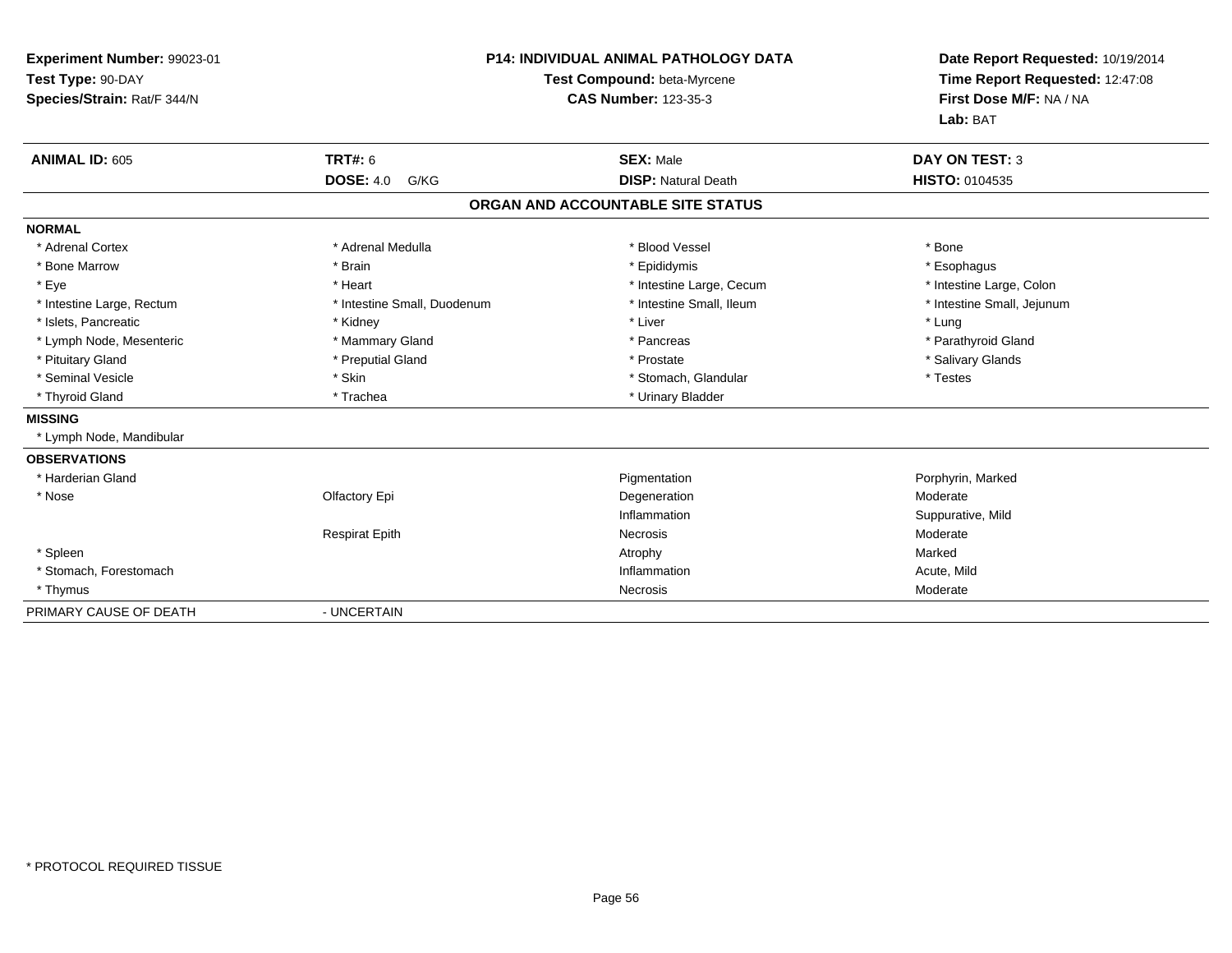| Experiment Number: 99023-01<br>Test Type: 90-DAY<br>Species/Strain: Rat/F 344/N |                             | P14: INDIVIDUAL ANIMAL PATHOLOGY DATA<br>Test Compound: beta-Myrcene<br><b>CAS Number: 123-35-3</b> | Date Report Requested: 10/19/2014<br>Time Report Requested: 12:47:08<br>First Dose M/F: NA / NA<br>Lab: BAT |
|---------------------------------------------------------------------------------|-----------------------------|-----------------------------------------------------------------------------------------------------|-------------------------------------------------------------------------------------------------------------|
| <b>ANIMAL ID: 606</b>                                                           | <b>TRT#: 6</b>              | <b>SEX: Male</b>                                                                                    | <b>DAY ON TEST: 3</b>                                                                                       |
|                                                                                 | <b>DOSE: 4.0</b><br>G/KG    | <b>DISP:</b> Moribund Sacrifice                                                                     | HISTO: 0104536                                                                                              |
|                                                                                 |                             | ORGAN AND ACCOUNTABLE SITE STATUS                                                                   |                                                                                                             |
| <b>NORMAL</b>                                                                   |                             |                                                                                                     |                                                                                                             |
| * Adrenal Cortex                                                                | * Adrenal Medulla           | * Blood Vessel                                                                                      | * Bone                                                                                                      |
| * Bone Marrow                                                                   | * Brain                     | * Epididymis                                                                                        | * Esophagus                                                                                                 |
| * Eye                                                                           | * Heart                     | * Intestine Large, Cecum                                                                            | * Intestine Large, Colon                                                                                    |
| * Intestine Large, Rectum                                                       | * Intestine Small, Duodenum | * Intestine Small, Ileum                                                                            | * Intestine Small, Jejunum                                                                                  |
| * Islets, Pancreatic                                                            | * Kidney                    | * Liver                                                                                             | * Lung                                                                                                      |
| * Lymph Node, Mesenteric                                                        | * Mammary Gland             | * Pancreas                                                                                          | * Parathyroid Gland                                                                                         |
| * Pituitary Gland                                                               | * Preputial Gland           | * Prostate                                                                                          | * Salivary Glands                                                                                           |
| * Seminal Vesicle                                                               | * Skin                      | * Stomach, Glandular                                                                                | * Testes                                                                                                    |
| * Thyroid Gland                                                                 | * Trachea                   | * Urinary Bladder                                                                                   |                                                                                                             |
| <b>MISSING</b>                                                                  |                             |                                                                                                     |                                                                                                             |
| * Lymph Node, Mandibular                                                        |                             |                                                                                                     |                                                                                                             |
| <b>OBSERVATIONS</b>                                                             |                             |                                                                                                     |                                                                                                             |
| * Harderian Gland                                                               |                             | Pigmentation                                                                                        | Porphyrin, Marked                                                                                           |
| * Nose                                                                          | Olfactory Epi               | Degeneration                                                                                        | Moderate                                                                                                    |
|                                                                                 |                             | Inflammation                                                                                        | Suppurative, Mild                                                                                           |
|                                                                                 | <b>Respirat Epith</b>       | Necrosis                                                                                            | Moderate                                                                                                    |
| * Spleen                                                                        |                             | Atrophy                                                                                             | Marked                                                                                                      |
| * Stomach, Forestomach                                                          |                             | Inflammation                                                                                        | Acute, Mild                                                                                                 |
| * Thymus                                                                        |                             | Necrosis                                                                                            | Marked                                                                                                      |
| PRIMARY CAUSE OF DEATH                                                          | - UNCERTAIN                 |                                                                                                     |                                                                                                             |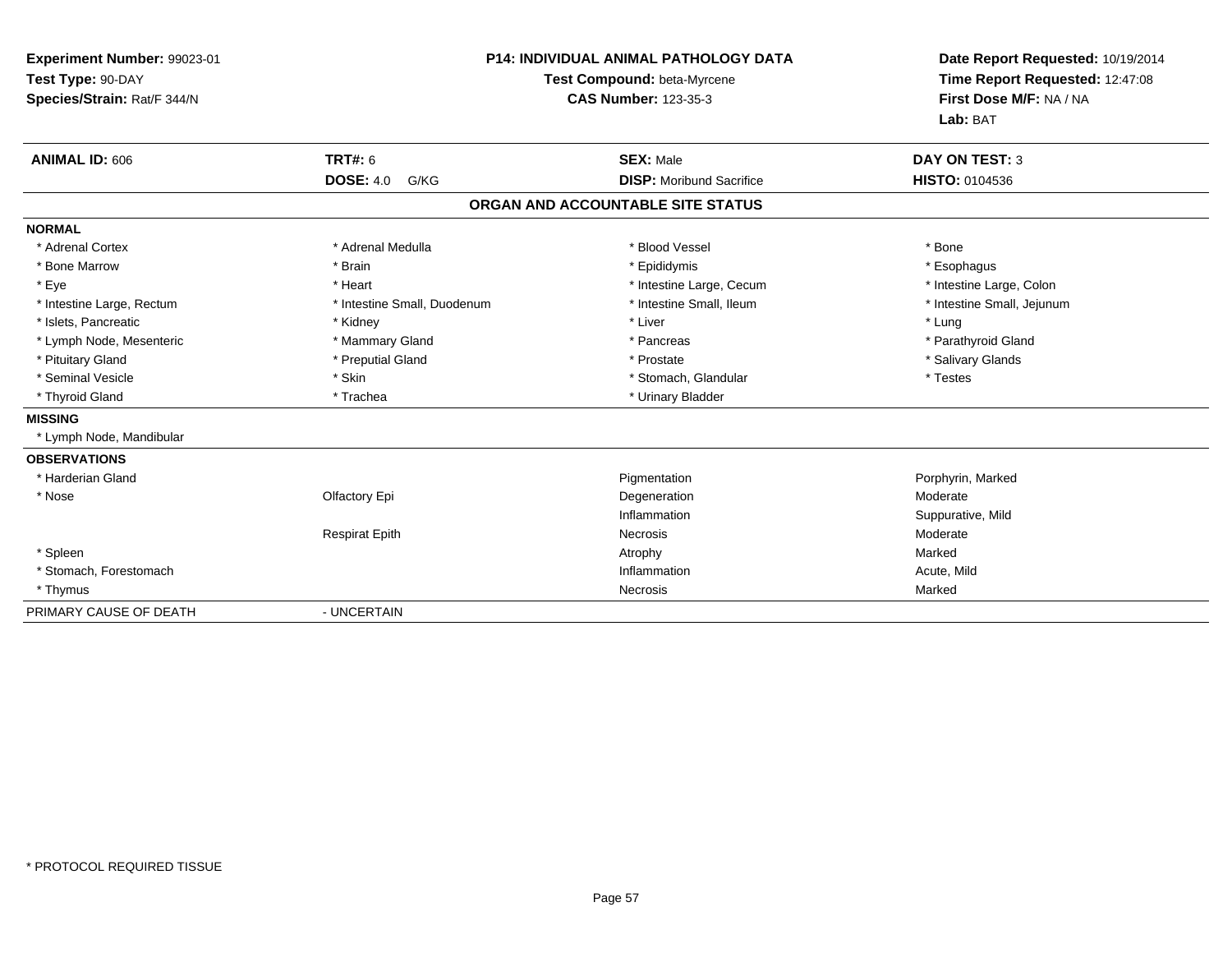| <b>Experiment Number: 99023-01</b><br>Test Type: 90-DAY<br>Species/Strain: Rat/F 344/N |                             | <b>P14: INDIVIDUAL ANIMAL PATHOLOGY DATA</b><br>Test Compound: beta-Myrcene<br><b>CAS Number: 123-35-3</b> | Date Report Requested: 10/19/2014<br>Time Report Requested: 12:47:08<br>First Dose M/F: NA / NA<br>Lab: BAT |
|----------------------------------------------------------------------------------------|-----------------------------|------------------------------------------------------------------------------------------------------------|-------------------------------------------------------------------------------------------------------------|
| <b>ANIMAL ID: 607</b>                                                                  | <b>TRT#: 6</b>              | <b>SEX: Male</b>                                                                                           | <b>DAY ON TEST: 4</b>                                                                                       |
|                                                                                        | <b>DOSE: 4.0</b><br>G/KG    | <b>DISP:</b> Moribund Sacrifice                                                                            | HISTO: 0104537                                                                                              |
|                                                                                        |                             | ORGAN AND ACCOUNTABLE SITE STATUS                                                                          |                                                                                                             |
| <b>NORMAL</b>                                                                          |                             |                                                                                                            |                                                                                                             |
| * Adrenal Cortex                                                                       | * Adrenal Medulla           | * Blood Vessel                                                                                             | * Bone                                                                                                      |
| * Bone Marrow                                                                          | * Brain                     | * Epididymis                                                                                               | * Esophagus                                                                                                 |
| * Eye                                                                                  | * Heart                     | * Intestine Large, Cecum                                                                                   | * Intestine Large, Colon                                                                                    |
| * Intestine Large, Rectum                                                              | * Intestine Small, Duodenum | * Intestine Small, Ileum                                                                                   | * Intestine Small, Jejunum                                                                                  |
| * Islets, Pancreatic                                                                   | * Kidney                    | * Liver                                                                                                    | * Lung                                                                                                      |
| * Lymph Node, Mesenteric                                                               | * Mammary Gland             | * Nose                                                                                                     | * Pancreas                                                                                                  |
| * Pituitary Gland                                                                      | * Preputial Gland           | * Prostate                                                                                                 | * Salivary Glands                                                                                           |
| * Seminal Vesicle                                                                      | * Skin                      | * Stomach, Glandular                                                                                       | * Testes                                                                                                    |
| * Thyroid Gland                                                                        | * Trachea                   | * Urinary Bladder                                                                                          |                                                                                                             |
| <b>MISSING</b>                                                                         |                             |                                                                                                            |                                                                                                             |
| * Lymph Node, Mandibular                                                               | * Parathyroid Gland         |                                                                                                            |                                                                                                             |
| <b>OBSERVATIONS</b>                                                                    |                             |                                                                                                            |                                                                                                             |
| * Harderian Gland                                                                      |                             | Pigmentation                                                                                               | Porphyrin, Minimal                                                                                          |
| * Spleen                                                                               |                             | Atrophy                                                                                                    | Marked                                                                                                      |
| * Stomach, Forestomach                                                                 |                             | Inflammation                                                                                               | Acute, Moderate                                                                                             |
|                                                                                        |                             | Ulcer                                                                                                      | Moderate                                                                                                    |
| * Thymus                                                                               |                             | Atrophy                                                                                                    | Moderate                                                                                                    |
| PRIMARY CAUSE OF DEATH                                                                 | - UNCERTAIN                 |                                                                                                            |                                                                                                             |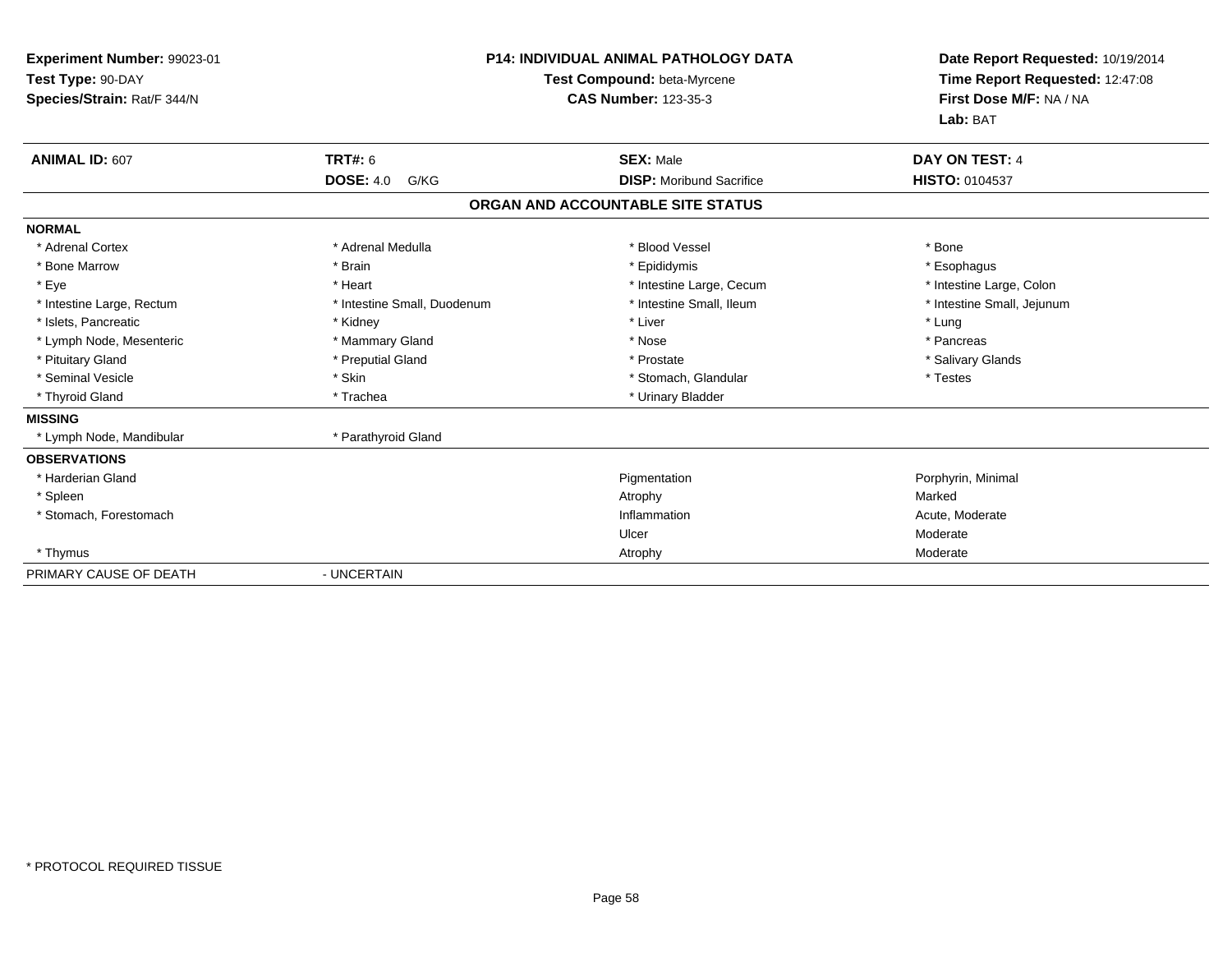| Experiment Number: 99023-01<br>Test Type: 90-DAY<br>Species/Strain: Rat/F 344/N |                             | <b>P14: INDIVIDUAL ANIMAL PATHOLOGY DATA</b><br>Test Compound: beta-Myrcene<br><b>CAS Number: 123-35-3</b> | Date Report Requested: 10/19/2014<br>Time Report Requested: 12:47:08<br>First Dose M/F: NA / NA<br>Lab: BAT |
|---------------------------------------------------------------------------------|-----------------------------|------------------------------------------------------------------------------------------------------------|-------------------------------------------------------------------------------------------------------------|
| <b>ANIMAL ID: 608</b>                                                           | <b>TRT#: 6</b>              | <b>SEX: Male</b>                                                                                           | <b>DAY ON TEST: 3</b>                                                                                       |
|                                                                                 | <b>DOSE: 4.0</b><br>G/KG    | <b>DISP: Natural Death</b>                                                                                 | <b>HISTO: 0104538</b>                                                                                       |
|                                                                                 |                             | ORGAN AND ACCOUNTABLE SITE STATUS                                                                          |                                                                                                             |
| <b>NORMAL</b>                                                                   |                             |                                                                                                            |                                                                                                             |
| * Adrenal Cortex                                                                | * Adrenal Medulla           | * Blood Vessel                                                                                             | * Bone                                                                                                      |
| * Bone Marrow                                                                   | * Brain                     | * Epididymis                                                                                               | * Esophagus                                                                                                 |
| * Eye                                                                           | * Heart                     | * Intestine Large, Cecum                                                                                   | * Intestine Large, Colon                                                                                    |
| * Intestine Large, Rectum                                                       | * Intestine Small, Duodenum | * Intestine Small, Ileum                                                                                   | * Intestine Small, Jejunum                                                                                  |
| * Islets, Pancreatic                                                            | * Kidney                    | * Liver                                                                                                    | * Lung                                                                                                      |
| * Lymph Node, Mesenteric                                                        | * Mammary Gland             | * Pancreas                                                                                                 | * Parathyroid Gland                                                                                         |
| * Pituitary Gland                                                               | * Preputial Gland           | * Prostate                                                                                                 | * Salivary Glands                                                                                           |
| * Seminal Vesicle                                                               | * Skin                      | * Stomach, Glandular                                                                                       | * Testes                                                                                                    |
| * Thyroid Gland                                                                 | * Trachea                   | * Urinary Bladder                                                                                          |                                                                                                             |
| <b>MISSING</b>                                                                  |                             |                                                                                                            |                                                                                                             |
| * Lymph Node, Mandibular                                                        |                             |                                                                                                            |                                                                                                             |
| <b>OBSERVATIONS</b>                                                             |                             |                                                                                                            |                                                                                                             |
| * Harderian Gland                                                               |                             | Pigmentation                                                                                               | Porphyrin, Marked                                                                                           |
| * Nose                                                                          | Olfactory Epi               | Degeneration                                                                                               | Marked                                                                                                      |
|                                                                                 |                             | Inflammation                                                                                               | Suppurative, Mild                                                                                           |
|                                                                                 | <b>Respirat Epith</b>       | Necrosis                                                                                                   | Marked                                                                                                      |
| * Spleen                                                                        |                             | Atrophy                                                                                                    | Marked                                                                                                      |
| * Stomach, Forestomach                                                          |                             | Inflammation                                                                                               | Acute, Moderate                                                                                             |
|                                                                                 |                             | Ulcer                                                                                                      | Mild                                                                                                        |
| * Thymus                                                                        |                             | Necrosis                                                                                                   | Marked                                                                                                      |
| PRIMARY CAUSE OF DEATH                                                          | - UNCERTAIN                 |                                                                                                            |                                                                                                             |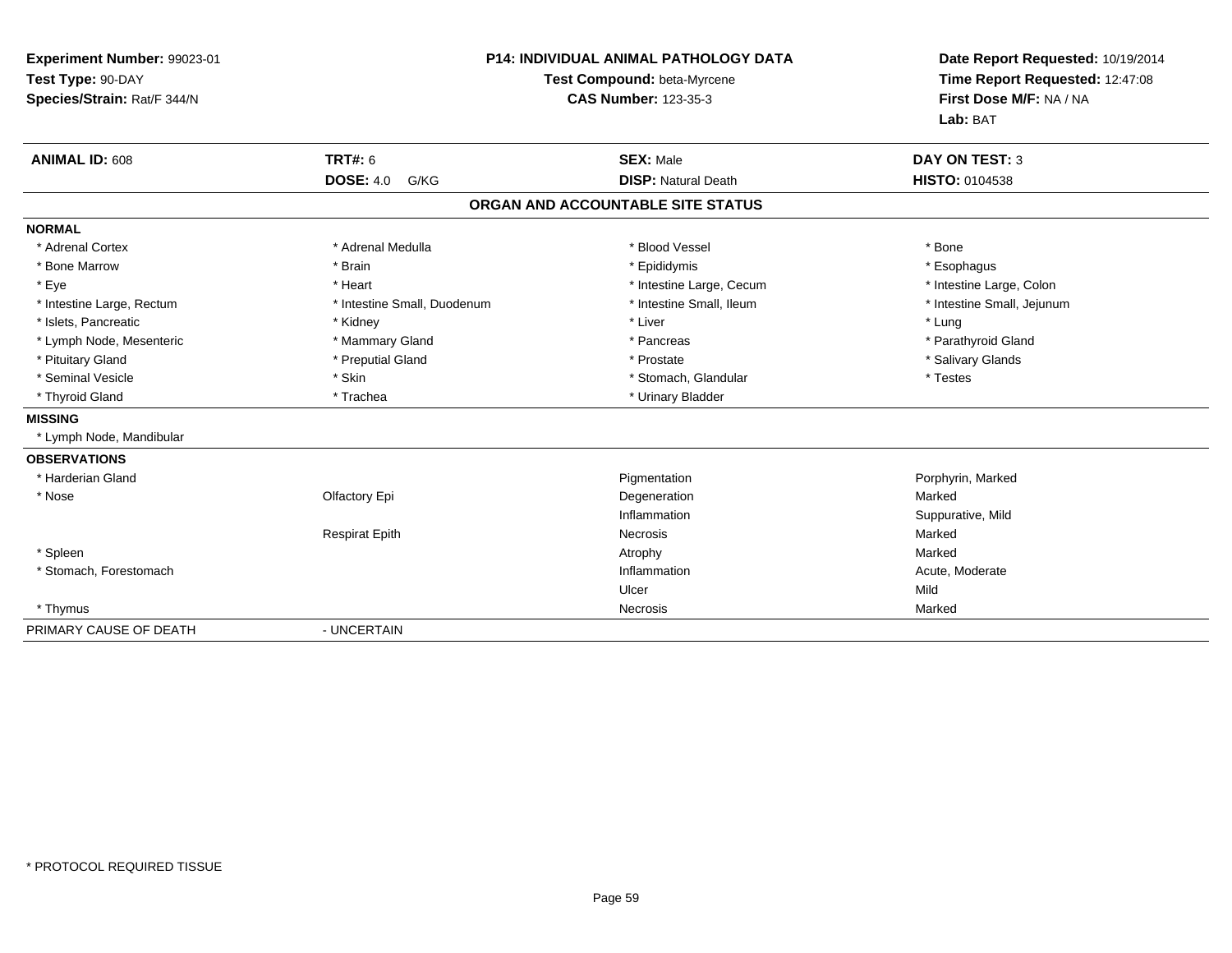| Experiment Number: 99023-01<br>Test Type: 90-DAY<br>Species/Strain: Rat/F 344/N |                             | <b>P14: INDIVIDUAL ANIMAL PATHOLOGY DATA</b><br>Test Compound: beta-Myrcene<br><b>CAS Number: 123-35-3</b> | Date Report Requested: 10/19/2014<br>Time Report Requested: 12:47:08<br>First Dose M/F: NA / NA<br>Lab: BAT |
|---------------------------------------------------------------------------------|-----------------------------|------------------------------------------------------------------------------------------------------------|-------------------------------------------------------------------------------------------------------------|
| <b>ANIMAL ID: 609</b>                                                           | <b>TRT#: 6</b>              | <b>SEX: Male</b>                                                                                           | <b>DAY ON TEST: 3</b>                                                                                       |
|                                                                                 | <b>DOSE: 4.0</b><br>G/KG    | <b>DISP: Natural Death</b>                                                                                 | <b>HISTO: 0104539</b>                                                                                       |
|                                                                                 |                             | ORGAN AND ACCOUNTABLE SITE STATUS                                                                          |                                                                                                             |
| <b>NORMAL</b>                                                                   |                             |                                                                                                            |                                                                                                             |
| * Adrenal Cortex                                                                | * Adrenal Medulla           | * Blood Vessel                                                                                             | * Bone                                                                                                      |
| * Bone Marrow                                                                   | * Brain                     | * Epididymis                                                                                               | * Esophagus                                                                                                 |
| * Eye                                                                           | * Heart                     | * Intestine Large, Cecum                                                                                   | * Intestine Large, Colon                                                                                    |
| * Intestine Large, Rectum                                                       | * Intestine Small, Duodenum | * Intestine Small. Ileum                                                                                   | * Intestine Small, Jejunum                                                                                  |
| * Islets, Pancreatic                                                            | * Kidney                    | * Liver                                                                                                    | * Lung                                                                                                      |
| * Lymph Node, Mesenteric                                                        | * Mammary Gland             | * Pancreas                                                                                                 | * Parathyroid Gland                                                                                         |
| * Pituitary Gland                                                               | * Preputial Gland           | * Prostate                                                                                                 | * Salivary Glands                                                                                           |
| * Seminal Vesicle                                                               | * Skin                      | * Stomach, Glandular                                                                                       | * Testes                                                                                                    |
| * Thyroid Gland                                                                 | * Trachea                   | * Urinary Bladder                                                                                          |                                                                                                             |
| <b>MISSING</b>                                                                  |                             |                                                                                                            |                                                                                                             |
| * Lymph Node, Mandibular                                                        |                             |                                                                                                            |                                                                                                             |
| <b>OBSERVATIONS</b>                                                             |                             |                                                                                                            |                                                                                                             |
| * Harderian Gland                                                               |                             | Pigmentation                                                                                               | Porphyrin, Marked                                                                                           |
| * Nose                                                                          | Olfactory Epi               | Degeneration                                                                                               | Marked                                                                                                      |
|                                                                                 |                             | Inflammation                                                                                               | Suppurative, Mild                                                                                           |
|                                                                                 | <b>Respirat Epith</b>       | Necrosis                                                                                                   | Marked                                                                                                      |
| * Spleen                                                                        |                             | Atrophy                                                                                                    | Marked                                                                                                      |
| * Stomach, Forestomach                                                          |                             | Inflammation                                                                                               | Acute, Moderate                                                                                             |
|                                                                                 |                             | Ulcer                                                                                                      | Moderate                                                                                                    |
| * Thymus                                                                        |                             | Necrosis                                                                                                   | Marked                                                                                                      |
| PRIMARY CAUSE OF DEATH                                                          | - UNCERTAIN                 |                                                                                                            |                                                                                                             |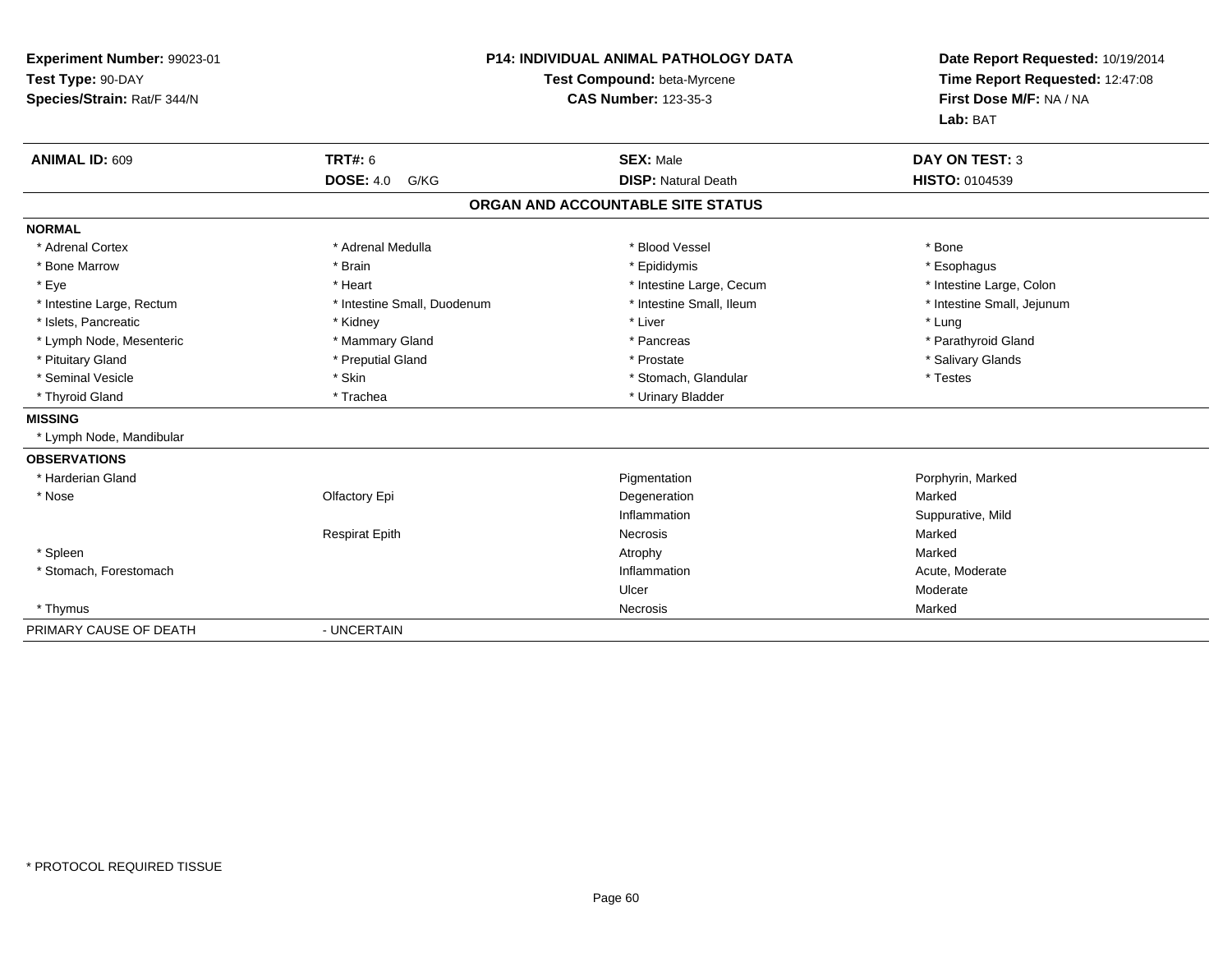| Experiment Number: 99023-01<br>Test Type: 90-DAY<br>Species/Strain: Rat/F 344/N |                             | <b>P14: INDIVIDUAL ANIMAL PATHOLOGY DATA</b><br>Test Compound: beta-Myrcene<br><b>CAS Number: 123-35-3</b> | Date Report Requested: 10/19/2014<br>Time Report Requested: 12:47:08<br>First Dose M/F: NA / NA<br>Lab: BAT |  |
|---------------------------------------------------------------------------------|-----------------------------|------------------------------------------------------------------------------------------------------------|-------------------------------------------------------------------------------------------------------------|--|
| ANIMAL ID: 610                                                                  | <b>TRT#: 6</b>              | <b>SEX: Male</b>                                                                                           | DAY ON TEST: 11                                                                                             |  |
|                                                                                 | <b>DOSE: 4.0</b><br>G/KG    | <b>DISP: Natural Death</b>                                                                                 | <b>HISTO: 0104540</b>                                                                                       |  |
|                                                                                 |                             | ORGAN AND ACCOUNTABLE SITE STATUS                                                                          |                                                                                                             |  |
| <b>NORMAL</b>                                                                   |                             |                                                                                                            |                                                                                                             |  |
| * Adrenal Cortex                                                                | * Adrenal Medulla           | * Blood Vessel                                                                                             | * Bone                                                                                                      |  |
| * Bone Marrow                                                                   | * Brain                     | * Epididymis                                                                                               | * Esophagus                                                                                                 |  |
| * Eye                                                                           | * Heart                     | * Intestine Large, Cecum                                                                                   | * Intestine Large, Colon                                                                                    |  |
| * Intestine Large, Rectum                                                       | * Intestine Small, Duodenum | * Intestine Small, Ileum                                                                                   | * Intestine Small, Jejunum                                                                                  |  |
| * Islets, Pancreatic                                                            | * Liver                     | * Lung                                                                                                     | * Lymph Node, Mesenteric                                                                                    |  |
| * Mammary Gland                                                                 | * Pancreas                  | * Parathyroid Gland                                                                                        | * Pituitary Gland                                                                                           |  |
| * Prostate                                                                      | * Salivary Glands           | * Seminal Vesicle                                                                                          | * Skin                                                                                                      |  |
| * Stomach, Glandular                                                            | * Testes                    | * Thyroid Gland                                                                                            | * Trachea                                                                                                   |  |
| * Urinary Bladder                                                               |                             |                                                                                                            |                                                                                                             |  |
| <b>MISSING</b>                                                                  |                             |                                                                                                            |                                                                                                             |  |
| * Lymph Node, Mandibular                                                        |                             |                                                                                                            |                                                                                                             |  |
| <b>OBSERVATIONS</b>                                                             |                             |                                                                                                            |                                                                                                             |  |
| * Harderian Gland                                                               |                             | Pigmentation                                                                                               | Porphyrin, Marked                                                                                           |  |
| * Kidney                                                                        | <b>Renal Tubule</b>         | Necrosis                                                                                                   | Mild                                                                                                        |  |
| * Nose                                                                          | Olfactory Epi               | Degeneration                                                                                               | Marked                                                                                                      |  |
|                                                                                 |                             | Metaplasia                                                                                                 | Squamous, Mild                                                                                              |  |
|                                                                                 | <b>Respirat Epith</b>       | Necrosis                                                                                                   | Marked                                                                                                      |  |
| * Preputial Gland                                                               |                             | Inflammation                                                                                               | Suppurative, Marked                                                                                         |  |
| * Spleen                                                                        |                             | Atrophy                                                                                                    | Marked                                                                                                      |  |
| * Stomach, Forestomach                                                          |                             | Ulcer                                                                                                      | Mild                                                                                                        |  |
| * Thymus                                                                        |                             | Necrosis                                                                                                   | Marked                                                                                                      |  |
| PRIMARY CAUSE OF DEATH                                                          | - UNCERTAIN                 |                                                                                                            |                                                                                                             |  |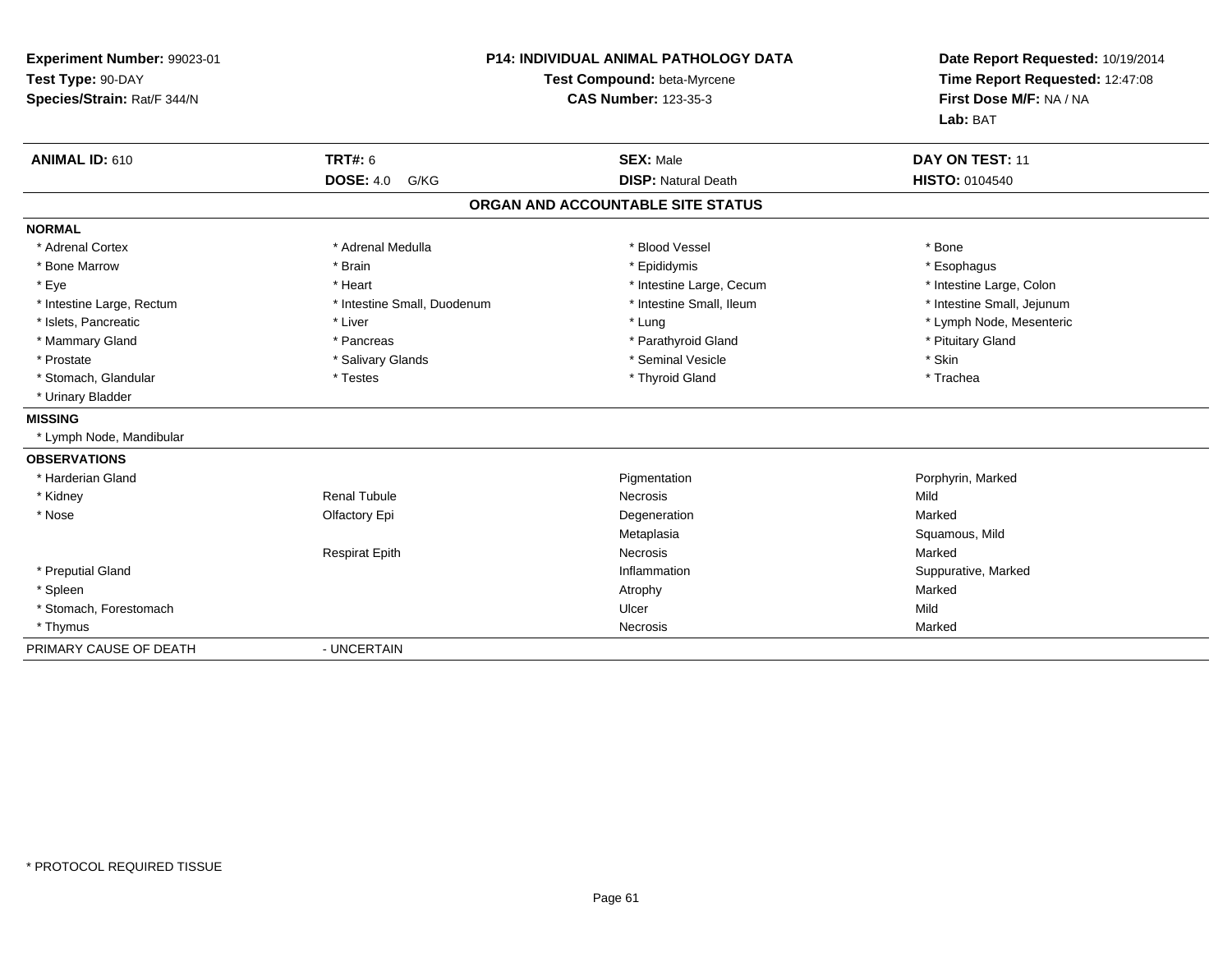| Experiment Number: 99023-01<br>Test Type: 90-DAY<br>Species/Strain: Rat/F 344/N |                             | <b>P14: INDIVIDUAL ANIMAL PATHOLOGY DATA</b><br>Test Compound: beta-Myrcene<br><b>CAS Number: 123-35-3</b> | Date Report Requested: 10/19/2014<br>Time Report Requested: 12:47:08<br>First Dose M/F: NA / NA<br>Lab: BAT |
|---------------------------------------------------------------------------------|-----------------------------|------------------------------------------------------------------------------------------------------------|-------------------------------------------------------------------------------------------------------------|
| <b>ANIMAL ID: 151</b>                                                           | <b>TRT#: 7</b>              | <b>SEX: Female</b>                                                                                         | DAY ON TEST: 93                                                                                             |
|                                                                                 | DOSE: 0 G/KG                | <b>DISP: Terminal Sacrifice</b>                                                                            | <b>HISTO: 0104541</b>                                                                                       |
|                                                                                 |                             | ORGAN AND ACCOUNTABLE SITE STATUS                                                                          |                                                                                                             |
| <b>NORMAL</b>                                                                   |                             |                                                                                                            |                                                                                                             |
| * Adrenal Cortex                                                                | * Adrenal Medulla           | * Blood Vessel                                                                                             | * Bone                                                                                                      |
| * Bone Marrow                                                                   | * Brain                     | * Clitoral Gland                                                                                           | * Esophagus                                                                                                 |
| * Eye                                                                           | * Heart                     | * Intestine Large, Cecum                                                                                   | * Intestine Large, Colon                                                                                    |
| * Intestine Large, Rectum                                                       | * Intestine Small, Duodenum | * Intestine Small, Ileum                                                                                   | * Intestine Small, Jejunum                                                                                  |
| * Islets, Pancreatic                                                            | * Kidney                    | * Lymph Node, Mesenteric                                                                                   | * Mammary Gland                                                                                             |
| * Nose                                                                          | * Ovary                     | * Pancreas                                                                                                 | * Parathyroid Gland                                                                                         |
| * Pituitary Gland                                                               | * Salivary Glands           | * Skin                                                                                                     | * Spleen                                                                                                    |
| * Stomach, Forestomach                                                          | * Stomach, Glandular        | * Thymus                                                                                                   | * Thyroid Gland                                                                                             |
| * Trachea                                                                       | * Urinary Bladder           | * Uterus                                                                                                   |                                                                                                             |
| <b>MISSING</b>                                                                  |                             |                                                                                                            |                                                                                                             |
| * Lymph Node, Mandibular                                                        |                             |                                                                                                            |                                                                                                             |
| <b>OBSERVATIONS</b>                                                             |                             |                                                                                                            |                                                                                                             |
| * Harderian Gland                                                               |                             | Pigmentation                                                                                               | Porphyrin, Minimal                                                                                          |
| * Liver                                                                         |                             | Inflammation                                                                                               | Chronic, Minimal                                                                                            |
| * Lung                                                                          |                             | Inflammation                                                                                               | Chronic, Minimal                                                                                            |
| PRIMARY CAUSE OF DEATH                                                          |                             |                                                                                                            |                                                                                                             |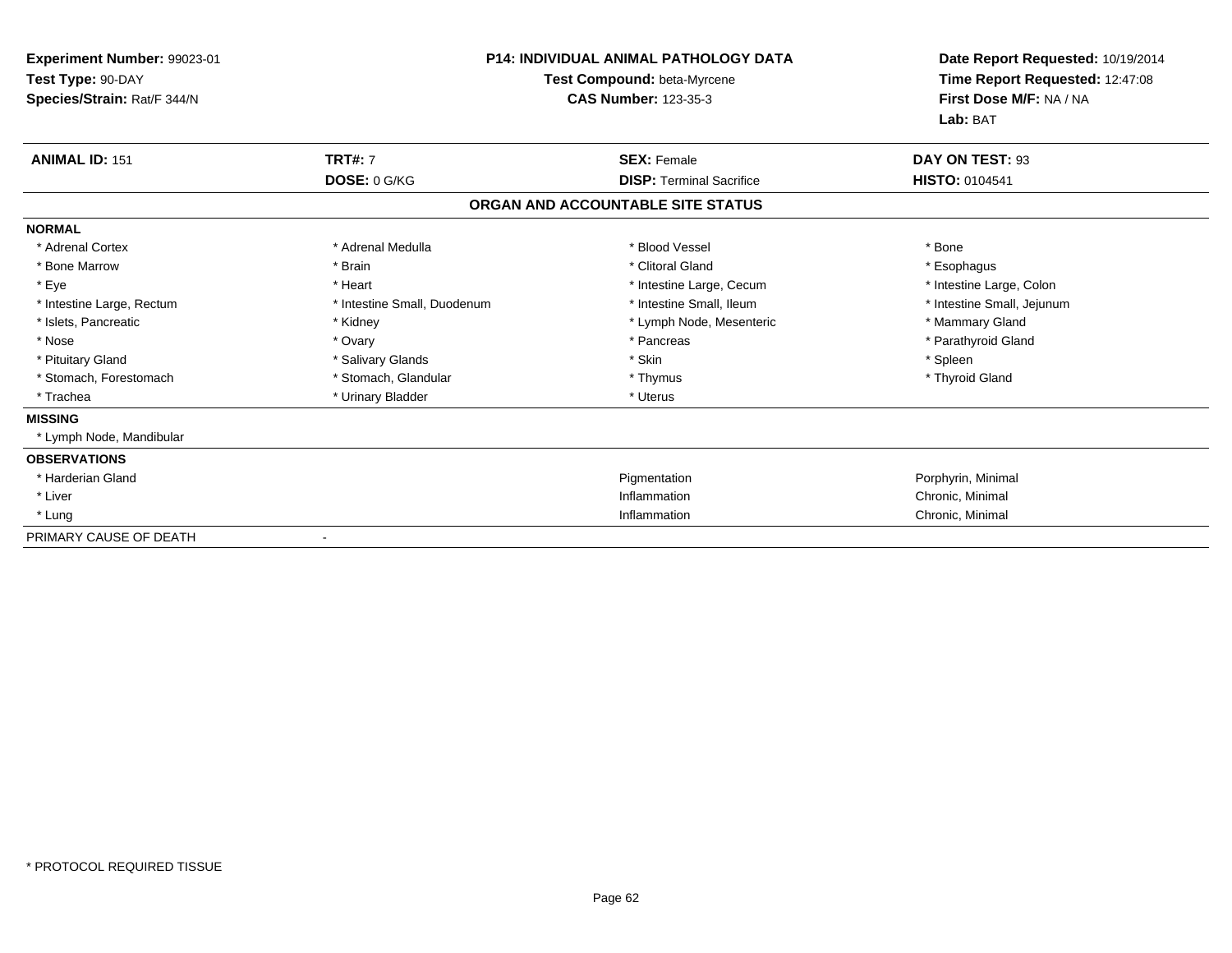| Experiment Number: 99023-01<br>Test Type: 90-DAY<br>Species/Strain: Rat/F 344/N | <b>P14: INDIVIDUAL ANIMAL PATHOLOGY DATA</b><br>Test Compound: beta-Myrcene<br><b>CAS Number: 123-35-3</b> |                                   | Date Report Requested: 10/19/2014<br>Time Report Requested: 12:47:08<br>First Dose M/F: NA / NA<br>Lab: BAT |
|---------------------------------------------------------------------------------|------------------------------------------------------------------------------------------------------------|-----------------------------------|-------------------------------------------------------------------------------------------------------------|
| <b>ANIMAL ID: 152</b>                                                           | <b>TRT#: 7</b>                                                                                             | <b>SEX: Female</b>                | DAY ON TEST: 93                                                                                             |
|                                                                                 | DOSE: 0 G/KG                                                                                               | <b>DISP: Terminal Sacrifice</b>   | <b>HISTO: 0104542</b>                                                                                       |
|                                                                                 |                                                                                                            | ORGAN AND ACCOUNTABLE SITE STATUS |                                                                                                             |
| <b>NORMAL</b>                                                                   |                                                                                                            |                                   |                                                                                                             |
| * Adrenal Cortex                                                                | * Adrenal Medulla                                                                                          | * Blood Vessel                    | * Bone                                                                                                      |
| * Bone Marrow                                                                   | * Brain                                                                                                    | * Clitoral Gland                  | * Esophagus                                                                                                 |
| * Eye                                                                           | * Heart                                                                                                    | * Intestine Large, Cecum          | * Intestine Large, Colon                                                                                    |
| * Intestine Large, Rectum                                                       | * Intestine Small, Duodenum                                                                                | * Intestine Small. Ileum          | * Intestine Small, Jejunum                                                                                  |
| * Islets, Pancreatic                                                            | * Kidney                                                                                                   | * Liver                           | * Lymph Node, Mesenteric                                                                                    |
| * Mammary Gland                                                                 | * Nose                                                                                                     | * Ovary                           | * Pancreas                                                                                                  |
| * Parathyroid Gland                                                             | * Pituitary Gland                                                                                          | * Salivary Glands                 | * Skin                                                                                                      |
| * Spleen                                                                        | * Stomach, Forestomach                                                                                     | * Stomach, Glandular              | * Thymus                                                                                                    |
| * Thyroid Gland                                                                 | * Trachea                                                                                                  | * Urinary Bladder                 | * Uterus                                                                                                    |
| <b>MISSING</b>                                                                  |                                                                                                            |                                   |                                                                                                             |
| * Lymph Node, Mandibular                                                        |                                                                                                            |                                   |                                                                                                             |
| <b>OBSERVATIONS</b>                                                             |                                                                                                            |                                   |                                                                                                             |
| * Harderian Gland                                                               |                                                                                                            | Pigmentation                      | Porphyrin, Minimal                                                                                          |
| * Lung                                                                          |                                                                                                            | Inflammation                      | Chronic, Minimal                                                                                            |
| PRIMARY CAUSE OF DEATH                                                          |                                                                                                            |                                   |                                                                                                             |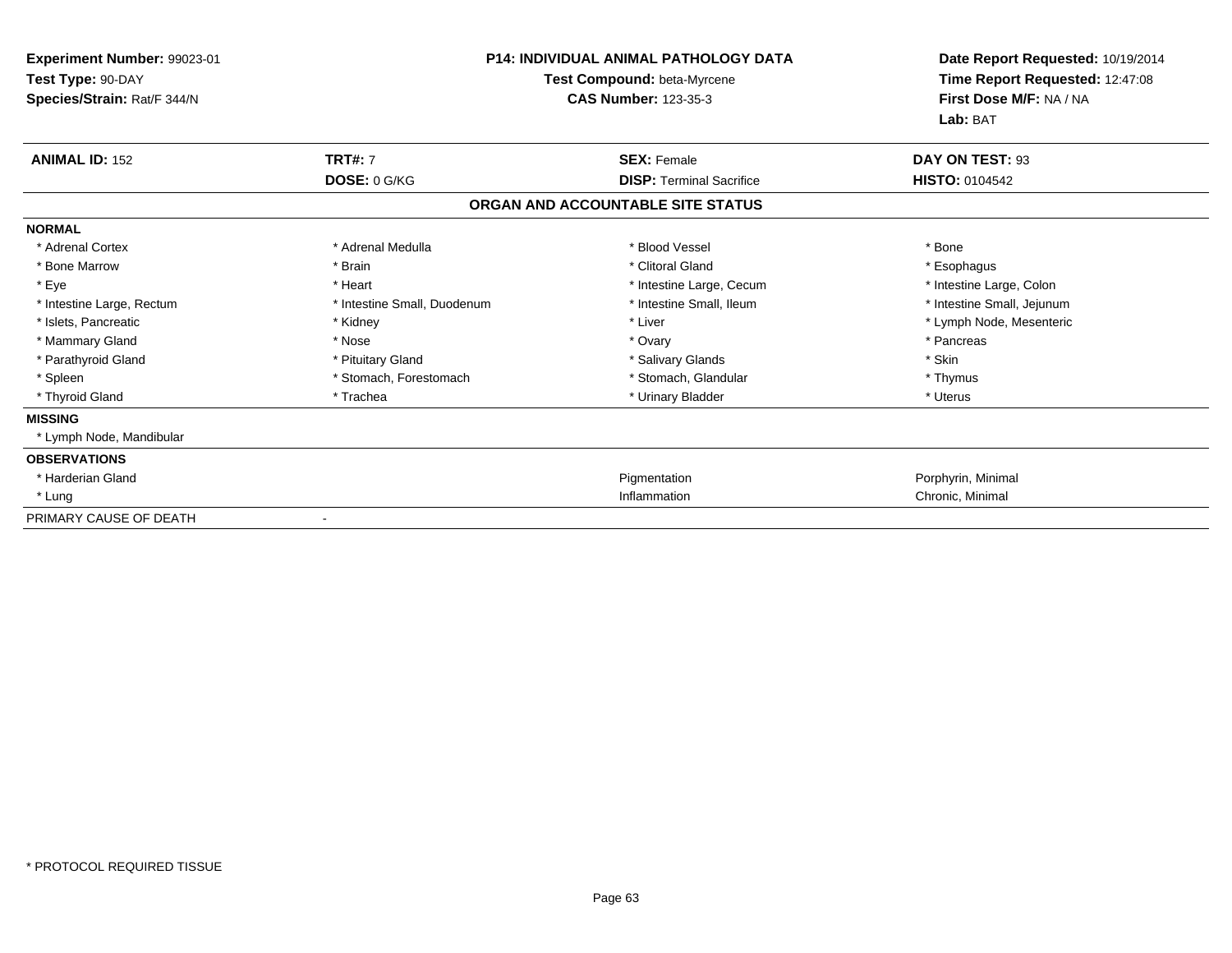| Experiment Number: 99023-01<br>Test Type: 90-DAY<br>Species/Strain: Rat/F 344/N |                           | <b>P14: INDIVIDUAL ANIMAL PATHOLOGY DATA</b><br>Test Compound: beta-Myrcene<br><b>CAS Number: 123-35-3</b> | Date Report Requested: 10/19/2014<br>Time Report Requested: 12:47:08<br>First Dose M/F: NA / NA |
|---------------------------------------------------------------------------------|---------------------------|------------------------------------------------------------------------------------------------------------|-------------------------------------------------------------------------------------------------|
|                                                                                 |                           |                                                                                                            | Lab: BAT                                                                                        |
| <b>ANIMAL ID: 153</b>                                                           | <b>TRT#: 7</b>            | <b>SEX: Female</b>                                                                                         | DAY ON TEST: 93                                                                                 |
|                                                                                 | DOSE: 0 G/KG              | <b>DISP: Terminal Sacrifice</b>                                                                            | <b>HISTO: 0104543</b>                                                                           |
|                                                                                 |                           | ORGAN AND ACCOUNTABLE SITE STATUS                                                                          |                                                                                                 |
| <b>NORMAL</b>                                                                   |                           |                                                                                                            |                                                                                                 |
| * Adrenal Cortex                                                                | * Adrenal Medulla         | * Blood Vessel                                                                                             | * Bone                                                                                          |
| * Bone Marrow                                                                   | * Brain                   | * Clitoral Gland                                                                                           | * Esophagus                                                                                     |
| * Eye                                                                           | * Harderian Gland         | * Heart                                                                                                    | * Intestine Large, Cecum                                                                        |
| * Intestine Large, Colon                                                        | * Intestine Large, Rectum | * Intestine Small, Duodenum                                                                                | * Intestine Small, Ileum                                                                        |
| * Intestine Small, Jejunum                                                      | * Islets, Pancreatic      | * Kidney                                                                                                   | * Liver                                                                                         |
| * Lymph Node, Mesenteric                                                        | * Mammary Gland           | * Nose                                                                                                     | * Ovary                                                                                         |
| * Pancreas                                                                      | * Parathyroid Gland       | * Pituitary Gland                                                                                          | * Salivary Glands                                                                               |
| * Skin                                                                          | * Spleen                  | * Stomach, Forestomach                                                                                     | * Stomach, Glandular                                                                            |
| * Thymus                                                                        | * Thyroid Gland           | * Trachea                                                                                                  | * Urinary Bladder                                                                               |
| * Uterus                                                                        |                           |                                                                                                            |                                                                                                 |
| <b>MISSING</b>                                                                  |                           |                                                                                                            |                                                                                                 |
| * Lymph Node, Mandibular                                                        |                           |                                                                                                            |                                                                                                 |
| <b>OBSERVATIONS</b>                                                             |                           |                                                                                                            |                                                                                                 |
| * Lung                                                                          |                           | Inflammation                                                                                               | Chronic, Minimal                                                                                |
| PRIMARY CAUSE OF DEATH                                                          |                           |                                                                                                            |                                                                                                 |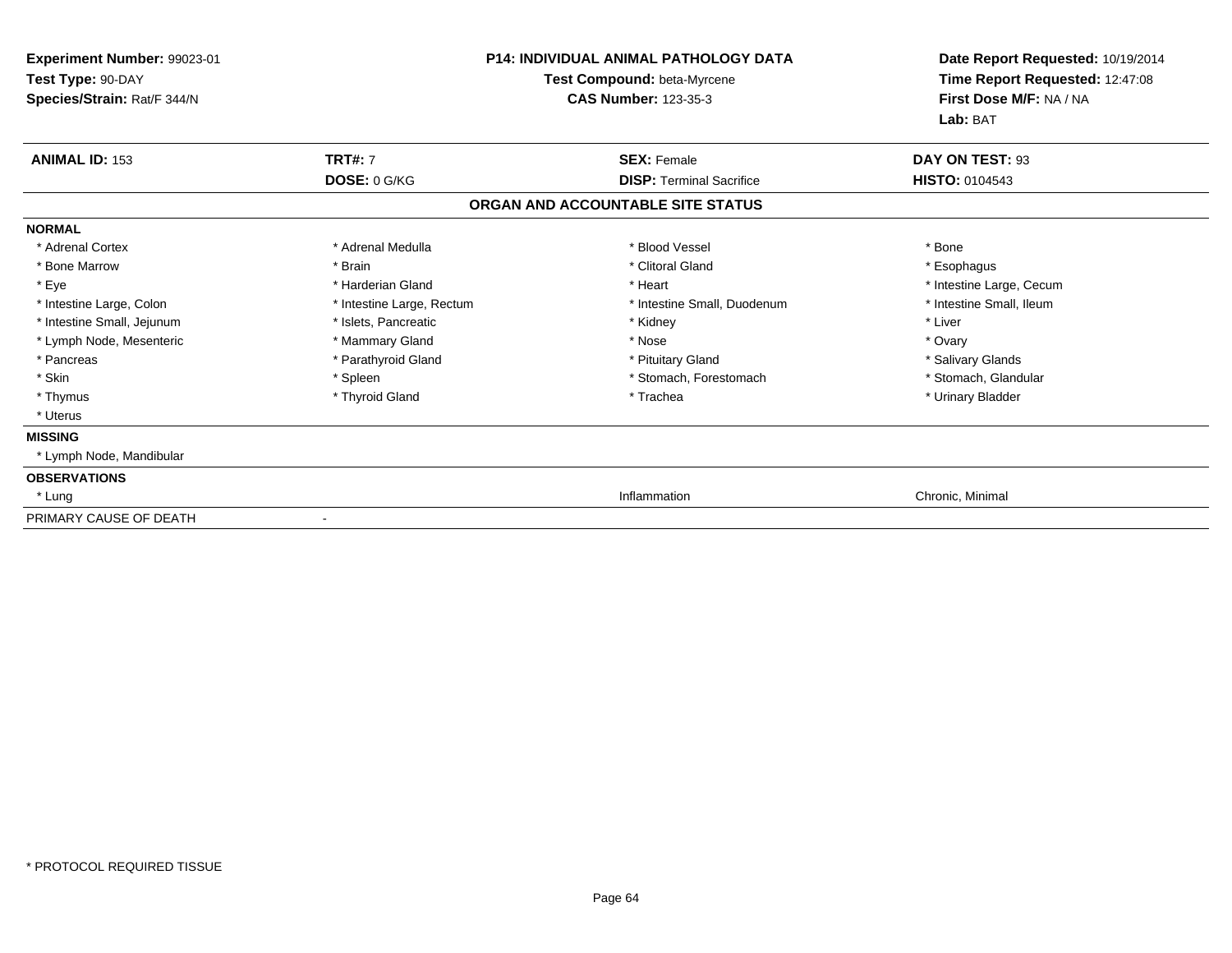| Experiment Number: 99023-01<br>Test Type: 90-DAY<br>Species/Strain: Rat/F 344/N | <b>P14: INDIVIDUAL ANIMAL PATHOLOGY DATA</b><br>Test Compound: beta-Myrcene<br><b>CAS Number: 123-35-3</b> |                                   | Date Report Requested: 10/19/2014<br>Time Report Requested: 12:47:08<br>First Dose M/F: NA / NA<br>Lab: BAT |
|---------------------------------------------------------------------------------|------------------------------------------------------------------------------------------------------------|-----------------------------------|-------------------------------------------------------------------------------------------------------------|
| <b>ANIMAL ID: 154</b>                                                           | <b>TRT#: 7</b>                                                                                             | <b>SEX: Female</b>                | DAY ON TEST: 93                                                                                             |
|                                                                                 | DOSE: 0 G/KG                                                                                               | <b>DISP: Terminal Sacrifice</b>   | <b>HISTO: 0104544</b>                                                                                       |
|                                                                                 |                                                                                                            | ORGAN AND ACCOUNTABLE SITE STATUS |                                                                                                             |
| <b>NORMAL</b>                                                                   |                                                                                                            |                                   |                                                                                                             |
| * Adrenal Cortex                                                                | * Adrenal Medulla                                                                                          | * Blood Vessel                    | * Bone                                                                                                      |
| * Bone Marrow                                                                   | * Brain                                                                                                    | * Clitoral Gland                  | * Esophagus                                                                                                 |
| * Eye                                                                           | * Heart                                                                                                    | * Intestine Large, Cecum          | * Intestine Large, Colon                                                                                    |
| * Intestine Large, Rectum                                                       | * Intestine Small, Duodenum                                                                                | * Intestine Small, Ileum          | * Intestine Small, Jejunum                                                                                  |
| * Islets, Pancreatic                                                            | * Liver                                                                                                    | * Lung                            | * Lymph Node, Mesenteric                                                                                    |
| * Mammary Gland                                                                 | * Nose                                                                                                     | * Ovary                           | * Pancreas                                                                                                  |
| * Parathyroid Gland                                                             | * Pituitary Gland                                                                                          | * Salivary Glands                 | * Skin                                                                                                      |
| * Spleen                                                                        | * Stomach, Forestomach                                                                                     | * Stomach, Glandular              | * Thymus                                                                                                    |
| * Thyroid Gland                                                                 | * Trachea                                                                                                  | * Urinary Bladder                 | * Uterus                                                                                                    |
| <b>MISSING</b>                                                                  |                                                                                                            |                                   |                                                                                                             |
| * Lymph Node, Mandibular                                                        |                                                                                                            |                                   |                                                                                                             |
| <b>OBSERVATIONS</b>                                                             |                                                                                                            |                                   |                                                                                                             |
| * Harderian Gland                                                               |                                                                                                            | Pigmentation                      | Porphyrin, Minimal                                                                                          |
| * Kidney                                                                        |                                                                                                            | Nephropathy                       | Minimal                                                                                                     |
| PRIMARY CAUSE OF DEATH                                                          |                                                                                                            |                                   |                                                                                                             |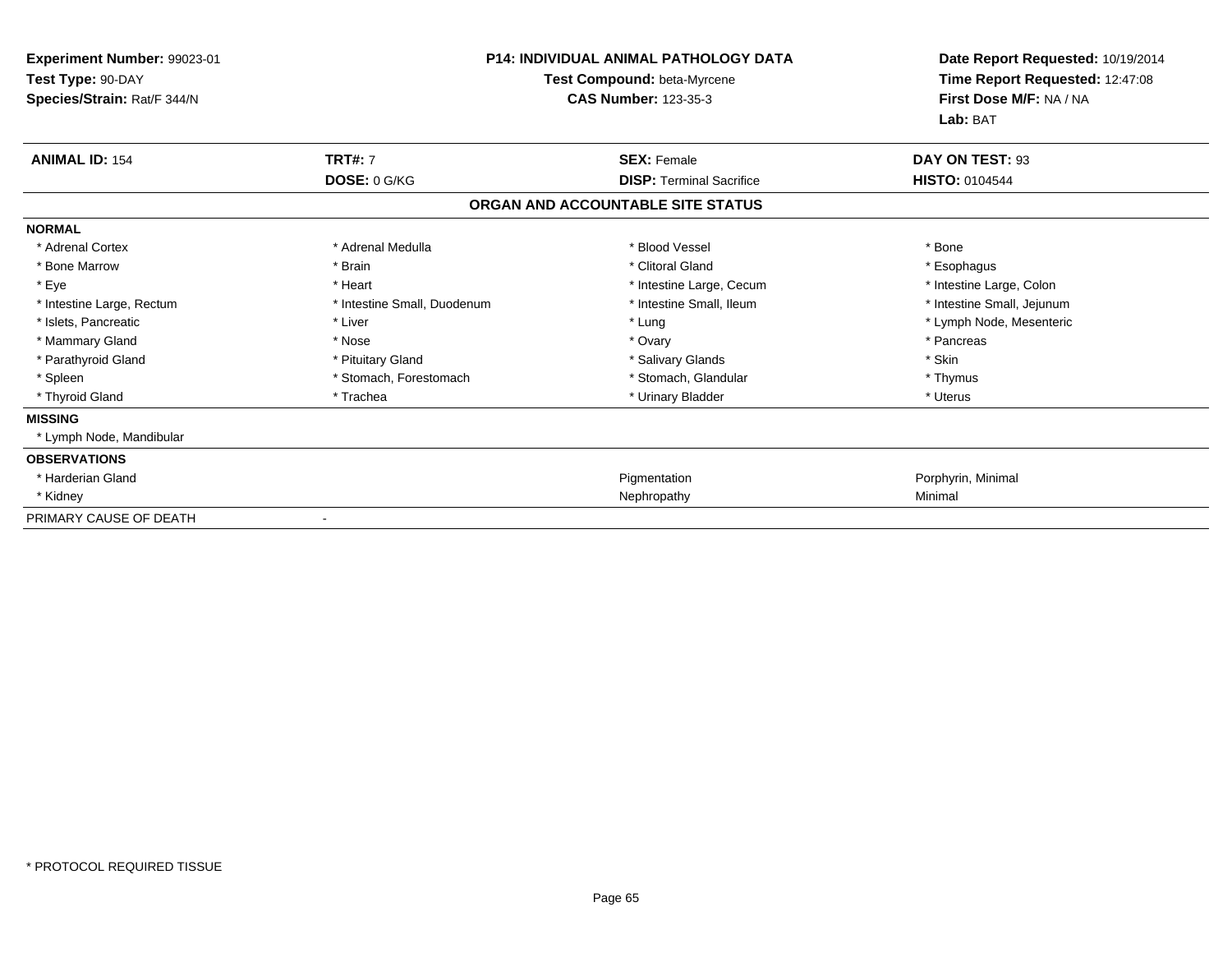| Experiment Number: 99023-01<br>Test Type: 90-DAY<br>Species/Strain: Rat/F 344/N |                             | <b>P14: INDIVIDUAL ANIMAL PATHOLOGY DATA</b><br>Test Compound: beta-Myrcene<br><b>CAS Number: 123-35-3</b> | Date Report Requested: 10/19/2014<br>Time Report Requested: 12:47:08<br>First Dose M/F: NA / NA<br>Lab: BAT |
|---------------------------------------------------------------------------------|-----------------------------|------------------------------------------------------------------------------------------------------------|-------------------------------------------------------------------------------------------------------------|
| <b>ANIMAL ID: 155</b>                                                           | <b>TRT#: 7</b>              | <b>SEX: Female</b>                                                                                         | DAY ON TEST: 93                                                                                             |
|                                                                                 | DOSE: 0 G/KG                | <b>DISP: Terminal Sacrifice</b>                                                                            | HISTO: 0104545                                                                                              |
|                                                                                 |                             | ORGAN AND ACCOUNTABLE SITE STATUS                                                                          |                                                                                                             |
| <b>NORMAL</b>                                                                   |                             |                                                                                                            |                                                                                                             |
| * Adrenal Cortex                                                                | * Adrenal Medulla           | * Blood Vessel                                                                                             | * Bone                                                                                                      |
| * Bone Marrow                                                                   | * Brain                     | * Clitoral Gland                                                                                           | * Esophagus                                                                                                 |
| * Eye                                                                           | * Harderian Gland           | * Intestine Large, Cecum                                                                                   | * Intestine Large, Colon                                                                                    |
| * Intestine Large, Rectum                                                       | * Intestine Small, Duodenum | * Intestine Small, Ileum                                                                                   | * Intestine Small, Jejunum                                                                                  |
| * Islets, Pancreatic                                                            | * Kidney                    | * Liver                                                                                                    | * Lymph Node, Mesenteric                                                                                    |
| * Mammary Gland                                                                 | * Nose                      | * Ovary                                                                                                    | * Parathyroid Gland                                                                                         |
| * Pituitary Gland                                                               | * Salivary Glands           | * Skin                                                                                                     | * Spleen                                                                                                    |
| * Stomach, Forestomach                                                          | * Stomach, Glandular        | * Thymus                                                                                                   | * Thyroid Gland                                                                                             |
| * Trachea                                                                       | * Urinary Bladder           | * Uterus                                                                                                   |                                                                                                             |
| <b>MISSING</b>                                                                  |                             |                                                                                                            |                                                                                                             |
| * Lymph Node, Mandibular                                                        |                             |                                                                                                            |                                                                                                             |
| <b>OBSERVATIONS</b>                                                             |                             |                                                                                                            |                                                                                                             |
| * Heart                                                                         |                             | Inflammation                                                                                               | Chronic Active, Minimal                                                                                     |
| * Lung                                                                          |                             | Inflammation                                                                                               | Chronic, Minimal                                                                                            |
|                                                                                 |                             | Metaplasia                                                                                                 | Osseous, Minimal                                                                                            |
| * Pancreas                                                                      | Acinus                      | Atrophy                                                                                                    | Focal, Minimal                                                                                              |
| PRIMARY CAUSE OF DEATH                                                          |                             |                                                                                                            |                                                                                                             |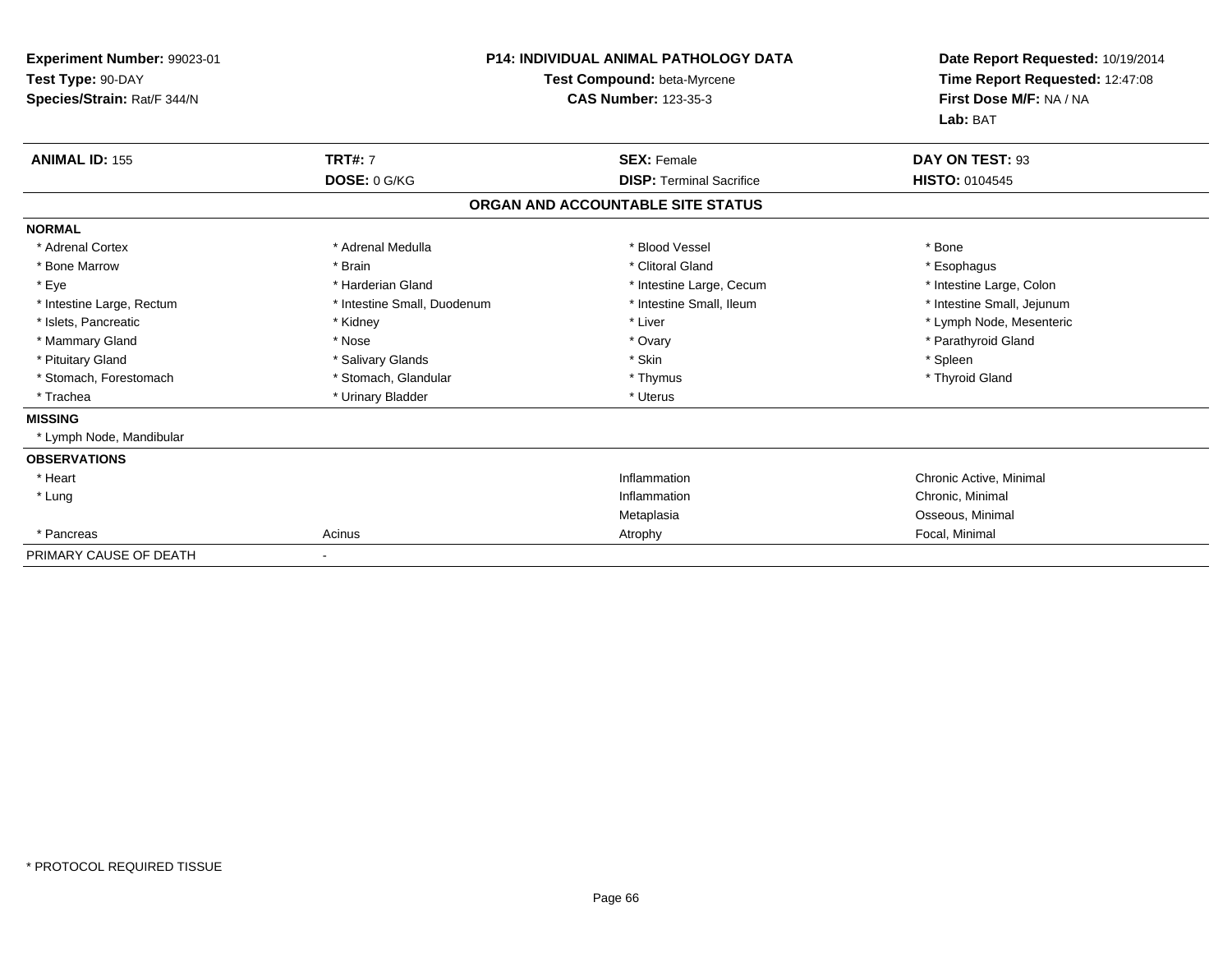| Experiment Number: 99023-01<br>Test Type: 90-DAY<br>Species/Strain: Rat/F 344/N | <b>P14: INDIVIDUAL ANIMAL PATHOLOGY DATA</b><br>Test Compound: beta-Myrcene<br><b>CAS Number: 123-35-3</b> |                                   | Date Report Requested: 10/19/2014<br>Time Report Requested: 12:47:08<br>First Dose M/F: NA / NA |  |
|---------------------------------------------------------------------------------|------------------------------------------------------------------------------------------------------------|-----------------------------------|-------------------------------------------------------------------------------------------------|--|
| <b>ANIMAL ID: 156</b>                                                           | <b>TRT#: 7</b>                                                                                             | <b>SEX: Female</b>                | Lab: BAT<br>DAY ON TEST: 93                                                                     |  |
|                                                                                 | DOSE: 0 G/KG                                                                                               | <b>DISP: Terminal Sacrifice</b>   | HISTO: 0104546                                                                                  |  |
|                                                                                 |                                                                                                            | ORGAN AND ACCOUNTABLE SITE STATUS |                                                                                                 |  |
| <b>NORMAL</b>                                                                   |                                                                                                            |                                   |                                                                                                 |  |
| * Adrenal Cortex                                                                | * Adrenal Medulla                                                                                          | * Blood Vessel                    | * Bone                                                                                          |  |
| * Bone Marrow                                                                   | * Brain                                                                                                    | * Clitoral Gland                  | * Esophagus                                                                                     |  |
| * Eye                                                                           | * Harderian Gland                                                                                          | * Heart                           | * Intestine Large, Cecum                                                                        |  |
| * Intestine Large, Colon                                                        | * Intestine Large, Rectum                                                                                  | * Intestine Small, Duodenum       | * Intestine Small, Ileum                                                                        |  |
| * Intestine Small, Jejunum                                                      | * Islets, Pancreatic                                                                                       | * Kidney                          | * Liver                                                                                         |  |
| * Lung                                                                          | * Lymph Node, Mesenteric                                                                                   | * Mammary Gland                   | * Nose                                                                                          |  |
| * Ovary                                                                         | * Pancreas                                                                                                 | * Pituitary Gland                 | * Salivary Glands                                                                               |  |
| * Skin                                                                          | * Spleen                                                                                                   | * Stomach, Forestomach            | * Stomach, Glandular                                                                            |  |
| * Thymus                                                                        | * Thyroid Gland                                                                                            | * Trachea                         | * Urinary Bladder                                                                               |  |
| * Uterus                                                                        |                                                                                                            |                                   |                                                                                                 |  |
| <b>MISSING</b>                                                                  |                                                                                                            |                                   |                                                                                                 |  |
| * Lymph Node, Mandibular                                                        | * Parathyroid Gland                                                                                        |                                   |                                                                                                 |  |
| PRIMARY CAUSE OF DEATH                                                          |                                                                                                            |                                   |                                                                                                 |  |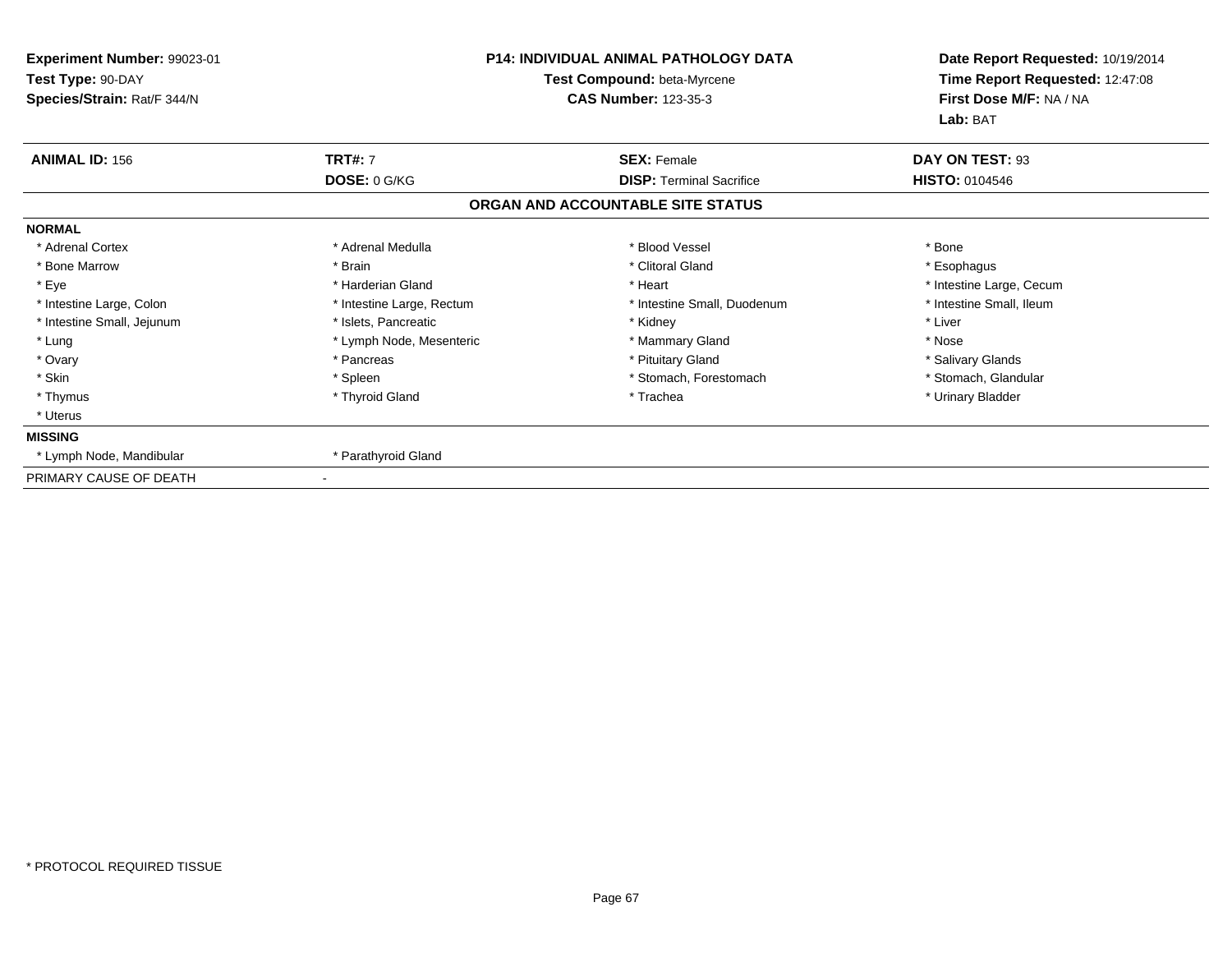| <b>Experiment Number: 99023-01</b><br>Test Type: 90-DAY<br>Species/Strain: Rat/F 344/N | <b>P14: INDIVIDUAL ANIMAL PATHOLOGY DATA</b><br>Test Compound: beta-Myrcene<br><b>CAS Number: 123-35-3</b> |                                   | Date Report Requested: 10/19/2014<br>Time Report Requested: 12:47:08<br>First Dose M/F: NA / NA<br>Lab: BAT |  |
|----------------------------------------------------------------------------------------|------------------------------------------------------------------------------------------------------------|-----------------------------------|-------------------------------------------------------------------------------------------------------------|--|
| <b>ANIMAL ID: 157</b>                                                                  | <b>TRT#: 7</b>                                                                                             | <b>SEX: Female</b>                | DAY ON TEST: 93                                                                                             |  |
|                                                                                        | DOSE: 0 G/KG                                                                                               | <b>DISP: Terminal Sacrifice</b>   | <b>HISTO: 0104547</b>                                                                                       |  |
|                                                                                        |                                                                                                            | ORGAN AND ACCOUNTABLE SITE STATUS |                                                                                                             |  |
| <b>NORMAL</b>                                                                          |                                                                                                            |                                   |                                                                                                             |  |
| * Adrenal Cortex                                                                       | * Adrenal Medulla                                                                                          | * Blood Vessel                    | * Bone                                                                                                      |  |
| * Bone Marrow                                                                          | * Brain                                                                                                    | * Clitoral Gland                  | * Esophagus                                                                                                 |  |
| * Eye                                                                                  | * Harderian Gland                                                                                          | * Heart                           | * Intestine Large, Cecum                                                                                    |  |
| * Intestine Large, Colon                                                               | * Intestine Large, Rectum                                                                                  | * Intestine Small, Duodenum       | * Intestine Small, Ileum                                                                                    |  |
| * Intestine Small, Jejunum                                                             | * Islets, Pancreatic                                                                                       | * Kidney                          | * Liver                                                                                                     |  |
| * Lung                                                                                 | * Lymph Node, Mesenteric                                                                                   | * Mammary Gland                   | * Nose                                                                                                      |  |
| * Ovary                                                                                | * Pancreas                                                                                                 | * Parathyroid Gland               | * Pituitary Gland                                                                                           |  |
| * Salivary Glands                                                                      | * Skin                                                                                                     | * Spleen                          | * Stomach, Forestomach                                                                                      |  |
| * Stomach, Glandular                                                                   | * Thymus                                                                                                   | * Thyroid Gland                   | * Trachea                                                                                                   |  |
| * Urinary Bladder                                                                      |                                                                                                            |                                   |                                                                                                             |  |
| <b>MISSING</b>                                                                         |                                                                                                            |                                   |                                                                                                             |  |
| * Lymph Node, Mandibular                                                               |                                                                                                            |                                   |                                                                                                             |  |
| <b>OBSERVATIONS</b>                                                                    |                                                                                                            |                                   |                                                                                                             |  |
| * Uterus                                                                               | Endometrium                                                                                                | Hyperplasia                       | Cystic, Minimal                                                                                             |  |
| PRIMARY CAUSE OF DEATH                                                                 |                                                                                                            |                                   |                                                                                                             |  |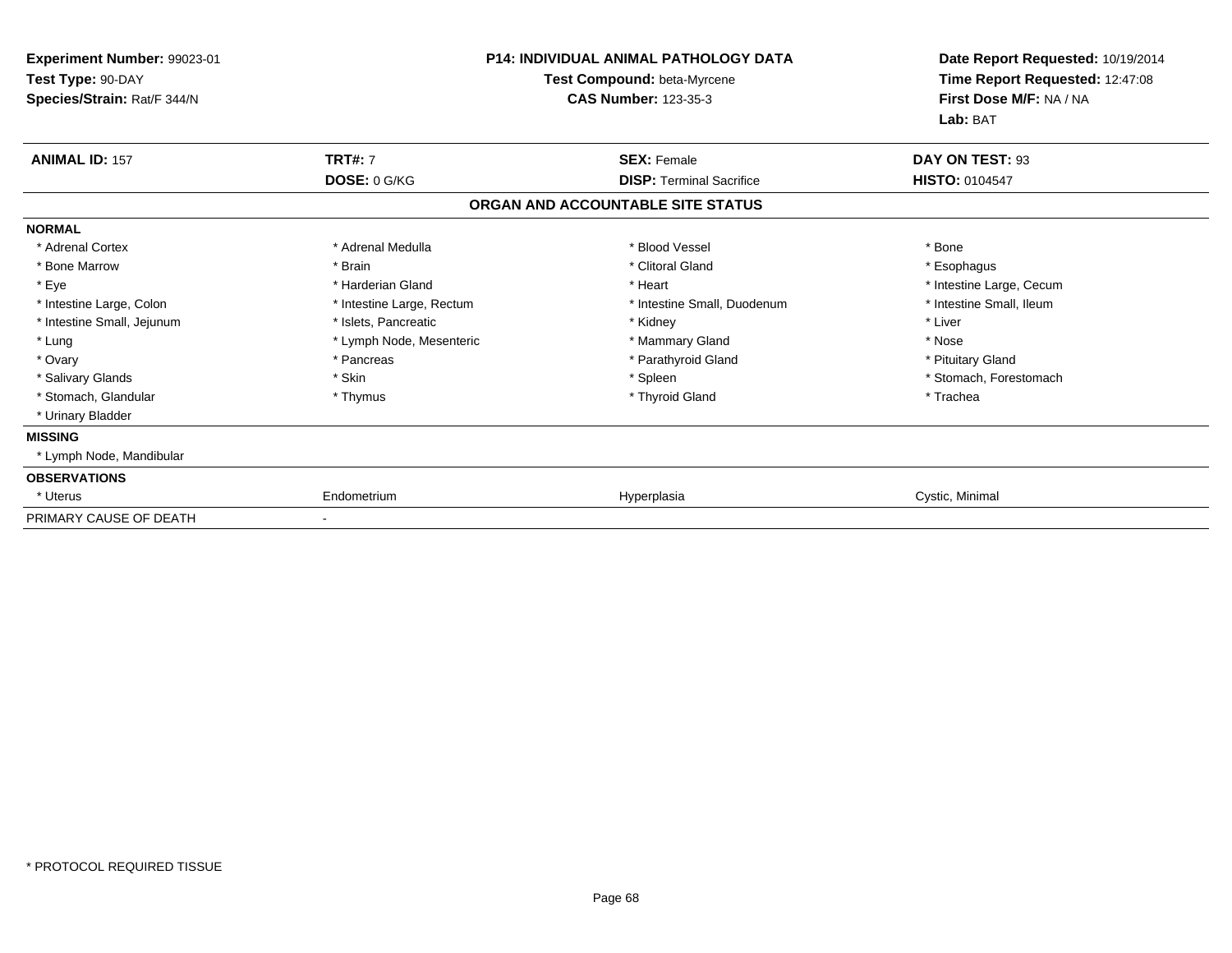| Experiment Number: 99023-01<br>Test Type: 90-DAY<br>Species/Strain: Rat/F 344/N | P14: INDIVIDUAL ANIMAL PATHOLOGY DATA<br>Test Compound: beta-Myrcene<br><b>CAS Number: 123-35-3</b> |                                   | Date Report Requested: 10/19/2014<br>Time Report Requested: 12:47:08<br>First Dose M/F: NA / NA<br>Lab: BAT |
|---------------------------------------------------------------------------------|-----------------------------------------------------------------------------------------------------|-----------------------------------|-------------------------------------------------------------------------------------------------------------|
| <b>ANIMAL ID: 158</b>                                                           | <b>TRT#: 7</b>                                                                                      | <b>SEX: Female</b>                | DAY ON TEST: 93                                                                                             |
|                                                                                 | DOSE: 0 G/KG                                                                                        | <b>DISP: Terminal Sacrifice</b>   | <b>HISTO: 0104548</b>                                                                                       |
|                                                                                 |                                                                                                     | ORGAN AND ACCOUNTABLE SITE STATUS |                                                                                                             |
| <b>NORMAL</b>                                                                   |                                                                                                     |                                   |                                                                                                             |
| * Adrenal Cortex                                                                | * Adrenal Medulla                                                                                   | * Blood Vessel                    | * Bone                                                                                                      |
| * Bone Marrow                                                                   | * Brain                                                                                             | * Clitoral Gland                  | * Esophagus                                                                                                 |
| * Eye                                                                           | * Harderian Gland                                                                                   | * Heart                           | * Intestine Large, Cecum                                                                                    |
| * Intestine Large, Colon                                                        | * Intestine Large, Rectum                                                                           | * Intestine Small, Duodenum       | * Intestine Small, Ileum                                                                                    |
| * Intestine Small, Jejunum                                                      | * Islets, Pancreatic                                                                                | * Kidney                          | * Liver                                                                                                     |
| * Lung                                                                          | * Lymph Node, Mesenteric                                                                            | * Mammary Gland                   | * Nose                                                                                                      |
| * Ovary                                                                         | * Pancreas                                                                                          | * Parathyroid Gland               | * Pituitary Gland                                                                                           |
| * Salivary Glands                                                               | * Skin                                                                                              | * Spleen                          | * Stomach, Forestomach                                                                                      |
| * Stomach, Glandular                                                            | * Thymus                                                                                            | * Thyroid Gland                   | * Trachea                                                                                                   |
| * Urinary Bladder                                                               | * Uterus                                                                                            |                                   |                                                                                                             |
| <b>MISSING</b>                                                                  |                                                                                                     |                                   |                                                                                                             |
| * Lymph Node, Mandibular                                                        |                                                                                                     |                                   |                                                                                                             |
| PRIMARY CAUSE OF DEATH                                                          | $\overline{\phantom{a}}$                                                                            |                                   |                                                                                                             |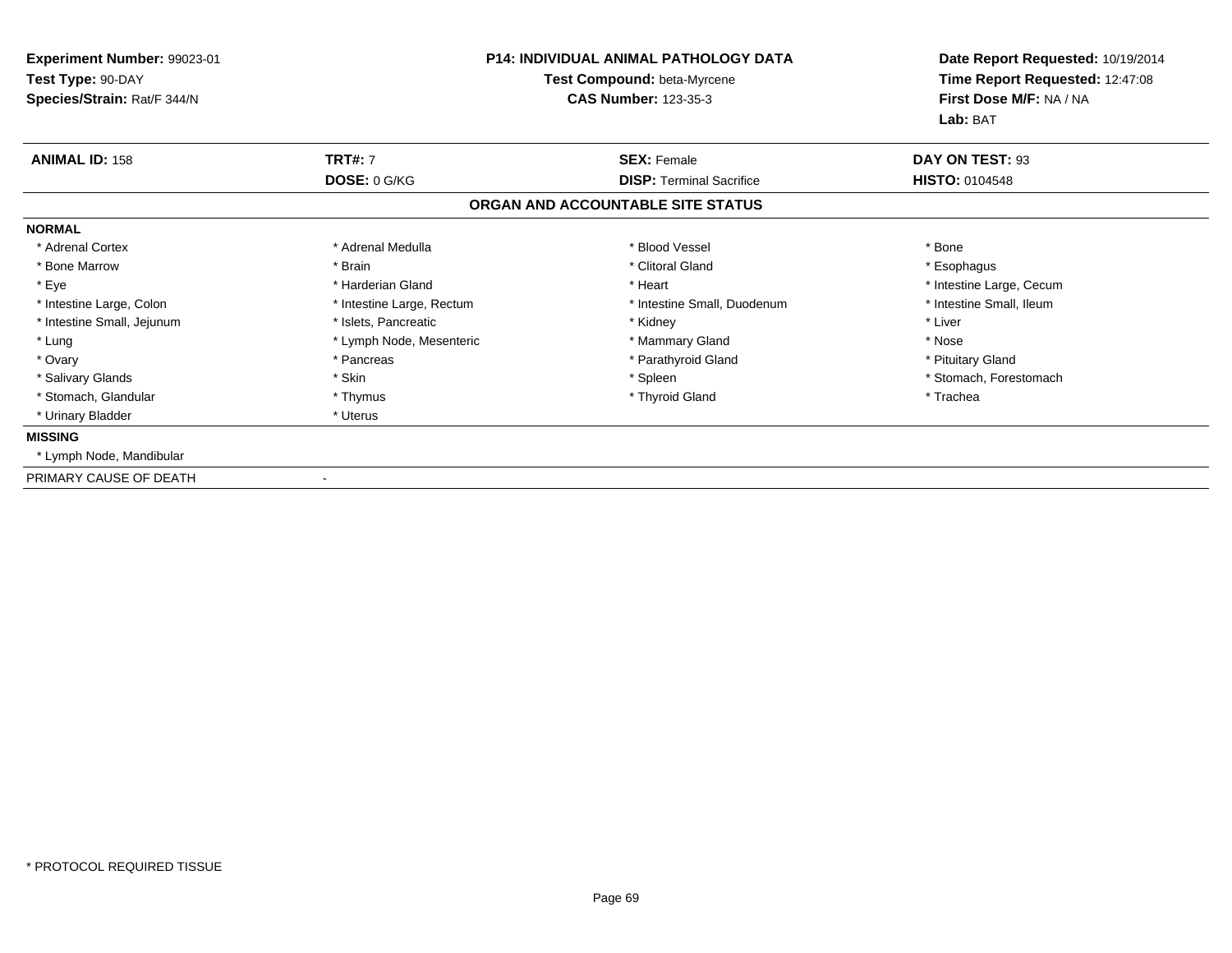| Experiment Number: 99023-01<br>Test Type: 90-DAY<br>Species/Strain: Rat/F 344/N |                           | <b>P14: INDIVIDUAL ANIMAL PATHOLOGY DATA</b><br>Test Compound: beta-Myrcene<br><b>CAS Number: 123-35-3</b> | Date Report Requested: 10/19/2014<br>Time Report Requested: 12:47:08<br>First Dose M/F: NA / NA<br>Lab: BAT |
|---------------------------------------------------------------------------------|---------------------------|------------------------------------------------------------------------------------------------------------|-------------------------------------------------------------------------------------------------------------|
| <b>ANIMAL ID: 159</b>                                                           | <b>TRT#: 7</b>            | <b>SEX: Female</b>                                                                                         | DAY ON TEST: 93                                                                                             |
|                                                                                 | DOSE: 0 G/KG              | <b>DISP: Terminal Sacrifice</b>                                                                            | HISTO: 0104549                                                                                              |
|                                                                                 |                           | ORGAN AND ACCOUNTABLE SITE STATUS                                                                          |                                                                                                             |
| <b>NORMAL</b>                                                                   |                           |                                                                                                            |                                                                                                             |
| * Adrenal Cortex                                                                | * Adrenal Medulla         | * Blood Vessel                                                                                             | * Bone                                                                                                      |
| * Bone Marrow                                                                   | * Brain                   | * Clitoral Gland                                                                                           | * Esophagus                                                                                                 |
| * Eye                                                                           | * Harderian Gland         | * Heart                                                                                                    | * Intestine Large, Cecum                                                                                    |
| * Intestine Large, Colon                                                        | * Intestine Large, Rectum | * Intestine Small, Duodenum                                                                                | * Intestine Small, Ileum                                                                                    |
| * Intestine Small, Jejunum                                                      | * Islets, Pancreatic      | * Kidney                                                                                                   | * Liver                                                                                                     |
| * Lung                                                                          | * Lymph Node, Mesenteric  | * Mammary Gland                                                                                            | * Nose                                                                                                      |
| * Ovary                                                                         | * Pancreas                | * Parathyroid Gland                                                                                        | * Pituitary Gland                                                                                           |
| * Salivary Glands                                                               | * Skin                    | * Spleen                                                                                                   | * Stomach, Forestomach                                                                                      |
| * Stomach, Glandular                                                            | * Thymus                  | * Thyroid Gland                                                                                            | * Trachea                                                                                                   |
| * Urinary Bladder                                                               | * Uterus                  |                                                                                                            |                                                                                                             |
| <b>MISSING</b>                                                                  |                           |                                                                                                            |                                                                                                             |
| * Lymph Node, Mandibular                                                        |                           |                                                                                                            |                                                                                                             |
| <b>OBSERVATIONS</b>                                                             |                           |                                                                                                            |                                                                                                             |
| Lymph Node                                                                      | Deep Cervical             | Ectasia                                                                                                    | Moderate                                                                                                    |
|                                                                                 | Deep Cervical             | Hyperplasia                                                                                                | Lymphoid, Moderate                                                                                          |
| [Hyperplasia TGLS = 1-13]                                                       |                           |                                                                                                            |                                                                                                             |
| PRIMARY CAUSE OF DEATH                                                          |                           |                                                                                                            |                                                                                                             |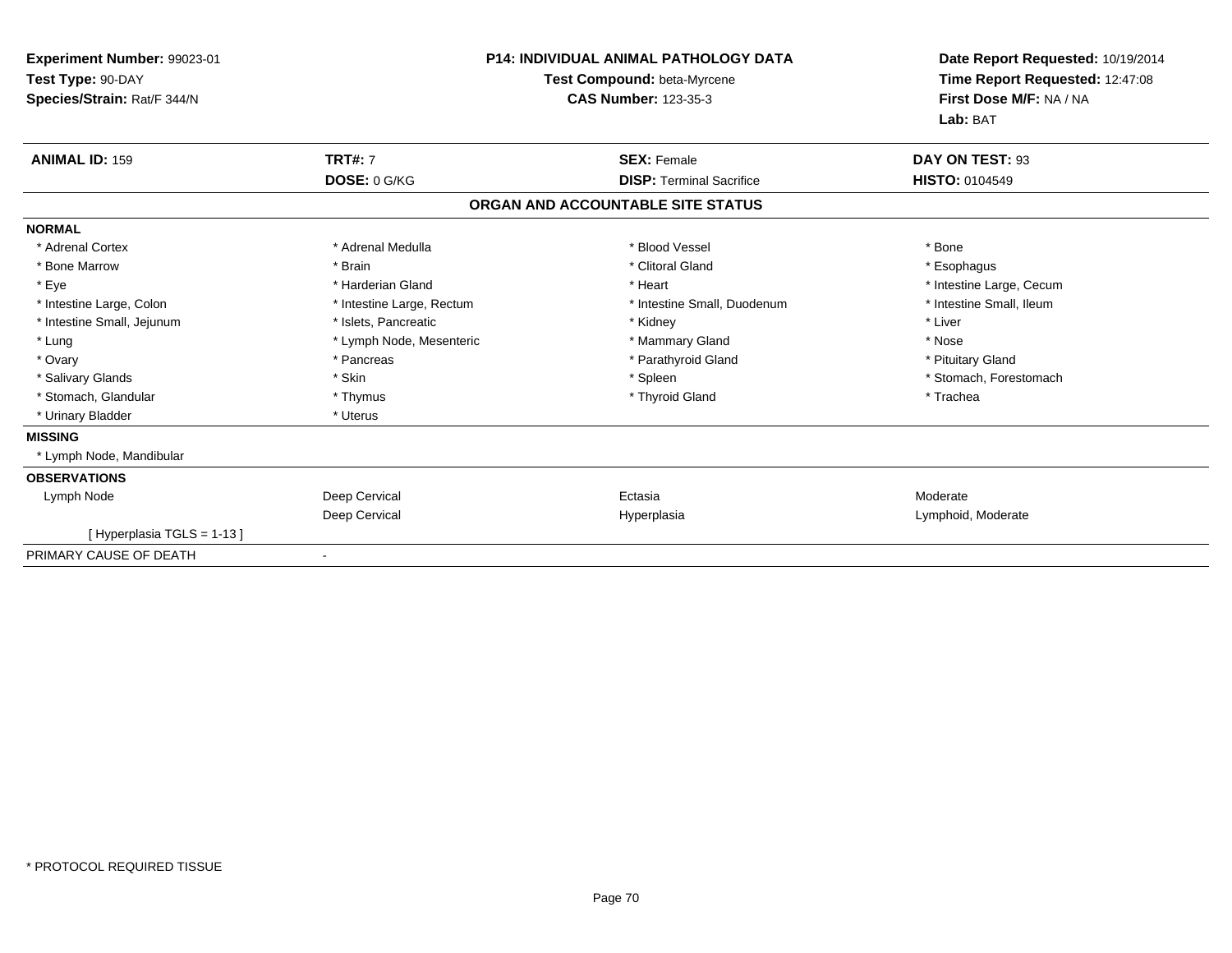| Experiment Number: 99023-01<br>Test Type: 90-DAY<br>Species/Strain: Rat/F 344/N | <b>P14: INDIVIDUAL ANIMAL PATHOLOGY DATA</b><br>Test Compound: beta-Myrcene<br><b>CAS Number: 123-35-3</b> |                                   | Date Report Requested: 10/19/2014<br>Time Report Requested: 12:47:08<br>First Dose M/F: NA / NA<br>Lab: BAT |
|---------------------------------------------------------------------------------|------------------------------------------------------------------------------------------------------------|-----------------------------------|-------------------------------------------------------------------------------------------------------------|
| <b>ANIMAL ID: 160</b>                                                           | <b>TRT#: 7</b>                                                                                             | <b>SEX: Female</b>                | DAY ON TEST: 93                                                                                             |
|                                                                                 | DOSE: 0 G/KG                                                                                               | <b>DISP:</b> Terminal Sacrifice   | HISTO: 0104550                                                                                              |
|                                                                                 |                                                                                                            | ORGAN AND ACCOUNTABLE SITE STATUS |                                                                                                             |
| <b>NORMAL</b>                                                                   |                                                                                                            |                                   |                                                                                                             |
| * Adrenal Cortex                                                                | * Adrenal Medulla                                                                                          | * Blood Vessel                    | * Bone                                                                                                      |
| * Bone Marrow                                                                   | * Brain                                                                                                    | * Clitoral Gland                  | * Esophagus                                                                                                 |
| * Eye                                                                           | * Harderian Gland                                                                                          | * Heart                           | * Intestine Large, Cecum                                                                                    |
| * Intestine Large, Colon                                                        | * Intestine Large, Rectum                                                                                  | * Intestine Small, Duodenum       | * Intestine Small, Ileum                                                                                    |
| * Intestine Small, Jejunum                                                      | * Islets, Pancreatic                                                                                       | * Kidney                          | * Liver                                                                                                     |
| * Lung                                                                          | * Lymph Node, Mesenteric                                                                                   | * Mammary Gland                   | * Nose                                                                                                      |
| * Ovary                                                                         | * Pancreas                                                                                                 | * Parathyroid Gland               | * Pituitary Gland                                                                                           |
| * Salivary Glands                                                               | * Skin                                                                                                     | * Spleen                          | * Stomach, Forestomach                                                                                      |
| * Stomach, Glandular                                                            | * Thymus                                                                                                   | * Thyroid Gland                   | * Trachea                                                                                                   |
| * Urinary Bladder                                                               | * Uterus                                                                                                   |                                   |                                                                                                             |
| <b>MISSING</b>                                                                  |                                                                                                            |                                   |                                                                                                             |
| * Lymph Node, Mandibular                                                        |                                                                                                            |                                   |                                                                                                             |
| PRIMARY CAUSE OF DEATH                                                          | $\overline{\phantom{a}}$                                                                                   |                                   |                                                                                                             |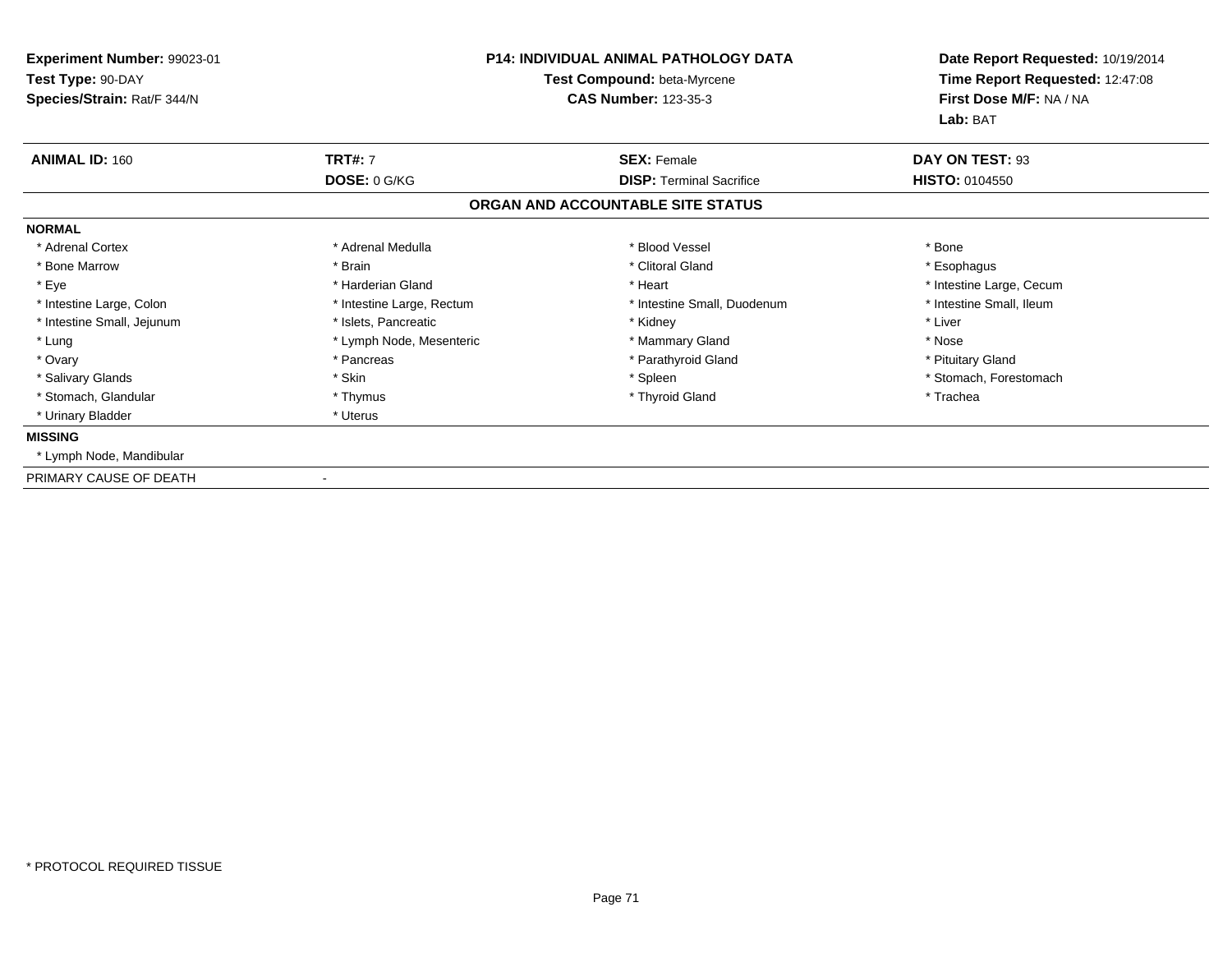| Experiment Number: 99023-01<br>Test Type: 90-DAY<br>Species/Strain: Rat/F 344/N | <b>P14: INDIVIDUAL ANIMAL PATHOLOGY DATA</b><br>Test Compound: beta-Myrcene<br><b>CAS Number: 123-35-3</b> |                                   | Date Report Requested: 10/19/2014<br>Time Report Requested: 12:47:08<br>First Dose M/F: NA / NA<br>Lab: BAT |
|---------------------------------------------------------------------------------|------------------------------------------------------------------------------------------------------------|-----------------------------------|-------------------------------------------------------------------------------------------------------------|
| <b>ANIMAL ID: 251</b>                                                           | TRT#: 8                                                                                                    | <b>SEX: Female</b>                | DAY ON TEST: 93                                                                                             |
|                                                                                 | <b>DOSE: 0.25 G/KG</b>                                                                                     | <b>DISP:</b> Terminal Sacrifice   | <b>HISTO: 0104551</b>                                                                                       |
|                                                                                 |                                                                                                            | ORGAN AND ACCOUNTABLE SITE STATUS |                                                                                                             |
| <b>NORMAL</b>                                                                   |                                                                                                            |                                   |                                                                                                             |
| <b>Harderian Gland</b>                                                          |                                                                                                            |                                   |                                                                                                             |
| <b>OBSERVATIONS</b>                                                             |                                                                                                            |                                   |                                                                                                             |
| Kidney                                                                          | <b>Renal Tubule</b>                                                                                        | Degeneration                      | Minimal                                                                                                     |
| PRIMARY CAUSE OF DEATH                                                          |                                                                                                            |                                   |                                                                                                             |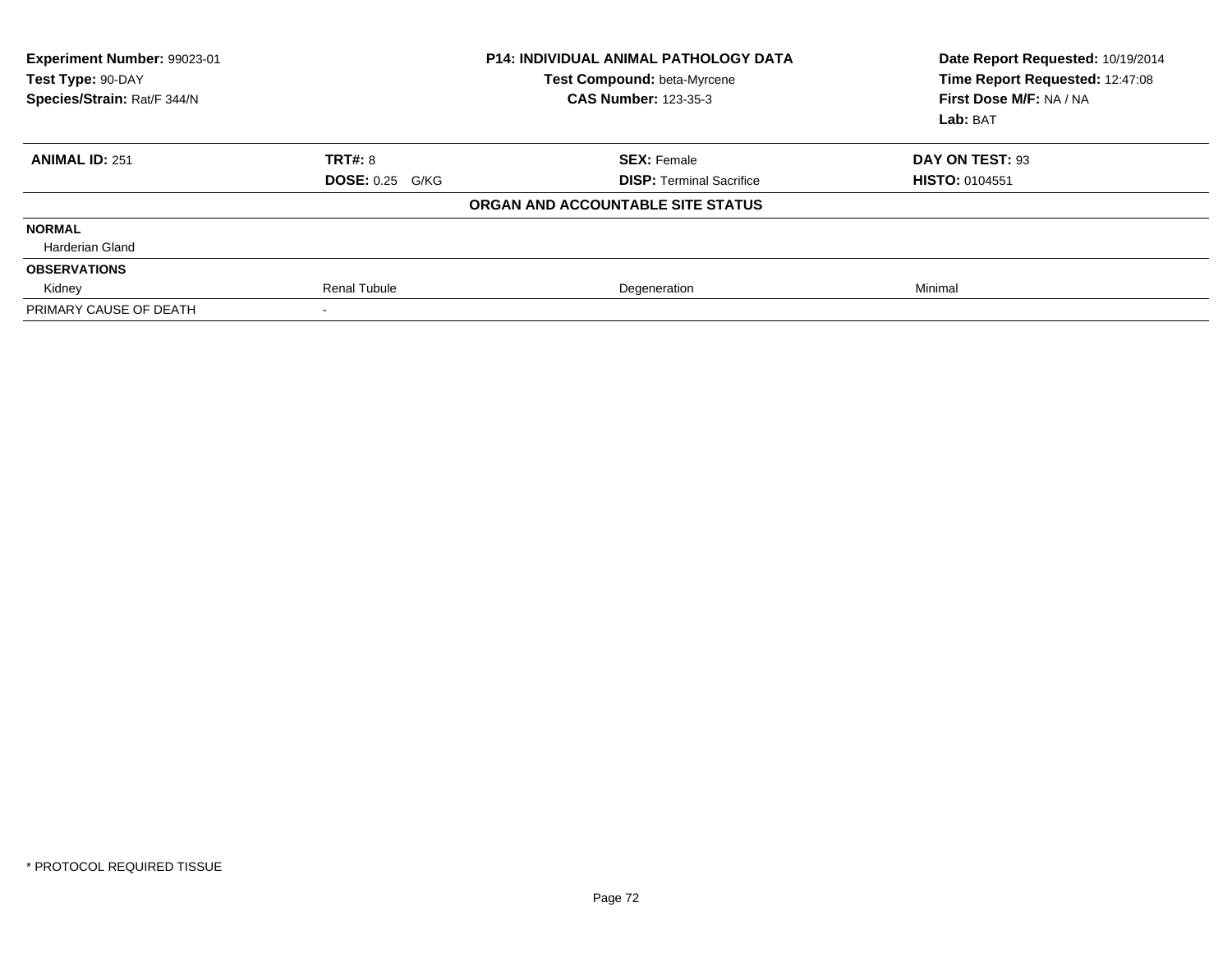| Experiment Number: 99023-01<br>Test Type: 90-DAY<br>Species/Strain: Rat/F 344/N |                        | <b>P14: INDIVIDUAL ANIMAL PATHOLOGY DATA</b><br>Test Compound: beta-Myrcene<br><b>CAS Number: 123-35-3</b> | Date Report Requested: 10/19/2014<br>Time Report Requested: 12:47:08<br>First Dose M/F: NA / NA<br>Lab: BAT |
|---------------------------------------------------------------------------------|------------------------|------------------------------------------------------------------------------------------------------------|-------------------------------------------------------------------------------------------------------------|
| <b>ANIMAL ID: 252</b>                                                           | <b>TRT#: 8</b>         | <b>SEX: Female</b>                                                                                         | DAY ON TEST: 93                                                                                             |
|                                                                                 | <b>DOSE: 0.25 G/KG</b> | <b>DISP: Terminal Sacrifice</b>                                                                            | <b>HISTO: 0104552</b>                                                                                       |
| <b>OBSERVATIONS</b>                                                             |                        |                                                                                                            |                                                                                                             |
| Harderian Gland                                                                 |                        | Pigmentation                                                                                               | Porphyrin, Minimal                                                                                          |
| Kidney                                                                          | Renal Tubule           | Degeneration                                                                                               | Minimal                                                                                                     |
| PRIMARY CAUSE OF DEATH                                                          |                        |                                                                                                            |                                                                                                             |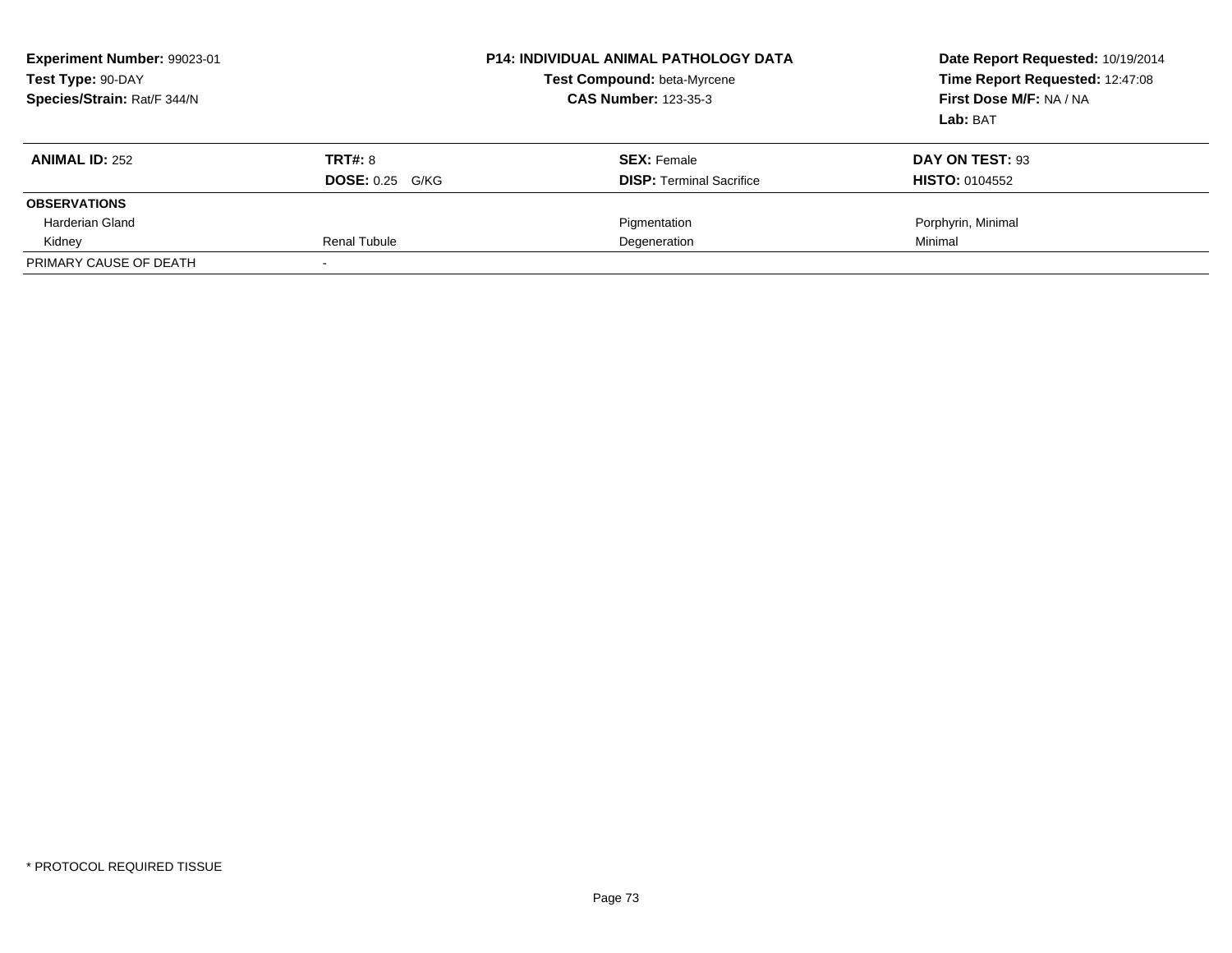| <b>Experiment Number: 99023-01</b><br>Test Type: 90-DAY<br>Species/Strain: Rat/F 344/N |                        | <b>P14: INDIVIDUAL ANIMAL PATHOLOGY DATA</b><br>Test Compound: beta-Myrcene<br><b>CAS Number: 123-35-3</b> | Date Report Requested: 10/19/2014<br>Time Report Requested: 12:47:08<br>First Dose M/F: NA / NA<br>Lab: BAT |
|----------------------------------------------------------------------------------------|------------------------|------------------------------------------------------------------------------------------------------------|-------------------------------------------------------------------------------------------------------------|
| <b>ANIMAL ID: 253</b>                                                                  | <b>TRT#: 8</b>         | <b>SEX: Female</b>                                                                                         | DAY ON TEST: 93                                                                                             |
|                                                                                        | <b>DOSE: 0.25 G/KG</b> | <b>DISP: Terminal Sacrifice</b>                                                                            | <b>HISTO: 0104553</b>                                                                                       |
|                                                                                        |                        | ORGAN AND ACCOUNTABLE SITE STATUS                                                                          |                                                                                                             |
| <b>NORMAL</b>                                                                          |                        |                                                                                                            |                                                                                                             |
| Harderian Gland                                                                        |                        |                                                                                                            |                                                                                                             |
| <b>OBSERVATIONS</b>                                                                    |                        |                                                                                                            |                                                                                                             |
| Kidney                                                                                 | Renal Tubule           | Degeneration                                                                                               | Minimal                                                                                                     |
| Liver                                                                                  |                        | Hepatodiaphragmatic Nodule                                                                                 |                                                                                                             |
| [Hepatodiaphragmatic Nodule TGLS = 1-7]                                                |                        |                                                                                                            |                                                                                                             |
| PRIMARY CAUSE OF DEATH                                                                 |                        |                                                                                                            |                                                                                                             |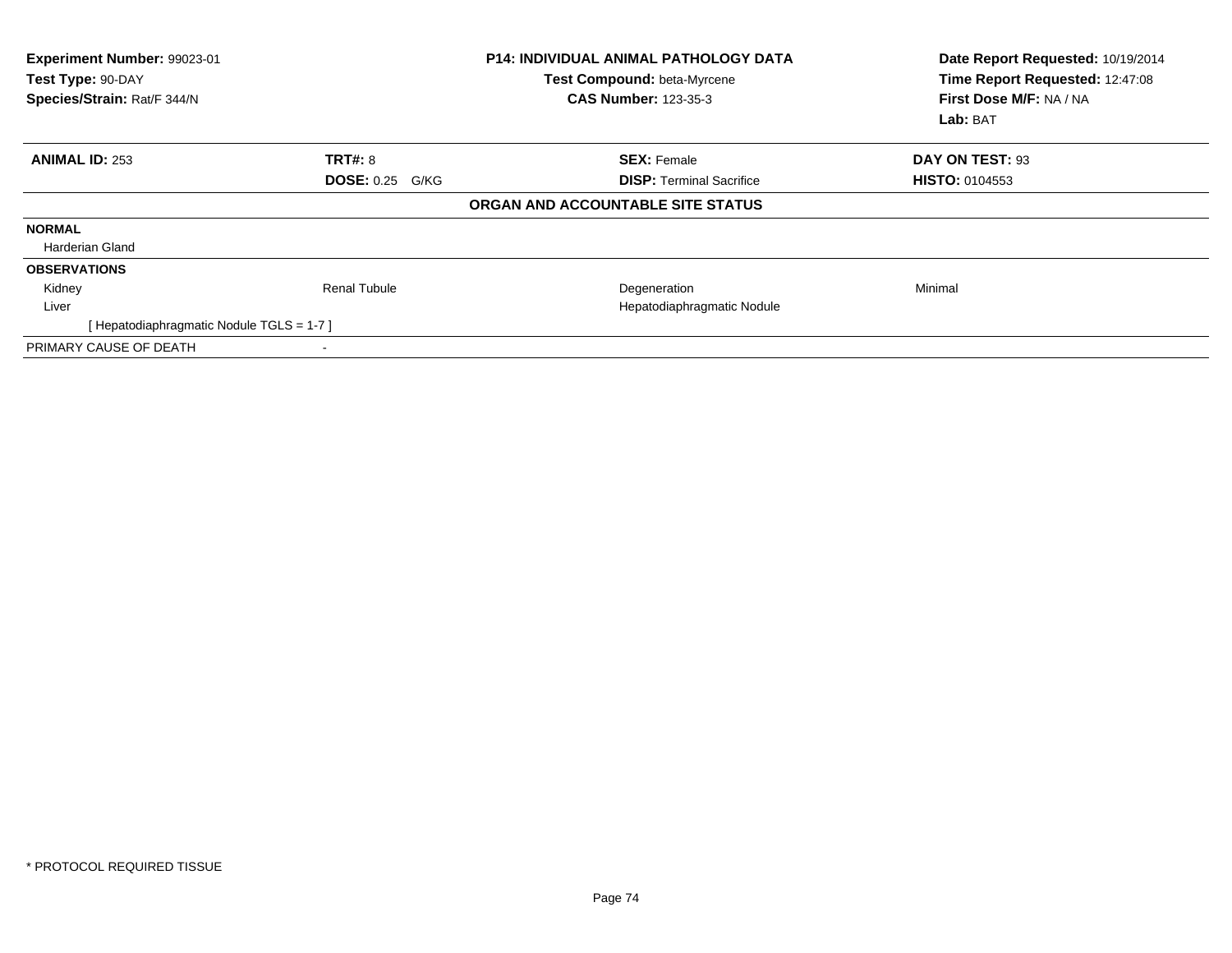| <b>Experiment Number: 99023-01</b><br>Test Type: 90-DAY<br>Species/Strain: Rat/F 344/N |                        | <b>P14: INDIVIDUAL ANIMAL PATHOLOGY DATA</b><br>Test Compound: beta-Myrcene<br><b>CAS Number: 123-35-3</b> | Date Report Requested: 10/19/2014<br>Time Report Requested: 12:47:08<br>First Dose M/F: NA / NA<br>Lab: BAT |
|----------------------------------------------------------------------------------------|------------------------|------------------------------------------------------------------------------------------------------------|-------------------------------------------------------------------------------------------------------------|
| <b>ANIMAL ID: 254</b>                                                                  | <b>TRT#: 8</b>         | <b>SEX: Female</b>                                                                                         | DAY ON TEST: 93                                                                                             |
|                                                                                        | <b>DOSE: 0.25 G/KG</b> | <b>DISP:</b> Terminal Sacrifice                                                                            | <b>HISTO: 0104554</b>                                                                                       |
| <b>OBSERVATIONS</b>                                                                    |                        |                                                                                                            |                                                                                                             |
| <b>Harderian Gland</b>                                                                 |                        | Pigmentation                                                                                               | Porphyrin, Minimal                                                                                          |
| Kidney                                                                                 | <b>Renal Tubule</b>    | Degeneration                                                                                               | Minimal                                                                                                     |
| Lymph Node                                                                             | Deep Cervical          | Ectasia                                                                                                    | Moderate                                                                                                    |
|                                                                                        | Deep Cervical          | Hyperplasia                                                                                                | Lymphoid, Mild                                                                                              |
| [Hyperplasia TGLS = $1-13$ ]                                                           |                        |                                                                                                            |                                                                                                             |
| PRIMARY CAUSE OF DEATH                                                                 | -                      |                                                                                                            |                                                                                                             |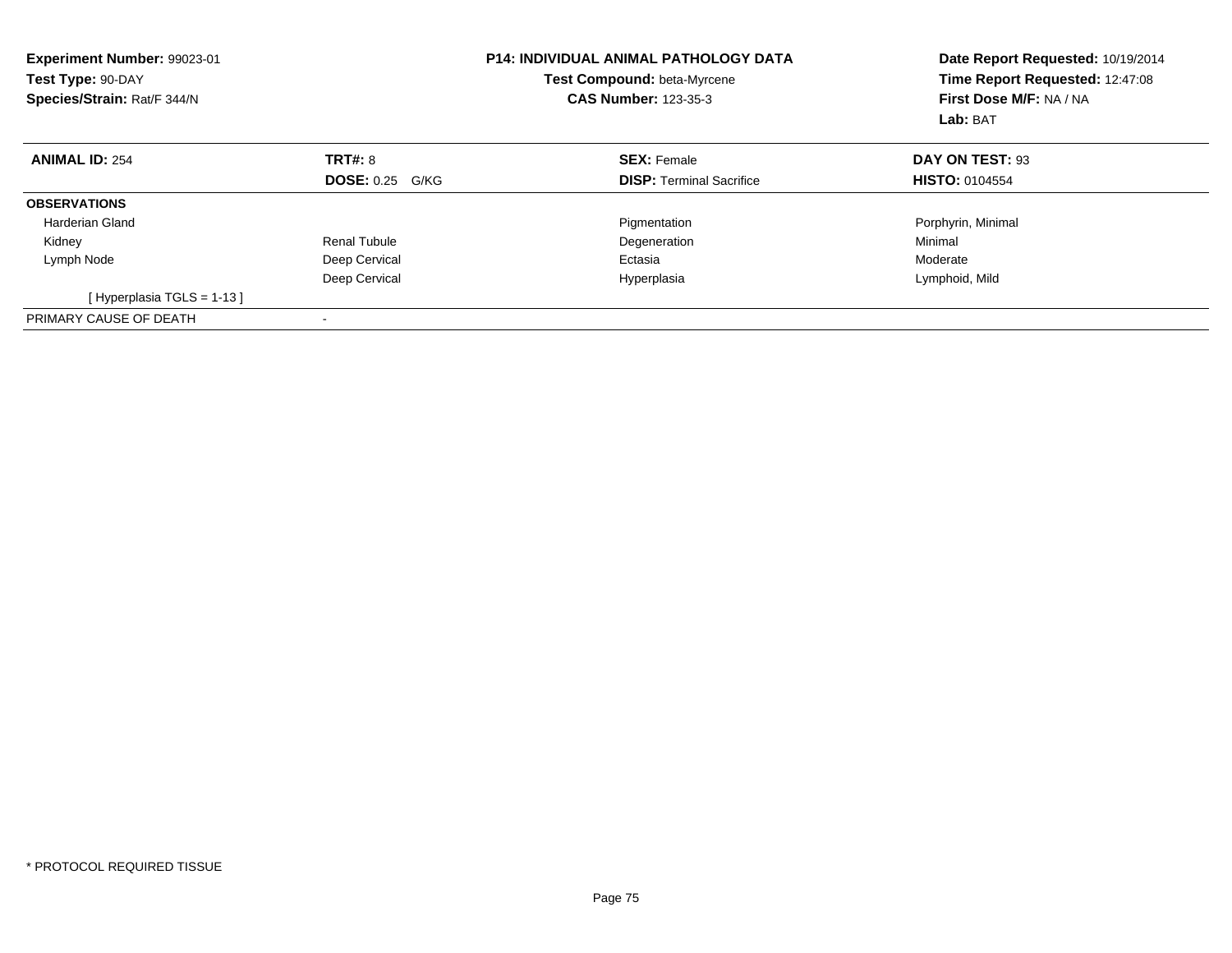| Experiment Number: 99023-01<br>Test Type: 90-DAY<br>Species/Strain: Rat/F 344/N |                        | <b>P14: INDIVIDUAL ANIMAL PATHOLOGY DATA</b><br>Test Compound: beta-Myrcene<br><b>CAS Number: 123-35-3</b> | Date Report Requested: 10/19/2014<br>Time Report Requested: 12:47:08<br>First Dose M/F: NA / NA<br>Lab: BAT |
|---------------------------------------------------------------------------------|------------------------|------------------------------------------------------------------------------------------------------------|-------------------------------------------------------------------------------------------------------------|
| <b>ANIMAL ID: 255</b>                                                           | <b>TRT#: 8</b>         | <b>SEX: Female</b>                                                                                         | DAY ON TEST: 93                                                                                             |
|                                                                                 | <b>DOSE: 0.25 G/KG</b> | <b>DISP:</b> Terminal Sacrifice                                                                            | <b>HISTO: 0104555</b>                                                                                       |
| <b>OBSERVATIONS</b>                                                             |                        |                                                                                                            |                                                                                                             |
| Harderian Gland                                                                 |                        | Pigmentation                                                                                               | Porphyrin, Minimal                                                                                          |
| Kidney                                                                          | Renal Tubule           | Degeneration                                                                                               | Minimal                                                                                                     |
|                                                                                 | Renal Tubule           | Mineralization                                                                                             | Minimal                                                                                                     |
| PRIMARY CAUSE OF DEATH                                                          |                        |                                                                                                            |                                                                                                             |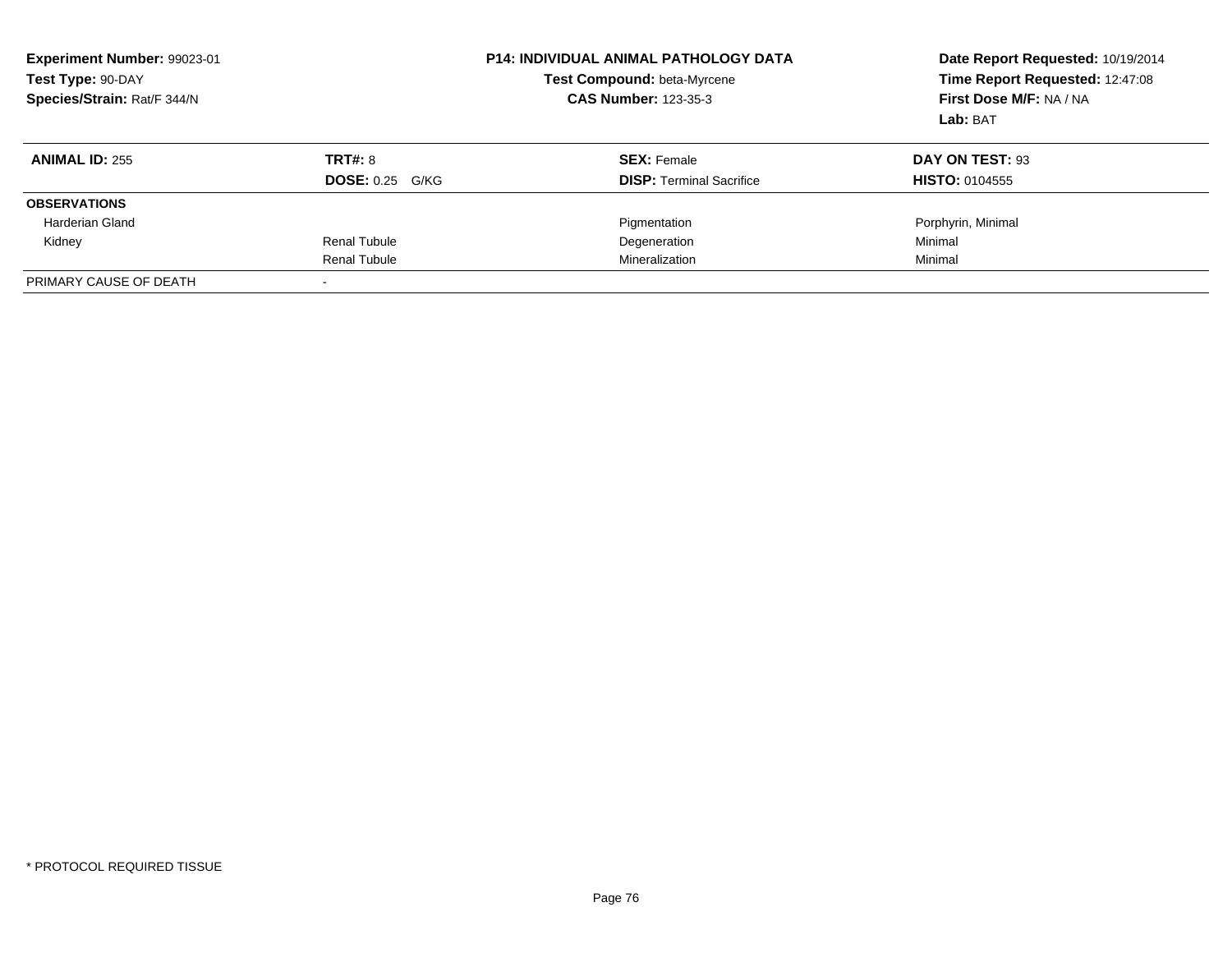| Experiment Number: 99023-01<br>Test Type: 90-DAY<br>Species/Strain: Rat/F 344/N |                        | <b>P14: INDIVIDUAL ANIMAL PATHOLOGY DATA</b><br>Test Compound: beta-Myrcene<br><b>CAS Number: 123-35-3</b> | Date Report Requested: 10/19/2014<br>Time Report Requested: 12:47:08<br>First Dose M/F: NA / NA<br>Lab: BAT |
|---------------------------------------------------------------------------------|------------------------|------------------------------------------------------------------------------------------------------------|-------------------------------------------------------------------------------------------------------------|
| <b>ANIMAL ID: 256</b>                                                           | <b>TRT#: 8</b>         | <b>SEX: Female</b>                                                                                         | DAY ON TEST: 93                                                                                             |
|                                                                                 | <b>DOSE: 0.25 G/KG</b> | <b>DISP:</b> Terminal Sacrifice                                                                            | <b>HISTO: 0104556</b>                                                                                       |
|                                                                                 |                        | ORGAN AND ACCOUNTABLE SITE STATUS                                                                          |                                                                                                             |
| <b>NORMAL</b>                                                                   |                        |                                                                                                            |                                                                                                             |
| Harderian Gland                                                                 |                        |                                                                                                            |                                                                                                             |
| <b>OBSERVATIONS</b>                                                             |                        |                                                                                                            |                                                                                                             |
| Kidney                                                                          | Renal Tubule           | Degeneration                                                                                               | Minimal                                                                                                     |
| Lymph Node                                                                      | Deep Cervical          | Ectasia                                                                                                    | Mild                                                                                                        |
|                                                                                 | Deep Cervical          | Hyperplasia                                                                                                | Lymphoid, Mild                                                                                              |
| [ Hyperplasia TGLS = 1-13 ]                                                     |                        |                                                                                                            |                                                                                                             |
| PRIMARY CAUSE OF DEATH                                                          |                        |                                                                                                            |                                                                                                             |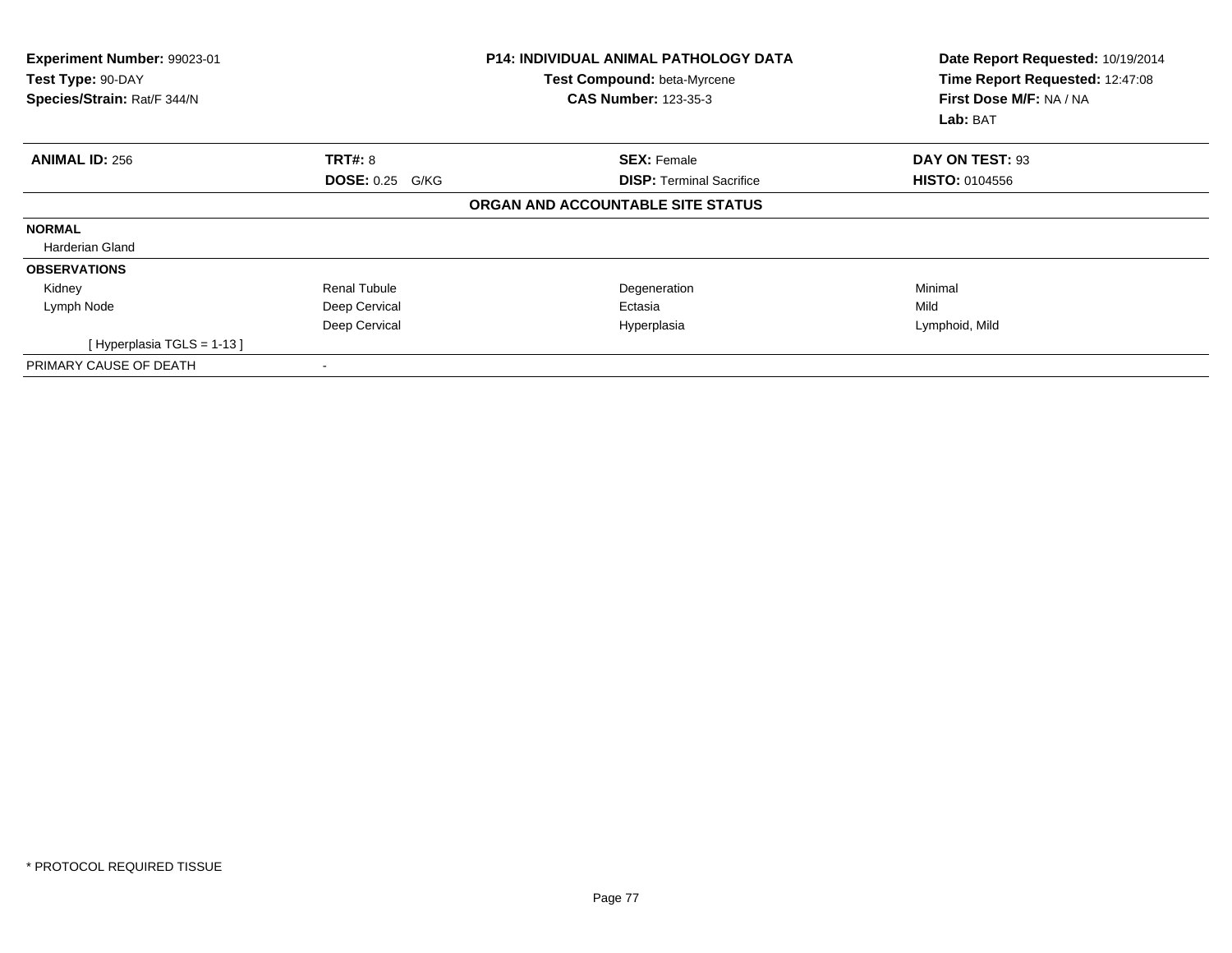| Experiment Number: 99023-01<br>Test Type: 90-DAY<br>Species/Strain: Rat/F 344/N |                        | <b>P14: INDIVIDUAL ANIMAL PATHOLOGY DATA</b><br>Test Compound: beta-Myrcene<br><b>CAS Number: 123-35-3</b> | Date Report Requested: 10/19/2014<br>Time Report Requested: 12:47:08<br>First Dose M/F: NA / NA<br>Lab: BAT |
|---------------------------------------------------------------------------------|------------------------|------------------------------------------------------------------------------------------------------------|-------------------------------------------------------------------------------------------------------------|
| <b>ANIMAL ID: 257</b>                                                           | TRT#: 8                | <b>SEX: Female</b>                                                                                         | DAY ON TEST: 93                                                                                             |
|                                                                                 | <b>DOSE: 0.25 G/KG</b> | <b>DISP:</b> Terminal Sacrifice                                                                            | <b>HISTO: 0104557</b>                                                                                       |
|                                                                                 |                        | ORGAN AND ACCOUNTABLE SITE STATUS                                                                          |                                                                                                             |
| <b>NORMAL</b>                                                                   |                        |                                                                                                            |                                                                                                             |
| <b>Harderian Gland</b>                                                          |                        |                                                                                                            |                                                                                                             |
| <b>OBSERVATIONS</b>                                                             |                        |                                                                                                            |                                                                                                             |
| Kidney                                                                          | <b>Renal Tubule</b>    | Degeneration                                                                                               | Minimal                                                                                                     |
| PRIMARY CAUSE OF DEATH                                                          |                        |                                                                                                            |                                                                                                             |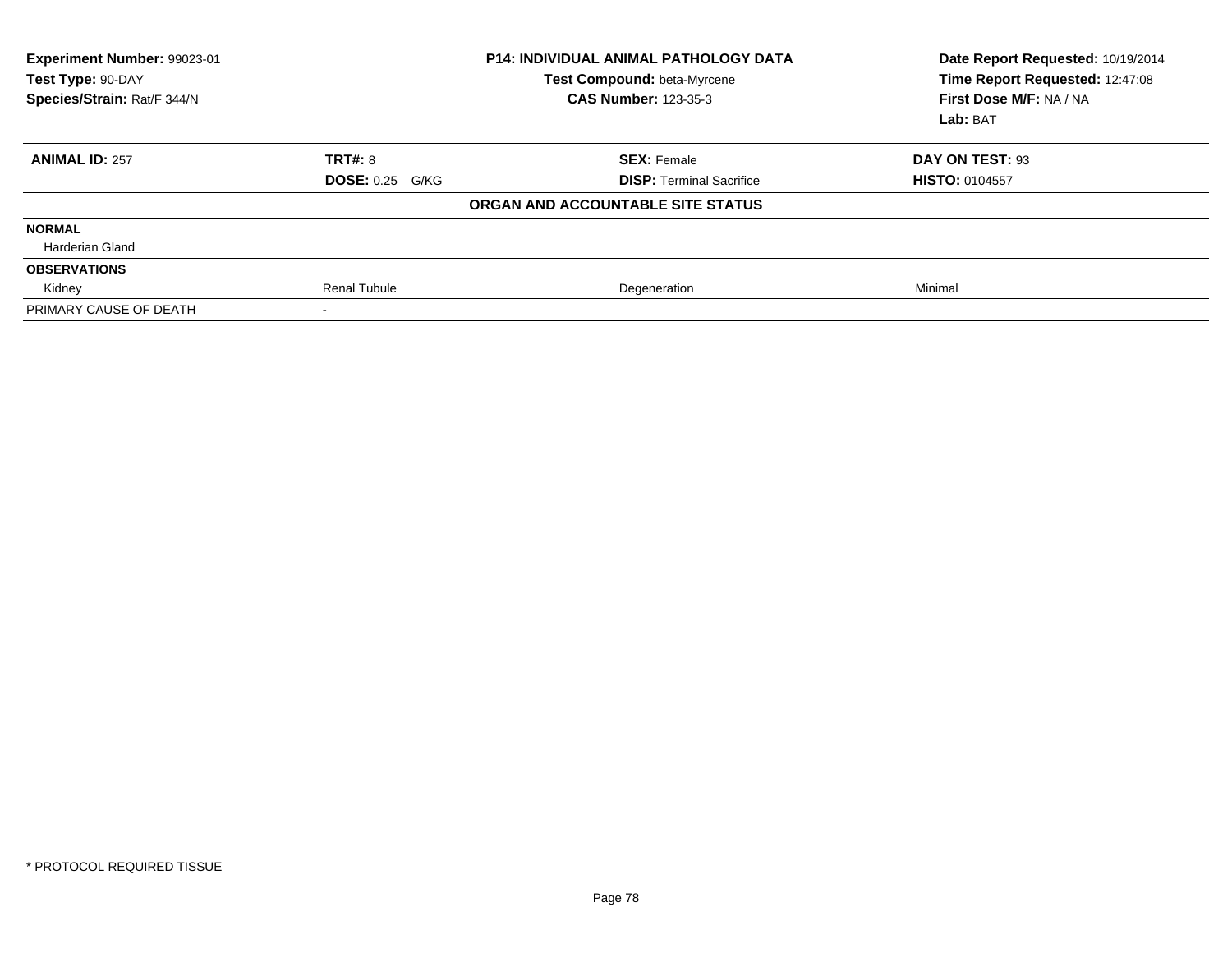| Experiment Number: 99023-01<br>Test Type: 90-DAY<br>Species/Strain: Rat/F 344/N |                          | <b>P14: INDIVIDUAL ANIMAL PATHOLOGY DATA</b><br>Test Compound: beta-Myrcene<br><b>CAS Number: 123-35-3</b> | Date Report Requested: 10/19/2014<br>Time Report Requested: 12:47:08<br>First Dose M/F: NA / NA<br>Lab: BAT |
|---------------------------------------------------------------------------------|--------------------------|------------------------------------------------------------------------------------------------------------|-------------------------------------------------------------------------------------------------------------|
| <b>ANIMAL ID: 258</b>                                                           | TRT#: 8                  | <b>SEX: Female</b>                                                                                         | DAY ON TEST: 93                                                                                             |
|                                                                                 | <b>DOSE: 0.25 G/KG</b>   | <b>DISP:</b> Terminal Sacrifice                                                                            | <b>HISTO: 0104558</b>                                                                                       |
|                                                                                 |                          | ORGAN AND ACCOUNTABLE SITE STATUS                                                                          |                                                                                                             |
| <b>NORMAL</b>                                                                   |                          |                                                                                                            |                                                                                                             |
| Harderian Gland                                                                 |                          |                                                                                                            |                                                                                                             |
| <b>OBSERVATIONS</b>                                                             |                          |                                                                                                            |                                                                                                             |
| Kidney                                                                          | <b>Renal Tubule</b>      | Degeneration                                                                                               | Minimal                                                                                                     |
|                                                                                 | <b>Renal Tubule</b>      | Mineralization                                                                                             | Minimal                                                                                                     |
|                                                                                 |                          | Nephropathy                                                                                                | Minimal                                                                                                     |
| PRIMARY CAUSE OF DEATH                                                          | $\overline{\phantom{a}}$ |                                                                                                            |                                                                                                             |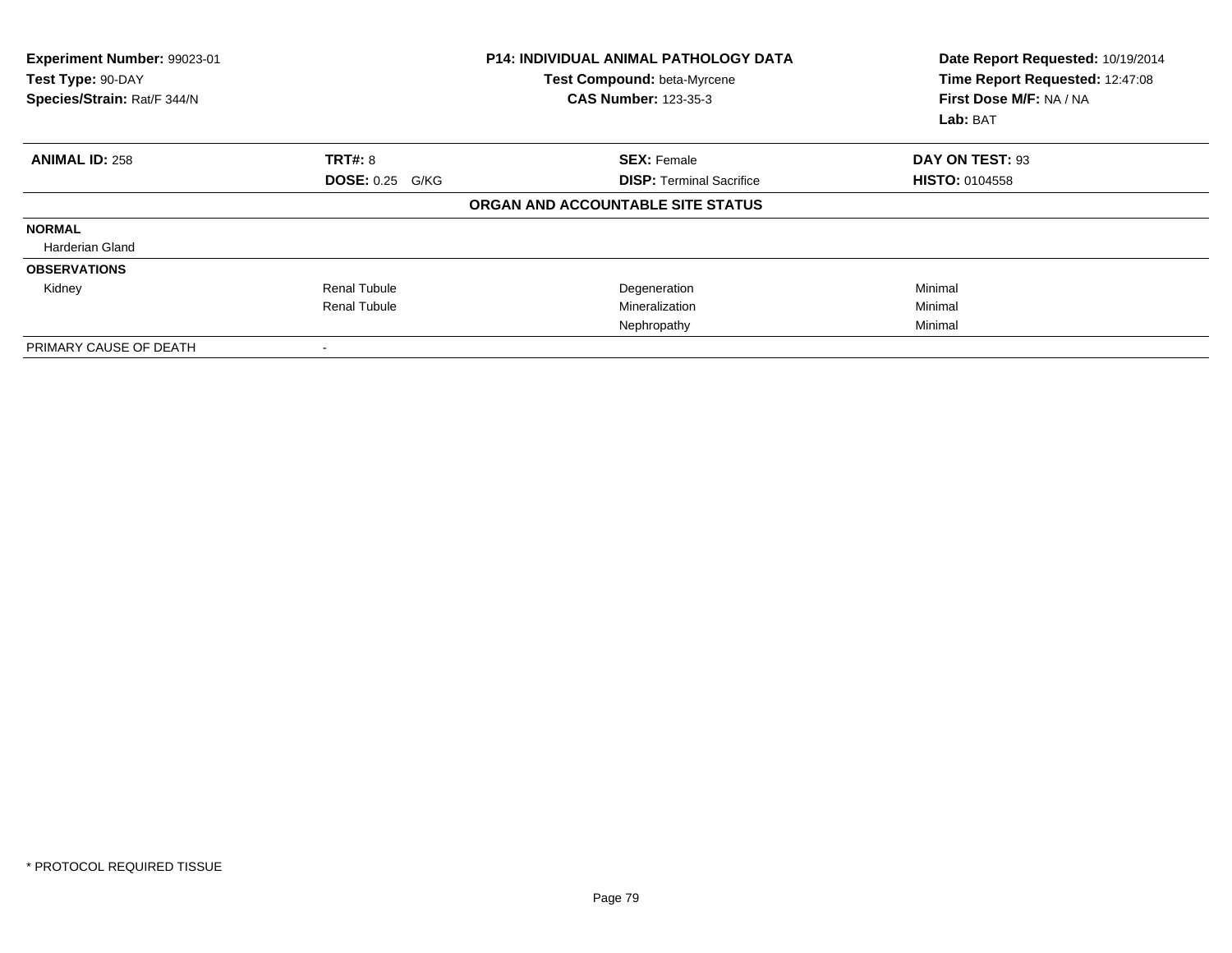| Experiment Number: 99023-01<br>Test Type: 90-DAY<br>Species/Strain: Rat/F 344/N |                        | <b>P14: INDIVIDUAL ANIMAL PATHOLOGY DATA</b><br>Test Compound: beta-Myrcene<br><b>CAS Number: 123-35-3</b> | Date Report Requested: 10/19/2014<br>Time Report Requested: 12:47:08<br>First Dose M/F: NA / NA<br>Lab: BAT |
|---------------------------------------------------------------------------------|------------------------|------------------------------------------------------------------------------------------------------------|-------------------------------------------------------------------------------------------------------------|
| <b>ANIMAL ID: 259</b>                                                           | <b>TRT#: 8</b>         | <b>SEX: Female</b>                                                                                         | DAY ON TEST: 93                                                                                             |
|                                                                                 | <b>DOSE: 0.25 G/KG</b> | <b>DISP: Terminal Sacrifice</b>                                                                            | <b>HISTO: 0104559</b>                                                                                       |
|                                                                                 |                        | ORGAN AND ACCOUNTABLE SITE STATUS                                                                          |                                                                                                             |
| <b>NORMAL</b>                                                                   |                        |                                                                                                            |                                                                                                             |
| Harderian Gland                                                                 |                        |                                                                                                            |                                                                                                             |
| <b>OBSERVATIONS</b>                                                             |                        |                                                                                                            |                                                                                                             |
| Kidney                                                                          | <b>Renal Tubule</b>    | Degeneration                                                                                               | Minimal                                                                                                     |
| Lymph Node                                                                      | Deep Cervical          | Ectasia                                                                                                    | Minimal                                                                                                     |
|                                                                                 | Deep Cervical          | Hyperplasia                                                                                                | Lymphoid, Minimal                                                                                           |
| [Hyperplasia TGLS = 1-13 ]                                                      |                        |                                                                                                            |                                                                                                             |
| PRIMARY CAUSE OF DEATH                                                          |                        |                                                                                                            |                                                                                                             |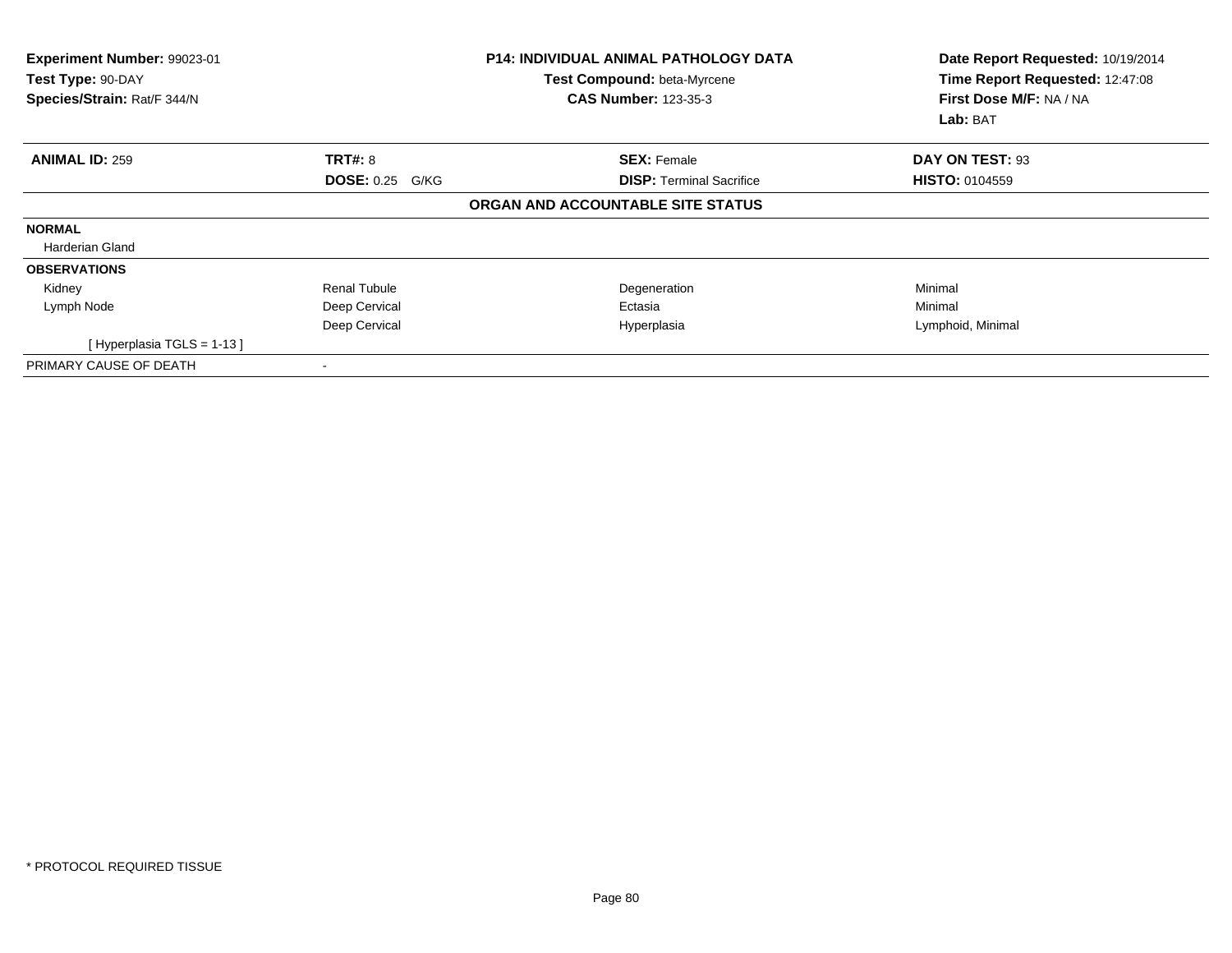| <b>Experiment Number: 99023-01</b><br>Test Type: 90-DAY<br>Species/Strain: Rat/F 344/N |                        | <b>P14: INDIVIDUAL ANIMAL PATHOLOGY DATA</b><br>Test Compound: beta-Myrcene<br><b>CAS Number: 123-35-3</b> | Date Report Requested: 10/19/2014<br>Time Report Requested: 12:47:08<br>First Dose M/F: NA / NA<br>Lab: BAT |
|----------------------------------------------------------------------------------------|------------------------|------------------------------------------------------------------------------------------------------------|-------------------------------------------------------------------------------------------------------------|
| <b>ANIMAL ID: 260</b>                                                                  | TRT#: 8                | <b>SEX: Female</b>                                                                                         | DAY ON TEST: 93                                                                                             |
|                                                                                        | <b>DOSE: 0.25 G/KG</b> | <b>DISP:</b> Terminal Sacrifice                                                                            | <b>HISTO: 0104560</b>                                                                                       |
| <b>OBSERVATIONS</b>                                                                    |                        |                                                                                                            |                                                                                                             |
| Harderian Gland                                                                        |                        | Pigmentation                                                                                               | Porphyrin, Minimal                                                                                          |
| Kidney                                                                                 | Renal Tubule           | Degeneration                                                                                               | Minimal                                                                                                     |
|                                                                                        |                        | Nephropathy                                                                                                | Minimal                                                                                                     |
| Mesentery                                                                              | Fat                    | Necrosis                                                                                                   | Mild                                                                                                        |
| [Necrosis TGLS = $1-13$ ]                                                              |                        |                                                                                                            |                                                                                                             |
| PRIMARY CAUSE OF DEATH                                                                 |                        |                                                                                                            |                                                                                                             |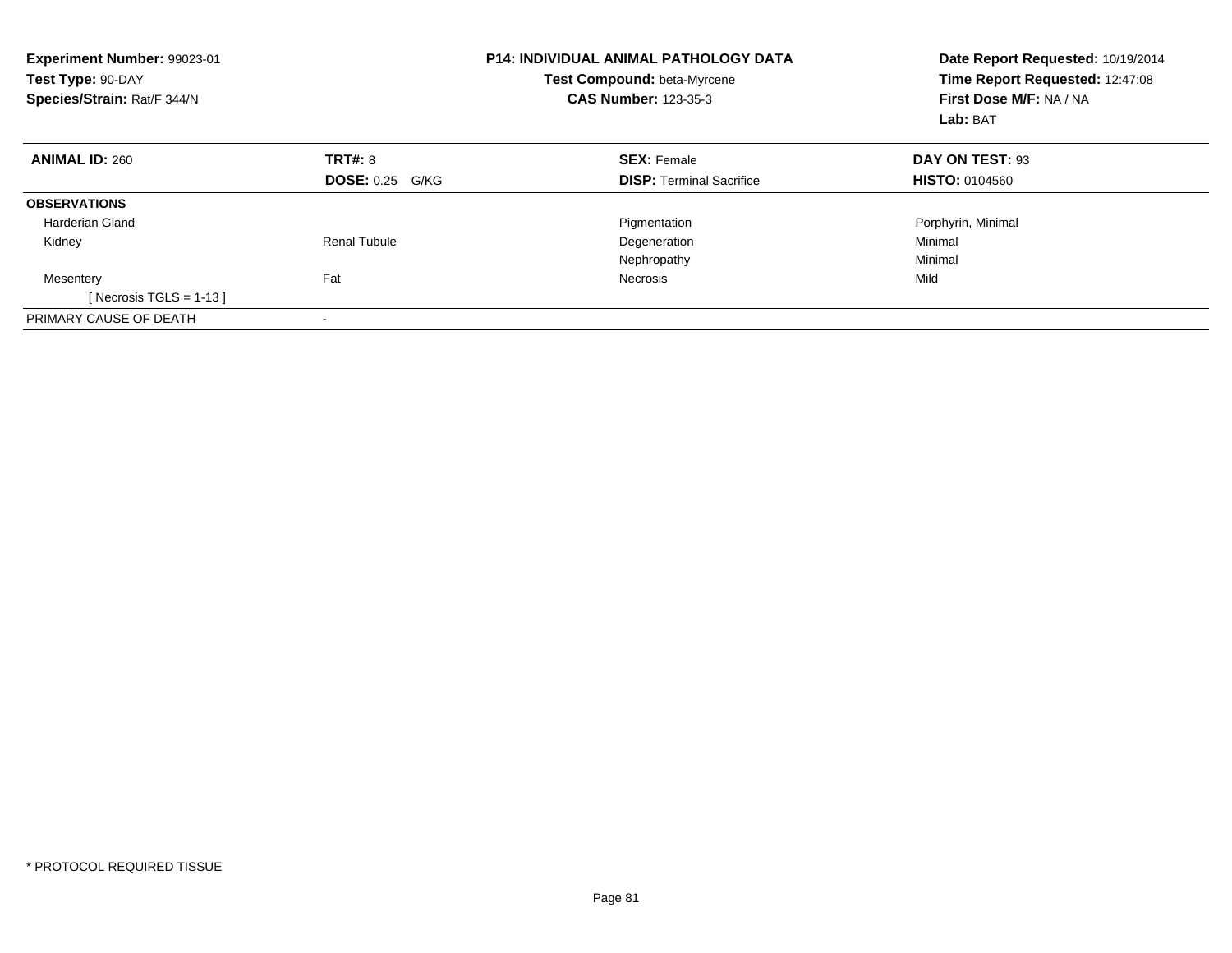| Experiment Number: 99023-01<br>Test Type: 90-DAY<br>Species/Strain: Rat/F 344/N |                          | <b>P14: INDIVIDUAL ANIMAL PATHOLOGY DATA</b><br>Test Compound: beta-Myrcene<br><b>CAS Number: 123-35-3</b> | Date Report Requested: 10/19/2014<br>Time Report Requested: 12:47:08<br>First Dose M/F: NA / NA<br>Lab: BAT |
|---------------------------------------------------------------------------------|--------------------------|------------------------------------------------------------------------------------------------------------|-------------------------------------------------------------------------------------------------------------|
| <b>ANIMAL ID: 351</b>                                                           | TRT#: 9                  | <b>SEX: Female</b>                                                                                         | DAY ON TEST: 93                                                                                             |
|                                                                                 | <b>DOSE: 0.5</b><br>G/KG | <b>DISP:</b> Terminal Sacrifice                                                                            | <b>HISTO: 0104561</b>                                                                                       |
|                                                                                 |                          | ORGAN AND ACCOUNTABLE SITE STATUS                                                                          |                                                                                                             |
| <b>NORMAL</b>                                                                   |                          |                                                                                                            |                                                                                                             |
| Harderian Gland                                                                 | Nose                     | Spleen                                                                                                     |                                                                                                             |
| <b>OBSERVATIONS</b>                                                             |                          |                                                                                                            |                                                                                                             |
| Kidney                                                                          | <b>Renal Tubule</b>      | Degeneration                                                                                               | Minimal                                                                                                     |
| Lymph Node                                                                      | Deep Cervical            | Ectasia                                                                                                    | Minimal                                                                                                     |
|                                                                                 | Deep Cervical            | Hyperplasia                                                                                                | Lymphoid, Mild                                                                                              |
| [Hyperplasia TGLS = 1-13]                                                       |                          |                                                                                                            |                                                                                                             |
| PRIMARY CAUSE OF DEATH                                                          |                          |                                                                                                            |                                                                                                             |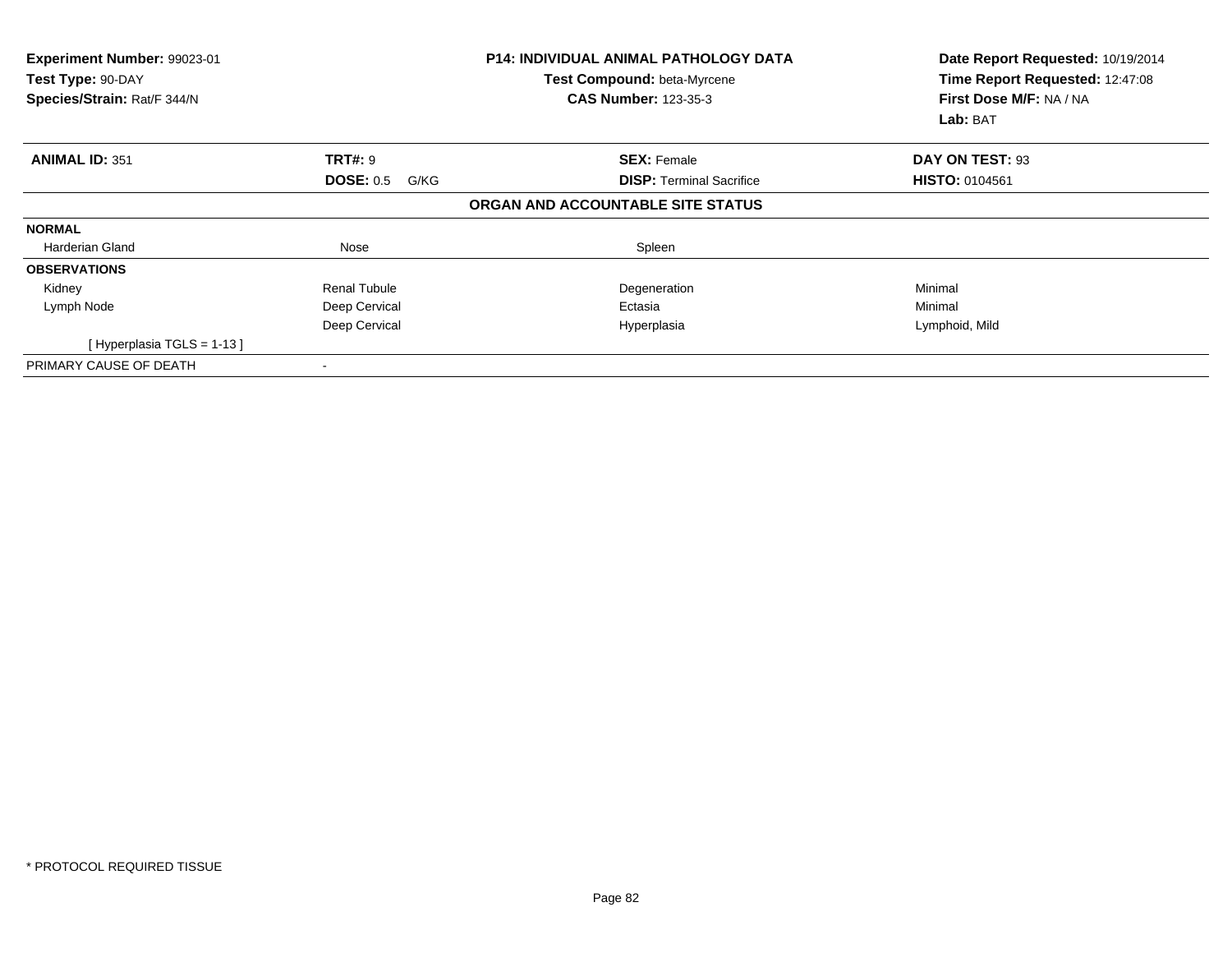| Experiment Number: 99023-01<br>Test Type: 90-DAY<br>Species/Strain: Rat/F 344/N |                          | <b>P14: INDIVIDUAL ANIMAL PATHOLOGY DATA</b><br>Test Compound: beta-Myrcene<br><b>CAS Number: 123-35-3</b> | Date Report Requested: 10/19/2014<br>Time Report Requested: 12:47:08<br>First Dose M/F: NA / NA<br>Lab: BAT |
|---------------------------------------------------------------------------------|--------------------------|------------------------------------------------------------------------------------------------------------|-------------------------------------------------------------------------------------------------------------|
| <b>ANIMAL ID: 352</b>                                                           | <b>TRT#: 9</b>           | <b>SEX: Female</b>                                                                                         | DAY ON TEST: 93                                                                                             |
|                                                                                 | <b>DOSE: 0.5</b><br>G/KG | <b>DISP:</b> Terminal Sacrifice                                                                            | <b>HISTO: 0104562</b>                                                                                       |
|                                                                                 |                          | ORGAN AND ACCOUNTABLE SITE STATUS                                                                          |                                                                                                             |
| <b>NORMAL</b>                                                                   |                          |                                                                                                            |                                                                                                             |
| Harderian Gland                                                                 | Nose                     | Spleen                                                                                                     |                                                                                                             |
| <b>OBSERVATIONS</b>                                                             |                          |                                                                                                            |                                                                                                             |
| Kidney                                                                          | Renal Tubule             | Degeneration                                                                                               | Minimal                                                                                                     |
|                                                                                 |                          | Nephropathy                                                                                                | Minimal                                                                                                     |
| PRIMARY CAUSE OF DEATH                                                          |                          |                                                                                                            |                                                                                                             |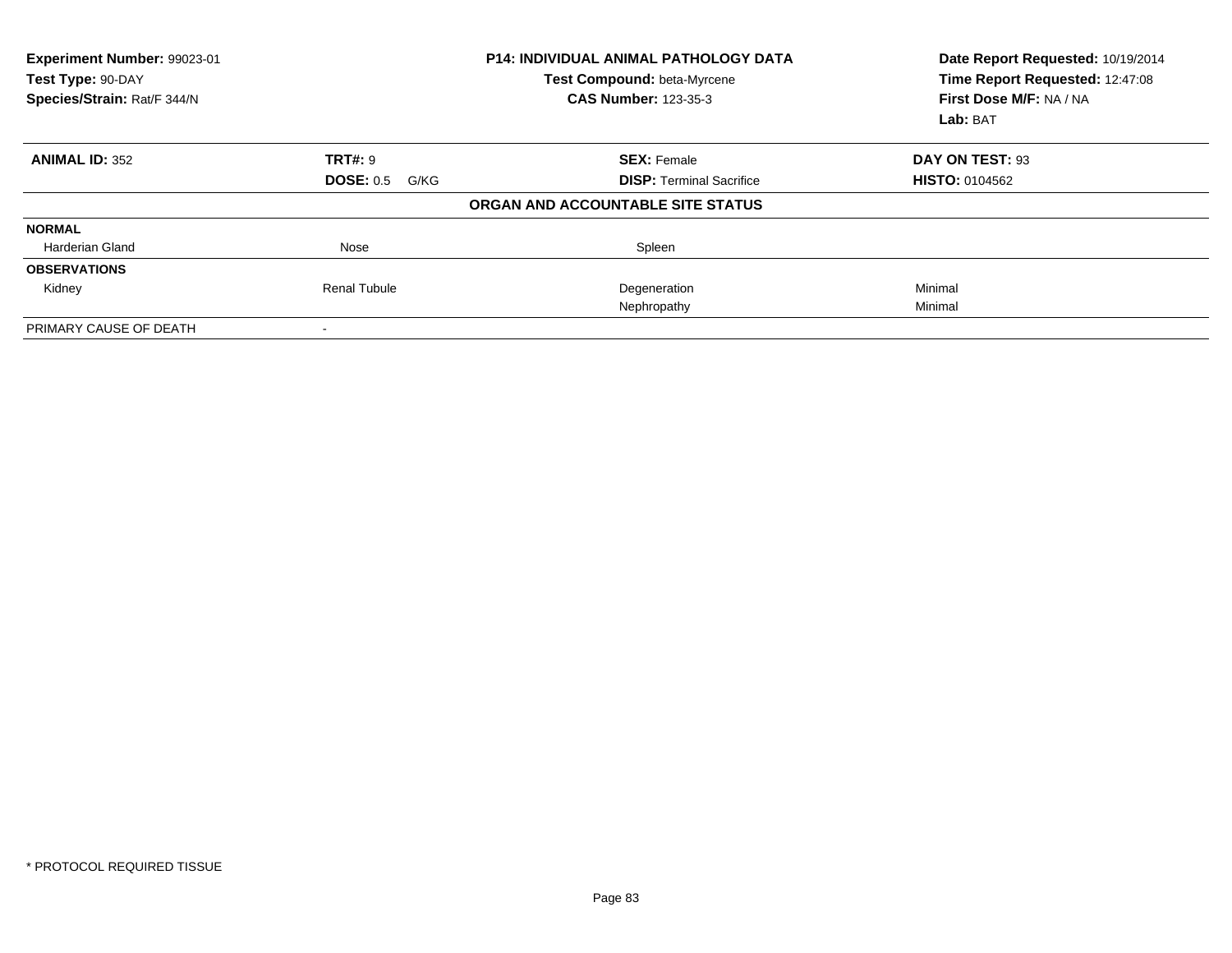| <b>Experiment Number: 99023-01</b><br>Test Type: 90-DAY<br>Species/Strain: Rat/F 344/N |                          | <b>P14: INDIVIDUAL ANIMAL PATHOLOGY DATA</b><br>Test Compound: beta-Myrcene<br><b>CAS Number: 123-35-3</b> | Date Report Requested: 10/19/2014<br>Time Report Requested: 12:47:08<br>First Dose M/F: NA / NA<br>Lab: BAT |
|----------------------------------------------------------------------------------------|--------------------------|------------------------------------------------------------------------------------------------------------|-------------------------------------------------------------------------------------------------------------|
| <b>ANIMAL ID: 353</b>                                                                  | <b>TRT#: 9</b>           | <b>SEX: Female</b>                                                                                         | DAY ON TEST: 93                                                                                             |
|                                                                                        | <b>DOSE: 0.5</b><br>G/KG | <b>DISP:</b> Terminal Sacrifice                                                                            | <b>HISTO: 0104563</b>                                                                                       |
|                                                                                        |                          | ORGAN AND ACCOUNTABLE SITE STATUS                                                                          |                                                                                                             |
| <b>NORMAL</b>                                                                          |                          |                                                                                                            |                                                                                                             |
| Nose                                                                                   | Spleen                   |                                                                                                            |                                                                                                             |
| <b>OBSERVATIONS</b>                                                                    |                          |                                                                                                            |                                                                                                             |
| <b>Harderian Gland</b>                                                                 |                          | Pigmentation                                                                                               | Porphyrin, Minimal                                                                                          |
| Kidney                                                                                 | <b>Renal Tubule</b>      | Degeneration                                                                                               | Minimal                                                                                                     |
| Lymph Node                                                                             | Deep Cervical            | Ectasia                                                                                                    | Minimal                                                                                                     |
|                                                                                        | Deep Cervical            | Hyperplasia                                                                                                | Lymphoid, Moderate                                                                                          |
| [Hyperplasia TGLS = $1-13$ ]                                                           |                          |                                                                                                            |                                                                                                             |
| PRIMARY CAUSE OF DEATH                                                                 |                          |                                                                                                            |                                                                                                             |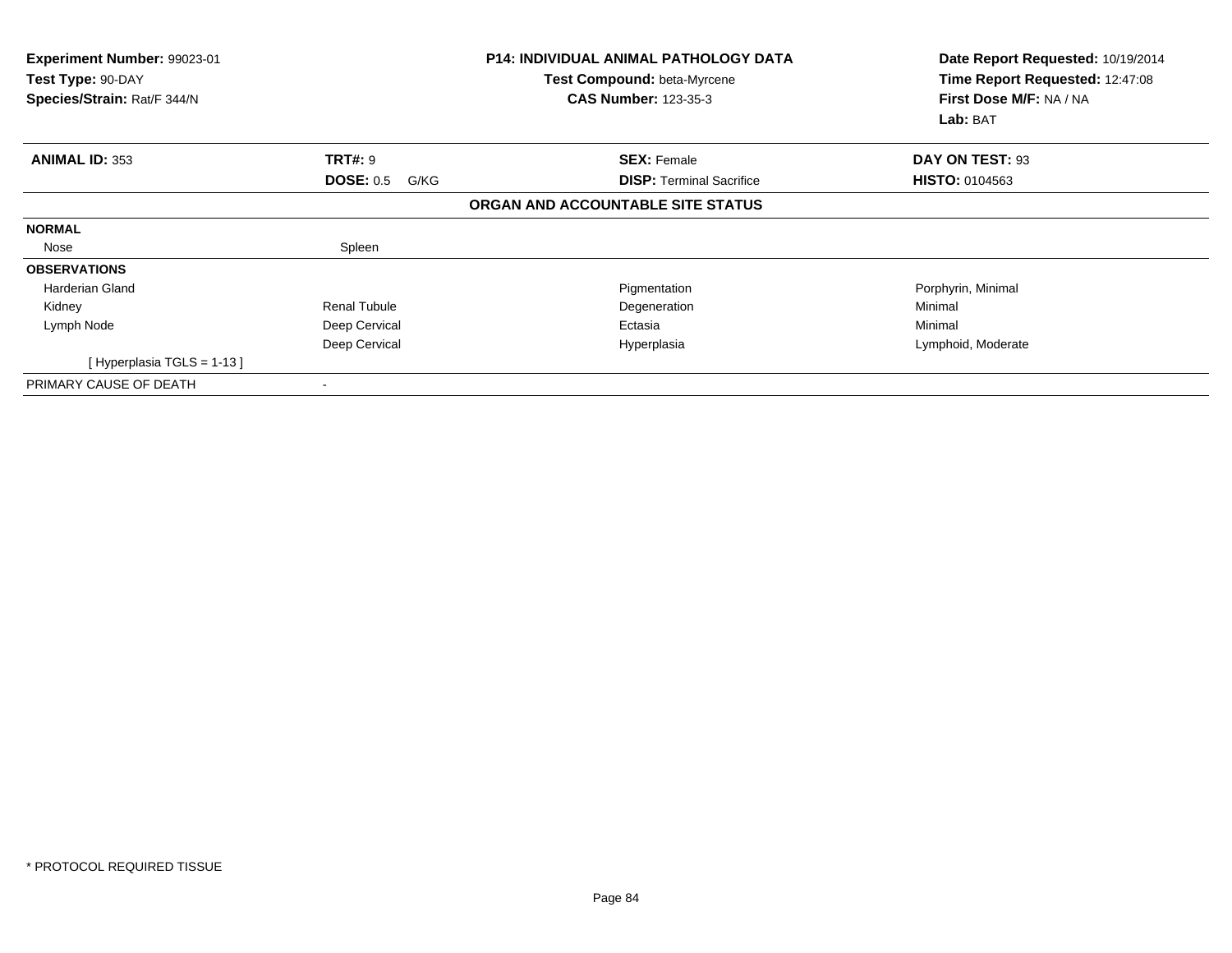| Experiment Number: 99023-01<br>Test Type: 90-DAY<br>Species/Strain: Rat/F 344/N |                          | <b>P14: INDIVIDUAL ANIMAL PATHOLOGY DATA</b><br>Test Compound: beta-Myrcene<br><b>CAS Number: 123-35-3</b> | Date Report Requested: 10/19/2014<br>Time Report Requested: 12:47:08<br>First Dose M/F: NA / NA<br>Lab: BAT |
|---------------------------------------------------------------------------------|--------------------------|------------------------------------------------------------------------------------------------------------|-------------------------------------------------------------------------------------------------------------|
| <b>ANIMAL ID: 354</b>                                                           | <b>TRT#: 9</b>           | <b>SEX: Female</b>                                                                                         | DAY ON TEST: 93                                                                                             |
|                                                                                 | <b>DOSE: 0.5</b><br>G/KG | <b>DISP:</b> Terminal Sacrifice                                                                            | <b>HISTO: 0104564</b>                                                                                       |
|                                                                                 |                          | ORGAN AND ACCOUNTABLE SITE STATUS                                                                          |                                                                                                             |
| <b>NORMAL</b>                                                                   |                          |                                                                                                            |                                                                                                             |
| Harderian Gland                                                                 | Nose                     | Spleen                                                                                                     |                                                                                                             |
| <b>OBSERVATIONS</b>                                                             |                          |                                                                                                            |                                                                                                             |
| Kidney                                                                          | <b>Renal Tubule</b>      | Degeneration                                                                                               | Minimal                                                                                                     |
| Lymph Node                                                                      | Deep Cervical            | Hyperplasia                                                                                                | Lymphoid, Moderate                                                                                          |
| [Hyperplasia TGLS = 1-13]                                                       |                          |                                                                                                            |                                                                                                             |
| PRIMARY CAUSE OF DEATH                                                          |                          |                                                                                                            |                                                                                                             |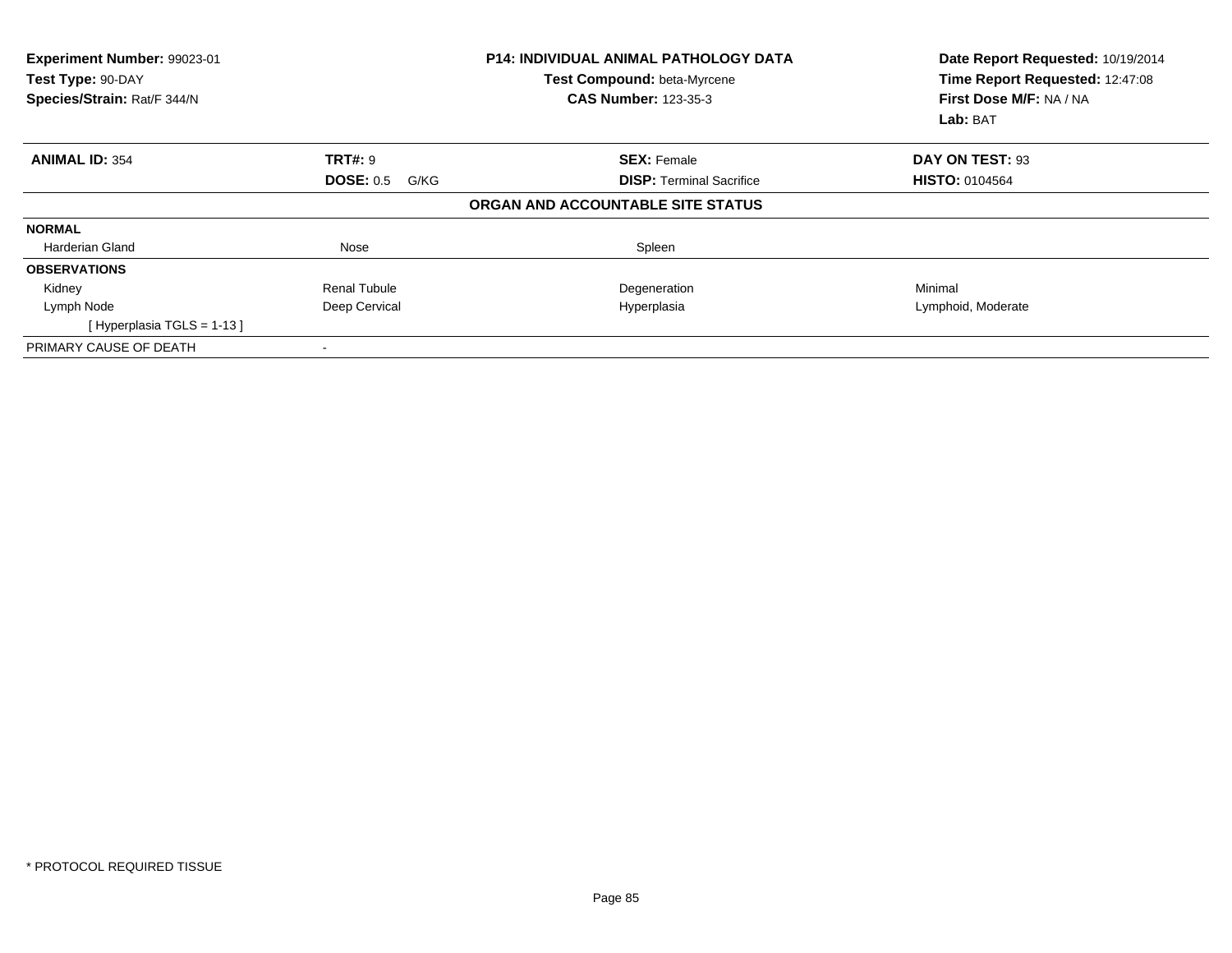| Experiment Number: 99023-01<br>Test Type: 90-DAY<br>Species/Strain: Rat/F 344/N |                          | <b>P14: INDIVIDUAL ANIMAL PATHOLOGY DATA</b><br>Test Compound: beta-Myrcene<br><b>CAS Number: 123-35-3</b> | Date Report Requested: 10/19/2014<br>Time Report Requested: 12:47:08<br>First Dose M/F: NA / NA<br>Lab: BAT |
|---------------------------------------------------------------------------------|--------------------------|------------------------------------------------------------------------------------------------------------|-------------------------------------------------------------------------------------------------------------|
| <b>ANIMAL ID: 355</b>                                                           | <b>TRT#: 9</b>           | <b>SEX: Female</b>                                                                                         | DAY ON TEST: 93                                                                                             |
|                                                                                 | <b>DOSE: 0.5</b><br>G/KG | <b>DISP:</b> Terminal Sacrifice                                                                            | <b>HISTO: 0104565</b>                                                                                       |
|                                                                                 |                          | ORGAN AND ACCOUNTABLE SITE STATUS                                                                          |                                                                                                             |
| <b>NORMAL</b>                                                                   |                          |                                                                                                            |                                                                                                             |
| <b>Harderian Gland</b>                                                          | Nose                     | Spleen                                                                                                     |                                                                                                             |
| <b>OBSERVATIONS</b>                                                             |                          |                                                                                                            |                                                                                                             |
| Kidney                                                                          | <b>Renal Tubule</b>      | Degeneration                                                                                               | Minimal                                                                                                     |
| PRIMARY CAUSE OF DEATH                                                          |                          |                                                                                                            |                                                                                                             |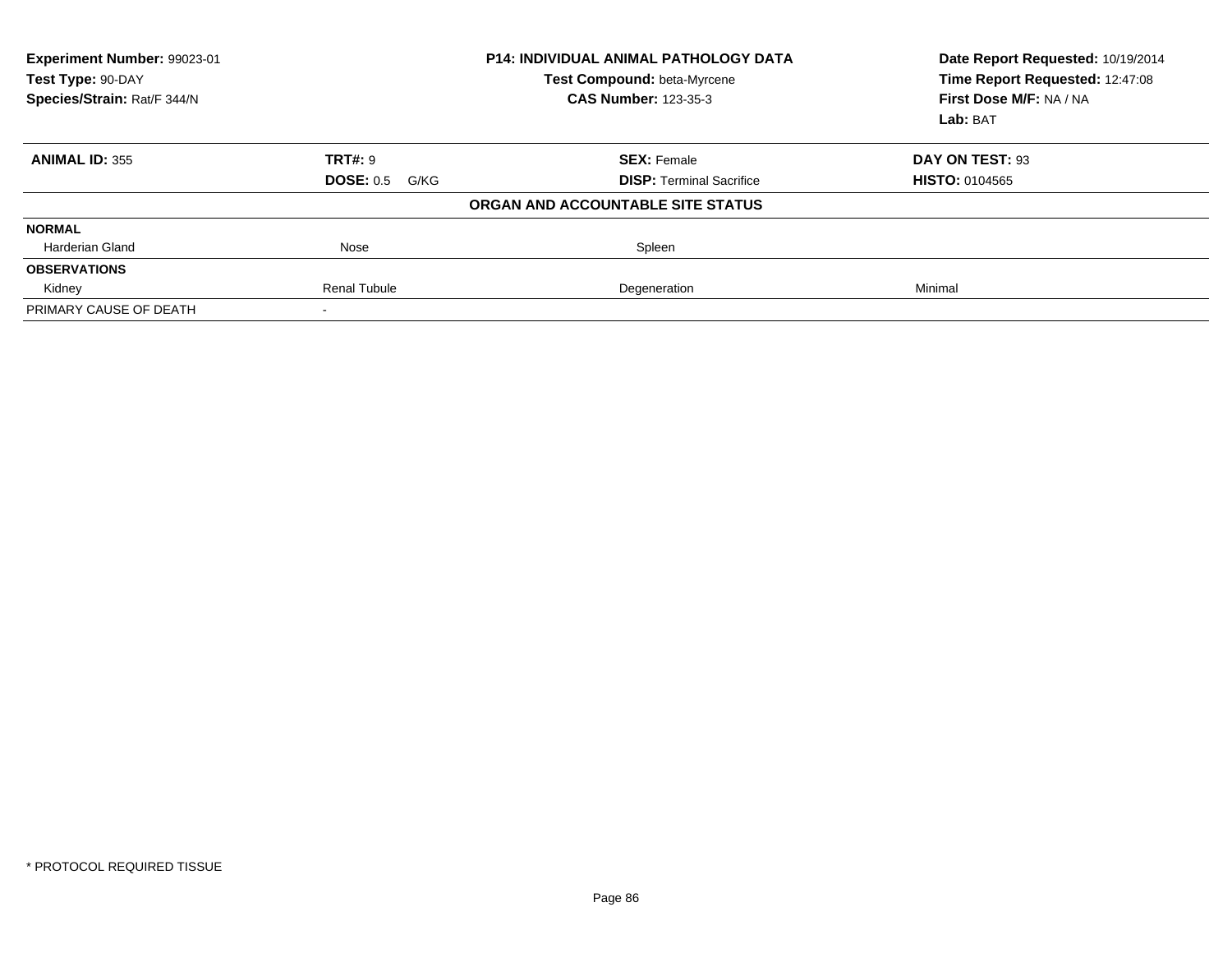| Experiment Number: 99023-01<br>Test Type: 90-DAY<br>Species/Strain: Rat/F 344/N |                          | <b>P14: INDIVIDUAL ANIMAL PATHOLOGY DATA</b><br>Test Compound: beta-Myrcene<br><b>CAS Number: 123-35-3</b> | Date Report Requested: 10/19/2014<br>Time Report Requested: 12:47:08<br>First Dose M/F: NA / NA<br>Lab: BAT |
|---------------------------------------------------------------------------------|--------------------------|------------------------------------------------------------------------------------------------------------|-------------------------------------------------------------------------------------------------------------|
| <b>ANIMAL ID: 356</b>                                                           | <b>TRT#: 9</b>           | <b>SEX: Female</b>                                                                                         | DAY ON TEST: 93                                                                                             |
|                                                                                 | <b>DOSE: 0.5</b><br>G/KG | <b>DISP:</b> Terminal Sacrifice                                                                            | <b>HISTO: 0104566</b>                                                                                       |
|                                                                                 |                          | ORGAN AND ACCOUNTABLE SITE STATUS                                                                          |                                                                                                             |
| <b>NORMAL</b>                                                                   |                          |                                                                                                            |                                                                                                             |
| Harderian Gland                                                                 | Nose                     | Spleen                                                                                                     |                                                                                                             |
| <b>OBSERVATIONS</b>                                                             |                          |                                                                                                            |                                                                                                             |
| Kidney                                                                          | <b>Renal Tubule</b>      | Degeneration                                                                                               | Minimal                                                                                                     |
|                                                                                 | <b>Renal Tubule</b>      | Mineralization                                                                                             | Minimal                                                                                                     |
|                                                                                 |                          | Nephropathy                                                                                                | Minimal                                                                                                     |
| PRIMARY CAUSE OF DEATH                                                          | $\overline{\phantom{a}}$ |                                                                                                            |                                                                                                             |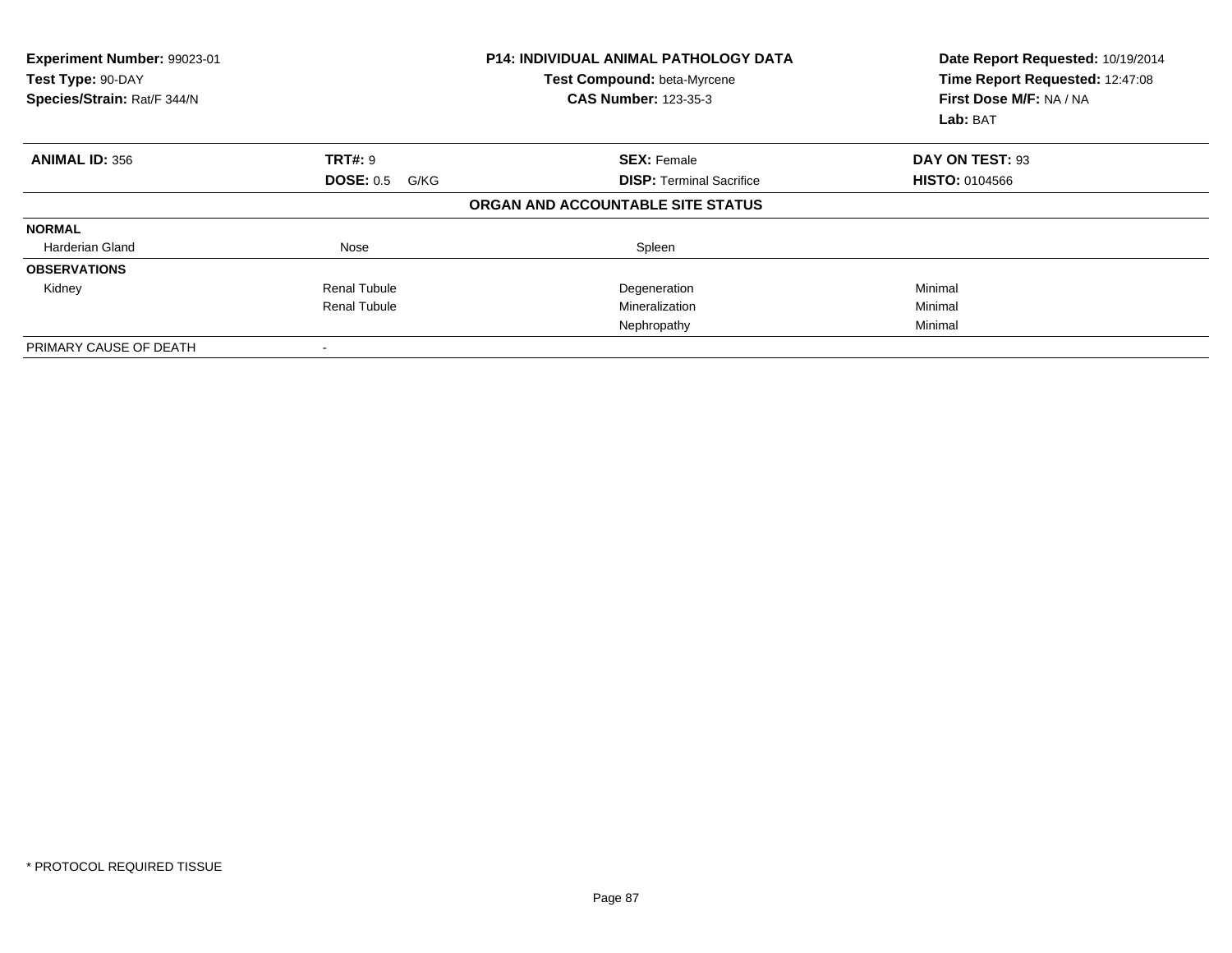| Experiment Number: 99023-01<br>Test Type: 90-DAY<br>Species/Strain: Rat/F 344/N |                          | <b>P14: INDIVIDUAL ANIMAL PATHOLOGY DATA</b><br>Test Compound: beta-Myrcene<br><b>CAS Number: 123-35-3</b> | Date Report Requested: 10/19/2014<br>Time Report Requested: 12:47:08<br>First Dose M/F: NA / NA<br>Lab: BAT |
|---------------------------------------------------------------------------------|--------------------------|------------------------------------------------------------------------------------------------------------|-------------------------------------------------------------------------------------------------------------|
| <b>ANIMAL ID: 357</b>                                                           | TRT#: 9                  | <b>SEX: Female</b>                                                                                         | DAY ON TEST: 93                                                                                             |
|                                                                                 | <b>DOSE: 0.5</b><br>G/KG | <b>DISP: Terminal Sacrifice</b>                                                                            | <b>HISTO: 0104567</b>                                                                                       |
|                                                                                 |                          | ORGAN AND ACCOUNTABLE SITE STATUS                                                                          |                                                                                                             |
| <b>NORMAL</b>                                                                   |                          |                                                                                                            |                                                                                                             |
| Harderian Gland                                                                 | Nose                     | Spleen                                                                                                     |                                                                                                             |
| <b>OBSERVATIONS</b>                                                             |                          |                                                                                                            |                                                                                                             |
| Kidney                                                                          | <b>Renal Tubule</b>      | Degeneration                                                                                               | Minimal                                                                                                     |
| PRIMARY CAUSE OF DEATH                                                          |                          |                                                                                                            |                                                                                                             |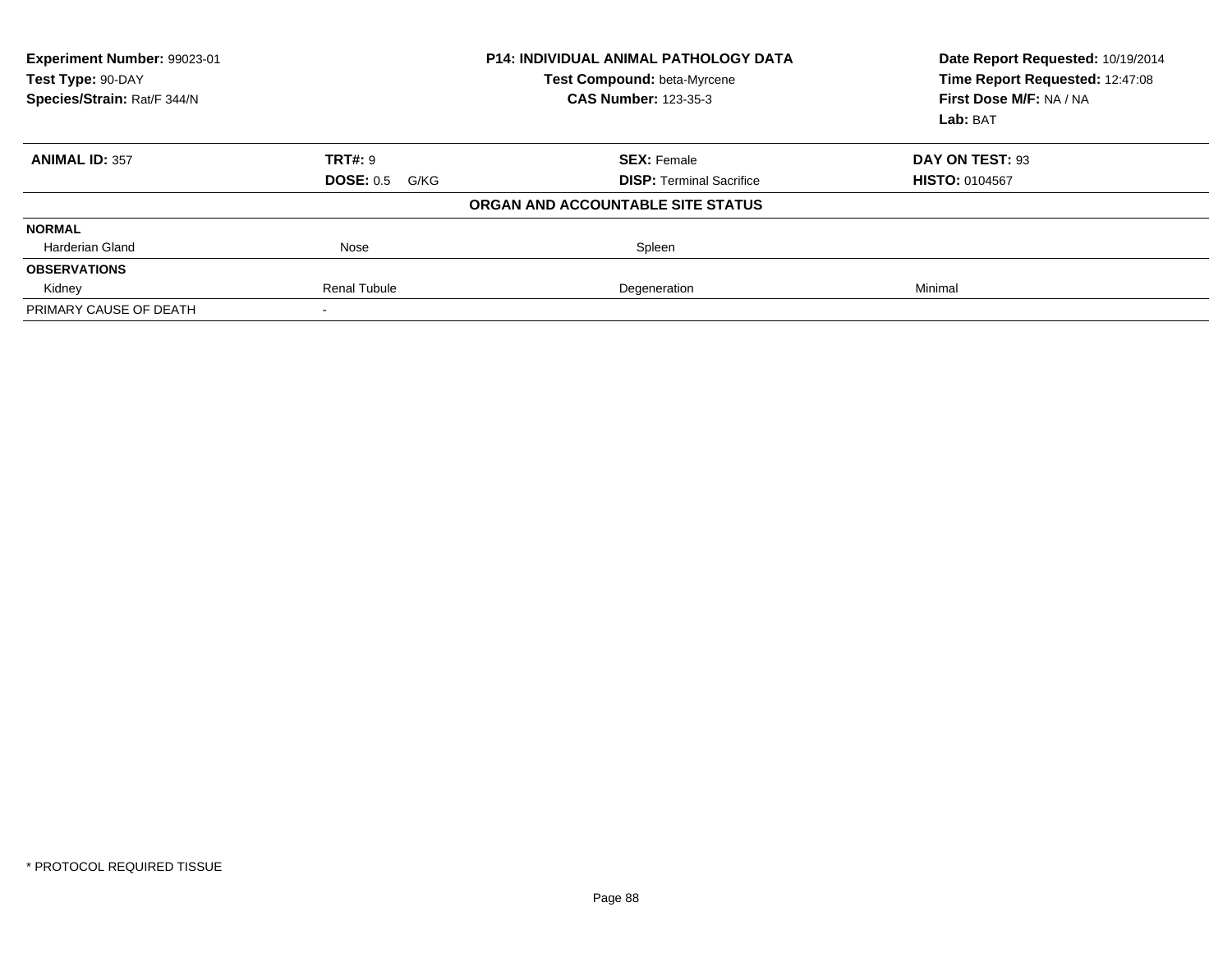| Experiment Number: 99023-01<br>Test Type: 90-DAY<br>Species/Strain: Rat/F 344/N |                          | <b>P14: INDIVIDUAL ANIMAL PATHOLOGY DATA</b><br>Test Compound: beta-Myrcene<br><b>CAS Number: 123-35-3</b> | Date Report Requested: 10/19/2014<br>Time Report Requested: 12:47:08<br>First Dose M/F: NA / NA<br>Lab: BAT |
|---------------------------------------------------------------------------------|--------------------------|------------------------------------------------------------------------------------------------------------|-------------------------------------------------------------------------------------------------------------|
| <b>ANIMAL ID: 358</b>                                                           | <b>TRT#: 9</b>           | <b>SEX: Female</b>                                                                                         | DAY ON TEST: 93                                                                                             |
|                                                                                 | <b>DOSE: 0.5</b><br>G/KG | <b>DISP:</b> Terminal Sacrifice                                                                            | <b>HISTO: 0104568</b>                                                                                       |
|                                                                                 |                          | ORGAN AND ACCOUNTABLE SITE STATUS                                                                          |                                                                                                             |
| <b>NORMAL</b>                                                                   |                          |                                                                                                            |                                                                                                             |
| Harderian Gland                                                                 | Nose                     | Spleen                                                                                                     |                                                                                                             |
| <b>OBSERVATIONS</b>                                                             |                          |                                                                                                            |                                                                                                             |
| Kidney                                                                          | <b>Renal Tubule</b>      | Degeneration                                                                                               | Minimal                                                                                                     |
|                                                                                 |                          | Nephropathy                                                                                                | Minimal                                                                                                     |
| Lymph Node                                                                      | Deep Cervical            | Ectasia                                                                                                    | Minimal                                                                                                     |
|                                                                                 | Deep Cervical            | Hyperplasia                                                                                                | Lymphoid, Mild                                                                                              |
| [Hyperplasia TGLS = $1-13$ ]                                                    |                          |                                                                                                            |                                                                                                             |
| Thymus                                                                          |                          | Hemorrhage                                                                                                 | Mild                                                                                                        |
| [Hemorrhage TGLS = $2-4$ ]                                                      |                          |                                                                                                            |                                                                                                             |
| PRIMARY CAUSE OF DEATH                                                          |                          |                                                                                                            |                                                                                                             |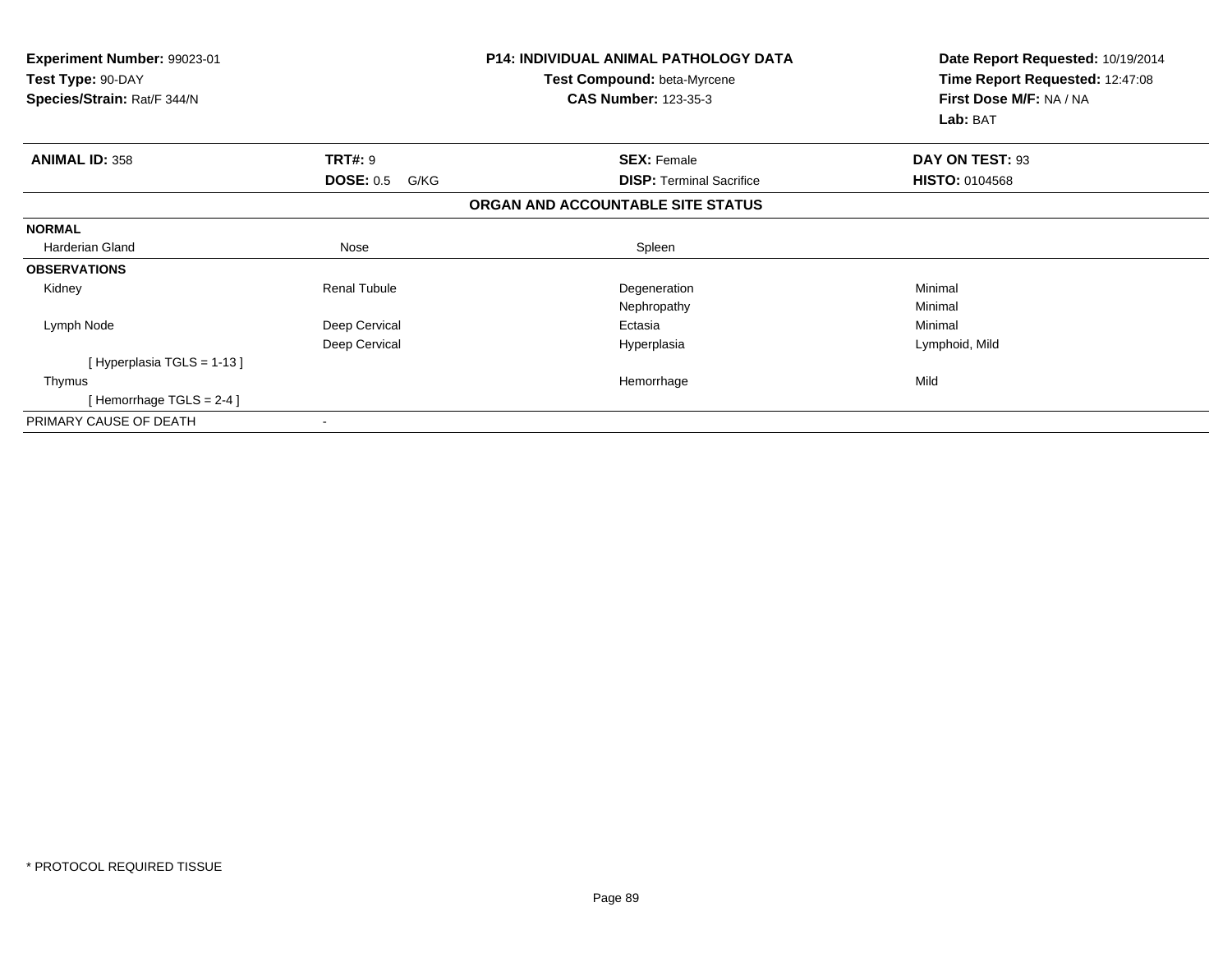| Experiment Number: 99023-01<br>Test Type: 90-DAY<br>Species/Strain: Rat/F 344/N |                          | <b>P14: INDIVIDUAL ANIMAL PATHOLOGY DATA</b><br>Test Compound: beta-Myrcene<br><b>CAS Number: 123-35-3</b> | Date Report Requested: 10/19/2014<br>Time Report Requested: 12:47:08<br>First Dose M/F: NA / NA<br>Lab: BAT |
|---------------------------------------------------------------------------------|--------------------------|------------------------------------------------------------------------------------------------------------|-------------------------------------------------------------------------------------------------------------|
| <b>ANIMAL ID: 359</b>                                                           | <b>TRT#: 9</b>           | <b>SEX: Female</b>                                                                                         | DAY ON TEST: 93                                                                                             |
|                                                                                 | <b>DOSE: 0.5</b><br>G/KG | <b>DISP: Terminal Sacrifice</b>                                                                            | <b>HISTO: 0104569</b>                                                                                       |
|                                                                                 |                          | ORGAN AND ACCOUNTABLE SITE STATUS                                                                          |                                                                                                             |
| <b>NORMAL</b>                                                                   |                          |                                                                                                            |                                                                                                             |
| Harderian Gland                                                                 | Nose                     | Spleen                                                                                                     |                                                                                                             |
| <b>OBSERVATIONS</b>                                                             |                          |                                                                                                            |                                                                                                             |
| Kidney                                                                          | Renal Tubule             | Degeneration                                                                                               | Minimal                                                                                                     |
| Lymph Node                                                                      | Deep Cervical            | Ectasia                                                                                                    | Moderate                                                                                                    |
|                                                                                 | Deep Cervical            | Hyperplasia                                                                                                | Lymphoid, Mild                                                                                              |
| [Hyperplasia TGLS = $1-13$ ]                                                    |                          |                                                                                                            |                                                                                                             |
| PRIMARY CAUSE OF DEATH                                                          |                          |                                                                                                            |                                                                                                             |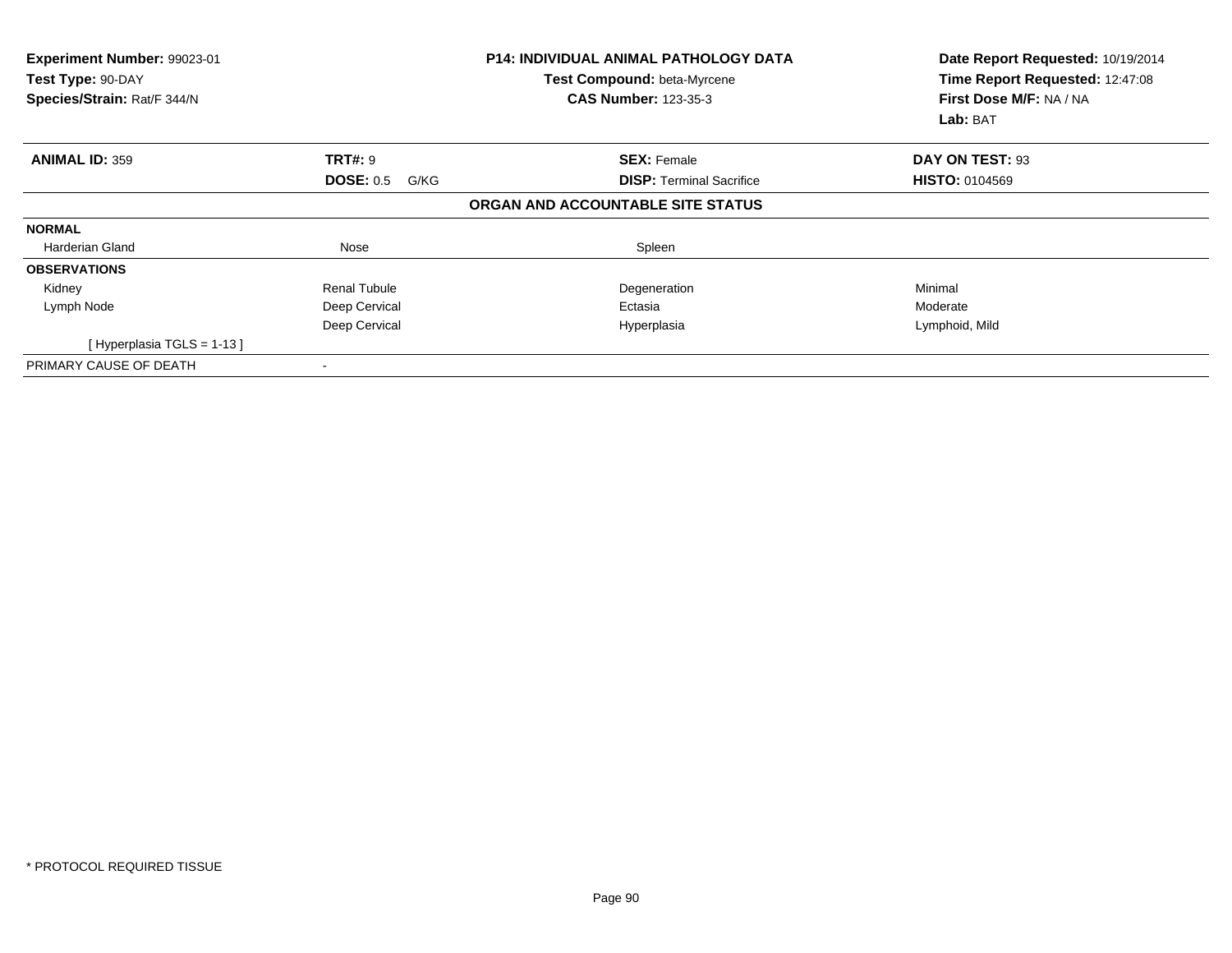| Experiment Number: 99023-01<br>Test Type: 90-DAY<br>Species/Strain: Rat/F 344/N |                          | <b>P14: INDIVIDUAL ANIMAL PATHOLOGY DATA</b><br>Test Compound: beta-Myrcene<br><b>CAS Number: 123-35-3</b> | Date Report Requested: 10/19/2014<br>Time Report Requested: 12:47:08<br>First Dose M/F: NA / NA<br>Lab: BAT |
|---------------------------------------------------------------------------------|--------------------------|------------------------------------------------------------------------------------------------------------|-------------------------------------------------------------------------------------------------------------|
| <b>ANIMAL ID: 360</b>                                                           | <b>TRT#: 9</b>           | <b>SEX: Female</b>                                                                                         | DAY ON TEST: 93                                                                                             |
|                                                                                 | <b>DOSE: 0.5</b><br>G/KG | <b>DISP: Terminal Sacrifice</b>                                                                            | <b>HISTO: 0104570</b>                                                                                       |
|                                                                                 |                          | ORGAN AND ACCOUNTABLE SITE STATUS                                                                          |                                                                                                             |
| <b>NORMAL</b>                                                                   |                          |                                                                                                            |                                                                                                             |
| Nose                                                                            | Spleen                   |                                                                                                            |                                                                                                             |
| <b>OBSERVATIONS</b>                                                             |                          |                                                                                                            |                                                                                                             |
| <b>Harderian Gland</b>                                                          |                          | Pigmentation                                                                                               | Porphyrin, Minimal                                                                                          |
| Kidney                                                                          | Renal Tubule             | Degeneration                                                                                               | Minimal                                                                                                     |
| Liver                                                                           |                          | Hepatodiaphragmatic Nodule                                                                                 |                                                                                                             |
| [Hepatodiaphragmatic Nodule TGLS = 1-13 ]                                       |                          |                                                                                                            |                                                                                                             |
| PRIMARY CAUSE OF DEATH                                                          |                          |                                                                                                            |                                                                                                             |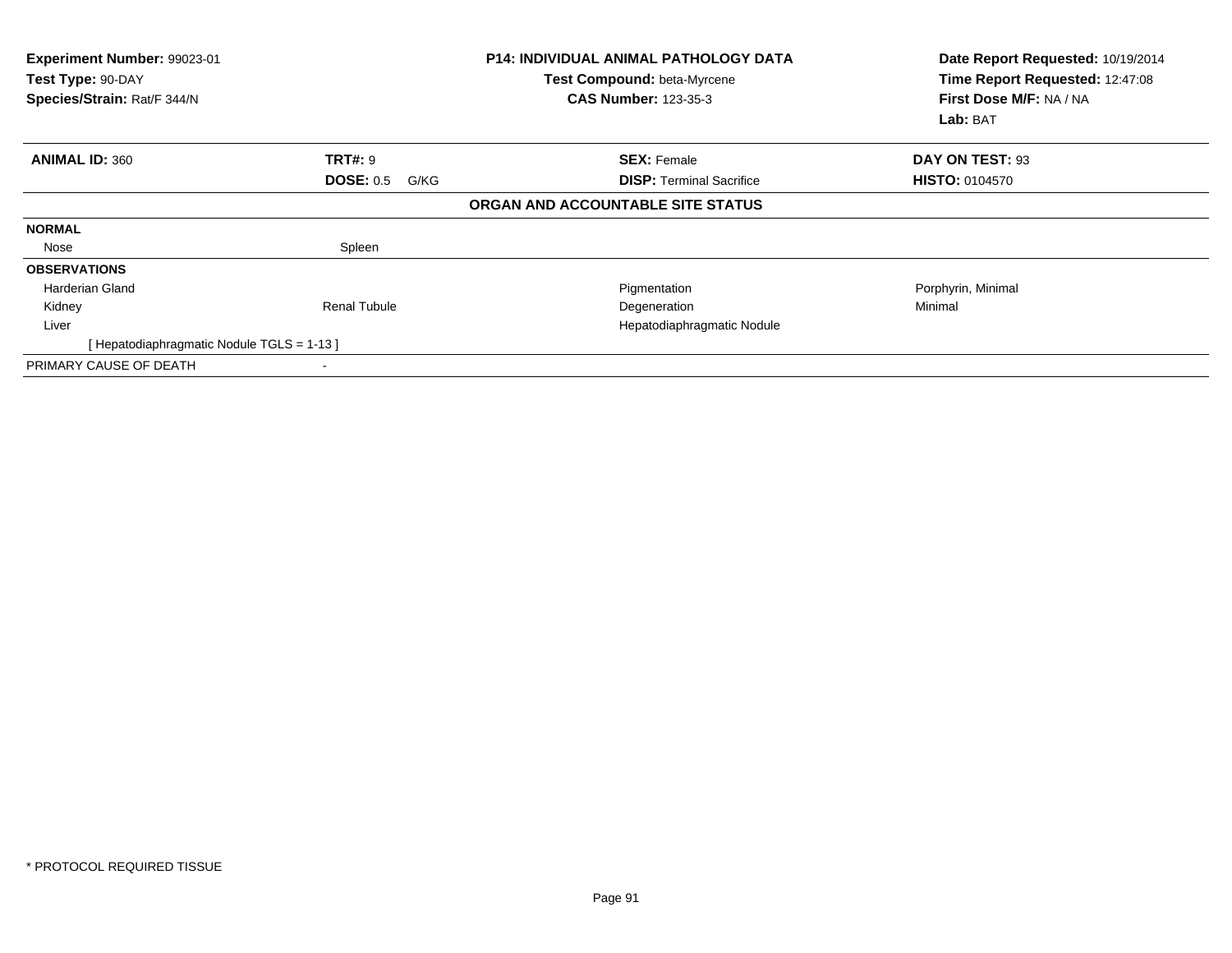| <b>Experiment Number: 99023-01</b><br>Test Type: 90-DAY<br>Species/Strain: Rat/F 344/N |                          | <b>P14: INDIVIDUAL ANIMAL PATHOLOGY DATA</b><br><b>Test Compound: beta-Myrcene</b><br><b>CAS Number: 123-35-3</b> | Date Report Requested: 10/19/2014<br>Time Report Requested: 12:47:08<br>First Dose M/F: NA / NA<br>Lab: BAT |
|----------------------------------------------------------------------------------------|--------------------------|-------------------------------------------------------------------------------------------------------------------|-------------------------------------------------------------------------------------------------------------|
| <b>ANIMAL ID: 451</b>                                                                  | <b>TRT#: 10</b>          | <b>SEX: Female</b>                                                                                                | DAY ON TEST: 93                                                                                             |
|                                                                                        | <b>DOSE: 1.0</b><br>G/KG | <b>DISP: Terminal Sacrifice</b>                                                                                   | <b>HISTO: 0104571</b>                                                                                       |
|                                                                                        |                          | ORGAN AND ACCOUNTABLE SITE STATUS                                                                                 |                                                                                                             |
| <b>NORMAL</b>                                                                          |                          |                                                                                                                   |                                                                                                             |
| <b>Harderian Gland</b>                                                                 | Spleen                   | Stomach, Forestomach                                                                                              | Thymus                                                                                                      |
| <b>OBSERVATIONS</b>                                                                    |                          |                                                                                                                   |                                                                                                             |
| Kidney                                                                                 |                          | Nephrosis                                                                                                         | Minimal                                                                                                     |
| Lymph Node<br>[Hyperplasia TGLS = 1-13]                                                | Deep Cervical            | Hyperplasia                                                                                                       | Lymphoid, Moderate                                                                                          |
| Nose                                                                                   | Olfactory Epi            | Degeneration                                                                                                      | Mild                                                                                                        |
|                                                                                        |                          | Inflammation                                                                                                      | Chronic, Minimal                                                                                            |
|                                                                                        |                          | Inflammation                                                                                                      | Suppurative, Minimal                                                                                        |
|                                                                                        | <b>Respirat Epith</b>    | Necrosis                                                                                                          | Minimal                                                                                                     |
| PRIMARY CAUSE OF DEATH                                                                 |                          |                                                                                                                   |                                                                                                             |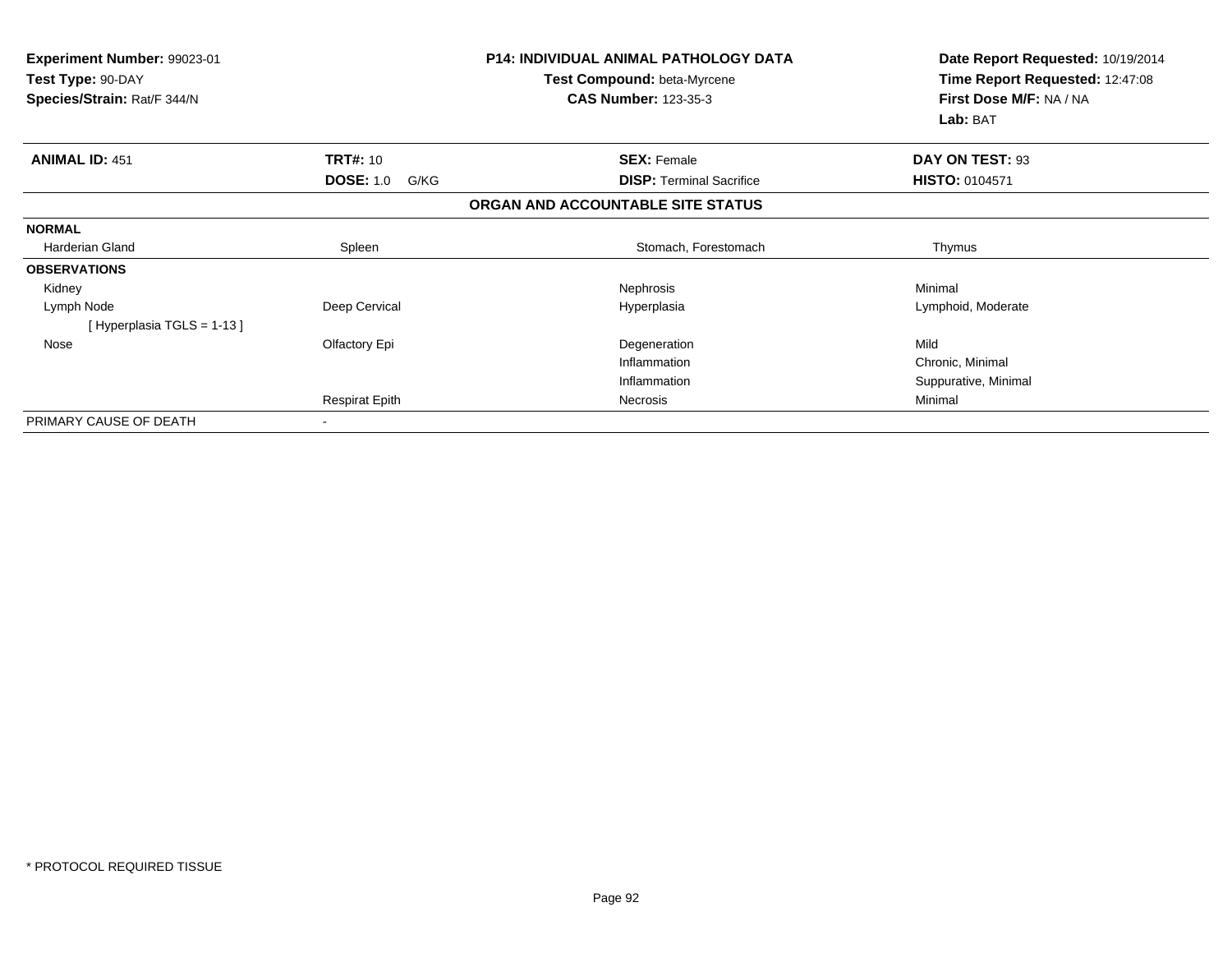| Experiment Number: 99023-01<br>Test Type: 90-DAY<br>Species/Strain: Rat/F 344/N |                          | <b>P14: INDIVIDUAL ANIMAL PATHOLOGY DATA</b><br>Test Compound: beta-Myrcene<br><b>CAS Number: 123-35-3</b> | Date Report Requested: 10/19/2014<br>Time Report Requested: 12:47:08<br>First Dose M/F: NA / NA<br>Lab: BAT |
|---------------------------------------------------------------------------------|--------------------------|------------------------------------------------------------------------------------------------------------|-------------------------------------------------------------------------------------------------------------|
| <b>ANIMAL ID: 452</b>                                                           | <b>TRT#:</b> 10          | <b>SEX: Female</b>                                                                                         | DAY ON TEST: 93                                                                                             |
|                                                                                 | <b>DOSE: 1.0</b><br>G/KG | <b>DISP:</b> Terminal Sacrifice                                                                            | <b>HISTO: 0104572</b>                                                                                       |
|                                                                                 |                          | ORGAN AND ACCOUNTABLE SITE STATUS                                                                          |                                                                                                             |
| <b>NORMAL</b>                                                                   |                          |                                                                                                            |                                                                                                             |
| <b>Harderian Gland</b>                                                          | Spleen                   | Stomach, Forestomach                                                                                       | Thymus                                                                                                      |
| <b>OBSERVATIONS</b>                                                             |                          |                                                                                                            |                                                                                                             |
| Kidney                                                                          |                          | Nephropathy                                                                                                | Minimal                                                                                                     |
|                                                                                 |                          | Nephrosis                                                                                                  | Minimal                                                                                                     |
| Nose                                                                            |                          | Inflammation                                                                                               | Chronic, Minimal                                                                                            |
| PRIMARY CAUSE OF DEATH                                                          |                          |                                                                                                            |                                                                                                             |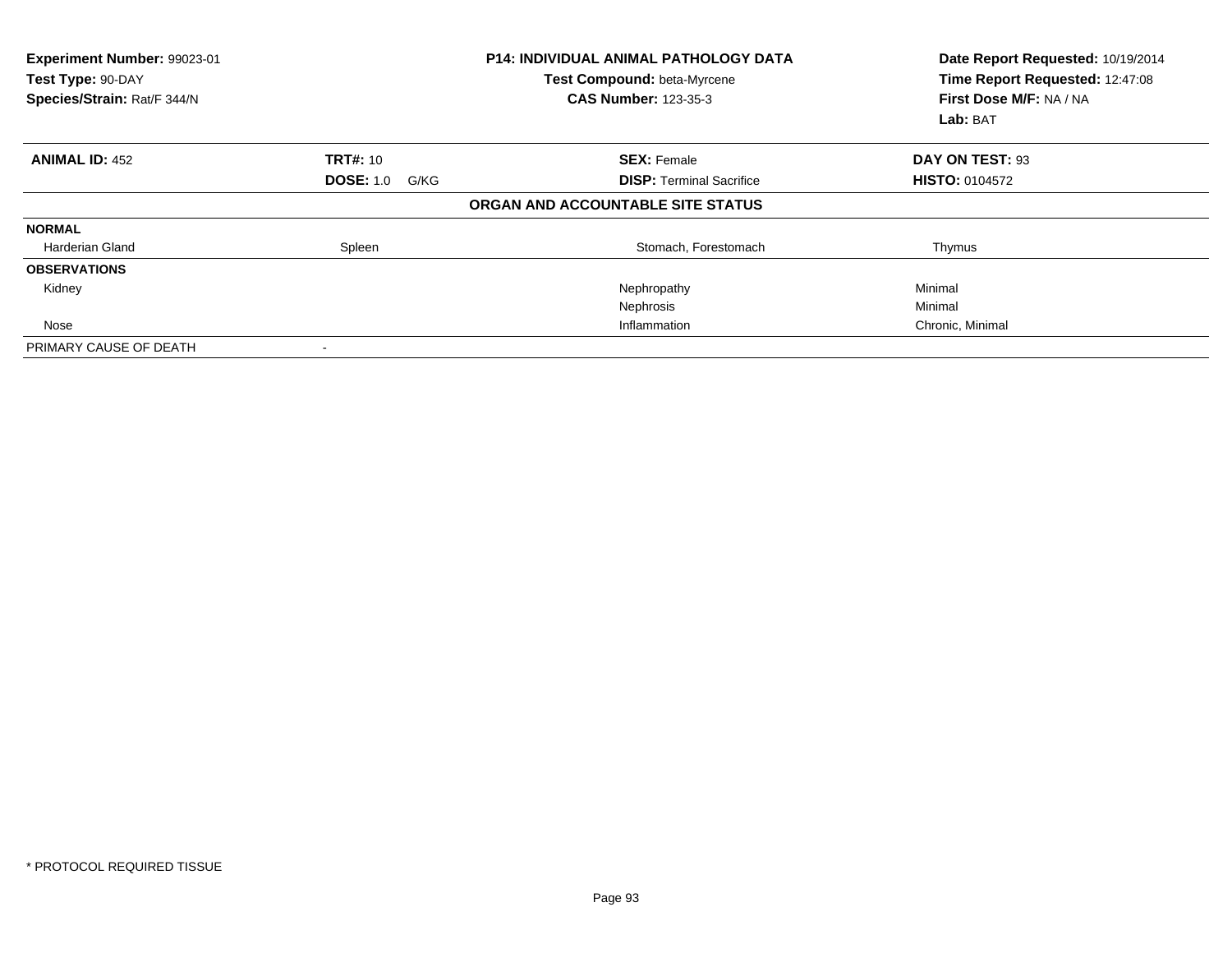| Experiment Number: 99023-01<br>Test Type: 90-DAY<br>Species/Strain: Rat/F 344/N |                          | P14: INDIVIDUAL ANIMAL PATHOLOGY DATA<br>Test Compound: beta-Myrcene<br><b>CAS Number: 123-35-3</b> | Date Report Requested: 10/19/2014<br>Time Report Requested: 12:47:08<br>First Dose M/F: NA / NA<br>Lab: BAT |
|---------------------------------------------------------------------------------|--------------------------|-----------------------------------------------------------------------------------------------------|-------------------------------------------------------------------------------------------------------------|
| <b>ANIMAL ID: 453</b>                                                           | <b>TRT#: 10</b>          | <b>SEX: Female</b>                                                                                  | DAY ON TEST: 93                                                                                             |
|                                                                                 | <b>DOSE: 1.0</b><br>G/KG | <b>DISP: Terminal Sacrifice</b>                                                                     | <b>HISTO: 0104573</b>                                                                                       |
|                                                                                 |                          | ORGAN AND ACCOUNTABLE SITE STATUS                                                                   |                                                                                                             |
| <b>NORMAL</b>                                                                   |                          |                                                                                                     |                                                                                                             |
| Spleen                                                                          | Stomach, Forestomach     | Thymus                                                                                              |                                                                                                             |
| <b>OBSERVATIONS</b>                                                             |                          |                                                                                                     |                                                                                                             |
| <b>Harderian Gland</b>                                                          |                          | Pigmentation                                                                                        | Porphyrin, Minimal                                                                                          |
| Kidney                                                                          |                          | Nephropathy                                                                                         | Minimal                                                                                                     |
|                                                                                 |                          | Nephrosis                                                                                           | Minimal                                                                                                     |
| Lymph Node, Mesenteric                                                          |                          | Atrophy                                                                                             | Minimal                                                                                                     |
| Nose                                                                            |                          | Inflammation                                                                                        | Chronic, Minimal                                                                                            |
| PRIMARY CAUSE OF DEATH                                                          |                          |                                                                                                     |                                                                                                             |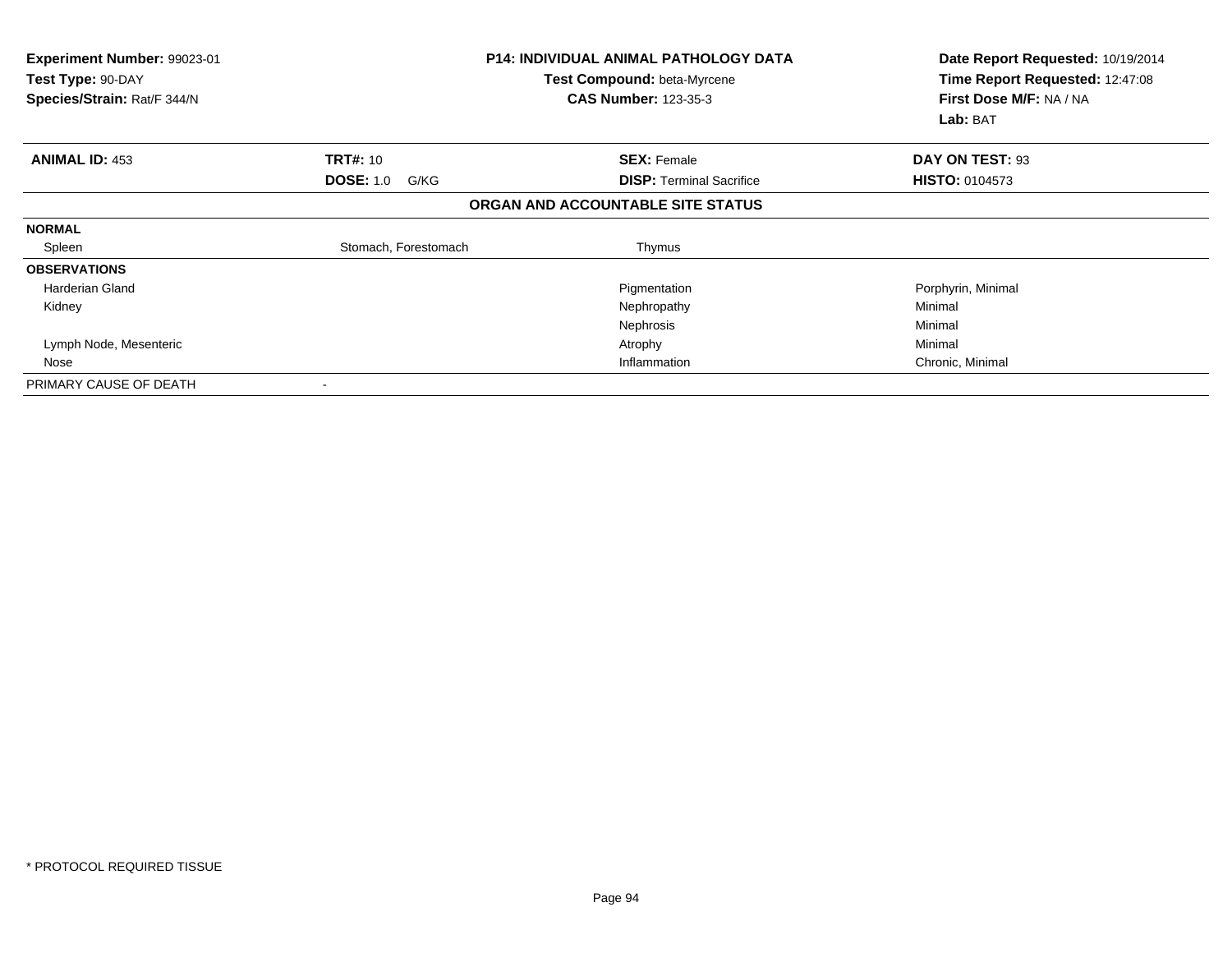| Experiment Number: 99023-01<br>Test Type: 90-DAY<br>Species/Strain: Rat/F 344/N |                          | <b>P14: INDIVIDUAL ANIMAL PATHOLOGY DATA</b><br>Test Compound: beta-Myrcene<br><b>CAS Number: 123-35-3</b> | Date Report Requested: 10/19/2014<br>Time Report Requested: 12:47:08<br>First Dose M/F: NA / NA<br>Lab: BAT |
|---------------------------------------------------------------------------------|--------------------------|------------------------------------------------------------------------------------------------------------|-------------------------------------------------------------------------------------------------------------|
| <b>ANIMAL ID: 454</b>                                                           | <b>TRT#: 10</b>          | <b>SEX: Female</b>                                                                                         | DAY ON TEST: 93                                                                                             |
|                                                                                 | <b>DOSE: 1.0</b><br>G/KG | <b>DISP: Terminal Sacrifice</b>                                                                            | <b>HISTO: 0104574</b>                                                                                       |
|                                                                                 |                          | ORGAN AND ACCOUNTABLE SITE STATUS                                                                          |                                                                                                             |
| <b>NORMAL</b>                                                                   |                          |                                                                                                            |                                                                                                             |
| Harderian Gland                                                                 | Spleen                   | Stomach, Forestomach                                                                                       | Thymus                                                                                                      |
| <b>OBSERVATIONS</b>                                                             |                          |                                                                                                            |                                                                                                             |
| Kidney                                                                          |                          | Nephrosis                                                                                                  | Minimal                                                                                                     |
| Nose                                                                            |                          | Inflammation                                                                                               | Chronic, Minimal                                                                                            |
| PRIMARY CAUSE OF DEATH                                                          |                          |                                                                                                            |                                                                                                             |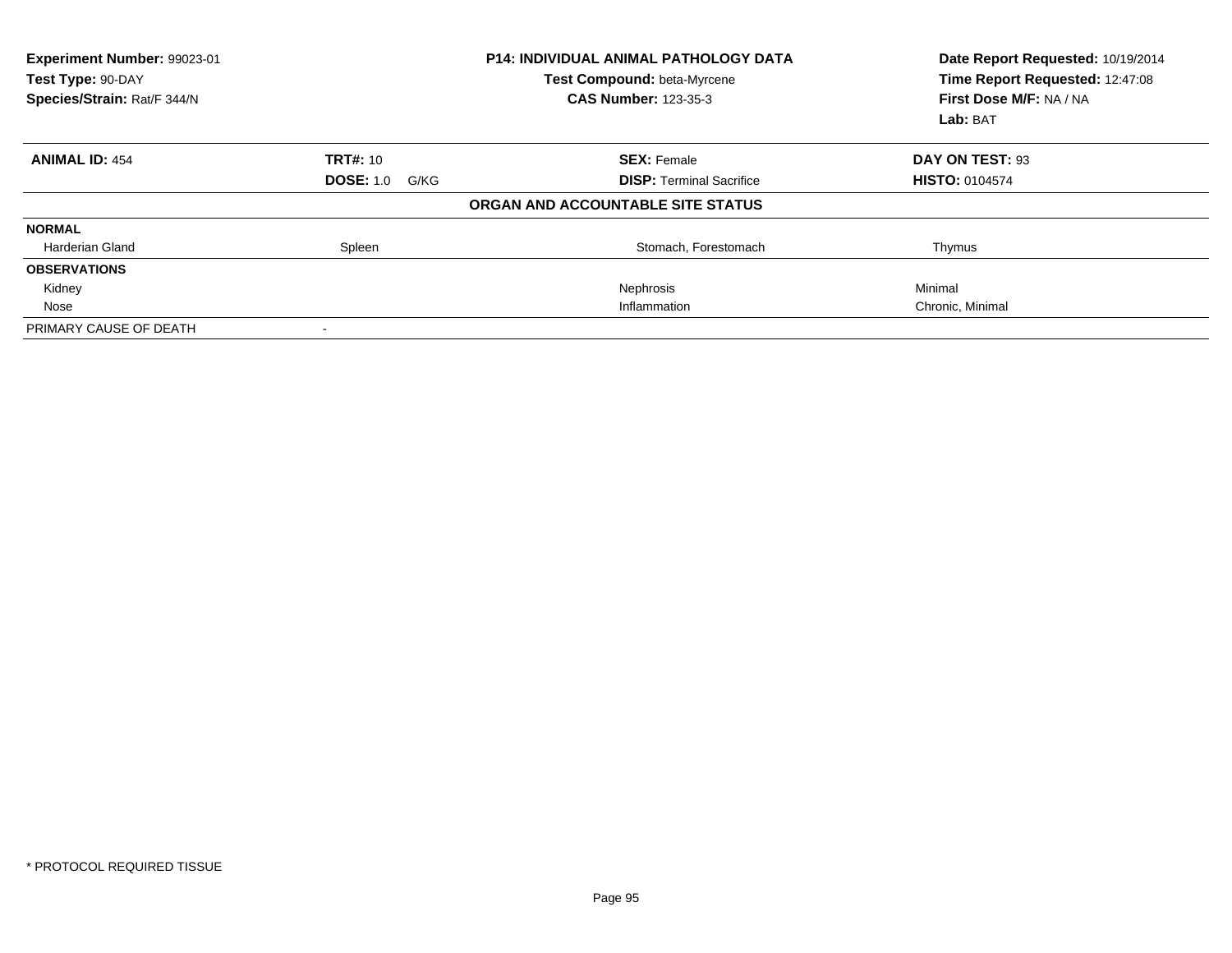| Experiment Number: 99023-01<br>Test Type: 90-DAY<br>Species/Strain: Rat/F 344/N |                          | <b>P14: INDIVIDUAL ANIMAL PATHOLOGY DATA</b><br>Test Compound: beta-Myrcene<br><b>CAS Number: 123-35-3</b> | Date Report Requested: 10/19/2014<br>Time Report Requested: 12:47:08<br>First Dose M/F: NA / NA<br>Lab: BAT |
|---------------------------------------------------------------------------------|--------------------------|------------------------------------------------------------------------------------------------------------|-------------------------------------------------------------------------------------------------------------|
| <b>ANIMAL ID: 455</b>                                                           | <b>TRT#: 10</b>          | <b>SEX: Female</b>                                                                                         | DAY ON TEST: 93                                                                                             |
|                                                                                 | <b>DOSE: 1.0</b><br>G/KG | <b>DISP:</b> Terminal Sacrifice                                                                            | <b>HISTO: 0104575</b>                                                                                       |
|                                                                                 |                          | ORGAN AND ACCOUNTABLE SITE STATUS                                                                          |                                                                                                             |
| <b>NORMAL</b>                                                                   |                          |                                                                                                            |                                                                                                             |
| Harderian Gland                                                                 | Spleen                   | Stomach, Forestomach                                                                                       | Thymus                                                                                                      |
| <b>OBSERVATIONS</b>                                                             |                          |                                                                                                            |                                                                                                             |
| Kidney                                                                          |                          | Nephropathy                                                                                                | Minimal                                                                                                     |
|                                                                                 |                          | Nephrosis                                                                                                  | Minimal                                                                                                     |
| Lymph Node, Mesenteric                                                          |                          | Atrophy                                                                                                    | Minimal                                                                                                     |
| Nose                                                                            |                          | Inflammation                                                                                               | Chronic, Minimal                                                                                            |
| PRIMARY CAUSE OF DEATH                                                          |                          |                                                                                                            |                                                                                                             |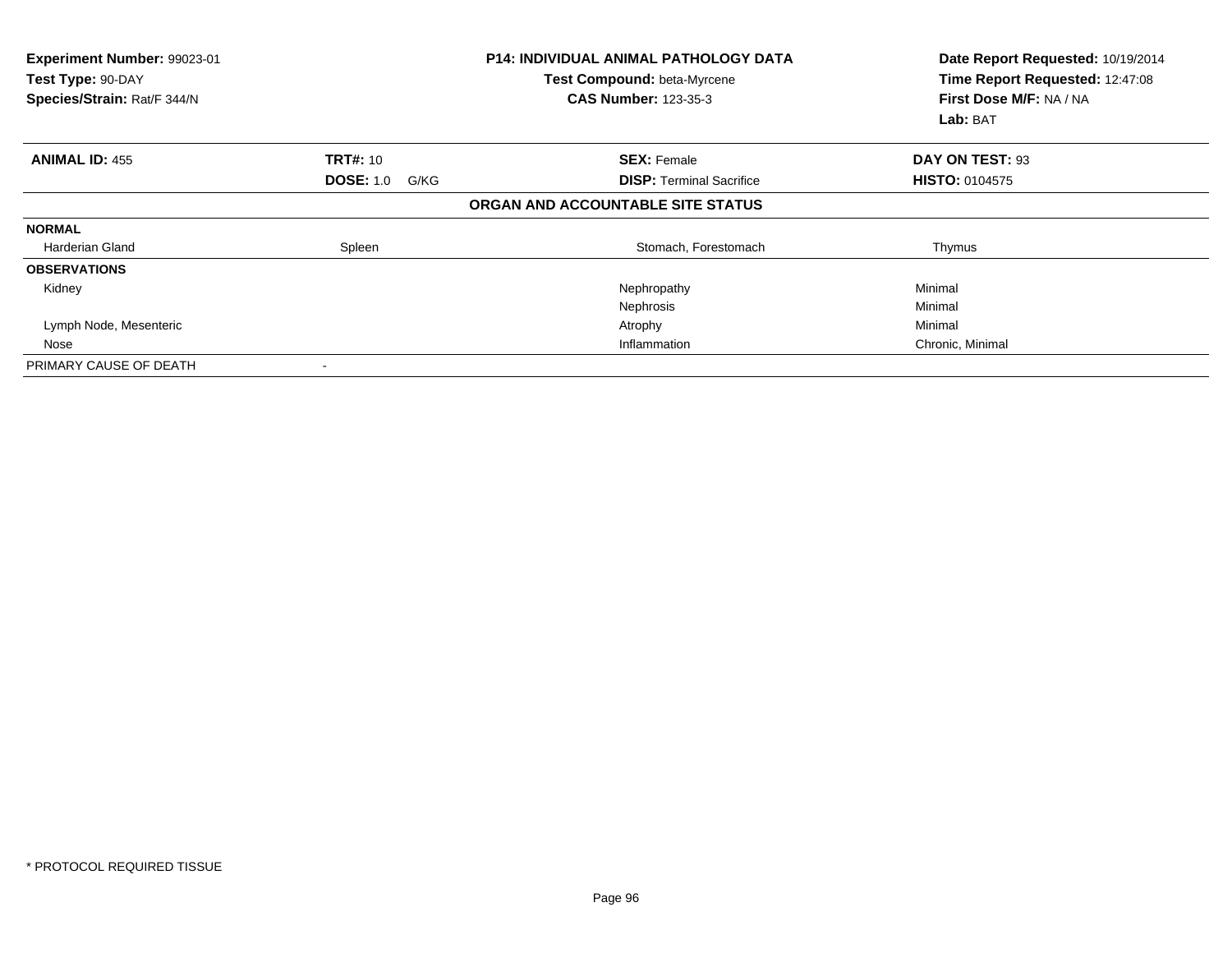| Experiment Number: 99023-01<br>Test Type: 90-DAY<br>Species/Strain: Rat/F 344/N<br><b>ANIMAL ID: 456</b> | <b>TRT#: 10</b>          | <b>P14: INDIVIDUAL ANIMAL PATHOLOGY DATA</b><br>Test Compound: beta-Myrcene<br><b>CAS Number: 123-35-3</b><br><b>SEX: Female</b> | Date Report Requested: 10/19/2014<br>Time Report Requested: 12:47:08<br>First Dose M/F: NA / NA<br>Lab: BAT |
|----------------------------------------------------------------------------------------------------------|--------------------------|----------------------------------------------------------------------------------------------------------------------------------|-------------------------------------------------------------------------------------------------------------|
|                                                                                                          | <b>DOSE: 1.0</b><br>G/KG | <b>DISP: Dosing Accident</b>                                                                                                     | DAY ON TEST: 64<br>HISTO: 0104576                                                                           |
|                                                                                                          |                          | ORGAN AND ACCOUNTABLE SITE STATUS                                                                                                |                                                                                                             |
|                                                                                                          |                          |                                                                                                                                  |                                                                                                             |
| <b>NORMAL</b>                                                                                            |                          |                                                                                                                                  |                                                                                                             |
| <b>Adrenal Cortex</b>                                                                                    | Adrenal Medulla          | <b>Blood Vessel</b>                                                                                                              | Bone                                                                                                        |
| <b>Bone Marrow</b>                                                                                       | <b>Brain</b>             | <b>Clitoral Gland</b>                                                                                                            | Esophagus                                                                                                   |
| Eye                                                                                                      | <b>Harderian Gland</b>   | Heart                                                                                                                            | Intestine Large, Cecum                                                                                      |
| Intestine Large, Colon                                                                                   | Intestine Large, Rectum  | Intestine Small, Duodenum                                                                                                        | Intestine Small, Ileum                                                                                      |
| Intestine Small, Jejunum                                                                                 | Islets, Pancreatic       | Lymph Node, Mesenteric                                                                                                           | Mammary Gland                                                                                               |
| Ovary                                                                                                    | Pancreas                 | Parathyroid Gland                                                                                                                | <b>Pituitary Gland</b>                                                                                      |
| Salivary Glands                                                                                          | Skin                     | Stomach, Forestomach                                                                                                             | Stomach, Glandular                                                                                          |
| Thymus                                                                                                   | <b>Thyroid Gland</b>     | Trachea                                                                                                                          | <b>Urinary Bladder</b>                                                                                      |
| <b>Uterus</b>                                                                                            |                          |                                                                                                                                  |                                                                                                             |
| <b>MISSING</b>                                                                                           |                          |                                                                                                                                  |                                                                                                             |
| Lymph Node, Mandibular                                                                                   |                          |                                                                                                                                  |                                                                                                             |
| <b>OBSERVATIONS</b>                                                                                      |                          |                                                                                                                                  |                                                                                                             |
| Kidney                                                                                                   |                          | Nephrosis                                                                                                                        | Minimal                                                                                                     |
| Liver                                                                                                    |                          | Hepatodiaphragmatic Nodule                                                                                                       |                                                                                                             |
| [ Hepatodiaphragmatic Nodule TGLS = 1-7 ]                                                                |                          |                                                                                                                                  |                                                                                                             |
| Lung                                                                                                     | Vein                     | Thrombosis                                                                                                                       | Mild                                                                                                        |
| Nose                                                                                                     |                          | Inflammation                                                                                                                     | Chronic, Minimal                                                                                            |
| Spleen                                                                                                   |                          | Atrophy                                                                                                                          | Minimal                                                                                                     |
| PRIMARY CAUSE OF DEATH                                                                                   |                          |                                                                                                                                  |                                                                                                             |
| Animal Note: TGL 2 = NCL (No Corresponding Lesion)                                                       |                          |                                                                                                                                  |                                                                                                             |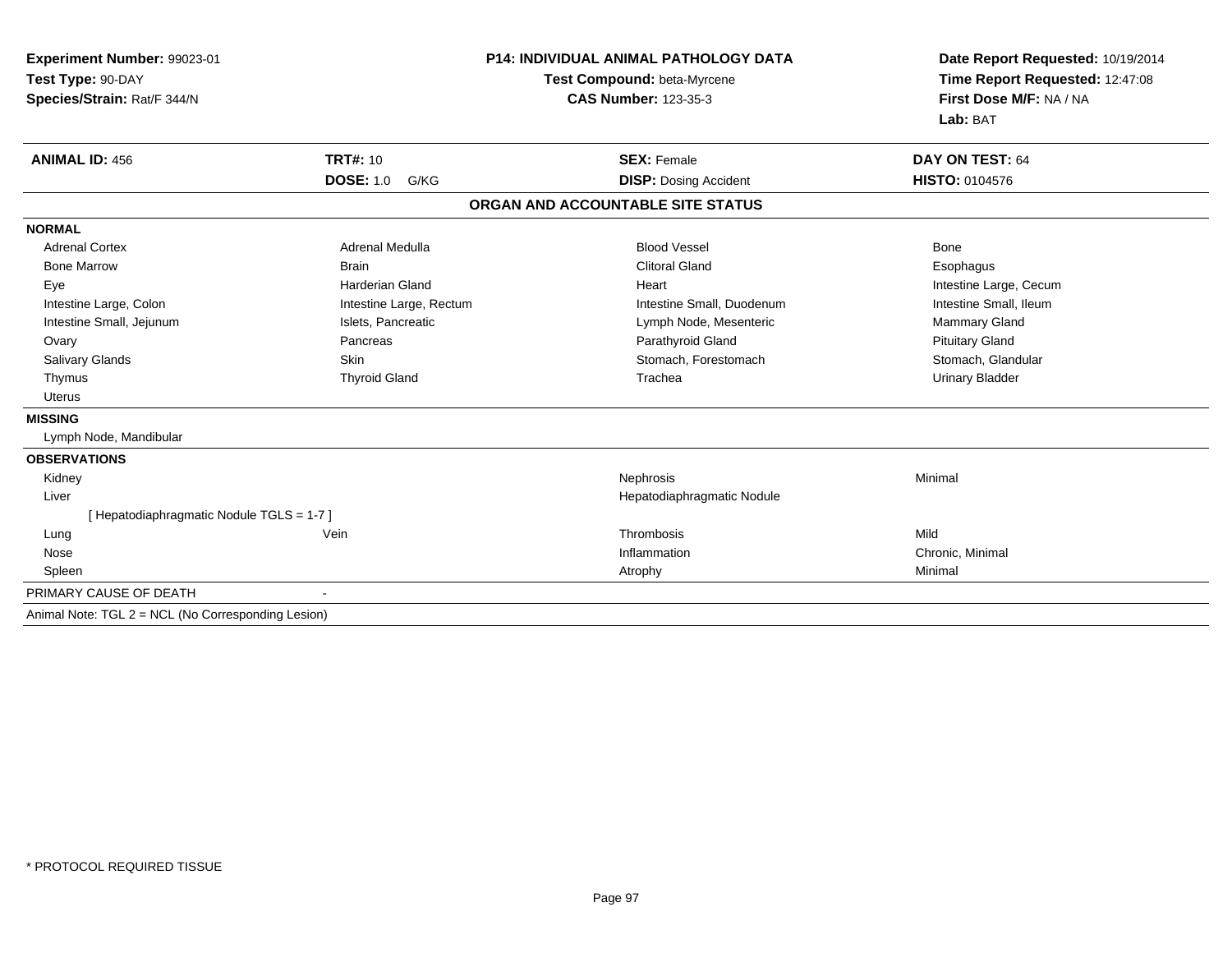| <b>Experiment Number: 99023-01</b><br>Test Type: 90-DAY<br>Species/Strain: Rat/F 344/N |                          | <b>P14: INDIVIDUAL ANIMAL PATHOLOGY DATA</b><br><b>Test Compound: beta-Myrcene</b><br><b>CAS Number: 123-35-3</b> | Date Report Requested: 10/19/2014<br>Time Report Requested: 12:47:08<br>First Dose M/F: NA / NA<br>Lab: BAT |
|----------------------------------------------------------------------------------------|--------------------------|-------------------------------------------------------------------------------------------------------------------|-------------------------------------------------------------------------------------------------------------|
| <b>ANIMAL ID: 457</b>                                                                  | <b>TRT#: 10</b>          | <b>SEX: Female</b>                                                                                                | DAY ON TEST: 93                                                                                             |
|                                                                                        | <b>DOSE: 1.0</b><br>G/KG | <b>DISP:</b> Terminal Sacrifice                                                                                   | <b>HISTO: 0104577</b>                                                                                       |
|                                                                                        |                          | ORGAN AND ACCOUNTABLE SITE STATUS                                                                                 |                                                                                                             |
| <b>NORMAL</b>                                                                          |                          |                                                                                                                   |                                                                                                             |
| Spleen                                                                                 | Stomach, Forestomach     | Thymus                                                                                                            |                                                                                                             |
| <b>OBSERVATIONS</b>                                                                    |                          |                                                                                                                   |                                                                                                             |
| Harderian Gland                                                                        |                          | Pigmentation                                                                                                      | Porphyrin, Minimal                                                                                          |
| Kidney                                                                                 |                          | Nephrosis                                                                                                         | Minimal                                                                                                     |
| Nose                                                                                   |                          | Inflammation                                                                                                      | Chronic, Minimal                                                                                            |
| PRIMARY CAUSE OF DEATH                                                                 |                          |                                                                                                                   |                                                                                                             |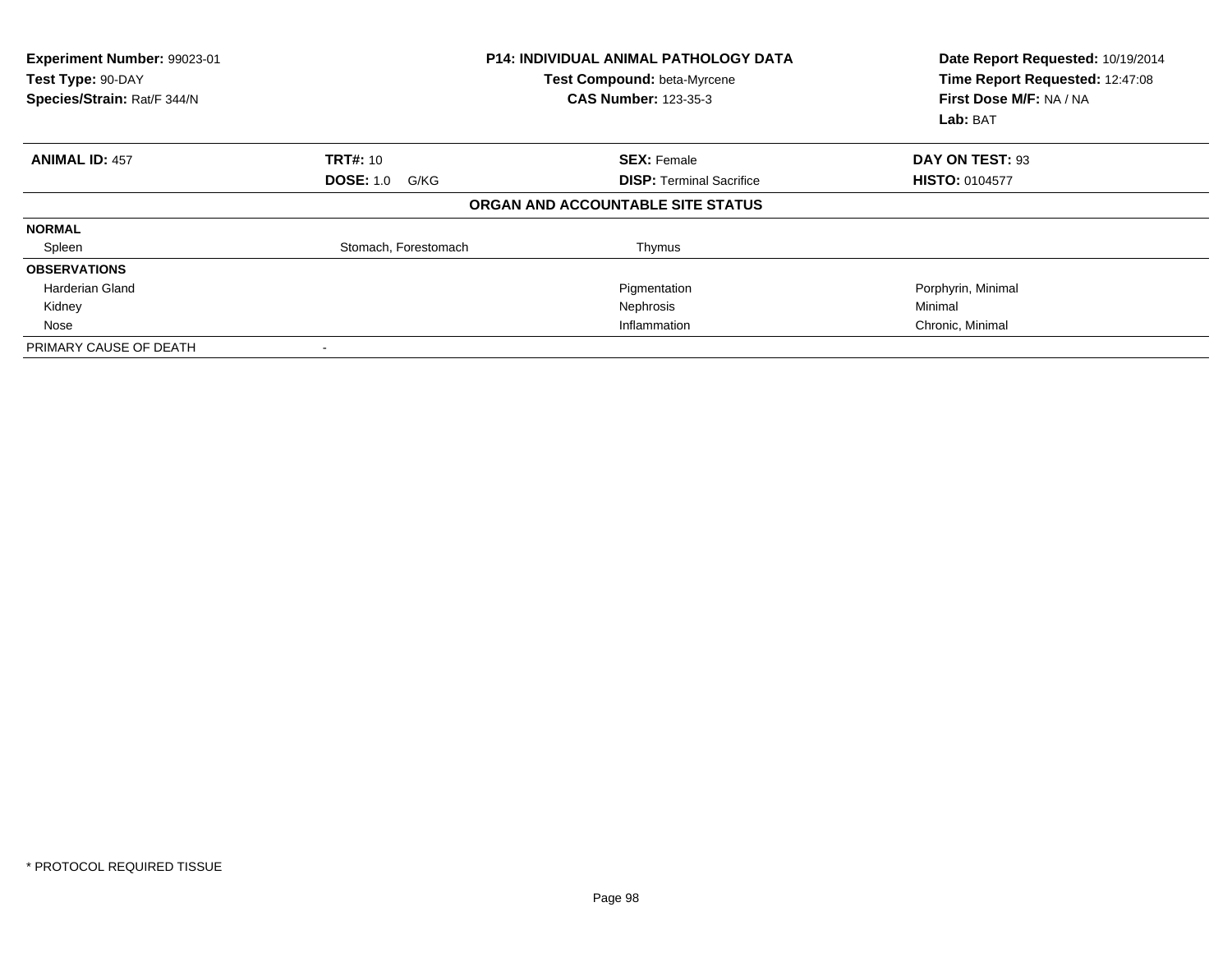| Experiment Number: 99023-01<br>Test Type: 90-DAY<br>Species/Strain: Rat/F 344/N |                                             | <b>P14: INDIVIDUAL ANIMAL PATHOLOGY DATA</b><br>Test Compound: beta-Myrcene<br><b>CAS Number: 123-35-3</b> | Date Report Requested: 10/19/2014<br>Time Report Requested: 12:47:08<br>First Dose M/F: NA / NA<br>Lab: BAT |
|---------------------------------------------------------------------------------|---------------------------------------------|------------------------------------------------------------------------------------------------------------|-------------------------------------------------------------------------------------------------------------|
| <b>ANIMAL ID: 458</b>                                                           | <b>TRT#: 10</b><br><b>DOSE: 1.0</b><br>G/KG | <b>SEX: Female</b><br><b>DISP: Terminal Sacrifice</b>                                                      | DAY ON TEST: 93<br><b>HISTO: 0104578</b>                                                                    |
|                                                                                 |                                             | ORGAN AND ACCOUNTABLE SITE STATUS                                                                          |                                                                                                             |
| <b>NORMAL</b>                                                                   |                                             |                                                                                                            |                                                                                                             |
| Spleen                                                                          | Stomach, Forestomach                        | Thymus                                                                                                     |                                                                                                             |
| <b>OBSERVATIONS</b>                                                             |                                             |                                                                                                            |                                                                                                             |
| <b>Harderian Gland</b>                                                          |                                             | Pigmentation                                                                                               | Porphyrin, Minimal                                                                                          |
| Kidney                                                                          | <b>Renal Tubule</b>                         | Mineralization                                                                                             | Minimal                                                                                                     |
|                                                                                 |                                             | Nephropathy                                                                                                | Minimal                                                                                                     |
|                                                                                 |                                             | Nephrosis                                                                                                  | Minimal                                                                                                     |
| Liver                                                                           |                                             | Fibrosis                                                                                                   | Focal, Minimal                                                                                              |
|                                                                                 |                                             | Inflammation                                                                                               | Chronic, Minimal                                                                                            |
| [Fibrosis TGLS = $1-13$ ]                                                       |                                             |                                                                                                            |                                                                                                             |
| [Inflammation TGLS = $1-13$ ]                                                   |                                             |                                                                                                            |                                                                                                             |
| Nose                                                                            | Olfactory Epi                               | Degeneration                                                                                               | Minimal                                                                                                     |
| PRIMARY CAUSE OF DEATH                                                          |                                             |                                                                                                            |                                                                                                             |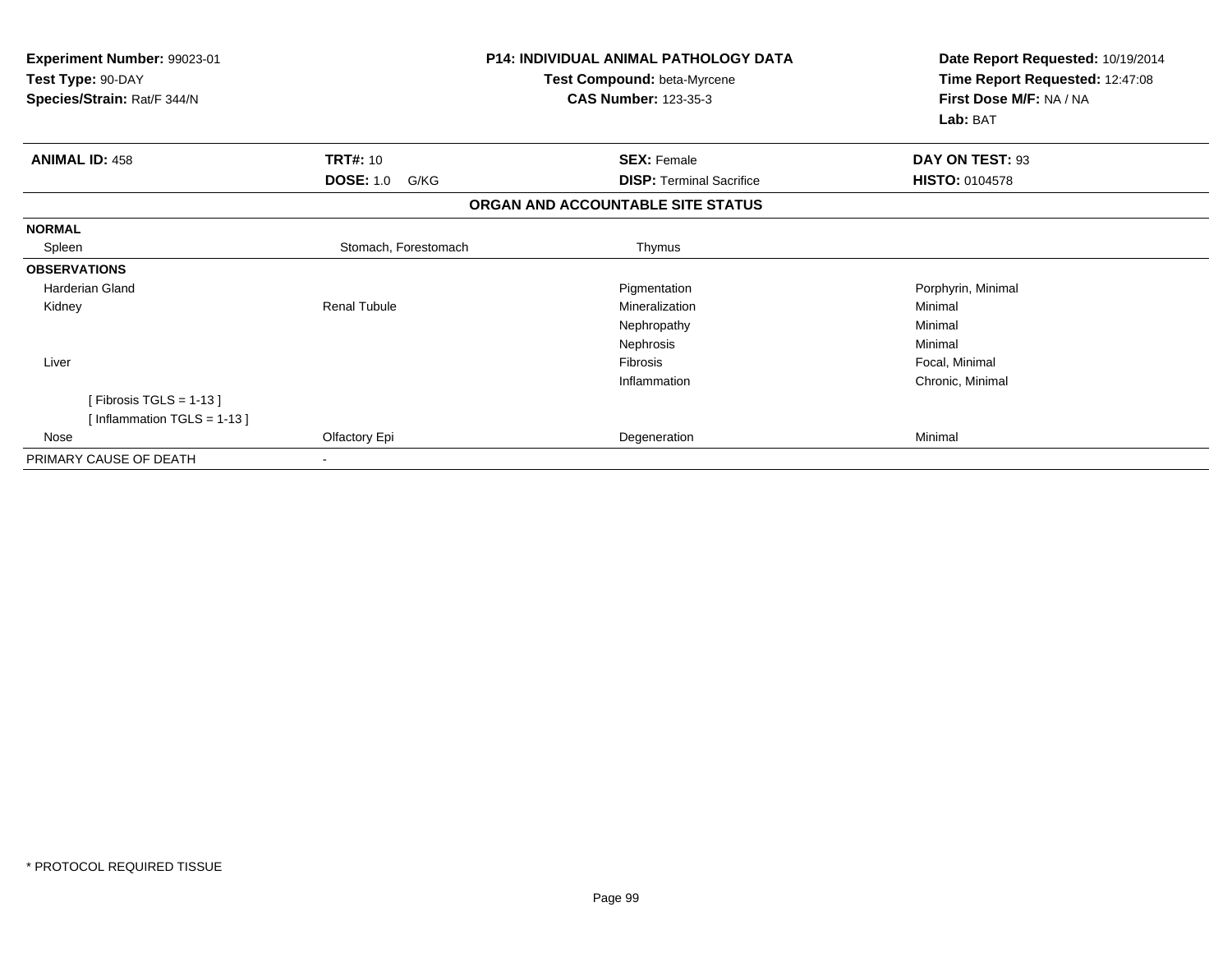| Experiment Number: 99023-01<br>Test Type: 90-DAY<br>Species/Strain: Rat/F 344/N | <b>P14: INDIVIDUAL ANIMAL PATHOLOGY DATA</b><br>Test Compound: beta-Myrcene<br><b>CAS Number: 123-35-3</b> |                                   | Date Report Requested: 10/19/2014<br>Time Report Requested: 12:47:08<br>First Dose M/F: NA / NA<br>Lab: BAT |
|---------------------------------------------------------------------------------|------------------------------------------------------------------------------------------------------------|-----------------------------------|-------------------------------------------------------------------------------------------------------------|
| <b>ANIMAL ID: 459</b>                                                           | <b>TRT#: 10</b>                                                                                            | <b>SEX: Female</b>                | DAY ON TEST: 93                                                                                             |
|                                                                                 | <b>DOSE: 1.0</b><br>G/KG                                                                                   | <b>DISP: Terminal Sacrifice</b>   | <b>HISTO: 0104579</b>                                                                                       |
|                                                                                 |                                                                                                            | ORGAN AND ACCOUNTABLE SITE STATUS |                                                                                                             |
| <b>NORMAL</b>                                                                   |                                                                                                            |                                   |                                                                                                             |
| Harderian Gland                                                                 | Spleen                                                                                                     | Stomach, Forestomach              | Thymus                                                                                                      |
| <b>OBSERVATIONS</b>                                                             |                                                                                                            |                                   |                                                                                                             |
| Kidney                                                                          |                                                                                                            | Nephrosis                         | Minimal                                                                                                     |
| Nose                                                                            |                                                                                                            | Inflammation                      | Chronic, Minimal                                                                                            |
| PRIMARY CAUSE OF DEATH                                                          |                                                                                                            |                                   |                                                                                                             |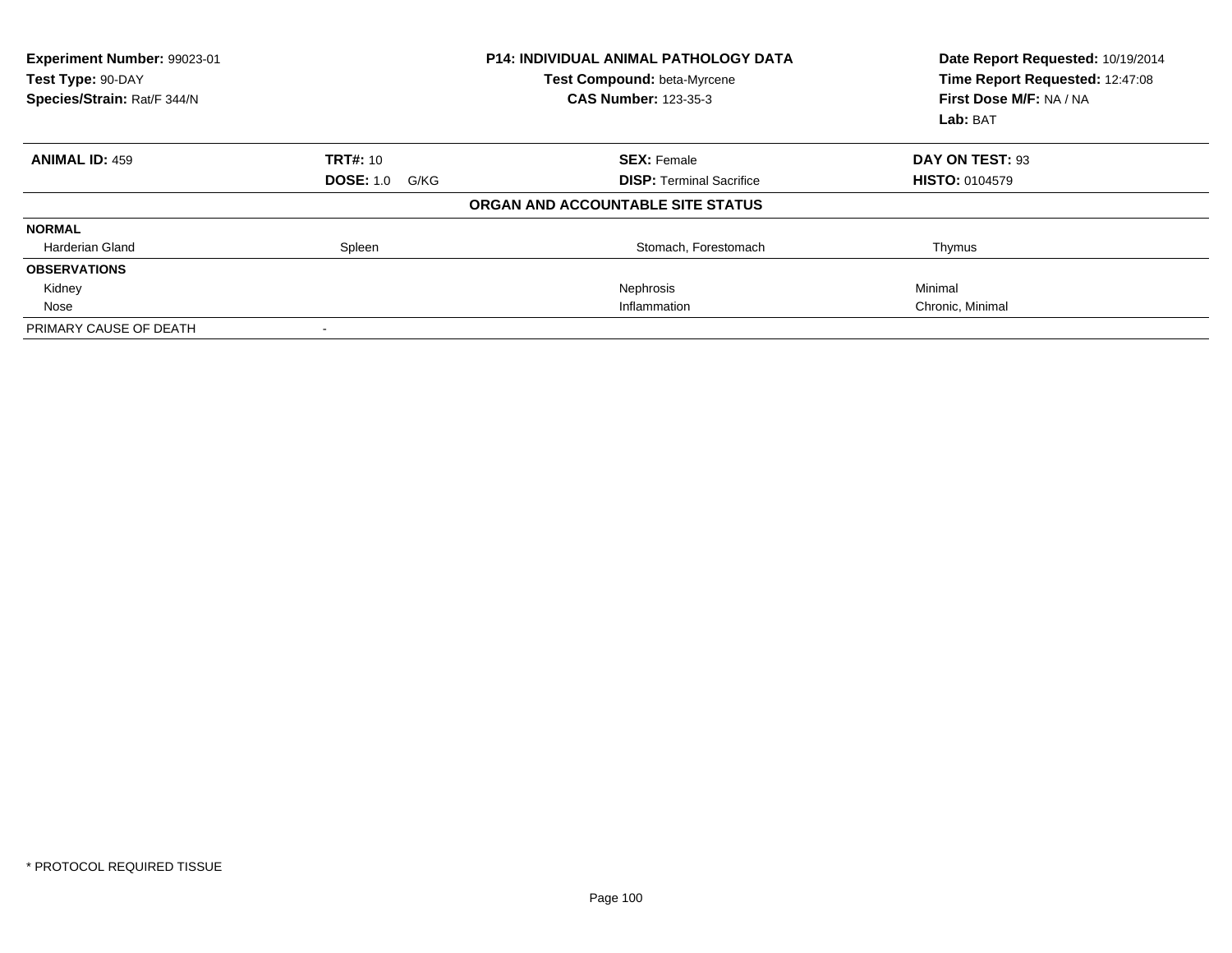| Experiment Number: 99023-01<br>Test Type: 90-DAY<br>Species/Strain: Rat/F 344/N |                          | <b>P14: INDIVIDUAL ANIMAL PATHOLOGY DATA</b><br>Test Compound: beta-Myrcene<br><b>CAS Number: 123-35-3</b> | Date Report Requested: 10/19/2014<br>Time Report Requested: 12:47:08<br>First Dose M/F: NA / NA<br>Lab: BAT |
|---------------------------------------------------------------------------------|--------------------------|------------------------------------------------------------------------------------------------------------|-------------------------------------------------------------------------------------------------------------|
| <b>ANIMAL ID: 460</b>                                                           | <b>TRT#: 10</b>          | <b>SEX: Female</b>                                                                                         | DAY ON TEST: 93                                                                                             |
|                                                                                 | <b>DOSE: 1.0</b><br>G/KG | <b>DISP:</b> Terminal Sacrifice                                                                            | <b>HISTO: 0104580</b>                                                                                       |
|                                                                                 |                          | ORGAN AND ACCOUNTABLE SITE STATUS                                                                          |                                                                                                             |
| <b>NORMAL</b>                                                                   |                          |                                                                                                            |                                                                                                             |
| Spleen                                                                          | Stomach, Forestomach     | Thymus                                                                                                     |                                                                                                             |
| <b>OBSERVATIONS</b>                                                             |                          |                                                                                                            |                                                                                                             |
| Harderian Gland                                                                 |                          | Pigmentation                                                                                               | Porphyrin, Minimal                                                                                          |
| Kidney                                                                          |                          | Nephrosis                                                                                                  | Minimal                                                                                                     |
| Nose                                                                            |                          | Inflammation                                                                                               | Chronic, Minimal                                                                                            |
| PRIMARY CAUSE OF DEATH                                                          |                          |                                                                                                            |                                                                                                             |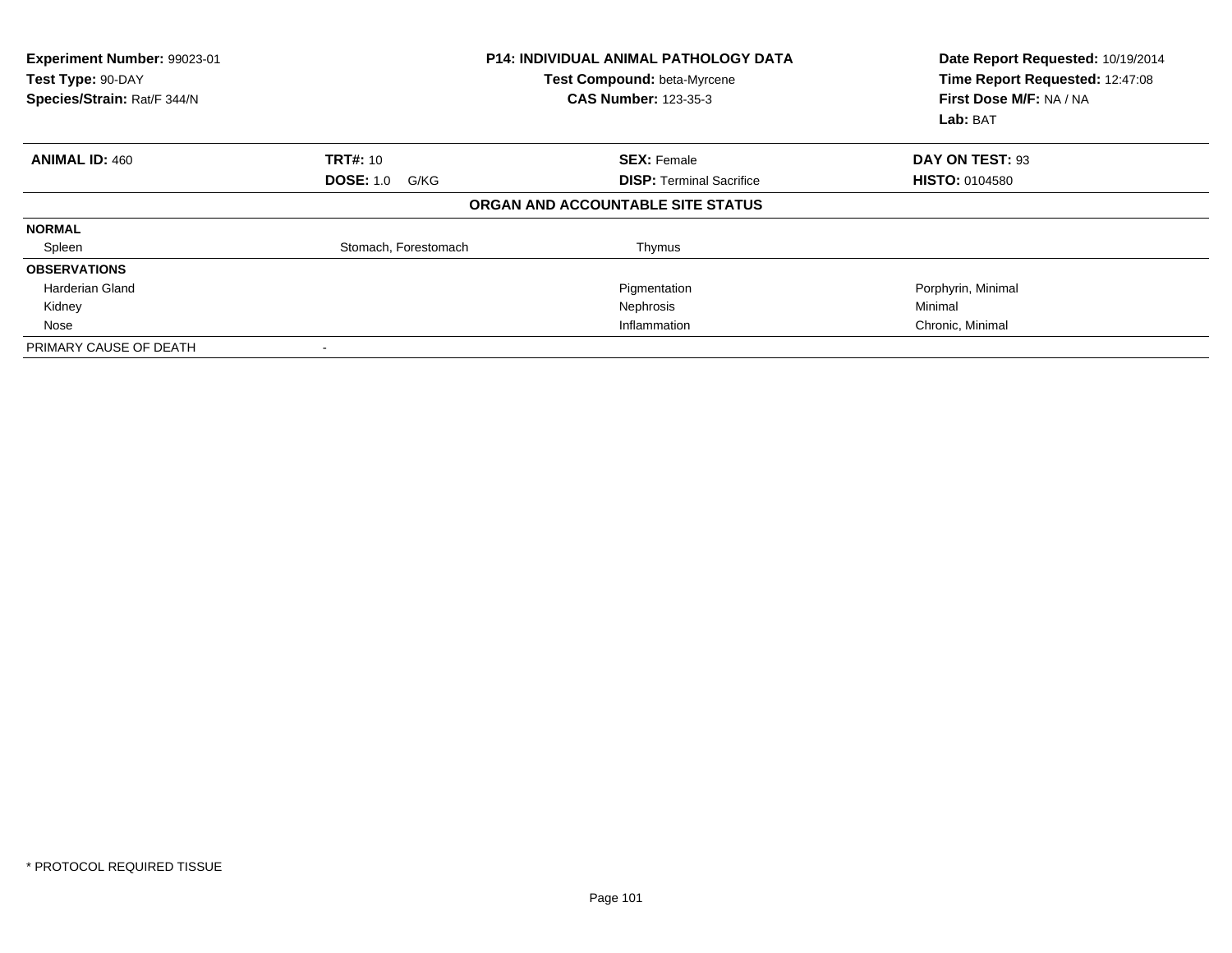| Experiment Number: 99023-01<br>Test Type: 90-DAY<br>Species/Strain: Rat/F 344/N | <b>P14: INDIVIDUAL ANIMAL PATHOLOGY DATA</b><br>Test Compound: beta-Myrcene<br><b>CAS Number: 123-35-3</b> |                                   | Date Report Requested: 10/19/2014<br>Time Report Requested: 12:47:08<br>First Dose M/F: NA / NA<br>Lab: BAT |
|---------------------------------------------------------------------------------|------------------------------------------------------------------------------------------------------------|-----------------------------------|-------------------------------------------------------------------------------------------------------------|
| <b>ANIMAL ID: 551</b>                                                           | <b>TRT#: 11</b>                                                                                            | <b>SEX: Female</b>                | DAY ON TEST: 93                                                                                             |
|                                                                                 | <b>DOSE: 2.0</b><br>G/KG                                                                                   | <b>DISP: Terminal Sacrifice</b>   | HISTO: 0104581                                                                                              |
|                                                                                 |                                                                                                            | ORGAN AND ACCOUNTABLE SITE STATUS |                                                                                                             |
| <b>NORMAL</b>                                                                   |                                                                                                            |                                   |                                                                                                             |
| * Adrenal Cortex                                                                | * Adrenal Medulla                                                                                          | * Blood Vessel                    | * Bone                                                                                                      |
| * Bone Marrow                                                                   | * Brain                                                                                                    | * Clitoral Gland                  | * Esophagus                                                                                                 |
| * Harderian Gland                                                               | * Heart                                                                                                    | * Intestine Large, Cecum          | * Intestine Large, Colon                                                                                    |
| * Intestine Large, Rectum                                                       | * Intestine Small, Duodenum                                                                                | * Intestine Small, Ileum          | * Intestine Small, Jejunum                                                                                  |
| * Islets, Pancreatic                                                            | * Liver                                                                                                    | * Lymph Node, Mesenteric          | * Mammary Gland                                                                                             |
| * Ovary                                                                         | * Pancreas                                                                                                 | * Parathyroid Gland               | * Pituitary Gland                                                                                           |
| * Salivary Glands                                                               | * Skin                                                                                                     | * Stomach, Glandular              | * Thymus                                                                                                    |
| * Thyroid Gland                                                                 | * Urinary Bladder                                                                                          | * Uterus                          |                                                                                                             |
| <b>MISSING</b>                                                                  |                                                                                                            |                                   |                                                                                                             |
| * Lymph Node, Mandibular                                                        |                                                                                                            |                                   |                                                                                                             |
| <b>OBSERVATIONS</b>                                                             |                                                                                                            |                                   |                                                                                                             |
| * Eye                                                                           | Retina                                                                                                     | Atrophy                           | Mild                                                                                                        |
|                                                                                 |                                                                                                            | Cataract                          | Moderate                                                                                                    |
|                                                                                 | Postr Chamber                                                                                              | Exudate                           | Marked                                                                                                      |
| * Kidney                                                                        |                                                                                                            | Nephrosis                         | Minimal                                                                                                     |
| $*$ Lung                                                                        |                                                                                                            | Inflammation                      | Chronic, Minimal                                                                                            |
| * Nose                                                                          | Olfactory Epi                                                                                              | Degeneration                      | Moderate                                                                                                    |
|                                                                                 |                                                                                                            | Inflammation                      | Suppurative, Minimal                                                                                        |
|                                                                                 |                                                                                                            | Inflammation                      | Chronic, Mild                                                                                               |
|                                                                                 | <b>Respirat Epith</b>                                                                                      | Necrosis                          | Mild                                                                                                        |
| * Spleen                                                                        |                                                                                                            | Atrophy                           | Minimal                                                                                                     |
| * Stomach, Forestomach                                                          |                                                                                                            | Inflammation                      | Acute, Minimal                                                                                              |
| * Trachea                                                                       |                                                                                                            | Inflammation                      | Chronic, Mild                                                                                               |
| PRIMARY CAUSE OF DEATH                                                          | $\blacksquare$                                                                                             |                                   |                                                                                                             |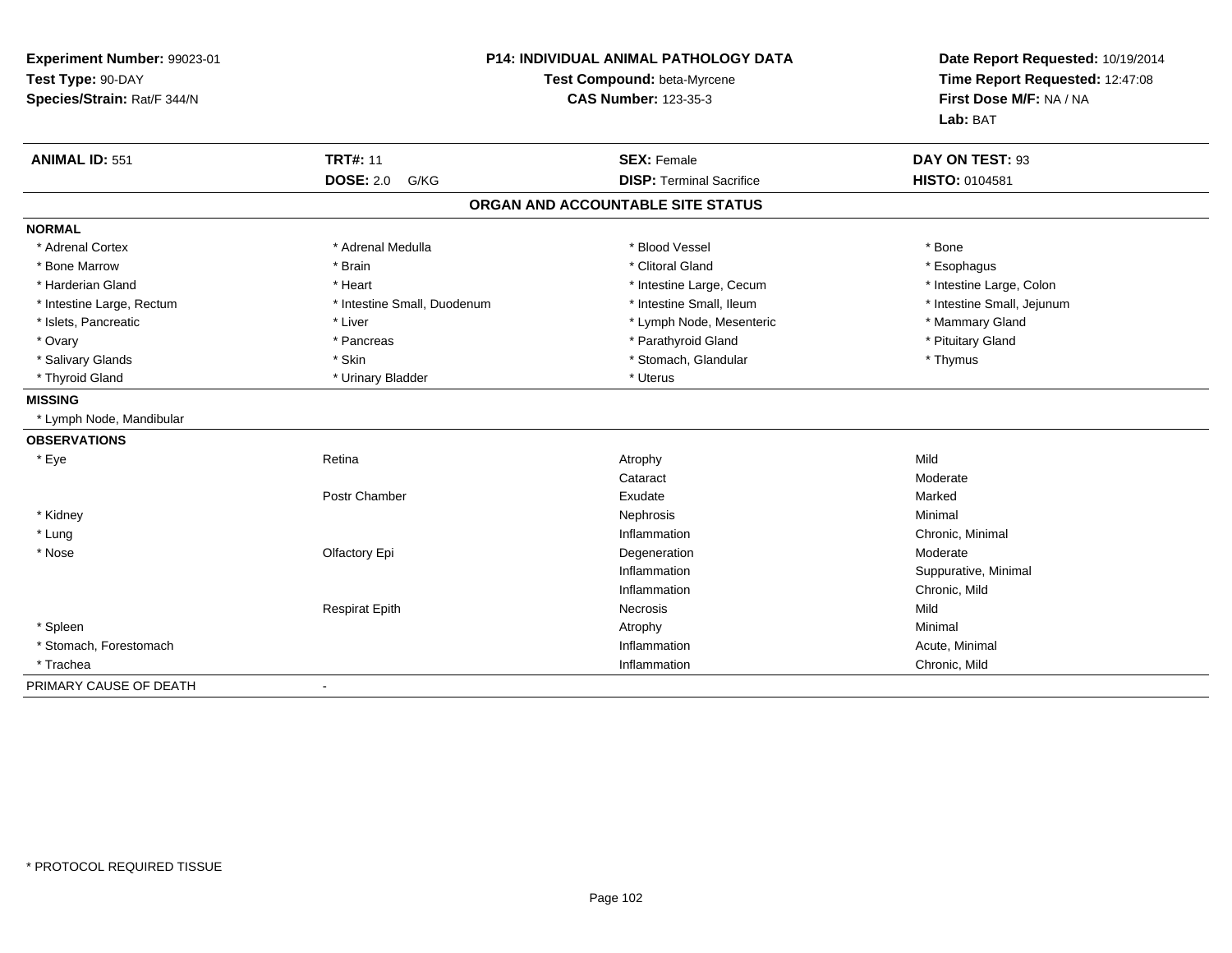| Experiment Number: 99023-01<br>Test Type: 90-DAY<br>Species/Strain: Rat/F 344/N |                           | <b>P14: INDIVIDUAL ANIMAL PATHOLOGY DATA</b><br>Test Compound: beta-Myrcene<br><b>CAS Number: 123-35-3</b> | Date Report Requested: 10/19/2014<br>Time Report Requested: 12:47:08<br>First Dose M/F: NA / NA<br>Lab: BAT |  |
|---------------------------------------------------------------------------------|---------------------------|------------------------------------------------------------------------------------------------------------|-------------------------------------------------------------------------------------------------------------|--|
| <b>ANIMAL ID: 552</b>                                                           | <b>TRT#: 11</b>           | <b>SEX: Female</b>                                                                                         | DAY ON TEST: 93                                                                                             |  |
|                                                                                 | <b>DOSE: 2.0</b><br>G/KG  | <b>DISP: Terminal Sacrifice</b>                                                                            | <b>HISTO: 0104582</b>                                                                                       |  |
|                                                                                 |                           | ORGAN AND ACCOUNTABLE SITE STATUS                                                                          |                                                                                                             |  |
| <b>NORMAL</b>                                                                   |                           |                                                                                                            |                                                                                                             |  |
| * Adrenal Cortex                                                                | * Adrenal Medulla         | * Blood Vessel                                                                                             | * Bone                                                                                                      |  |
| * Bone Marrow                                                                   | * Brain                   | * Clitoral Gland                                                                                           | * Esophagus                                                                                                 |  |
| * Eye                                                                           | * Harderian Gland         | * Heart                                                                                                    | * Intestine Large, Cecum                                                                                    |  |
| * Intestine Large, Colon                                                        | * Intestine Large, Rectum | * Intestine Small, Duodenum                                                                                | * Intestine Small. Ileum                                                                                    |  |
| * Intestine Small, Jejunum                                                      | * Islets, Pancreatic      | * Lung                                                                                                     | * Lymph Node, Mesenteric                                                                                    |  |
| * Mammary Gland                                                                 | * Ovary                   | * Pancreas                                                                                                 | * Parathyroid Gland                                                                                         |  |
| * Pituitary Gland                                                               | * Salivary Glands         | * Skin                                                                                                     | * Stomach, Forestomach                                                                                      |  |
| * Stomach, Glandular                                                            | * Thyroid Gland           | * Trachea                                                                                                  | * Urinary Bladder                                                                                           |  |
| * Uterus                                                                        |                           |                                                                                                            |                                                                                                             |  |
| <b>MISSING</b>                                                                  |                           |                                                                                                            |                                                                                                             |  |
| * Lymph Node, Mandibular                                                        |                           |                                                                                                            |                                                                                                             |  |
| <b>OBSERVATIONS</b>                                                             |                           |                                                                                                            |                                                                                                             |  |
| * Kidney                                                                        |                           | Nephrosis                                                                                                  | Minimal                                                                                                     |  |
| * Liver                                                                         |                           | Hepatodiaphragmatic Nodule                                                                                 |                                                                                                             |  |
| [ Hepatodiaphragmatic Nodule TGLS = 1-7 ]                                       |                           |                                                                                                            |                                                                                                             |  |
| * Nose                                                                          | Olfactory Epi             | Degeneration                                                                                               | Moderate                                                                                                    |  |
|                                                                                 |                           | Inflammation                                                                                               | Chronic, Minimal                                                                                            |  |
|                                                                                 |                           | Inflammation                                                                                               | Suppurative, Minimal                                                                                        |  |
| * Spleen                                                                        |                           | Atrophy                                                                                                    | Minimal                                                                                                     |  |
| * Thymus                                                                        |                           | Necrosis                                                                                                   | Minimal                                                                                                     |  |
| PRIMARY CAUSE OF DEATH                                                          | ۰                         |                                                                                                            |                                                                                                             |  |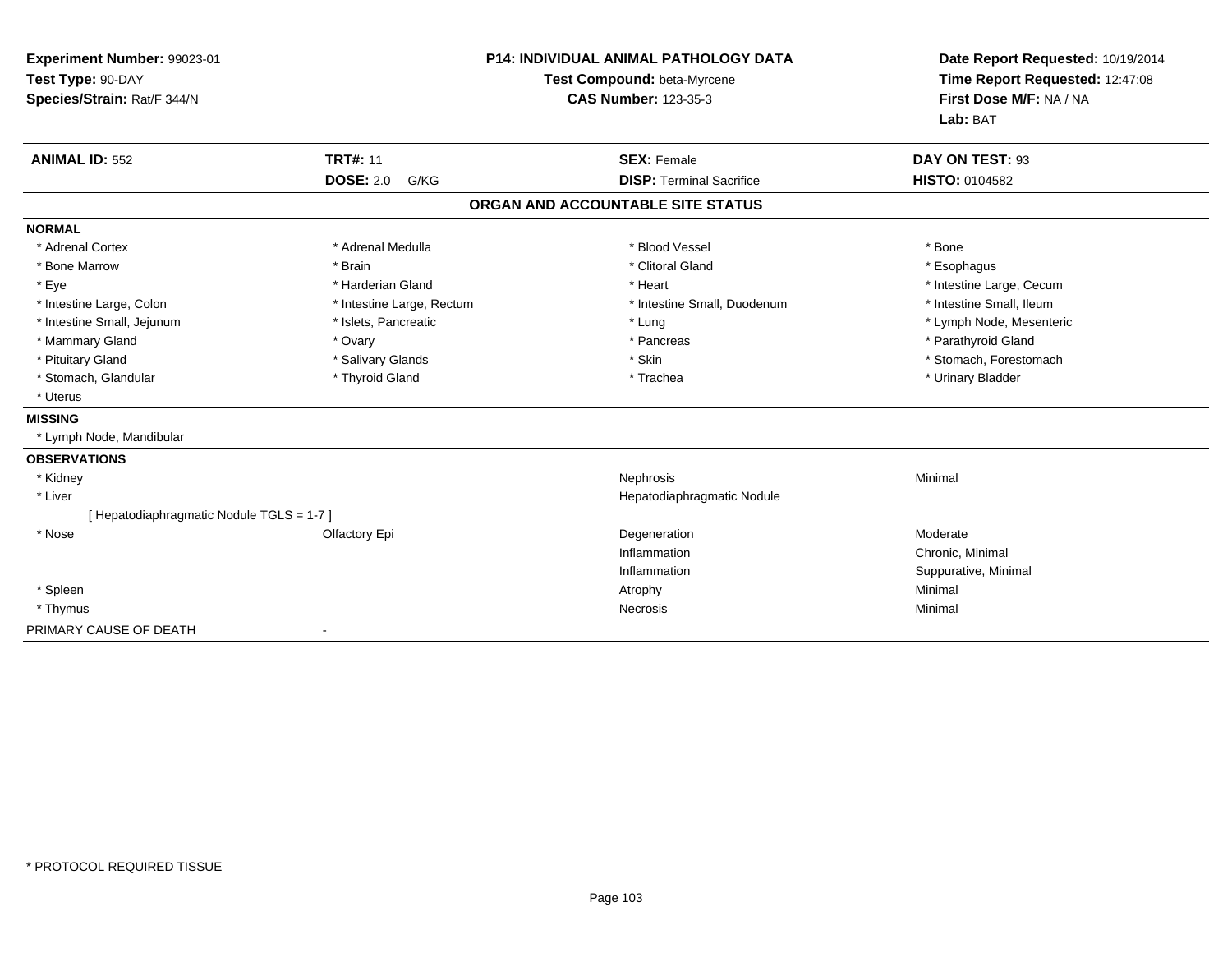| Experiment Number: 99023-01<br>Test Type: 90-DAY<br>Species/Strain: Rat/F 344/N |                           | <b>P14: INDIVIDUAL ANIMAL PATHOLOGY DATA</b><br>Test Compound: beta-Myrcene<br><b>CAS Number: 123-35-3</b> | Date Report Requested: 10/19/2014<br>Time Report Requested: 12:47:08<br>First Dose M/F: NA / NA<br>Lab: BAT |  |
|---------------------------------------------------------------------------------|---------------------------|------------------------------------------------------------------------------------------------------------|-------------------------------------------------------------------------------------------------------------|--|
| <b>ANIMAL ID: 553</b>                                                           | <b>TRT#: 11</b>           | <b>SEX: Female</b>                                                                                         | DAY ON TEST: 93                                                                                             |  |
|                                                                                 | <b>DOSE: 2.0</b><br>G/KG  | <b>DISP: Terminal Sacrifice</b>                                                                            | <b>HISTO: 0104583</b>                                                                                       |  |
|                                                                                 |                           | ORGAN AND ACCOUNTABLE SITE STATUS                                                                          |                                                                                                             |  |
| <b>NORMAL</b>                                                                   |                           |                                                                                                            |                                                                                                             |  |
| * Adrenal Cortex                                                                | * Adrenal Medulla         | * Blood Vessel                                                                                             | * Bone                                                                                                      |  |
| * Bone Marrow                                                                   | * Brain                   | * Clitoral Gland                                                                                           | * Esophagus                                                                                                 |  |
| * Eye                                                                           | * Harderian Gland         | * Heart                                                                                                    | * Intestine Large, Cecum                                                                                    |  |
| * Intestine Large, Colon                                                        | * Intestine Large, Rectum | * Intestine Small, Duodenum                                                                                | * Intestine Small, Ileum                                                                                    |  |
| * Intestine Small, Jejunum                                                      | * Islets, Pancreatic      | * Liver                                                                                                    | * Mammary Gland                                                                                             |  |
| * Ovary                                                                         | * Pancreas                | * Parathyroid Gland                                                                                        | * Pituitary Gland                                                                                           |  |
| * Salivary Glands                                                               | * Skin                    | * Stomach, Forestomach                                                                                     | * Stomach, Glandular                                                                                        |  |
| * Thymus                                                                        | * Thyroid Gland           | * Trachea                                                                                                  | * Urinary Bladder                                                                                           |  |
| * Uterus                                                                        |                           |                                                                                                            |                                                                                                             |  |
| <b>MISSING</b>                                                                  |                           |                                                                                                            |                                                                                                             |  |
| * Lymph Node, Mandibular                                                        |                           |                                                                                                            |                                                                                                             |  |
| <b>OBSERVATIONS</b>                                                             |                           |                                                                                                            |                                                                                                             |  |
| * Kidney                                                                        |                           | Nephropathy                                                                                                | Minimal                                                                                                     |  |
|                                                                                 |                           | Nephrosis                                                                                                  | Minimal                                                                                                     |  |
| * Lung                                                                          |                           | Inflammation                                                                                               | Chronic, Minimal                                                                                            |  |
|                                                                                 |                           | Metaplasia                                                                                                 | Osseous, Minimal                                                                                            |  |
| * Lymph Node, Mesenteric                                                        |                           | Atrophy                                                                                                    | Minimal                                                                                                     |  |
| * Nose                                                                          | Olfactory Epi             | Degeneration                                                                                               | Moderate                                                                                                    |  |
|                                                                                 |                           | Inflammation                                                                                               | Suppurative, Minimal                                                                                        |  |
|                                                                                 |                           | Inflammation                                                                                               | Chronic, Minimal                                                                                            |  |
| * Spleen                                                                        |                           | Atrophy                                                                                                    | Minimal                                                                                                     |  |
| PRIMARY CAUSE OF DEATH                                                          | $\blacksquare$            |                                                                                                            |                                                                                                             |  |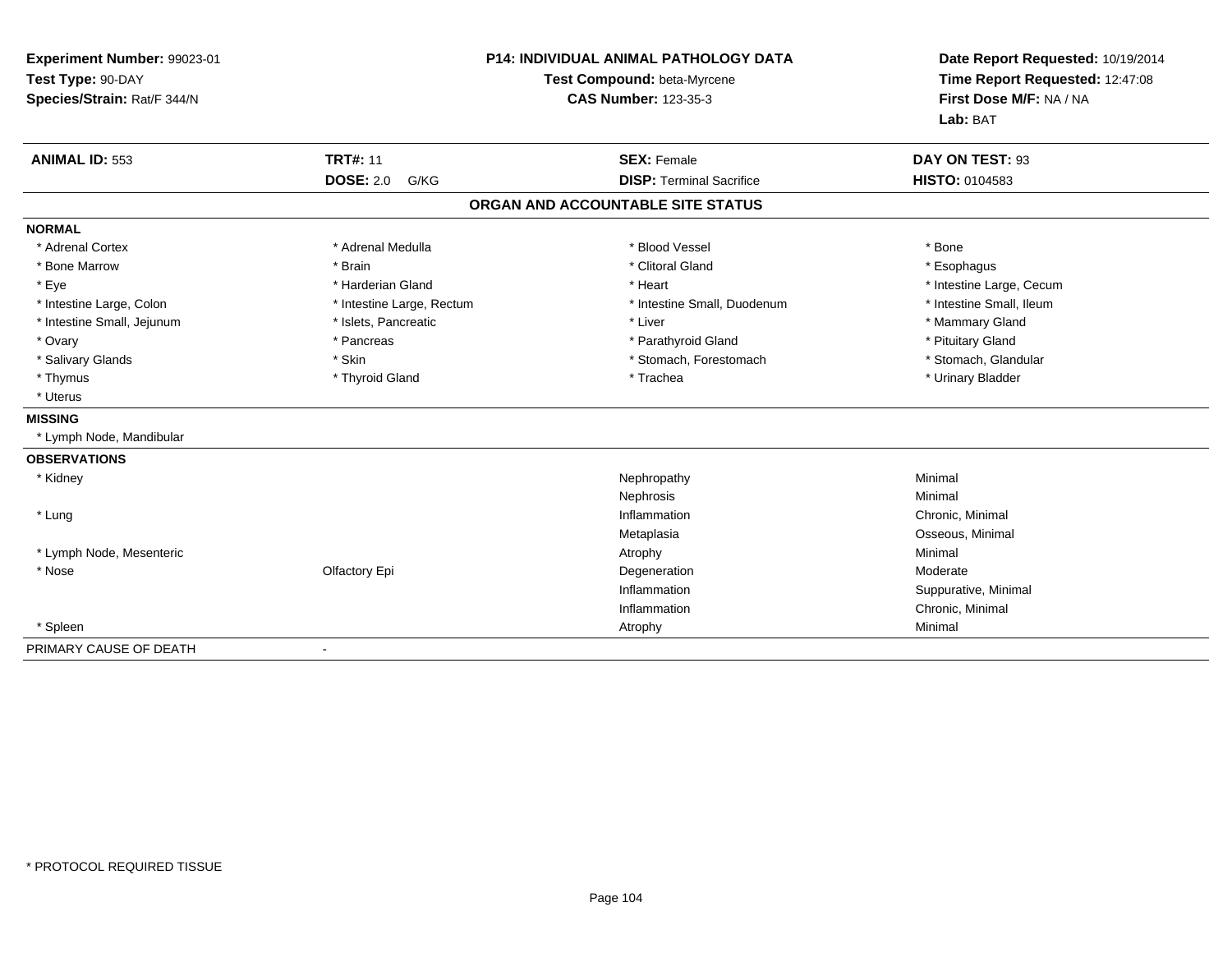| Experiment Number: 99023-01<br>Test Type: 90-DAY<br>Species/Strain: Rat/F 344/N | P14: INDIVIDUAL ANIMAL PATHOLOGY DATA<br>Test Compound: beta-Myrcene<br><b>CAS Number: 123-35-3</b> |                                   | Date Report Requested: 10/19/2014<br>Time Report Requested: 12:47:08<br>First Dose M/F: NA / NA<br>Lab: BAT |  |
|---------------------------------------------------------------------------------|-----------------------------------------------------------------------------------------------------|-----------------------------------|-------------------------------------------------------------------------------------------------------------|--|
| <b>ANIMAL ID: 554</b>                                                           | <b>TRT#: 11</b>                                                                                     | <b>SEX: Female</b>                | DAY ON TEST: 4                                                                                              |  |
|                                                                                 | <b>DOSE: 2.0</b><br>G/KG                                                                            | <b>DISP:</b> Moribund Sacrifice   | HISTO: 0104584                                                                                              |  |
|                                                                                 |                                                                                                     | ORGAN AND ACCOUNTABLE SITE STATUS |                                                                                                             |  |
| <b>NORMAL</b>                                                                   |                                                                                                     |                                   |                                                                                                             |  |
| * Adrenal Cortex                                                                | * Adrenal Medulla                                                                                   | * Blood Vessel                    | * Bone                                                                                                      |  |
| * Bone Marrow                                                                   | * Brain                                                                                             | * Clitoral Gland                  | * Esophagus                                                                                                 |  |
| * Eye                                                                           | * Heart                                                                                             | * Intestine Large, Cecum          | * Intestine Large, Colon                                                                                    |  |
| * Intestine Large, Rectum                                                       | * Intestine Small, Duodenum                                                                         | * Islets, Pancreatic              | * Liver                                                                                                     |  |
| * Lung                                                                          | * Mammary Gland                                                                                     | * Ovary                           | * Pancreas                                                                                                  |  |
| * Parathyroid Gland                                                             | * Pituitary Gland                                                                                   | * Salivary Glands                 | * Skin                                                                                                      |  |
| * Stomach, Glandular                                                            | * Thyroid Gland                                                                                     | * Trachea                         | * Urinary Bladder                                                                                           |  |
| * Uterus                                                                        |                                                                                                     |                                   |                                                                                                             |  |
| <b>MISSING</b>                                                                  |                                                                                                     |                                   |                                                                                                             |  |
| * Lymph Node, Mandibular                                                        |                                                                                                     |                                   |                                                                                                             |  |
| <b>OBSERVATIONS</b>                                                             |                                                                                                     |                                   |                                                                                                             |  |
| * Harderian Gland                                                               |                                                                                                     | Pigmentation                      | Porphyrin, Mild                                                                                             |  |
| * Intestine Small, Ileum                                                        |                                                                                                     | Atrophy                           | Moderate                                                                                                    |  |
| * Intestine Small, Jejunum                                                      |                                                                                                     | Atrophy                           | Moderate                                                                                                    |  |
| * Kidney                                                                        | <b>Renal Tubule</b>                                                                                 | <b>Necrosis</b>                   | Moderate                                                                                                    |  |
| * Lymph Node, Mesenteric                                                        |                                                                                                     | Atrophy                           | Moderate                                                                                                    |  |
| * Nose                                                                          | Olfactory Epi                                                                                       | Degeneration                      | Marked                                                                                                      |  |
|                                                                                 |                                                                                                     | Inflammation                      | Suppurative, Mild                                                                                           |  |
| * Spleen                                                                        |                                                                                                     | Atrophy                           | Marked                                                                                                      |  |
| * Stomach, Forestomach                                                          |                                                                                                     | Inflammation                      | Acute. Mild                                                                                                 |  |
|                                                                                 |                                                                                                     | Ulcer                             | Moderate                                                                                                    |  |
| * Thymus                                                                        |                                                                                                     | Atrophy                           | Moderate                                                                                                    |  |
|                                                                                 |                                                                                                     | Necrosis                          | Minimal                                                                                                     |  |
| PRIMARY CAUSE OF DEATH                                                          | - Kidney Renal Tubule Necrosis                                                                      |                                   |                                                                                                             |  |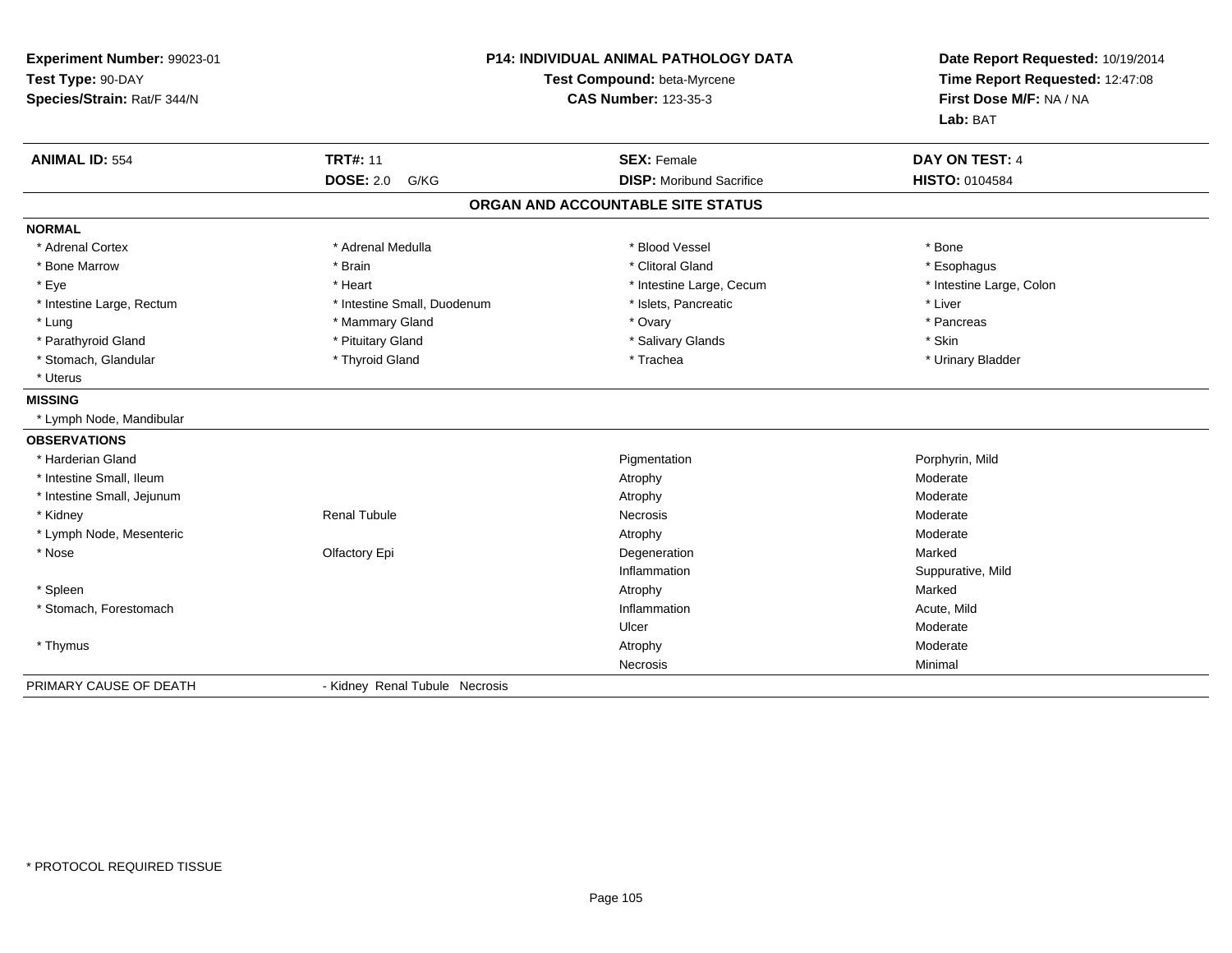| <b>P14: INDIVIDUAL ANIMAL PATHOLOGY DATA</b><br>Experiment Number: 99023-01<br>Test Type: 90-DAY<br>Test Compound: beta-Myrcene<br>Species/Strain: Rat/F 344/N<br><b>CAS Number: 123-35-3</b> |                             | Date Report Requested: 10/19/2014<br>Time Report Requested: 12:47:08<br>First Dose M/F: NA / NA<br>Lab: BAT |                            |
|-----------------------------------------------------------------------------------------------------------------------------------------------------------------------------------------------|-----------------------------|-------------------------------------------------------------------------------------------------------------|----------------------------|
| <b>ANIMAL ID: 555</b>                                                                                                                                                                         | <b>TRT#: 11</b>             | <b>SEX: Female</b>                                                                                          | DAY ON TEST: 93            |
|                                                                                                                                                                                               | <b>DOSE: 2.0</b><br>G/KG    | <b>DISP: Terminal Sacrifice</b>                                                                             | <b>HISTO: 0104585</b>      |
|                                                                                                                                                                                               |                             | ORGAN AND ACCOUNTABLE SITE STATUS                                                                           |                            |
| <b>NORMAL</b>                                                                                                                                                                                 |                             |                                                                                                             |                            |
| * Adrenal Cortex                                                                                                                                                                              | * Adrenal Medulla           | * Blood Vessel                                                                                              | * Bone                     |
| * Bone Marrow                                                                                                                                                                                 | * Brain                     | * Clitoral Gland                                                                                            | * Esophagus                |
| * Eye                                                                                                                                                                                         | * Heart                     | * Intestine Large, Cecum                                                                                    | * Intestine Large, Colon   |
| * Intestine Large, Rectum                                                                                                                                                                     | * Intestine Small, Duodenum | * Intestine Small. Ileum                                                                                    | * Intestine Small, Jejunum |
| * Islets, Pancreatic                                                                                                                                                                          | * Liver                     | * Lung                                                                                                      | * Mammary Gland            |
| * Ovary                                                                                                                                                                                       | * Pancreas                  | * Parathyroid Gland                                                                                         | * Pituitary Gland          |
| * Salivary Glands                                                                                                                                                                             | * Skin                      | * Stomach, Forestomach                                                                                      | * Stomach, Glandular       |
| * Thymus                                                                                                                                                                                      | * Thyroid Gland             | * Trachea                                                                                                   | * Urinary Bladder          |
| * Uterus                                                                                                                                                                                      |                             |                                                                                                             |                            |
| <b>MISSING</b>                                                                                                                                                                                |                             |                                                                                                             |                            |
| * Lymph Node, Mandibular                                                                                                                                                                      |                             |                                                                                                             |                            |
| <b>OBSERVATIONS</b>                                                                                                                                                                           |                             |                                                                                                             |                            |
| * Harderian Gland                                                                                                                                                                             |                             | Pigmentation                                                                                                | Porphyrin, Minimal         |
| * Kidney                                                                                                                                                                                      |                             | Nephrosis                                                                                                   | Minimal                    |
| * Lymph Node, Mesenteric                                                                                                                                                                      |                             | Atrophy                                                                                                     | Minimal                    |
| * Nose                                                                                                                                                                                        | Olfactory Epi               | Degeneration                                                                                                | Mild                       |
|                                                                                                                                                                                               |                             | Inflammation                                                                                                | Chronic, Mild              |
| * Spleen                                                                                                                                                                                      |                             | Atrophy                                                                                                     | Minimal                    |
| PRIMARY CAUSE OF DEATH                                                                                                                                                                        |                             |                                                                                                             |                            |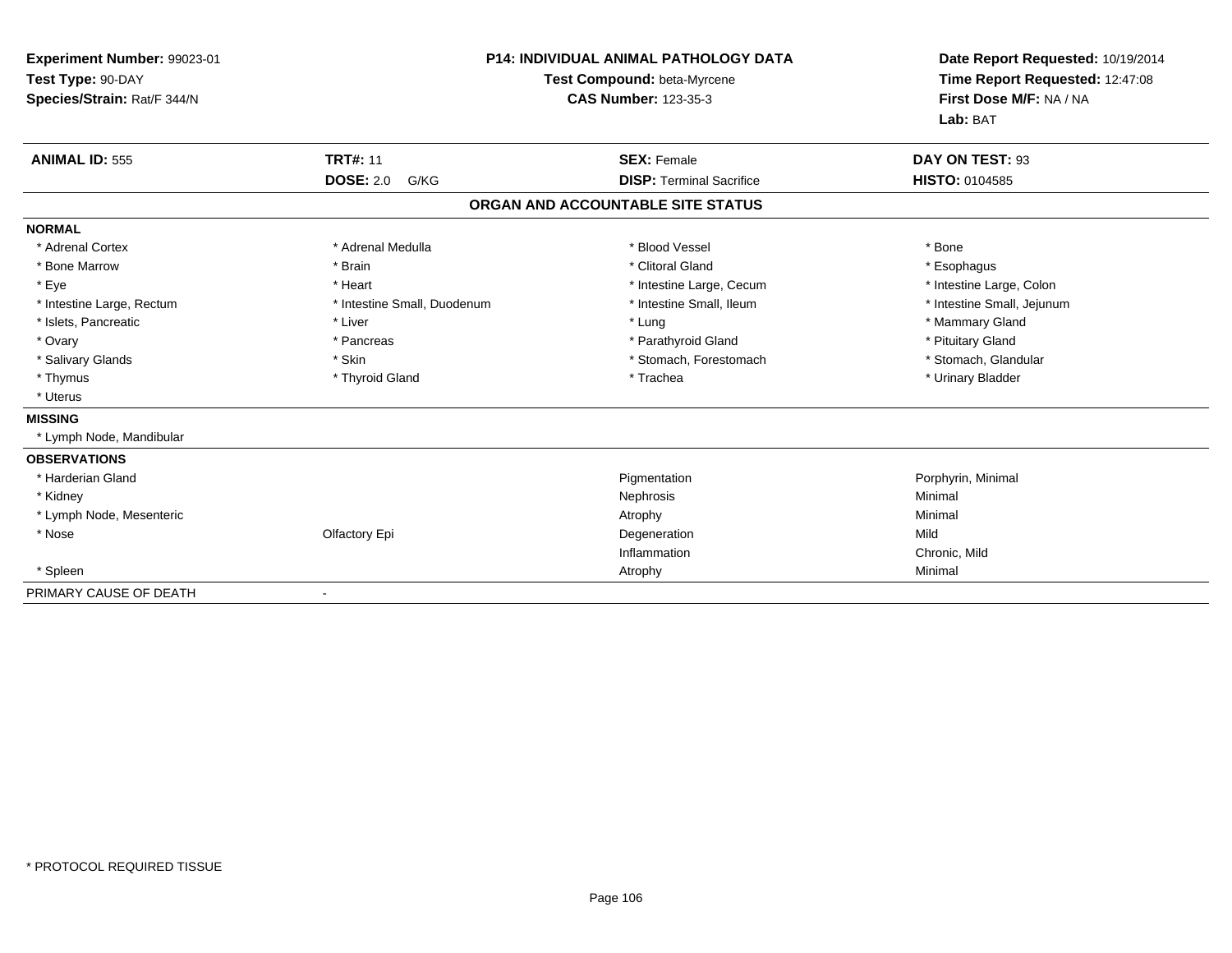| Experiment Number: 99023-01<br>Test Type: 90-DAY<br>Species/Strain: Rat/F 344/N | P14: INDIVIDUAL ANIMAL PATHOLOGY DATA<br>Test Compound: beta-Myrcene<br><b>CAS Number: 123-35-3</b> |                                   | Date Report Requested: 10/19/2014<br>Time Report Requested: 12:47:08<br>First Dose M/F: NA / NA<br>Lab: BAT |  |
|---------------------------------------------------------------------------------|-----------------------------------------------------------------------------------------------------|-----------------------------------|-------------------------------------------------------------------------------------------------------------|--|
| <b>ANIMAL ID: 556</b>                                                           | <b>TRT#: 11</b>                                                                                     | <b>SEX: Female</b>                | DAY ON TEST: 93                                                                                             |  |
|                                                                                 | <b>DOSE: 2.0</b><br>G/KG                                                                            | <b>DISP: Terminal Sacrifice</b>   | <b>HISTO: 0104586</b>                                                                                       |  |
|                                                                                 |                                                                                                     | ORGAN AND ACCOUNTABLE SITE STATUS |                                                                                                             |  |
| <b>NORMAL</b>                                                                   |                                                                                                     |                                   |                                                                                                             |  |
| * Adrenal Cortex                                                                | * Adrenal Medulla                                                                                   | * Blood Vessel                    | * Bone                                                                                                      |  |
| * Bone Marrow                                                                   | * Brain                                                                                             | * Clitoral Gland                  | * Esophagus                                                                                                 |  |
| * Eye                                                                           | * Harderian Gland                                                                                   | * Heart                           | * Intestine Large, Cecum                                                                                    |  |
| * Intestine Large, Colon                                                        | * Intestine Large, Rectum                                                                           | * Intestine Small, Duodenum       | * Intestine Small. Ileum                                                                                    |  |
| * Intestine Small, Jejunum                                                      | * Islets, Pancreatic                                                                                | * Liver                           | * Mammary Gland                                                                                             |  |
| * Ovary                                                                         | * Pancreas                                                                                          | * Parathyroid Gland               | * Pituitary Gland                                                                                           |  |
| * Salivary Glands                                                               | * Skin                                                                                              | * Stomach, Forestomach            | * Stomach, Glandular                                                                                        |  |
| * Thymus                                                                        | * Thyroid Gland                                                                                     | * Trachea                         | * Urinary Bladder                                                                                           |  |
| <b>MISSING</b>                                                                  |                                                                                                     |                                   |                                                                                                             |  |
| * Lymph Node, Mandibular                                                        |                                                                                                     |                                   |                                                                                                             |  |
| <b>OBSERVATIONS</b>                                                             |                                                                                                     |                                   |                                                                                                             |  |
| * Kidney                                                                        |                                                                                                     | Nephrosis                         | Minimal                                                                                                     |  |
| * Lung                                                                          |                                                                                                     | Inflammation                      | Chronic, Minimal                                                                                            |  |
| Lymph Node                                                                      | Deep Cervical                                                                                       | Ectasia                           | Minimal                                                                                                     |  |
|                                                                                 | Deep Cervical                                                                                       | Hyperplasia                       | Lymphoid, Moderate                                                                                          |  |
| [ Hyperplasia TGLS = 1-13 ]                                                     |                                                                                                     |                                   |                                                                                                             |  |
| * Lymph Node, Mesenteric                                                        |                                                                                                     | Atrophy                           | Mild                                                                                                        |  |
| * Nose                                                                          | Olfactory Epi                                                                                       | Degeneration                      | Moderate                                                                                                    |  |
|                                                                                 |                                                                                                     | Inflammation                      | Suppurative, Marked                                                                                         |  |
|                                                                                 | <b>Respirat Epith</b>                                                                               | <b>Necrosis</b>                   | Moderate                                                                                                    |  |
|                                                                                 | Note: Granulomatous response with resulting Turbinate Fusion and Bone Bysis.                        |                                   |                                                                                                             |  |
| * Spleen                                                                        |                                                                                                     | Atrophy                           | Minimal                                                                                                     |  |
| * Uterus                                                                        | Endometrium                                                                                         | Hyperplasia                       | Cystic, Minimal                                                                                             |  |
| PRIMARY CAUSE OF DEATH                                                          | $\blacksquare$                                                                                      |                                   |                                                                                                             |  |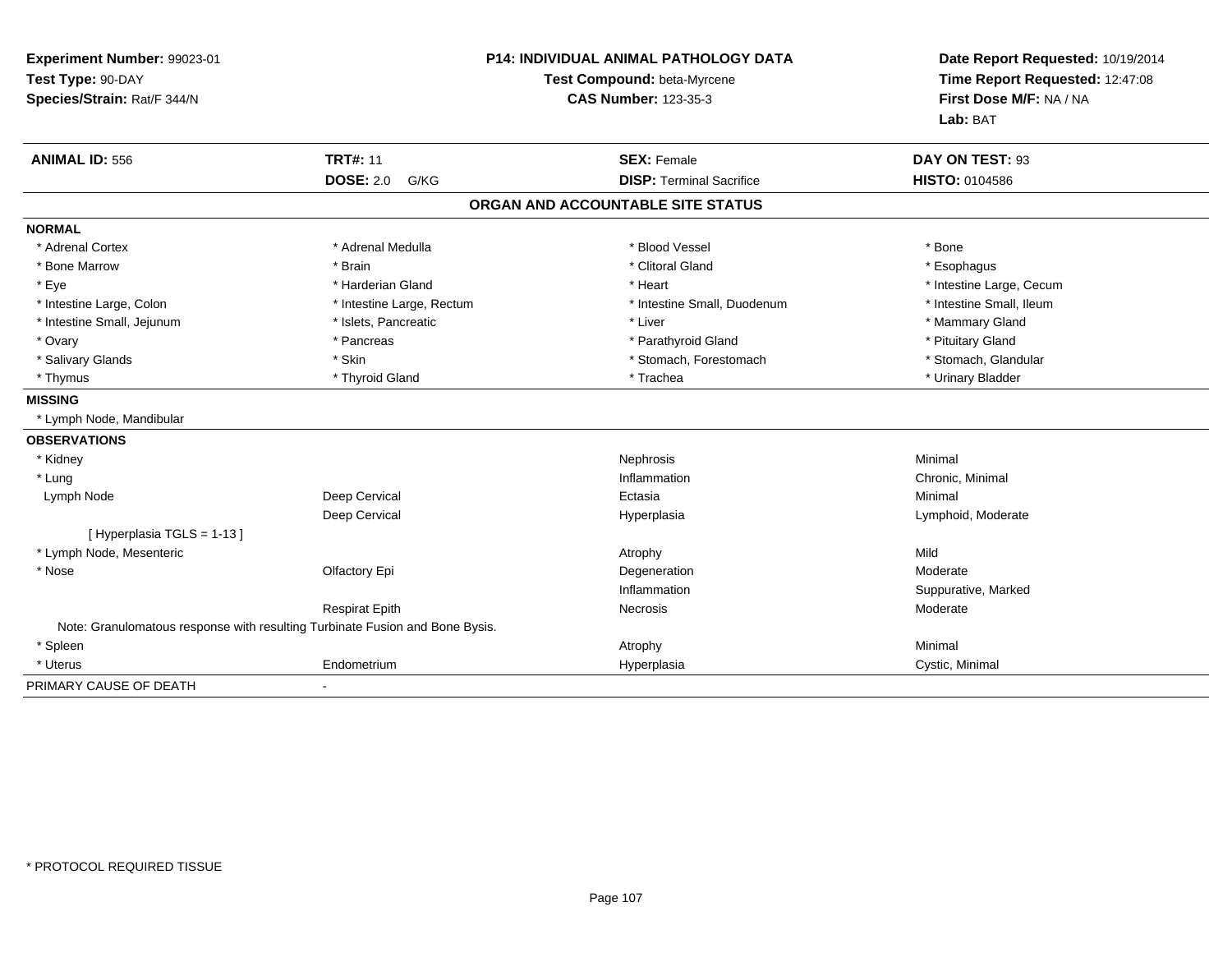| Experiment Number: 99023-01<br>Test Type: 90-DAY<br>Species/Strain: Rat/F 344/N | <b>P14: INDIVIDUAL ANIMAL PATHOLOGY DATA</b><br>Test Compound: beta-Myrcene<br><b>CAS Number: 123-35-3</b> |                                   | Date Report Requested: 10/19/2014<br>Time Report Requested: 12:47:08<br>First Dose M/F: NA / NA<br>Lab: BAT |  |
|---------------------------------------------------------------------------------|------------------------------------------------------------------------------------------------------------|-----------------------------------|-------------------------------------------------------------------------------------------------------------|--|
| <b>ANIMAL ID: 557</b>                                                           | <b>TRT#: 11</b>                                                                                            | <b>SEX: Female</b>                | <b>DAY ON TEST: 3</b>                                                                                       |  |
|                                                                                 | <b>DOSE: 2.0</b><br>G/KG                                                                                   | <b>DISP:</b> Moribund Sacrifice   | <b>HISTO: 0104587</b>                                                                                       |  |
|                                                                                 |                                                                                                            | ORGAN AND ACCOUNTABLE SITE STATUS |                                                                                                             |  |
| <b>NORMAL</b>                                                                   |                                                                                                            |                                   |                                                                                                             |  |
| * Adrenal Cortex                                                                | * Adrenal Medulla                                                                                          | * Blood Vessel                    | * Bone                                                                                                      |  |
| * Bone Marrow                                                                   | * Brain                                                                                                    | * Clitoral Gland                  | * Esophagus                                                                                                 |  |
| * Eye                                                                           | * Heart                                                                                                    | * Intestine Large, Cecum          | * Intestine Large, Colon                                                                                    |  |
| * Intestine Large, Rectum                                                       | * Intestine Small, Duodenum                                                                                | * Intestine Small, Ileum          | * Intestine Small, Jejunum                                                                                  |  |
| * Islets, Pancreatic                                                            | * Liver                                                                                                    | * Lung                            | * Lymph Node, Mesenteric                                                                                    |  |
| * Mammary Gland                                                                 | * Nose                                                                                                     | * Ovary                           | * Pancreas                                                                                                  |  |
| * Parathyroid Gland                                                             | * Pituitary Gland                                                                                          | * Salivary Glands                 | * Skin                                                                                                      |  |
| * Stomach, Glandular                                                            | * Thyroid Gland                                                                                            | * Trachea                         | * Urinary Bladder                                                                                           |  |
| * Uterus                                                                        |                                                                                                            |                                   |                                                                                                             |  |
| <b>MISSING</b>                                                                  |                                                                                                            |                                   |                                                                                                             |  |
| * Lymph Node, Mandibular                                                        |                                                                                                            |                                   |                                                                                                             |  |
| <b>OBSERVATIONS</b>                                                             |                                                                                                            |                                   |                                                                                                             |  |
| * Harderian Gland                                                               |                                                                                                            | Pigmentation                      | Porphyrin, Mild                                                                                             |  |
| * Kidney                                                                        | <b>Renal Tubule</b>                                                                                        | Necrosis                          | Marked                                                                                                      |  |
| * Spleen                                                                        |                                                                                                            | Atrophy                           | Moderate                                                                                                    |  |
| * Stomach, Forestomach                                                          |                                                                                                            | Inflammation                      | Acute, Mild                                                                                                 |  |
|                                                                                 |                                                                                                            | Ulcer                             | Mild                                                                                                        |  |
| * Thymus                                                                        |                                                                                                            | Necrosis                          | Mild                                                                                                        |  |
| PRIMARY CAUSE OF DEATH                                                          |                                                                                                            | - Kidney Renal Tubule Necrosis    |                                                                                                             |  |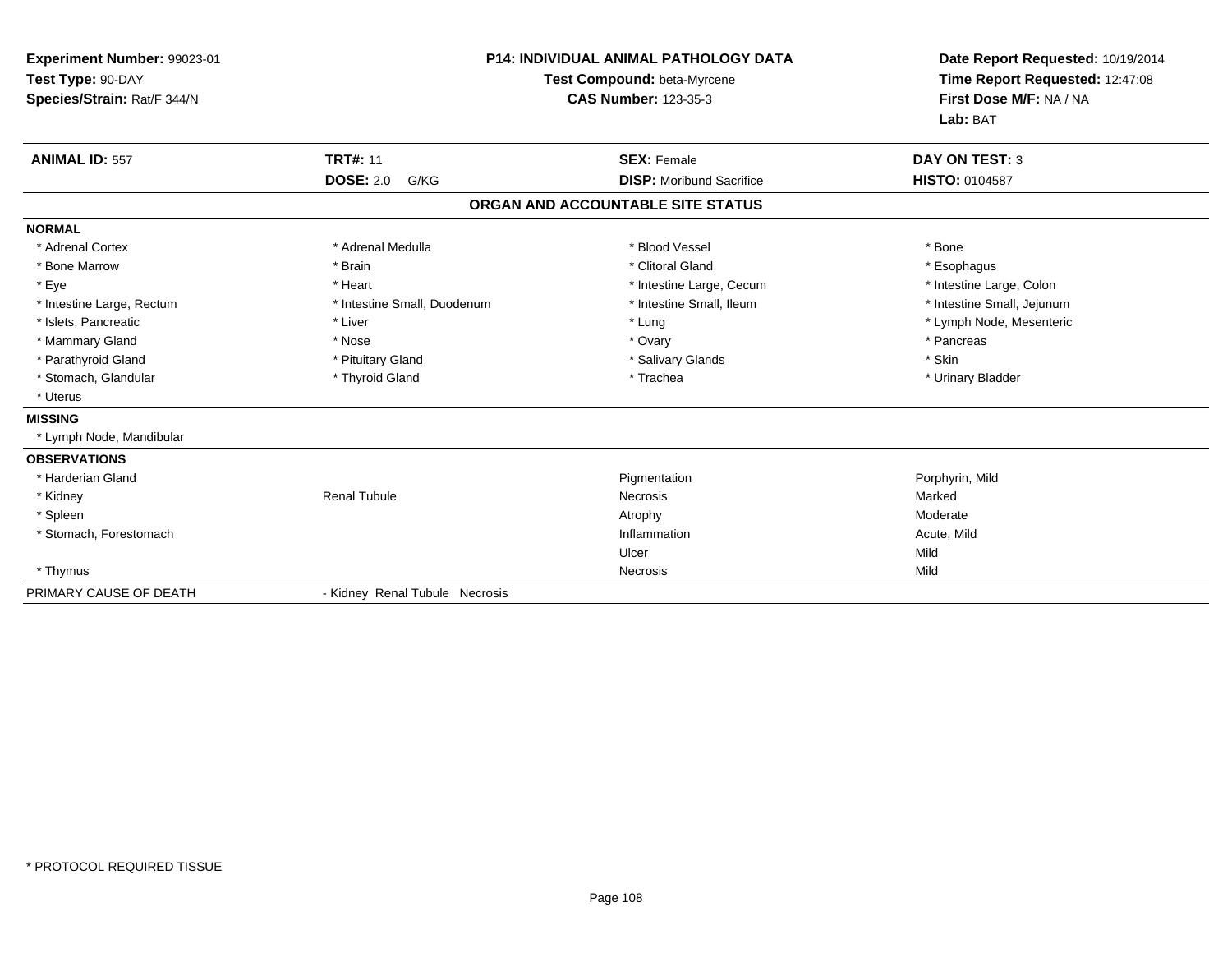| Experiment Number: 99023-01<br>Test Type: 90-DAY<br>Species/Strain: Rat/F 344/N |                           | <b>P14: INDIVIDUAL ANIMAL PATHOLOGY DATA</b><br>Test Compound: beta-Myrcene<br><b>CAS Number: 123-35-3</b> | Date Report Requested: 10/19/2014<br>Time Report Requested: 12:47:08<br>First Dose M/F: NA / NA<br>Lab: BAT |
|---------------------------------------------------------------------------------|---------------------------|------------------------------------------------------------------------------------------------------------|-------------------------------------------------------------------------------------------------------------|
| <b>ANIMAL ID: 558</b>                                                           | <b>TRT#: 11</b>           | <b>SEX: Female</b>                                                                                         | <b>DAY ON TEST: 87</b>                                                                                      |
|                                                                                 | <b>DOSE: 2.0</b><br>G/KG  | <b>DISP: Natural Death</b>                                                                                 | <b>HISTO: 0104588</b>                                                                                       |
|                                                                                 |                           | ORGAN AND ACCOUNTABLE SITE STATUS                                                                          |                                                                                                             |
| <b>NORMAL</b>                                                                   |                           |                                                                                                            |                                                                                                             |
| * Adrenal Cortex                                                                | * Adrenal Medulla         | * Blood Vessel                                                                                             | * Bone                                                                                                      |
| * Bone Marrow                                                                   | * Brain                   | * Clitoral Gland                                                                                           | * Esophagus                                                                                                 |
| * Eye                                                                           | * Harderian Gland         | * Heart                                                                                                    | * Intestine Large, Cecum                                                                                    |
| * Intestine Large, Colon                                                        | * Intestine Large, Rectum | * Intestine Small, Duodenum                                                                                | * Intestine Small, Ileum                                                                                    |
| * Intestine Small, Jejunum                                                      | * Islets, Pancreatic      | * Liver                                                                                                    | * Lung                                                                                                      |
| * Lymph Node, Mesenteric                                                        | * Mammary Gland           | * Nose                                                                                                     | * Ovary                                                                                                     |
| * Pancreas                                                                      | * Parathyroid Gland       | * Pituitary Gland                                                                                          | * Salivary Glands                                                                                           |
| * Skin                                                                          | * Stomach, Forestomach    | * Stomach, Glandular                                                                                       | * Thymus                                                                                                    |
| * Thyroid Gland                                                                 | * Trachea                 | * Urinary Bladder                                                                                          | * Uterus                                                                                                    |
| <b>MISSING</b>                                                                  |                           |                                                                                                            |                                                                                                             |
| * Lymph Node, Mandibular                                                        |                           |                                                                                                            |                                                                                                             |
| <b>OBSERVATIONS</b>                                                             |                           |                                                                                                            |                                                                                                             |
| * Kidney                                                                        |                           | Nephrosis                                                                                                  | Mild                                                                                                        |
| * Spleen                                                                        |                           | Atrophy                                                                                                    | Moderate                                                                                                    |
| PRIMARY CAUSE OF DEATH                                                          | - UNCERTAIN               |                                                                                                            |                                                                                                             |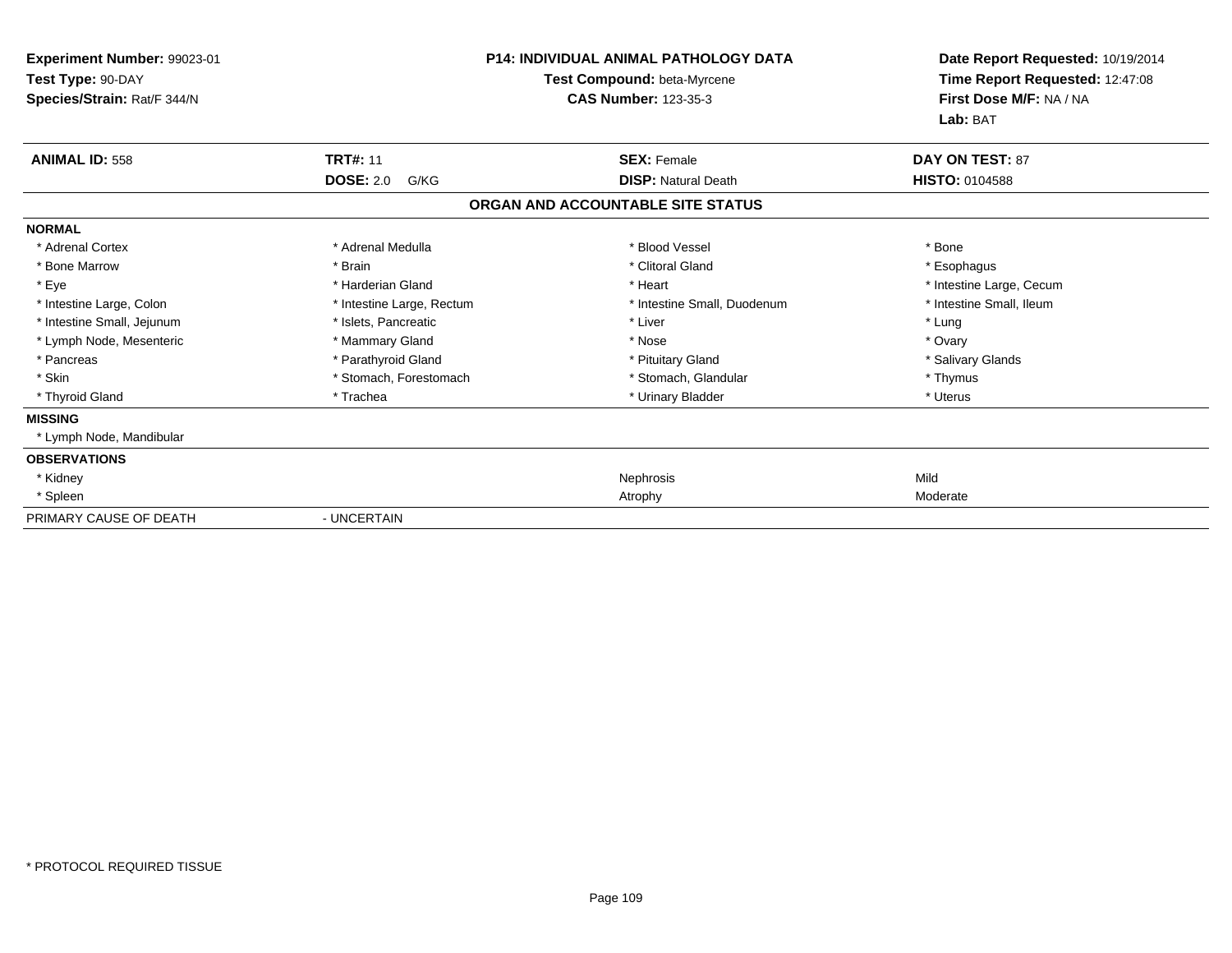| Experiment Number: 99023-01<br>Test Type: 90-DAY<br>Species/Strain: Rat/F 344/N |                             | <b>P14: INDIVIDUAL ANIMAL PATHOLOGY DATA</b><br>Test Compound: beta-Myrcene<br><b>CAS Number: 123-35-3</b> | Date Report Requested: 10/19/2014<br>Time Report Requested: 12:47:08<br>First Dose M/F: NA / NA<br>Lab: BAT |
|---------------------------------------------------------------------------------|-----------------------------|------------------------------------------------------------------------------------------------------------|-------------------------------------------------------------------------------------------------------------|
| <b>ANIMAL ID: 559</b>                                                           | <b>TRT#: 11</b>             | <b>SEX: Female</b>                                                                                         | DAY ON TEST: 93                                                                                             |
|                                                                                 | <b>DOSE: 2.0</b><br>G/KG    | <b>DISP: Terminal Sacrifice</b>                                                                            | <b>HISTO: 0104589</b>                                                                                       |
|                                                                                 |                             | ORGAN AND ACCOUNTABLE SITE STATUS                                                                          |                                                                                                             |
| <b>NORMAL</b>                                                                   |                             |                                                                                                            |                                                                                                             |
| * Adrenal Cortex                                                                | * Adrenal Medulla           | * Blood Vessel                                                                                             | * Bone                                                                                                      |
| * Bone Marrow                                                                   | * Brain                     | * Clitoral Gland                                                                                           | * Esophagus                                                                                                 |
| * Eye                                                                           | * Heart                     | * Intestine Large, Cecum                                                                                   | * Intestine Large, Colon                                                                                    |
| * Intestine Large, Rectum                                                       | * Intestine Small, Duodenum | * Intestine Small, Ileum                                                                                   | * Intestine Small, Jejunum                                                                                  |
| * Islets, Pancreatic                                                            | * Liver                     | * Lymph Node, Mesenteric                                                                                   | * Mammary Gland                                                                                             |
| * Ovary                                                                         | * Pancreas                  | * Parathyroid Gland                                                                                        | * Pituitary Gland                                                                                           |
| * Salivary Glands                                                               | * Skin                      | * Stomach, Forestomach                                                                                     | * Stomach, Glandular                                                                                        |
| * Thymus                                                                        | * Thyroid Gland             | * Trachea                                                                                                  | * Urinary Bladder                                                                                           |
| * Uterus                                                                        |                             |                                                                                                            |                                                                                                             |
| <b>MISSING</b>                                                                  |                             |                                                                                                            |                                                                                                             |
| * Lymph Node, Mandibular                                                        |                             |                                                                                                            |                                                                                                             |
| <b>OBSERVATIONS</b>                                                             |                             |                                                                                                            |                                                                                                             |
| * Harderian Gland                                                               |                             | Pigmentation                                                                                               | Porphyrin, Minimal                                                                                          |
| * Kidney                                                                        | <b>Renal Tubule</b>         | Mineralization                                                                                             | Minimal                                                                                                     |
|                                                                                 |                             | Nephrosis                                                                                                  | Minimal                                                                                                     |
| * Lung                                                                          |                             | Inflammation                                                                                               | Chronic, Minimal                                                                                            |
| * Nose                                                                          | Olfactory Epi               | Degeneration                                                                                               | Mild                                                                                                        |
|                                                                                 |                             | Inflammation                                                                                               | Suppurative, Minimal                                                                                        |
| * Spleen                                                                        |                             | Atrophy                                                                                                    | Minimal                                                                                                     |
| PRIMARY CAUSE OF DEATH                                                          |                             |                                                                                                            |                                                                                                             |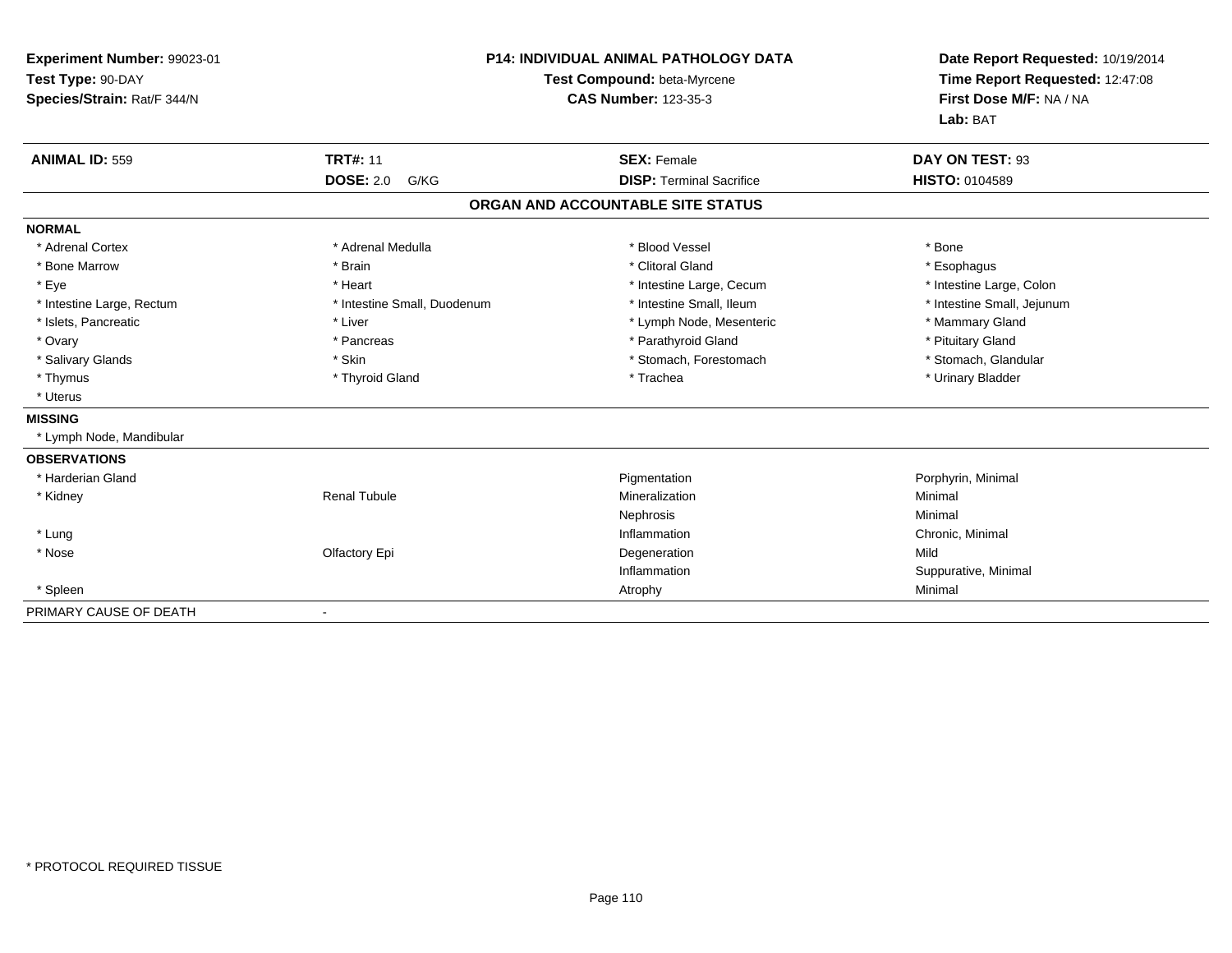| Experiment Number: 99023-01<br>Test Type: 90-DAY<br>Species/Strain: Rat/F 344/N |                             | <b>P14: INDIVIDUAL ANIMAL PATHOLOGY DATA</b><br>Test Compound: beta-Myrcene<br><b>CAS Number: 123-35-3</b> | Date Report Requested: 10/19/2014<br>Time Report Requested: 12:47:08<br>First Dose M/F: NA / NA<br>Lab: BAT |
|---------------------------------------------------------------------------------|-----------------------------|------------------------------------------------------------------------------------------------------------|-------------------------------------------------------------------------------------------------------------|
| <b>ANIMAL ID: 560</b>                                                           | <b>TRT#: 11</b>             | <b>SEX: Female</b>                                                                                         | DAY ON TEST: 2                                                                                              |
|                                                                                 | <b>DOSE: 2.0</b><br>G/KG    | <b>DISP: Natural Death</b>                                                                                 | HISTO: 0104590                                                                                              |
|                                                                                 |                             | ORGAN AND ACCOUNTABLE SITE STATUS                                                                          |                                                                                                             |
| <b>NORMAL</b>                                                                   |                             |                                                                                                            |                                                                                                             |
| * Adrenal Cortex                                                                | * Adrenal Medulla           | * Blood Vessel                                                                                             | * Bone                                                                                                      |
| * Bone Marrow                                                                   | * Brain                     | * Clitoral Gland                                                                                           | * Esophagus                                                                                                 |
| * Eye                                                                           | * Heart                     | * Intestine Large, Cecum                                                                                   | * Intestine Large, Colon                                                                                    |
| * Intestine Large, Rectum                                                       | * Intestine Small, Duodenum | * Intestine Small, Ileum                                                                                   | * Intestine Small, Jejunum                                                                                  |
| * Islets, Pancreatic                                                            | * Kidney                    | * Lung                                                                                                     | * Lymph Node, Mesenteric                                                                                    |
| * Mammary Gland                                                                 | * Nose                      | * Ovary                                                                                                    | * Pancreas                                                                                                  |
| * Parathyroid Gland                                                             | * Pituitary Gland           | * Salivary Glands                                                                                          | * Skin                                                                                                      |
| * Stomach, Glandular                                                            | * Thymus                    | * Thyroid Gland                                                                                            | * Trachea                                                                                                   |
| * Urinary Bladder                                                               | * Uterus                    |                                                                                                            |                                                                                                             |
| <b>MISSING</b>                                                                  |                             |                                                                                                            |                                                                                                             |
| * Lymph Node, Mandibular                                                        |                             |                                                                                                            |                                                                                                             |
| <b>OBSERVATIONS</b>                                                             |                             |                                                                                                            |                                                                                                             |
| * Harderian Gland                                                               |                             | Pigmentation                                                                                               | Porphyrin, Mild                                                                                             |
| * Liver                                                                         | <b>Bile Duct</b>            | Hyperplasia                                                                                                | Minimal                                                                                                     |
| * Spleen                                                                        |                             | Atrophy                                                                                                    | Mild                                                                                                        |
| * Stomach, Forestomach                                                          |                             | Inflammation                                                                                               | Acute, Mild                                                                                                 |
| PRIMARY CAUSE OF DEATH                                                          | - UNCERTAIN                 |                                                                                                            |                                                                                                             |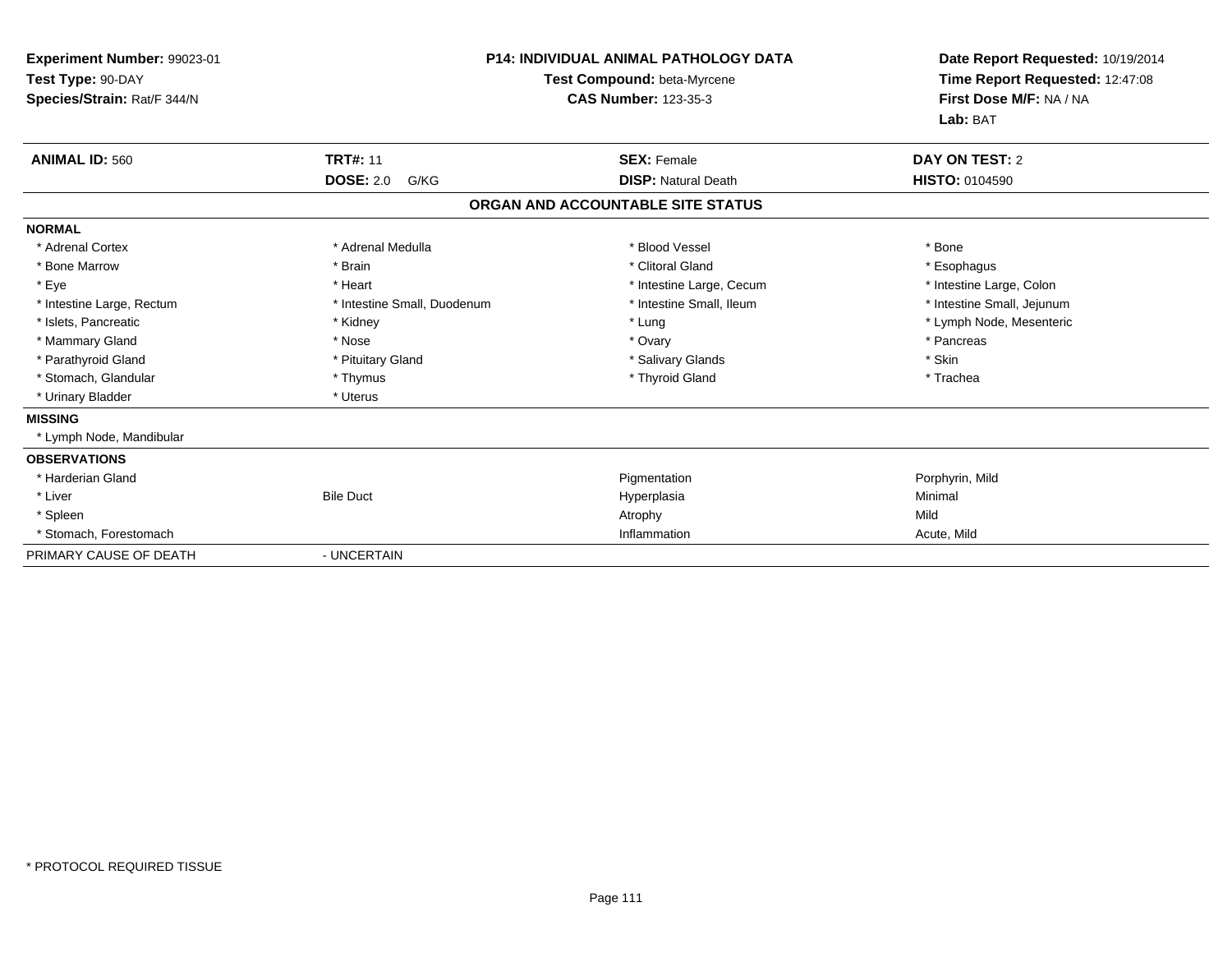| Experiment Number: 99023-01<br>Test Type: 90-DAY<br>Species/Strain: Rat/F 344/N |                             | <b>P14: INDIVIDUAL ANIMAL PATHOLOGY DATA</b><br>Test Compound: beta-Myrcene<br><b>CAS Number: 123-35-3</b> | Date Report Requested: 10/19/2014<br>Time Report Requested: 12:47:08<br>First Dose M/F: NA / NA<br>Lab: BAT |
|---------------------------------------------------------------------------------|-----------------------------|------------------------------------------------------------------------------------------------------------|-------------------------------------------------------------------------------------------------------------|
| <b>ANIMAL ID: 651</b>                                                           | <b>TRT#: 12</b>             | <b>SEX: Female</b>                                                                                         | <b>DAY ON TEST: 3</b>                                                                                       |
|                                                                                 | <b>DOSE: 4.0</b><br>G/KG    | <b>DISP: Natural Death</b>                                                                                 | <b>HISTO: 0104591</b>                                                                                       |
|                                                                                 |                             | ORGAN AND ACCOUNTABLE SITE STATUS                                                                          |                                                                                                             |
| <b>NORMAL</b>                                                                   |                             |                                                                                                            |                                                                                                             |
| * Adrenal Cortex                                                                | * Adrenal Medulla           | * Blood Vessel                                                                                             | * Bone                                                                                                      |
| * Bone Marrow                                                                   | * Brain                     | * Clitoral Gland                                                                                           | * Esophagus                                                                                                 |
| * Eye                                                                           | * Heart                     | * Intestine Large, Cecum                                                                                   | * Intestine Large, Colon                                                                                    |
| * Intestine Large, Rectum                                                       | * Intestine Small, Duodenum | * Intestine Small, Ileum                                                                                   | * Intestine Small, Jejunum                                                                                  |
| * Islets, Pancreatic                                                            | * Liver                     | * Lung                                                                                                     | * Lymph Node, Mesenteric                                                                                    |
| * Mammary Gland                                                                 | * Ovary                     | * Pancreas                                                                                                 | * Parathyroid Gland                                                                                         |
| * Pituitary Gland                                                               | * Salivary Glands           | * Skin                                                                                                     | * Stomach, Glandular                                                                                        |
| * Thyroid Gland                                                                 | * Trachea                   | * Urinary Bladder                                                                                          | * Uterus                                                                                                    |
| <b>MISSING</b>                                                                  |                             |                                                                                                            |                                                                                                             |
| * Lymph Node, Mandibular                                                        |                             |                                                                                                            |                                                                                                             |
| <b>OBSERVATIONS</b>                                                             |                             |                                                                                                            |                                                                                                             |
| * Harderian Gland                                                               |                             | Pigmentation                                                                                               | Porphyrin, Marked                                                                                           |
| * Kidney                                                                        | <b>Renal Tubule</b>         | Mineralization                                                                                             | Minimal                                                                                                     |
| * Nose                                                                          | Olfactory Epi               | Degeneration                                                                                               | Marked                                                                                                      |
|                                                                                 |                             | Inflammation                                                                                               | Suppurative, Minimal                                                                                        |
|                                                                                 | <b>Respirat Epith</b>       | Necrosis                                                                                                   | Marked                                                                                                      |
| * Spleen                                                                        |                             | Atrophy                                                                                                    | Marked                                                                                                      |
| * Stomach, Forestomach                                                          |                             | Inflammation                                                                                               | Acute, Moderate                                                                                             |
| * Thymus                                                                        |                             | Necrosis                                                                                                   | Moderate                                                                                                    |
| PRIMARY CAUSE OF DEATH                                                          | - UNCERTAIN                 |                                                                                                            |                                                                                                             |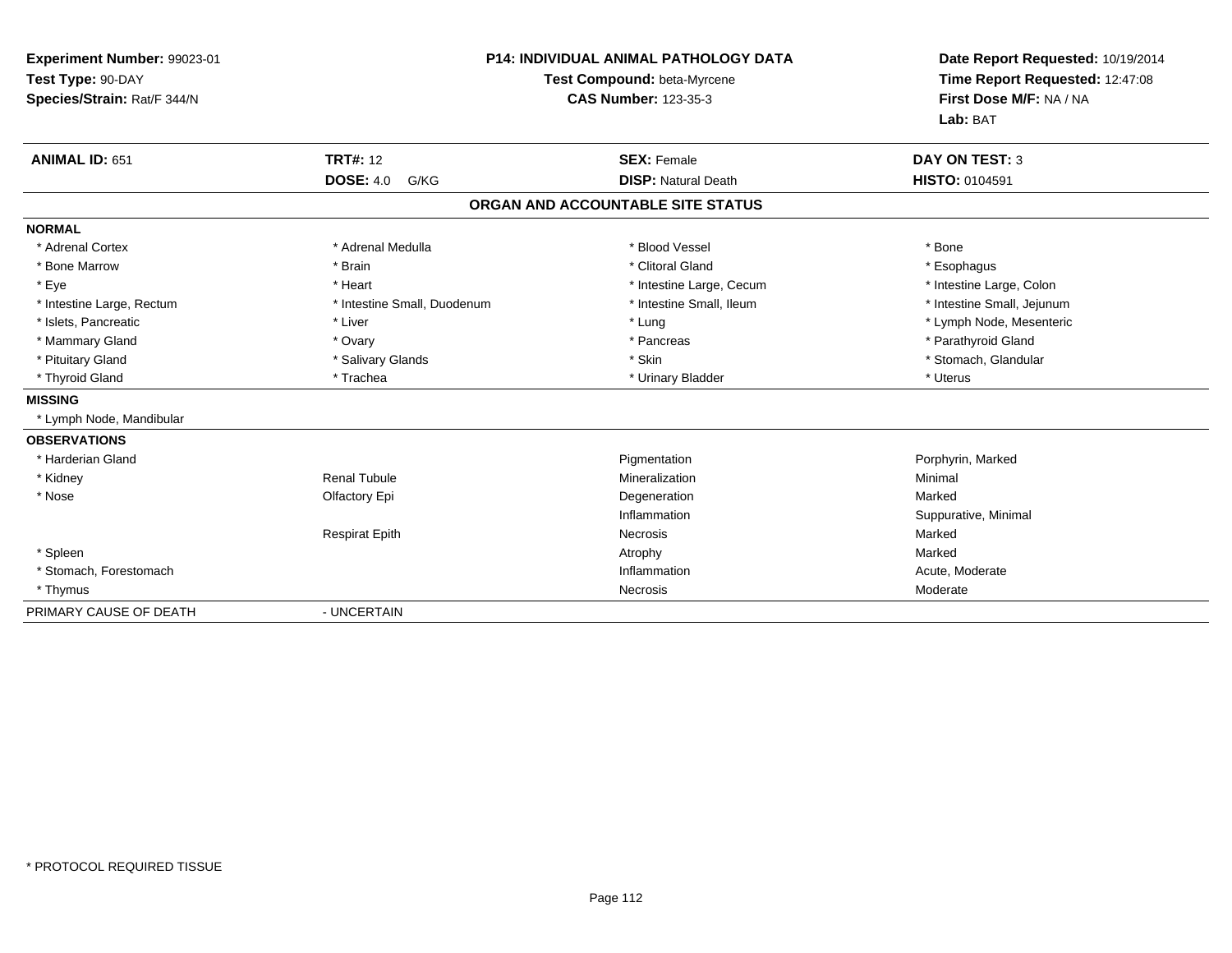| Experiment Number: 99023-01<br>Test Type: 90-DAY<br>Species/Strain: Rat/F 344/N<br><b>ANIMAL ID: 652</b> | <b>TRT#: 12</b>                | <b>P14: INDIVIDUAL ANIMAL PATHOLOGY DATA</b><br>Test Compound: beta-Myrcene<br><b>CAS Number: 123-35-3</b><br><b>SEX: Female</b> | Date Report Requested: 10/19/2014<br>Time Report Requested: 12:47:08<br>First Dose M/F: NA / NA<br>Lab: BAT<br><b>DAY ON TEST: 3</b> |
|----------------------------------------------------------------------------------------------------------|--------------------------------|----------------------------------------------------------------------------------------------------------------------------------|--------------------------------------------------------------------------------------------------------------------------------------|
|                                                                                                          | <b>DOSE: 4.0</b><br>G/KG       | <b>DISP: Natural Death</b>                                                                                                       | <b>HISTO: 0104592</b>                                                                                                                |
|                                                                                                          |                                | ORGAN AND ACCOUNTABLE SITE STATUS                                                                                                |                                                                                                                                      |
| <b>NORMAL</b>                                                                                            |                                |                                                                                                                                  |                                                                                                                                      |
| * Adrenal Cortex                                                                                         | * Adrenal Medulla              | * Blood Vessel                                                                                                                   | * Bone                                                                                                                               |
| * Bone Marrow                                                                                            | * Brain                        | * Clitoral Gland                                                                                                                 | * Esophagus                                                                                                                          |
| * Eye                                                                                                    | * Heart                        | * Intestine Large, Cecum                                                                                                         | * Intestine Large, Colon                                                                                                             |
| * Intestine Large, Rectum                                                                                | * Intestine Small, Duodenum    | * Intestine Small, Ileum                                                                                                         | * Intestine Small, Jejunum                                                                                                           |
| * Islets, Pancreatic                                                                                     | * Liver                        | * Lung                                                                                                                           | * Lymph Node, Mesenteric                                                                                                             |
| * Mammary Gland                                                                                          | * Ovary                        | * Pancreas                                                                                                                       | * Parathyroid Gland                                                                                                                  |
| * Pituitary Gland                                                                                        | * Salivary Glands              | * Skin                                                                                                                           | * Stomach, Glandular                                                                                                                 |
| * Thyroid Gland                                                                                          | * Trachea                      | * Urinary Bladder                                                                                                                | * Uterus                                                                                                                             |
| <b>MISSING</b>                                                                                           |                                |                                                                                                                                  |                                                                                                                                      |
| * Lymph Node, Mandibular                                                                                 |                                |                                                                                                                                  |                                                                                                                                      |
| <b>OBSERVATIONS</b>                                                                                      |                                |                                                                                                                                  |                                                                                                                                      |
| * Harderian Gland                                                                                        |                                | Pigmentation                                                                                                                     | Porphyrin, Marked                                                                                                                    |
| * Kidney                                                                                                 | <b>Renal Tubule</b>            | Necrosis                                                                                                                         | Marked                                                                                                                               |
| * Nose                                                                                                   | Olfactory Epi                  | Degeneration                                                                                                                     | Marked                                                                                                                               |
|                                                                                                          |                                | Inflammation                                                                                                                     | Suppurative, Minimal                                                                                                                 |
|                                                                                                          | <b>Respirat Epith</b>          | Necrosis                                                                                                                         | Marked                                                                                                                               |
| * Spleen                                                                                                 |                                | Atrophy                                                                                                                          | Marked                                                                                                                               |
| * Stomach, Forestomach                                                                                   |                                | Inflammation                                                                                                                     | Acute, Moderate                                                                                                                      |
|                                                                                                          |                                | Ulcer                                                                                                                            | Mild                                                                                                                                 |
| * Thymus                                                                                                 |                                | Necrosis                                                                                                                         | Moderate                                                                                                                             |
| PRIMARY CAUSE OF DEATH                                                                                   | - Kidney Renal Tubule Necrosis |                                                                                                                                  |                                                                                                                                      |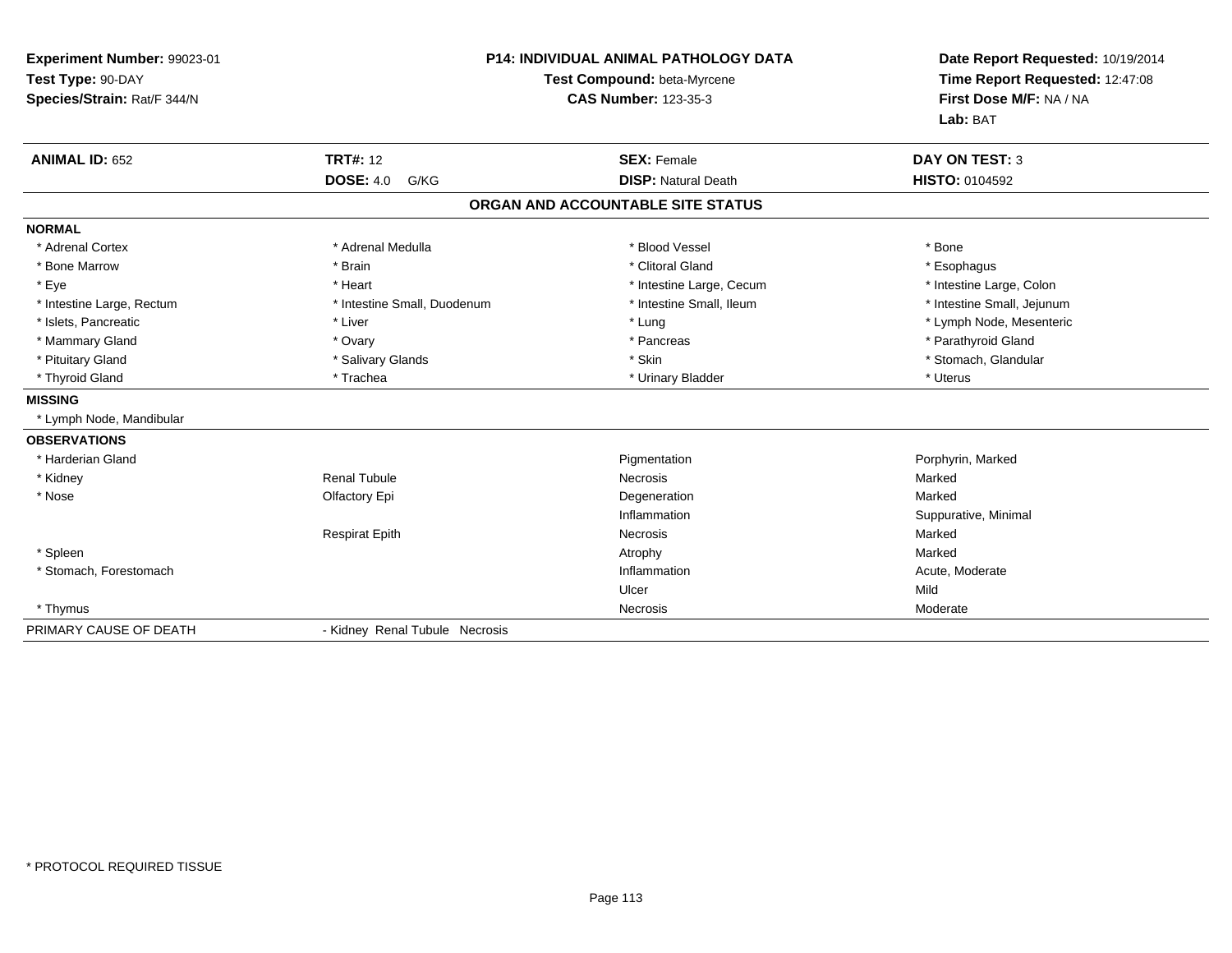| Experiment Number: 99023-01<br>Test Type: 90-DAY<br>Species/Strain: Rat/F 344/N |                             | <b>P14: INDIVIDUAL ANIMAL PATHOLOGY DATA</b><br>Test Compound: beta-Myrcene<br><b>CAS Number: 123-35-3</b> | Date Report Requested: 10/19/2014<br>Time Report Requested: 12:47:08<br>First Dose M/F: NA / NA<br>Lab: BAT |
|---------------------------------------------------------------------------------|-----------------------------|------------------------------------------------------------------------------------------------------------|-------------------------------------------------------------------------------------------------------------|
| ANIMAL ID: 653                                                                  | <b>TRT#: 12</b>             | <b>SEX: Female</b>                                                                                         | <b>DAY ON TEST: 3</b>                                                                                       |
|                                                                                 | <b>DOSE: 4.0</b><br>G/KG    | <b>DISP: Natural Death</b>                                                                                 | HISTO: 0104593                                                                                              |
|                                                                                 |                             | ORGAN AND ACCOUNTABLE SITE STATUS                                                                          |                                                                                                             |
| <b>NORMAL</b>                                                                   |                             |                                                                                                            |                                                                                                             |
| * Adrenal Cortex                                                                | * Adrenal Medulla           | * Blood Vessel                                                                                             | * Bone                                                                                                      |
| * Bone Marrow                                                                   | * Brain                     | * Clitoral Gland                                                                                           | * Esophagus                                                                                                 |
| * Eye                                                                           | * Heart                     | * Intestine Large, Cecum                                                                                   | * Intestine Large, Colon                                                                                    |
| * Intestine Large, Rectum                                                       | * Intestine Small, Duodenum | * Intestine Small, Ileum                                                                                   | * Intestine Small, Jejunum                                                                                  |
| * Islets, Pancreatic                                                            | * Kidney                    | * Liver                                                                                                    | * Lung                                                                                                      |
| * Lymph Node, Mesenteric                                                        | * Mammary Gland             | * Ovary                                                                                                    | * Pancreas                                                                                                  |
| * Parathyroid Gland                                                             | * Pituitary Gland           | * Salivary Glands                                                                                          | * Skin                                                                                                      |
| * Stomach, Glandular                                                            | * Thyroid Gland             | * Trachea                                                                                                  | * Urinary Bladder                                                                                           |
| * Uterus                                                                        |                             |                                                                                                            |                                                                                                             |
| <b>MISSING</b>                                                                  |                             |                                                                                                            |                                                                                                             |
| * Lymph Node, Mandibular                                                        |                             |                                                                                                            |                                                                                                             |
| <b>OBSERVATIONS</b>                                                             |                             |                                                                                                            |                                                                                                             |
| * Harderian Gland                                                               |                             | Pigmentation                                                                                               | Porphyrin, Marked                                                                                           |
| * Nose                                                                          | Olfactory Epi               | Degeneration                                                                                               | Marked                                                                                                      |
|                                                                                 |                             | Inflammation                                                                                               | Suppurative, Mild                                                                                           |
|                                                                                 | <b>Respirat Epith</b>       | Necrosis                                                                                                   | Marked                                                                                                      |
| * Spleen                                                                        |                             | Atrophy                                                                                                    | Marked                                                                                                      |
| * Stomach, Forestomach                                                          |                             | Inflammation                                                                                               | Acute, Moderate                                                                                             |
|                                                                                 |                             | Ulcer                                                                                                      | Mild                                                                                                        |
| * Thymus                                                                        |                             | Necrosis                                                                                                   | Moderate                                                                                                    |
| PRIMARY CAUSE OF DEATH                                                          | - UNCERTAIN                 |                                                                                                            |                                                                                                             |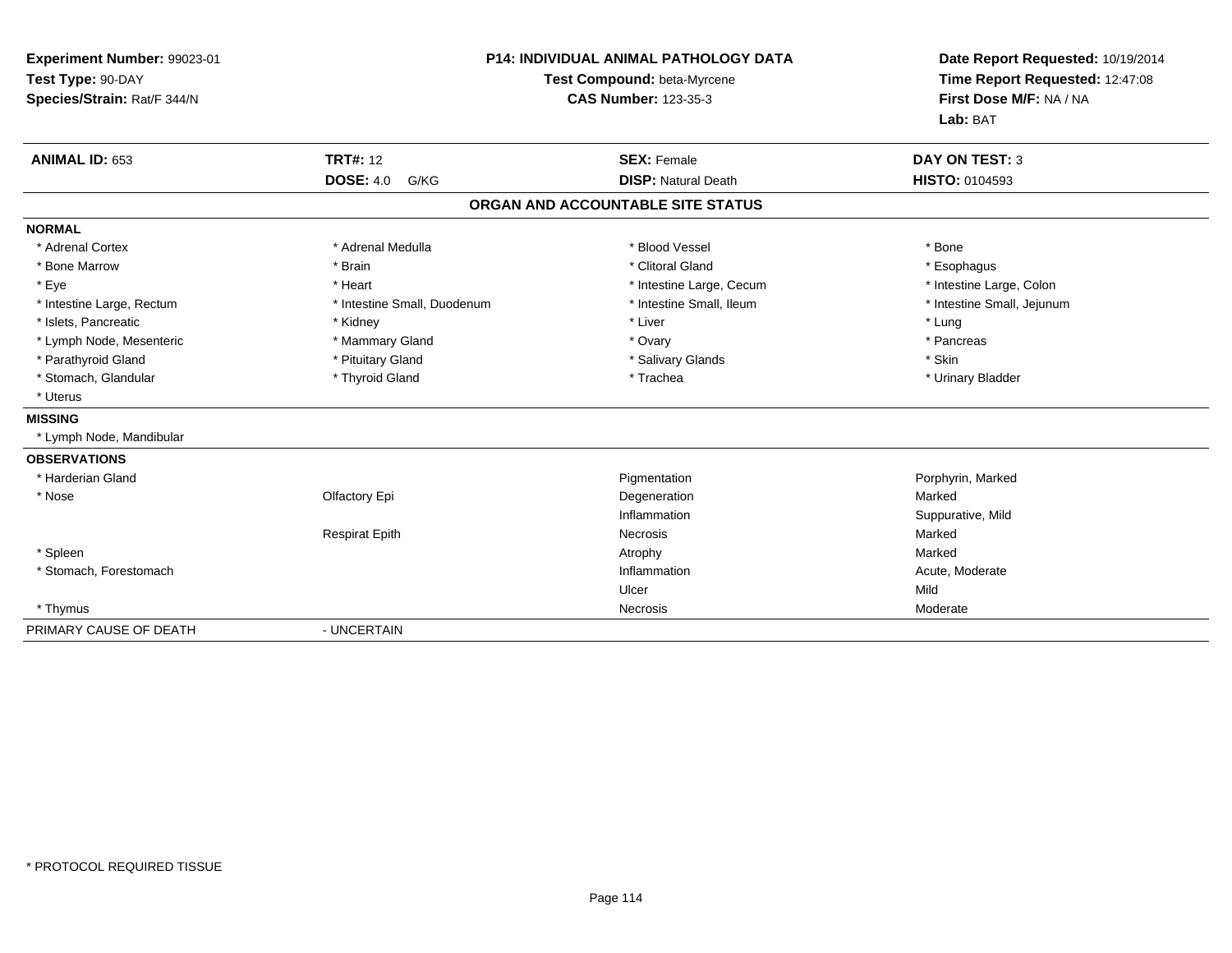| Experiment Number: 99023-01<br>Test Type: 90-DAY<br>Species/Strain: Rat/F 344/N<br><b>ANIMAL ID: 654</b> | <b>TRT#: 12</b>                | <b>P14: INDIVIDUAL ANIMAL PATHOLOGY DATA</b><br>Test Compound: beta-Myrcene<br><b>CAS Number: 123-35-3</b><br><b>SEX: Female</b> | Date Report Requested: 10/19/2014<br>Time Report Requested: 12:47:08<br>First Dose M/F: NA / NA<br>Lab: BAT<br><b>DAY ON TEST: 3</b> |
|----------------------------------------------------------------------------------------------------------|--------------------------------|----------------------------------------------------------------------------------------------------------------------------------|--------------------------------------------------------------------------------------------------------------------------------------|
|                                                                                                          | <b>DOSE: 4.0</b><br>G/KG       | <b>DISP:</b> Moribund Sacrifice                                                                                                  | <b>HISTO: 0104594</b>                                                                                                                |
|                                                                                                          |                                | ORGAN AND ACCOUNTABLE SITE STATUS                                                                                                |                                                                                                                                      |
| <b>NORMAL</b>                                                                                            |                                |                                                                                                                                  |                                                                                                                                      |
| * Adrenal Cortex                                                                                         | * Adrenal Medulla              | * Blood Vessel                                                                                                                   | * Bone                                                                                                                               |
| * Bone Marrow                                                                                            | * Brain                        | * Clitoral Gland                                                                                                                 | * Esophagus                                                                                                                          |
| * Eye                                                                                                    | * Heart                        | * Intestine Large, Cecum                                                                                                         | * Intestine Large, Colon                                                                                                             |
| * Intestine Large, Rectum                                                                                | * Intestine Small, Duodenum    | * Intestine Small, Ileum                                                                                                         | * Intestine Small, Jejunum                                                                                                           |
| * Islets, Pancreatic                                                                                     | * Liver                        | * Lung                                                                                                                           | * Lymph Node, Mesenteric                                                                                                             |
| * Mammary Gland                                                                                          | * Ovary                        | * Pancreas                                                                                                                       | * Parathyroid Gland                                                                                                                  |
| * Pituitary Gland                                                                                        | * Salivary Glands              | * Skin                                                                                                                           | * Stomach, Glandular                                                                                                                 |
| * Thyroid Gland                                                                                          | * Trachea                      | * Urinary Bladder                                                                                                                | * Uterus                                                                                                                             |
| <b>MISSING</b>                                                                                           |                                |                                                                                                                                  |                                                                                                                                      |
| * Lymph Node, Mandibular                                                                                 |                                |                                                                                                                                  |                                                                                                                                      |
| <b>OBSERVATIONS</b>                                                                                      |                                |                                                                                                                                  |                                                                                                                                      |
| * Harderian Gland                                                                                        |                                | Pigmentation                                                                                                                     | Porphyrin, Marked                                                                                                                    |
| * Kidney                                                                                                 | <b>Renal Tubule</b>            | Necrosis                                                                                                                         | Marked                                                                                                                               |
| * Nose                                                                                                   | Olfactory Epi                  | Degeneration                                                                                                                     | Mild                                                                                                                                 |
|                                                                                                          | <b>Respirat Epith</b>          | Necrosis                                                                                                                         | Mild                                                                                                                                 |
| * Spleen                                                                                                 |                                | Atrophy                                                                                                                          | Marked                                                                                                                               |
| * Stomach, Forestomach                                                                                   |                                | Inflammation                                                                                                                     | Acute, Moderate                                                                                                                      |
| * Thymus                                                                                                 |                                | Necrosis                                                                                                                         | Moderate                                                                                                                             |
| PRIMARY CAUSE OF DEATH                                                                                   | - Kidney Renal Tubule Necrosis |                                                                                                                                  |                                                                                                                                      |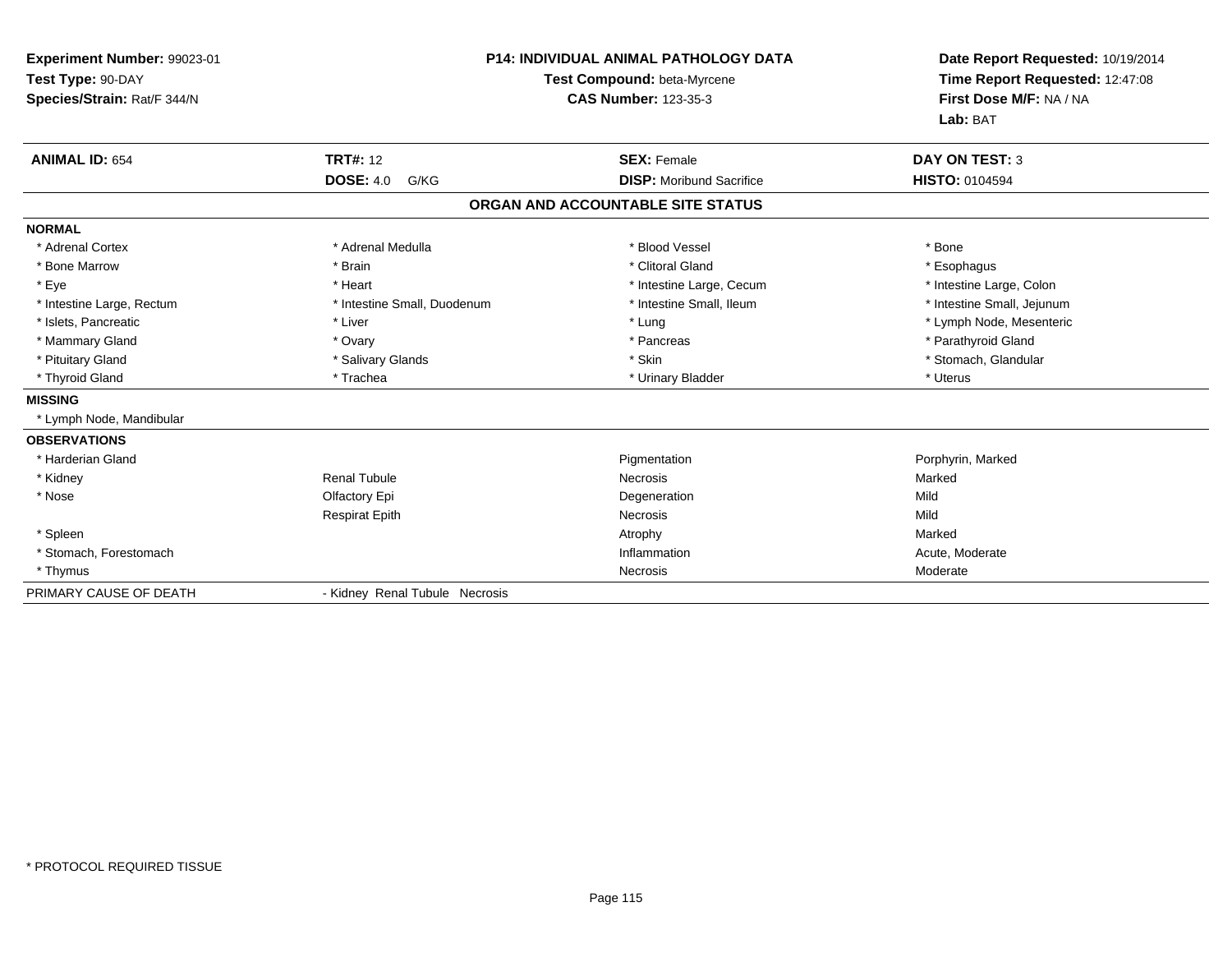| Experiment Number: 99023-01<br>Test Type: 90-DAY<br>Species/Strain: Rat/F 344/N |                                             | <b>P14: INDIVIDUAL ANIMAL PATHOLOGY DATA</b><br>Test Compound: beta-Myrcene<br><b>CAS Number: 123-35-3</b> | Date Report Requested: 10/19/2014<br>Time Report Requested: 12:47:08<br>First Dose M/F: NA / NA<br>Lab: BAT |
|---------------------------------------------------------------------------------|---------------------------------------------|------------------------------------------------------------------------------------------------------------|-------------------------------------------------------------------------------------------------------------|
| <b>ANIMAL ID: 655</b>                                                           | <b>TRT#: 12</b><br><b>DOSE: 4.0</b><br>G/KG | <b>SEX: Female</b><br><b>DISP: Natural Death</b>                                                           | <b>DAY ON TEST: 3</b><br><b>HISTO: 0104595</b>                                                              |
|                                                                                 |                                             |                                                                                                            |                                                                                                             |
|                                                                                 |                                             | ORGAN AND ACCOUNTABLE SITE STATUS                                                                          |                                                                                                             |
| <b>NORMAL</b>                                                                   |                                             |                                                                                                            |                                                                                                             |
| * Adrenal Cortex                                                                | * Adrenal Medulla                           | * Blood Vessel                                                                                             | * Bone                                                                                                      |
| * Bone Marrow                                                                   | * Brain                                     | * Clitoral Gland                                                                                           | * Esophagus                                                                                                 |
| * Eye                                                                           | * Heart                                     | * Intestine Large, Cecum                                                                                   | * Intestine Large, Colon                                                                                    |
| * Intestine Large, Rectum                                                       | * Intestine Small, Duodenum                 | * Intestine Small, Ileum                                                                                   | * Intestine Small, Jejunum                                                                                  |
| * Islets, Pancreatic                                                            | * Kidney                                    | * Liver                                                                                                    | * Lung                                                                                                      |
| * Lymph Node, Mesenteric                                                        | * Mammary Gland                             | * Ovary                                                                                                    | * Pancreas                                                                                                  |
| * Parathyroid Gland                                                             | * Pituitary Gland                           | * Salivary Glands                                                                                          | * Skin                                                                                                      |
| * Stomach, Glandular                                                            | * Thymus                                    | * Thyroid Gland                                                                                            | * Trachea                                                                                                   |
| * Urinary Bladder                                                               | * Uterus                                    |                                                                                                            |                                                                                                             |
| <b>MISSING</b>                                                                  |                                             |                                                                                                            |                                                                                                             |
| * Lymph Node, Mandibular                                                        |                                             |                                                                                                            |                                                                                                             |
| <b>OBSERVATIONS</b>                                                             |                                             |                                                                                                            |                                                                                                             |
| * Harderian Gland                                                               |                                             | Pigmentation                                                                                               | Porphyrin, Marked                                                                                           |
| * Nose                                                                          | Olfactory Epi                               | Degeneration                                                                                               | Marked                                                                                                      |
|                                                                                 |                                             | Inflammation                                                                                               | Suppurative, Mild                                                                                           |
|                                                                                 | <b>Respirat Epith</b>                       | <b>Necrosis</b>                                                                                            | Marked                                                                                                      |
| * Spleen                                                                        |                                             | Atrophy                                                                                                    | Marked                                                                                                      |
| * Stomach, Forestomach                                                          |                                             | Inflammation                                                                                               | Acute, Mild                                                                                                 |
| PRIMARY CAUSE OF DEATH                                                          | - UNCERTAIN                                 |                                                                                                            |                                                                                                             |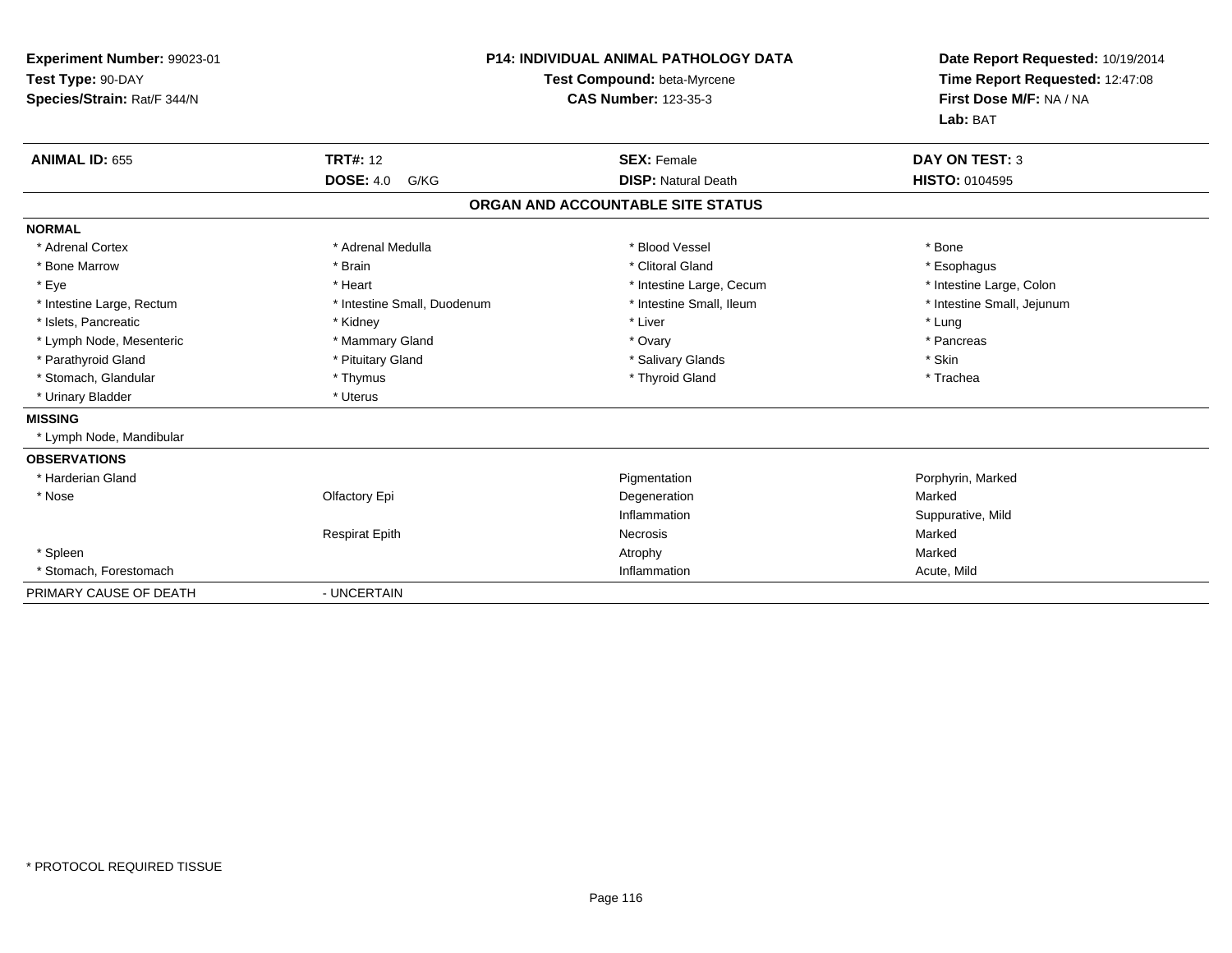| Experiment Number: 99023-01<br>Test Type: 90-DAY<br>Species/Strain: Rat/F 344/N |                             | <b>P14: INDIVIDUAL ANIMAL PATHOLOGY DATA</b><br>Test Compound: beta-Myrcene<br><b>CAS Number: 123-35-3</b> | Date Report Requested: 10/19/2014<br>Time Report Requested: 12:47:08<br>First Dose M/F: NA / NA<br>Lab: BAT |
|---------------------------------------------------------------------------------|-----------------------------|------------------------------------------------------------------------------------------------------------|-------------------------------------------------------------------------------------------------------------|
| <b>ANIMAL ID: 656</b>                                                           | <b>TRT#: 12</b>             | <b>SEX: Female</b>                                                                                         | DAY ON TEST: 2                                                                                              |
|                                                                                 | <b>DOSE: 4.0</b><br>G/KG    | <b>DISP: Dosing Accident</b>                                                                               | <b>HISTO: 0104596</b>                                                                                       |
|                                                                                 |                             | ORGAN AND ACCOUNTABLE SITE STATUS                                                                          |                                                                                                             |
| <b>NORMAL</b>                                                                   |                             |                                                                                                            |                                                                                                             |
| * Adrenal Cortex                                                                | * Adrenal Medulla           | * Blood Vessel                                                                                             | * Bone                                                                                                      |
| * Bone Marrow                                                                   | * Brain                     | * Clitoral Gland                                                                                           | * Esophagus                                                                                                 |
| * Eve                                                                           | * Heart                     | * Intestine Large, Cecum                                                                                   | * Intestine Large, Colon                                                                                    |
| * Intestine Large, Rectum                                                       | * Intestine Small, Duodenum | * Intestine Small, Ileum                                                                                   | * Intestine Small, Jejunum                                                                                  |
| * Islets, Pancreatic                                                            | * Kidney                    | * Liver                                                                                                    | * Lymph Node, Mesenteric                                                                                    |
| * Mammary Gland                                                                 | * Ovary                     | * Pancreas                                                                                                 | * Parathyroid Gland                                                                                         |
| * Pituitary Gland                                                               | * Salivary Glands           | * Skin                                                                                                     | * Stomach, Glandular                                                                                        |
| * Thyroid Gland                                                                 | * Trachea                   | * Urinary Bladder                                                                                          | * Uterus                                                                                                    |
| <b>MISSING</b>                                                                  |                             |                                                                                                            |                                                                                                             |
| * Lymph Node, Mandibular                                                        |                             |                                                                                                            |                                                                                                             |
| <b>OBSERVATIONS</b>                                                             |                             |                                                                                                            |                                                                                                             |
| * Harderian Gland                                                               |                             | Pigmentation                                                                                               | Porphyrin, Marked                                                                                           |
| * Lung                                                                          | Alveolus                    | Necrosis                                                                                                   | Acute, Marked                                                                                               |
| * Nose                                                                          | Olfactory Epi               | Degeneration                                                                                               | Marked                                                                                                      |
|                                                                                 |                             | Inflammation                                                                                               | Suppurative, Marked                                                                                         |
|                                                                                 | <b>Respirat Epith</b>       | <b>Necrosis</b>                                                                                            | Marked                                                                                                      |
| * Spleen                                                                        |                             | Atrophy                                                                                                    | Moderate                                                                                                    |
| * Stomach, Forestomach                                                          |                             | Inflammation                                                                                               | Acute, Moderate                                                                                             |
| * Thymus                                                                        |                             | Necrosis                                                                                                   | Minimal                                                                                                     |
| PRIMARY CAUSE OF DEATH                                                          | - Lung Alveolus Necrosis    |                                                                                                            |                                                                                                             |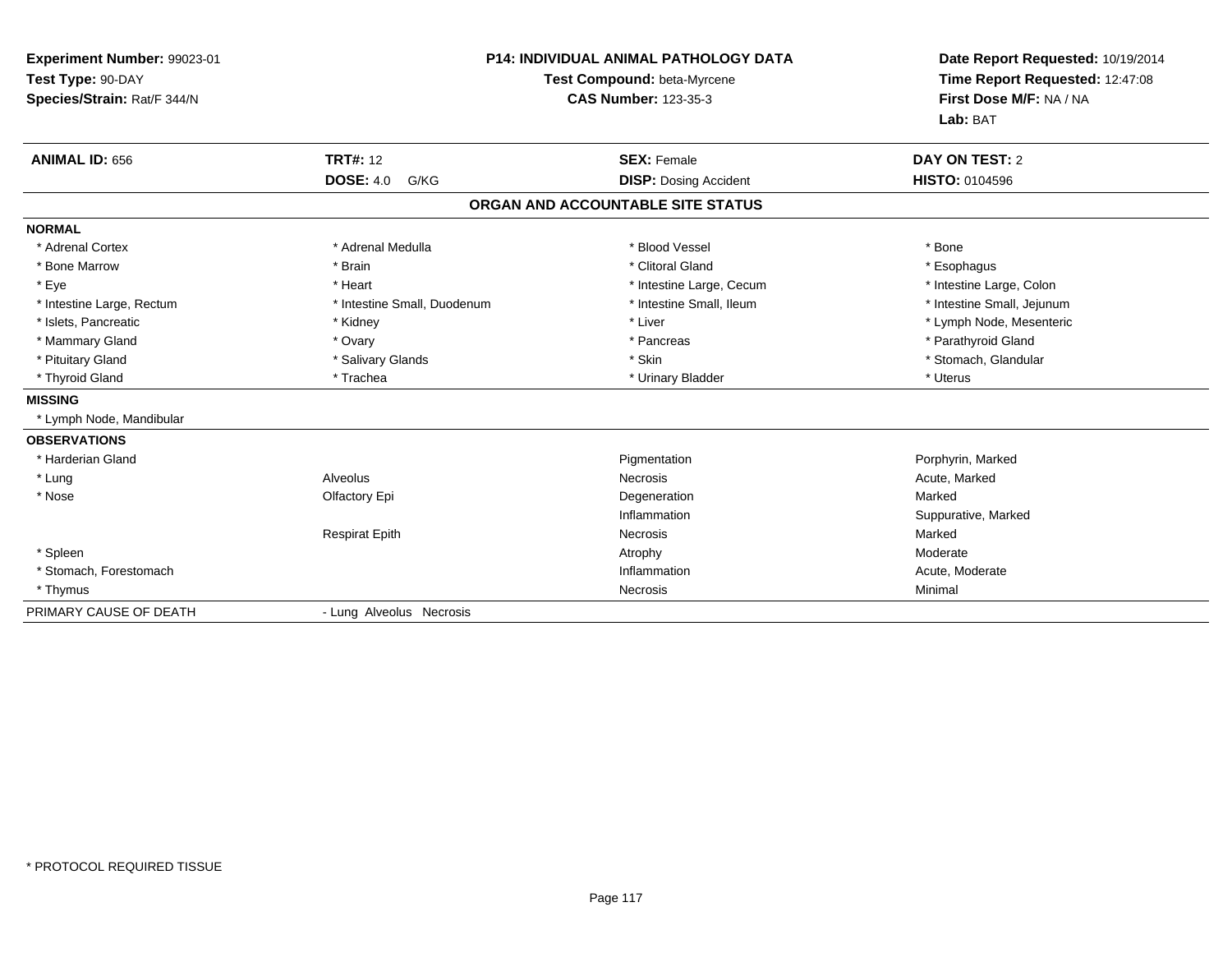| Experiment Number: 99023-01<br>Test Type: 90-DAY<br>Species/Strain: Rat/F 344/N |                             | <b>P14: INDIVIDUAL ANIMAL PATHOLOGY DATA</b><br>Test Compound: beta-Myrcene<br><b>CAS Number: 123-35-3</b> | Date Report Requested: 10/19/2014<br>Time Report Requested: 12:47:08<br>First Dose M/F: NA / NA<br>Lab: BAT |
|---------------------------------------------------------------------------------|-----------------------------|------------------------------------------------------------------------------------------------------------|-------------------------------------------------------------------------------------------------------------|
| <b>ANIMAL ID: 657</b>                                                           | <b>TRT#: 12</b>             | <b>SEX: Female</b>                                                                                         | <b>DAY ON TEST: 3</b>                                                                                       |
|                                                                                 | <b>DOSE: 4.0</b><br>G/KG    | <b>DISP: Natural Death</b>                                                                                 | HISTO: 0104597                                                                                              |
|                                                                                 |                             | ORGAN AND ACCOUNTABLE SITE STATUS                                                                          |                                                                                                             |
| <b>NORMAL</b>                                                                   |                             |                                                                                                            |                                                                                                             |
| * Adrenal Cortex                                                                | * Adrenal Medulla           | * Blood Vessel                                                                                             | * Bone                                                                                                      |
| * Bone Marrow                                                                   | * Brain                     | * Clitoral Gland                                                                                           | * Esophagus                                                                                                 |
| * Eye                                                                           | * Heart                     | * Intestine Large, Cecum                                                                                   | * Intestine Large, Colon                                                                                    |
| * Intestine Large, Rectum                                                       | * Intestine Small, Duodenum | * Intestine Small, Ileum                                                                                   | * Intestine Small, Jejunum                                                                                  |
| * Islets, Pancreatic                                                            | * Kidney                    | * Liver                                                                                                    | * Lung                                                                                                      |
| * Lymph Node, Mesenteric                                                        | * Mammary Gland             | * Ovary                                                                                                    | * Pancreas                                                                                                  |
| * Parathyroid Gland                                                             | * Pituitary Gland           | * Salivary Glands                                                                                          | * Skin                                                                                                      |
| * Stomach, Glandular                                                            | * Thyroid Gland             | * Trachea                                                                                                  | * Urinary Bladder                                                                                           |
| * Uterus                                                                        |                             |                                                                                                            |                                                                                                             |
| <b>MISSING</b>                                                                  |                             |                                                                                                            |                                                                                                             |
| * Lymph Node, Mandibular                                                        |                             |                                                                                                            |                                                                                                             |
| <b>OBSERVATIONS</b>                                                             |                             |                                                                                                            |                                                                                                             |
| * Harderian Gland                                                               |                             | Pigmentation                                                                                               | Porphyrin, Marked                                                                                           |
| * Nose                                                                          | Olfactory Epi               | Degeneration                                                                                               | Marked                                                                                                      |
|                                                                                 |                             | Inflammation                                                                                               | Suppurative, Minimal                                                                                        |
|                                                                                 | <b>Respirat Epith</b>       | <b>Necrosis</b>                                                                                            | Marked                                                                                                      |
| * Spleen                                                                        |                             | Atrophy                                                                                                    | Moderate                                                                                                    |
| * Stomach, Forestomach                                                          |                             | Inflammation                                                                                               | Acute, Moderate                                                                                             |
| * Thymus                                                                        |                             | Necrosis                                                                                                   | Minimal                                                                                                     |
| PRIMARY CAUSE OF DEATH                                                          | - UNCERTAIN                 |                                                                                                            |                                                                                                             |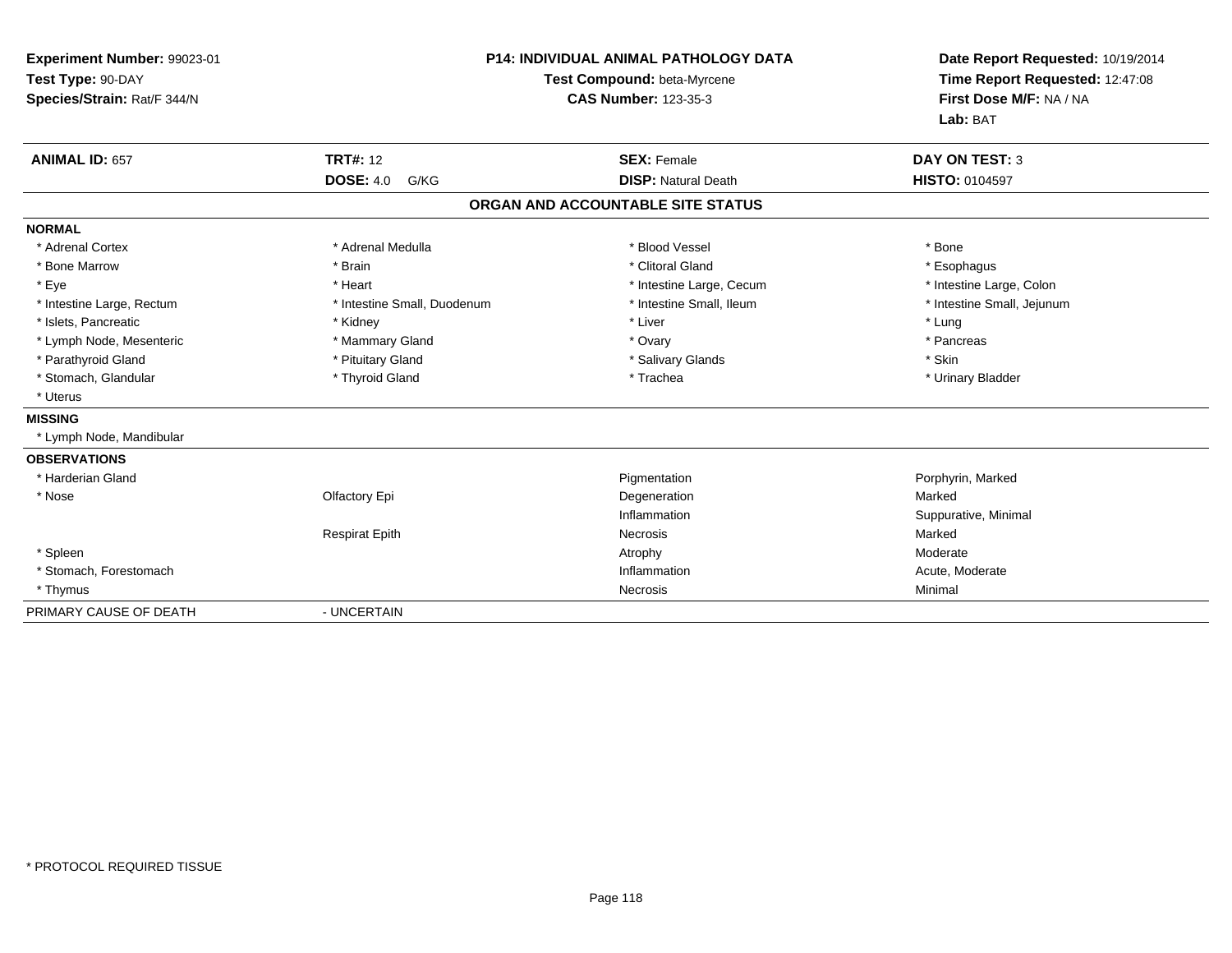| Experiment Number: 99023-01<br>Test Type: 90-DAY<br>Species/Strain: Rat/F 344/N |                             | <b>P14: INDIVIDUAL ANIMAL PATHOLOGY DATA</b><br>Test Compound: beta-Myrcene<br><b>CAS Number: 123-35-3</b> | Date Report Requested: 10/19/2014<br>Time Report Requested: 12:47:08<br>First Dose M/F: NA / NA<br>Lab: BAT |
|---------------------------------------------------------------------------------|-----------------------------|------------------------------------------------------------------------------------------------------------|-------------------------------------------------------------------------------------------------------------|
| <b>ANIMAL ID: 658</b>                                                           | <b>TRT#: 12</b>             | <b>SEX: Female</b>                                                                                         | <b>DAY ON TEST: 3</b>                                                                                       |
|                                                                                 | <b>DOSE: 4.0</b><br>G/KG    | <b>DISP: Natural Death</b>                                                                                 | <b>HISTO: 0104598</b>                                                                                       |
|                                                                                 |                             | ORGAN AND ACCOUNTABLE SITE STATUS                                                                          |                                                                                                             |
| <b>NORMAL</b>                                                                   |                             |                                                                                                            |                                                                                                             |
| * Adrenal Cortex                                                                | * Adrenal Medulla           | * Blood Vessel                                                                                             | * Bone                                                                                                      |
| * Bone Marrow                                                                   | * Brain                     | * Clitoral Gland                                                                                           | * Esophagus                                                                                                 |
| * Eye                                                                           | * Heart                     | * Intestine Large, Cecum                                                                                   | * Intestine Large, Colon                                                                                    |
| * Intestine Large, Rectum                                                       | * Intestine Small, Duodenum | * Intestine Small, Ileum                                                                                   | * Intestine Small, Jejunum                                                                                  |
| * Islets, Pancreatic                                                            | * Kidney                    | * Liver                                                                                                    | * Lung                                                                                                      |
| * Lymph Node, Mesenteric                                                        | * Mammary Gland             | * Ovary                                                                                                    | * Pancreas                                                                                                  |
| * Parathyroid Gland                                                             | * Pituitary Gland           | * Salivary Glands                                                                                          | * Skin                                                                                                      |
| * Stomach, Glandular                                                            | * Thymus                    | * Thyroid Gland                                                                                            | * Trachea                                                                                                   |
| * Urinary Bladder                                                               | * Uterus                    |                                                                                                            |                                                                                                             |
| <b>MISSING</b>                                                                  |                             |                                                                                                            |                                                                                                             |
| * Lymph Node, Mandibular                                                        |                             |                                                                                                            |                                                                                                             |
| <b>OBSERVATIONS</b>                                                             |                             |                                                                                                            |                                                                                                             |
| * Harderian Gland                                                               |                             | Pigmentation                                                                                               | Porphyrin, Marked                                                                                           |
| * Nose                                                                          | Olfactory Epi               | Degeneration                                                                                               | Marked                                                                                                      |
|                                                                                 |                             | Inflammation                                                                                               | Suppurative, Minimal                                                                                        |
|                                                                                 | <b>Respirat Epith</b>       | Necrosis                                                                                                   | Marked                                                                                                      |
| * Spleen                                                                        |                             | Atrophy                                                                                                    | Marked                                                                                                      |
| * Stomach, Forestomach                                                          |                             | Inflammation                                                                                               | Acute, Moderate                                                                                             |
|                                                                                 |                             | Ulcer                                                                                                      | Moderate                                                                                                    |
| PRIMARY CAUSE OF DEATH                                                          | - UNCERTAIN                 |                                                                                                            |                                                                                                             |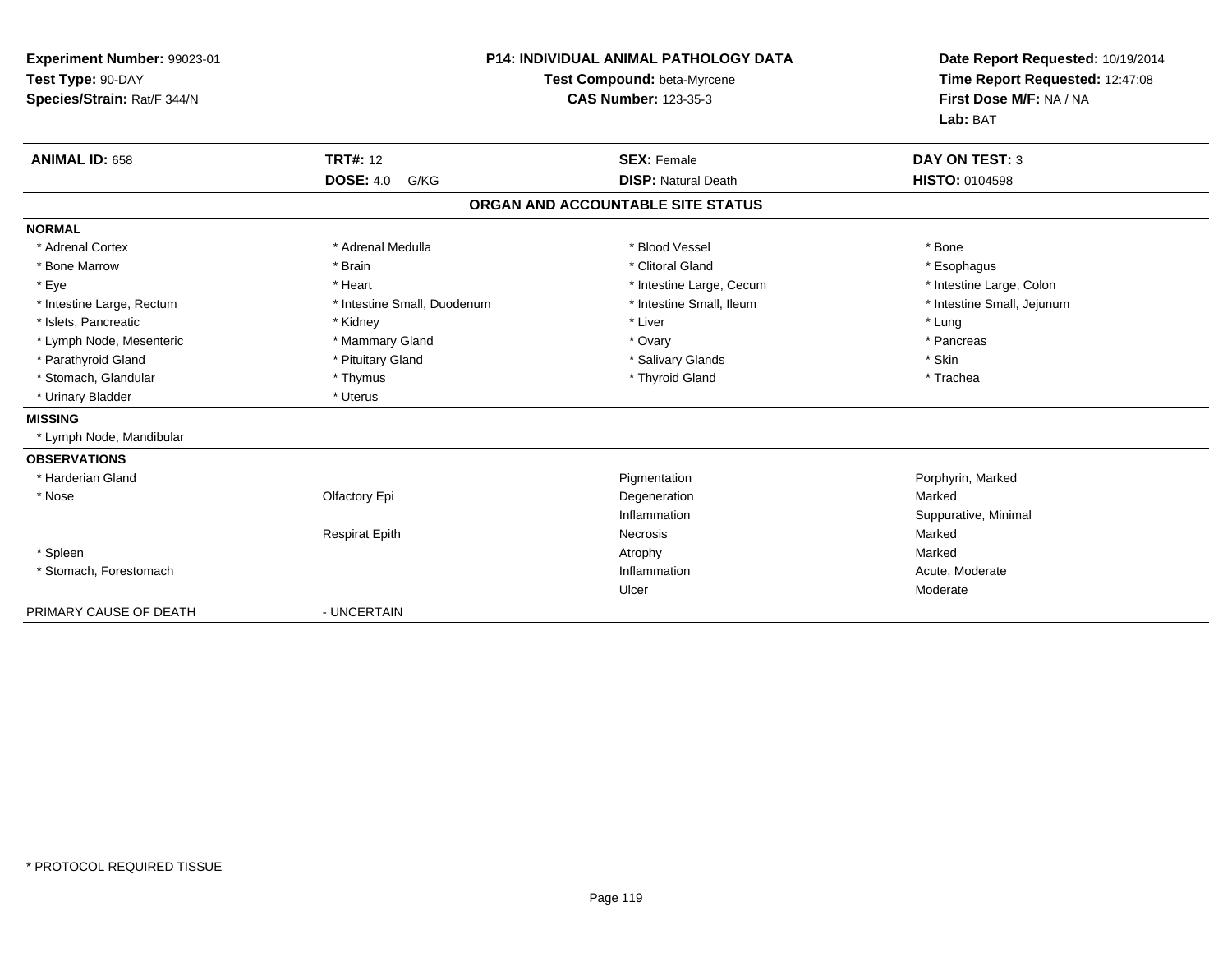| Experiment Number: 99023-01<br>Test Type: 90-DAY<br>Species/Strain: Rat/F 344/N |                             | <b>P14: INDIVIDUAL ANIMAL PATHOLOGY DATA</b><br>Test Compound: beta-Myrcene<br><b>CAS Number: 123-35-3</b> | Date Report Requested: 10/19/2014<br>Time Report Requested: 12:47:08<br>First Dose M/F: NA / NA<br>Lab: BAT |
|---------------------------------------------------------------------------------|-----------------------------|------------------------------------------------------------------------------------------------------------|-------------------------------------------------------------------------------------------------------------|
| <b>ANIMAL ID: 659</b>                                                           | <b>TRT#: 12</b>             | <b>SEX: Female</b>                                                                                         | <b>DAY ON TEST: 3</b>                                                                                       |
|                                                                                 | <b>DOSE: 4.0</b><br>G/KG    | <b>DISP: Natural Death</b>                                                                                 | <b>HISTO: 0104599</b>                                                                                       |
|                                                                                 |                             | ORGAN AND ACCOUNTABLE SITE STATUS                                                                          |                                                                                                             |
| <b>NORMAL</b>                                                                   |                             |                                                                                                            |                                                                                                             |
| * Adrenal Cortex                                                                | * Adrenal Medulla           | * Blood Vessel                                                                                             | * Bone                                                                                                      |
| * Bone Marrow                                                                   | * Brain                     | * Clitoral Gland                                                                                           | * Esophagus                                                                                                 |
| * Eye                                                                           | * Heart                     | * Intestine Large, Cecum                                                                                   | * Intestine Large, Colon                                                                                    |
| * Intestine Large, Rectum                                                       | * Intestine Small, Duodenum | * Intestine Small, Ileum                                                                                   | * Intestine Small, Jejunum                                                                                  |
| * Islets, Pancreatic                                                            | * Kidney                    | * Liver                                                                                                    | * Lung                                                                                                      |
| * Lymph Node, Mesenteric                                                        | * Mammary Gland             | * Ovary                                                                                                    | * Pancreas                                                                                                  |
| * Parathyroid Gland                                                             | * Pituitary Gland           | * Salivary Glands                                                                                          | * Skin                                                                                                      |
| * Stomach, Glandular                                                            | * Thyroid Gland             | * Trachea                                                                                                  | * Urinary Bladder                                                                                           |
| * Uterus                                                                        |                             |                                                                                                            |                                                                                                             |
| <b>MISSING</b>                                                                  |                             |                                                                                                            |                                                                                                             |
| * Lymph Node, Mandibular                                                        |                             |                                                                                                            |                                                                                                             |
| <b>OBSERVATIONS</b>                                                             |                             |                                                                                                            |                                                                                                             |
| * Harderian Gland                                                               |                             | Pigmentation                                                                                               | Porphyrin, Marked                                                                                           |
| * Nose                                                                          | Olfactory Epi               | Degeneration                                                                                               | Marked                                                                                                      |
|                                                                                 |                             | Inflammation                                                                                               | Suppurative, Mild                                                                                           |
|                                                                                 | <b>Respirat Epith</b>       | Necrosis                                                                                                   | Marked                                                                                                      |
| * Spleen                                                                        |                             | Atrophy                                                                                                    | Marked                                                                                                      |
| * Stomach, Forestomach                                                          |                             | Inflammation                                                                                               | Acute, Mild                                                                                                 |
| * Thymus                                                                        |                             | Necrosis                                                                                                   | Marked                                                                                                      |
| PRIMARY CAUSE OF DEATH                                                          | - UNCERTAIN                 |                                                                                                            |                                                                                                             |